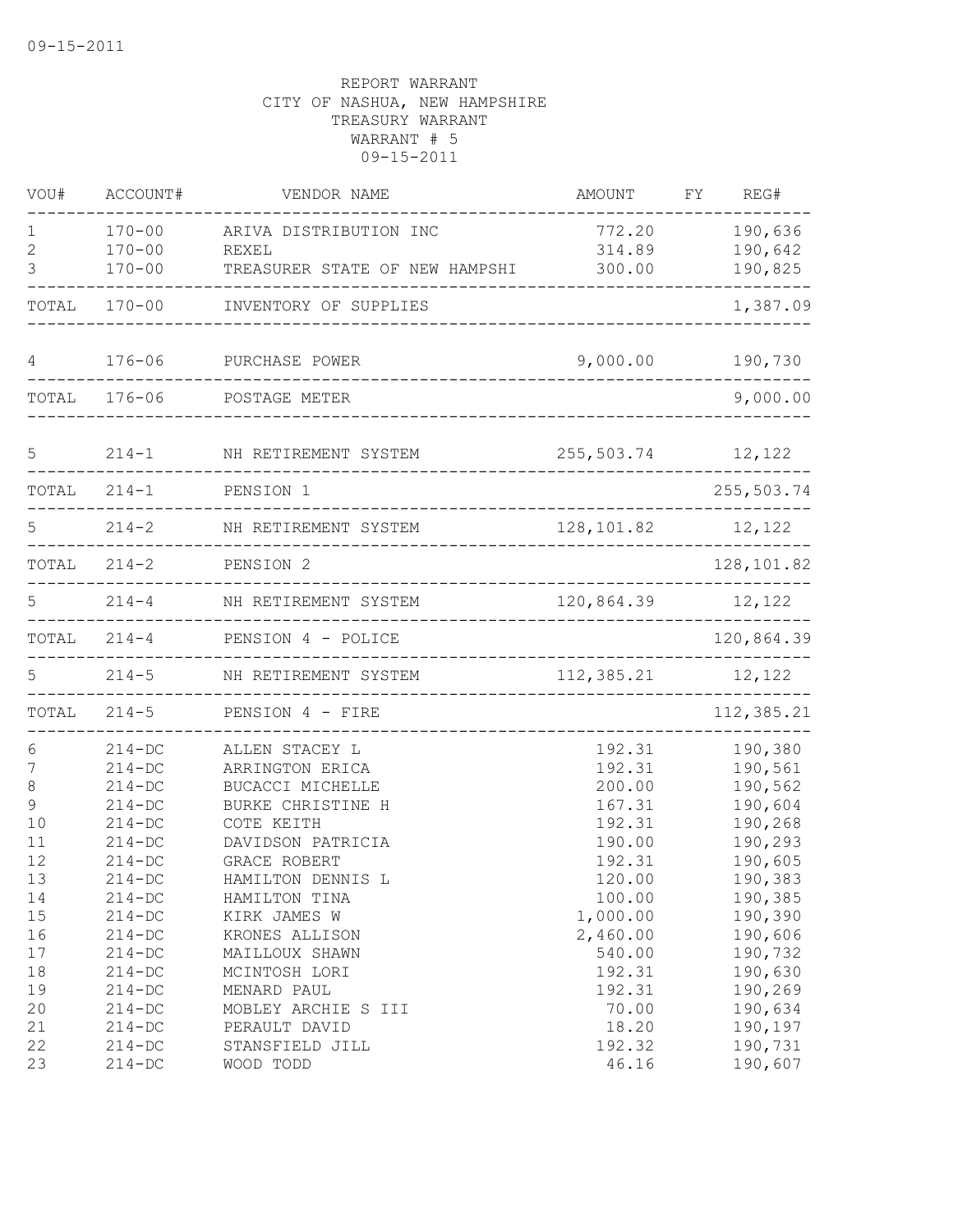| VOU#                                                              | ACCOUNT#                                                                                                                                               | VENDOR NAME                                                                                                                                                                                | <b>AMOUNT</b>                                                                                                                  | FΥ | REG#                                                                                                                           |
|-------------------------------------------------------------------|--------------------------------------------------------------------------------------------------------------------------------------------------------|--------------------------------------------------------------------------------------------------------------------------------------------------------------------------------------------|--------------------------------------------------------------------------------------------------------------------------------|----|--------------------------------------------------------------------------------------------------------------------------------|
| TOTAL                                                             |                                                                                                                                                        | 214-DC DEPENDENT CARE DEDUCTION                                                                                                                                                            |                                                                                                                                |    | 6, 257.85                                                                                                                      |
| 24                                                                | $214-FS$                                                                                                                                               | BENEFIT STRATEGIES INC                                                                                                                                                                     | 42,395.66 12,127                                                                                                               |    |                                                                                                                                |
| TOTAL                                                             |                                                                                                                                                        | 214-FS FLEXIBLE SPENDING-MEDICAL                                                                                                                                                           |                                                                                                                                |    | 42,395.66                                                                                                                      |
| 25                                                                |                                                                                                                                                        | 214-K PROTECTIVE LIFE INSURANCE COMP 47.08 12,134                                                                                                                                          |                                                                                                                                |    |                                                                                                                                |
| TOTAL                                                             |                                                                                                                                                        | 214-K KEMPER TERM LIFE INSURANCE                                                                                                                                                           |                                                                                                                                |    | 47.08                                                                                                                          |
| 26                                                                |                                                                                                                                                        | 214-SL SUN LIFE ASSURANCE COMPANY OF 3,548.88 12,133                                                                                                                                       |                                                                                                                                |    |                                                                                                                                |
| TOTAL                                                             | $214 - SL$                                                                                                                                             | BPW GROUP INS-SUN LIFE                                                                                                                                                                     | ------------------------------------                                                                                           |    | 3,548.88                                                                                                                       |
| 27                                                                |                                                                                                                                                        | 214-W BOSTON MUTUAL LIFE INSURANCE 10,098.37 12,131                                                                                                                                        |                                                                                                                                |    |                                                                                                                                |
| TOTAL                                                             | $214 - W$                                                                                                                                              | WHOLE LIFE DEDUCTION                                                                                                                                                                       |                                                                                                                                |    | 10,098.37                                                                                                                      |
| 28<br>29<br>30<br>31<br>32<br>33<br>34<br>35<br>36<br>TOTAL<br>37 | $255 - 00$<br>$255 - 00$<br>$255 - 00$<br>$255 - 00$<br>$255 - 00$<br>$255 - 00$<br>$255 - 00$<br>$255 - 00$<br>$255 - 00$<br>$255 - 00$<br>$255 - 05$ | STATE OF NH-MV<br>STATE OF NH-MV<br>STATE OF NH-MV<br>STATE OF NH-MV<br>STATE OF NH-MV<br>STATE OF NH-MV<br>STATE OF NH-MV<br>STATE OF NH-MV<br>STATE OF NH-MV<br>STATE MVR<br>STATE OF NH | 15, 151.95<br>20, 427.72<br>23,989.81<br>16, 425.38<br>17,338.82<br>13, 274.64<br>14,532.43<br>11,936.63<br>11,514.85<br>19.25 |    | 12,109<br>12,114<br>12,115<br>12,116<br>12,117<br>12,118<br>12,119<br>12,120<br>12,130<br>$- - - - -$<br>144,592.23<br>190,811 |
| TOTAL                                                             | $255 - 05$                                                                                                                                             | STATE OF NH-FBI FINGERPRNT FEE                                                                                                                                                             | ------------------------------                                                                                                 |    | 19.25                                                                                                                          |
| 38<br>39<br>40<br>41<br>42<br>43<br>44<br>45<br>46                | $257 - 00$<br>$257 - 00$<br>$257 - 00$<br>$257 - 00$<br>$257 - 00$<br>$257 - 00$<br>$257 - 00$<br>$257 - 00$<br>$257 - 00$                             | BLESSING CHARLES<br>CASALE VINCENT<br>CURELOP JEBB<br>DAVIDSON CHEVY-CADI INC<br>DESHAIES RICHARD<br>ELMER KEVIN C<br><b>GLUCK STEPHEN</b><br>HUFF JOAN<br><b>INC</b>                      | 9.16<br>68.00<br>20.00<br>71.60<br>30.00<br>30.00<br>60.00<br>55.00<br>334.40                                                  |    | 190,673<br>190,668<br>190,665<br>190,677<br>190,661<br>190,674<br>190,663<br>190,672<br>190,667                                |
| 47<br>48                                                          | $257 - 00$<br>$257 - 00$                                                                                                                               | <b>JANDAK LYNNE</b><br>JENCKS BERNADETTE                                                                                                                                                   | 30.00<br>60.00                                                                                                                 |    | 190,675<br>190,671                                                                                                             |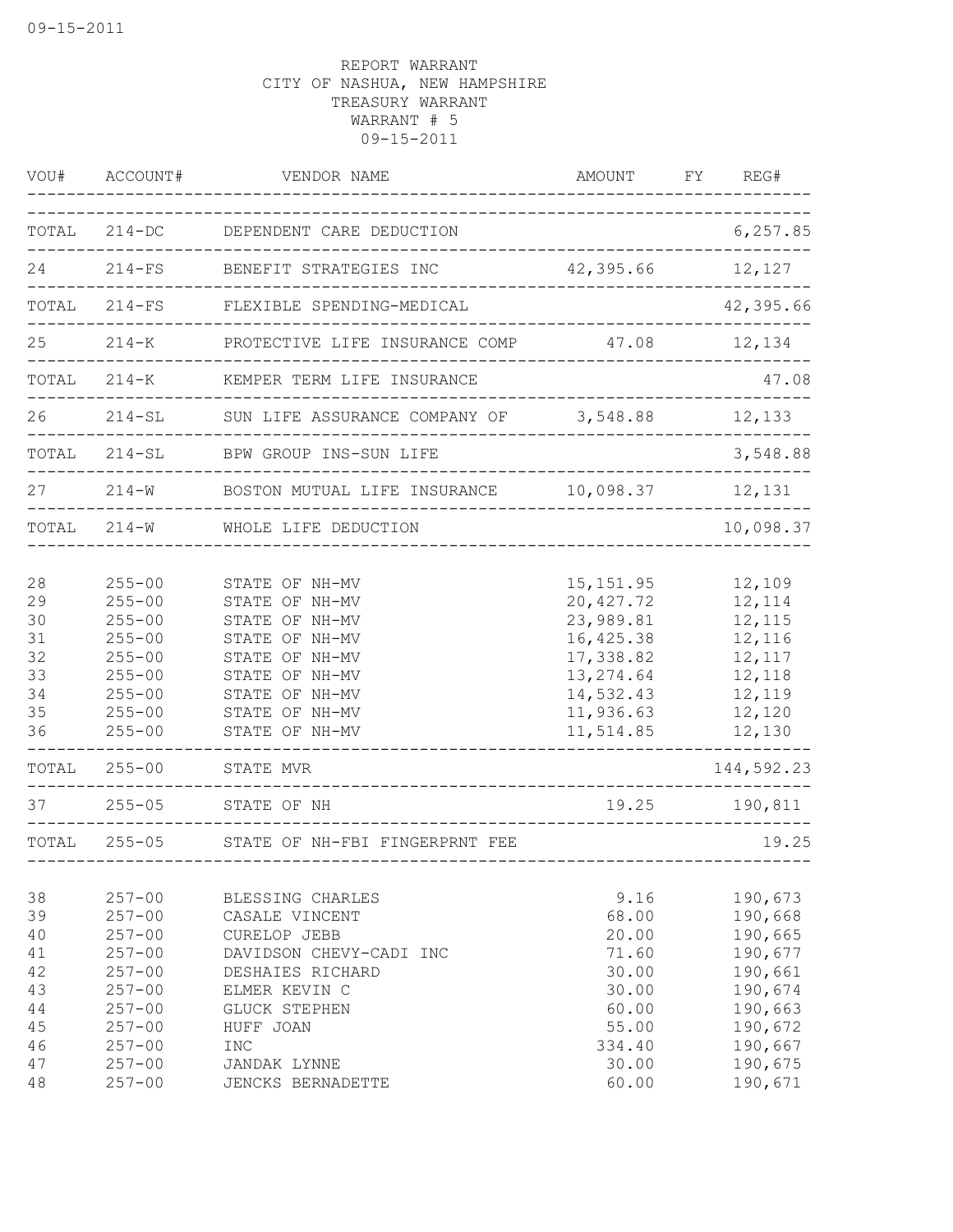| VOU#  | ACCOUNT#   | VENDOR NAME                    | AMOUNT | FY | REG#     |
|-------|------------|--------------------------------|--------|----|----------|
| 49    | $257 - 00$ | JOHNSON ELECTRIC SUPPLY        | 10.00  |    | 190,666  |
| 50    | $257 - 00$ | KARPELES RICHARD               | 18.00  |    | 190,669  |
| 51    | $257 - 00$ | LATURF LANDSCAPING & MAINTNANC | 219.84 |    | 190,662  |
| 52    | $257 - 00$ | LOPEZ SERGIO                   | 35.00  |    | 190,664  |
| 53    | $257 - 00$ | NASHUA PASTORAL CARE           | 25.20  |    | 190,394  |
| 54    | $257 - 00$ | SCOTT JENNIFER                 | 35.00  |    | 190,676  |
| 55    | $257 - 00$ | SMITH MARY ELLEN               | 60.00  |    | 190,670  |
| TOTAL | $257 - 00$ | MV REFUND PENDING              |        |    | 1,171.20 |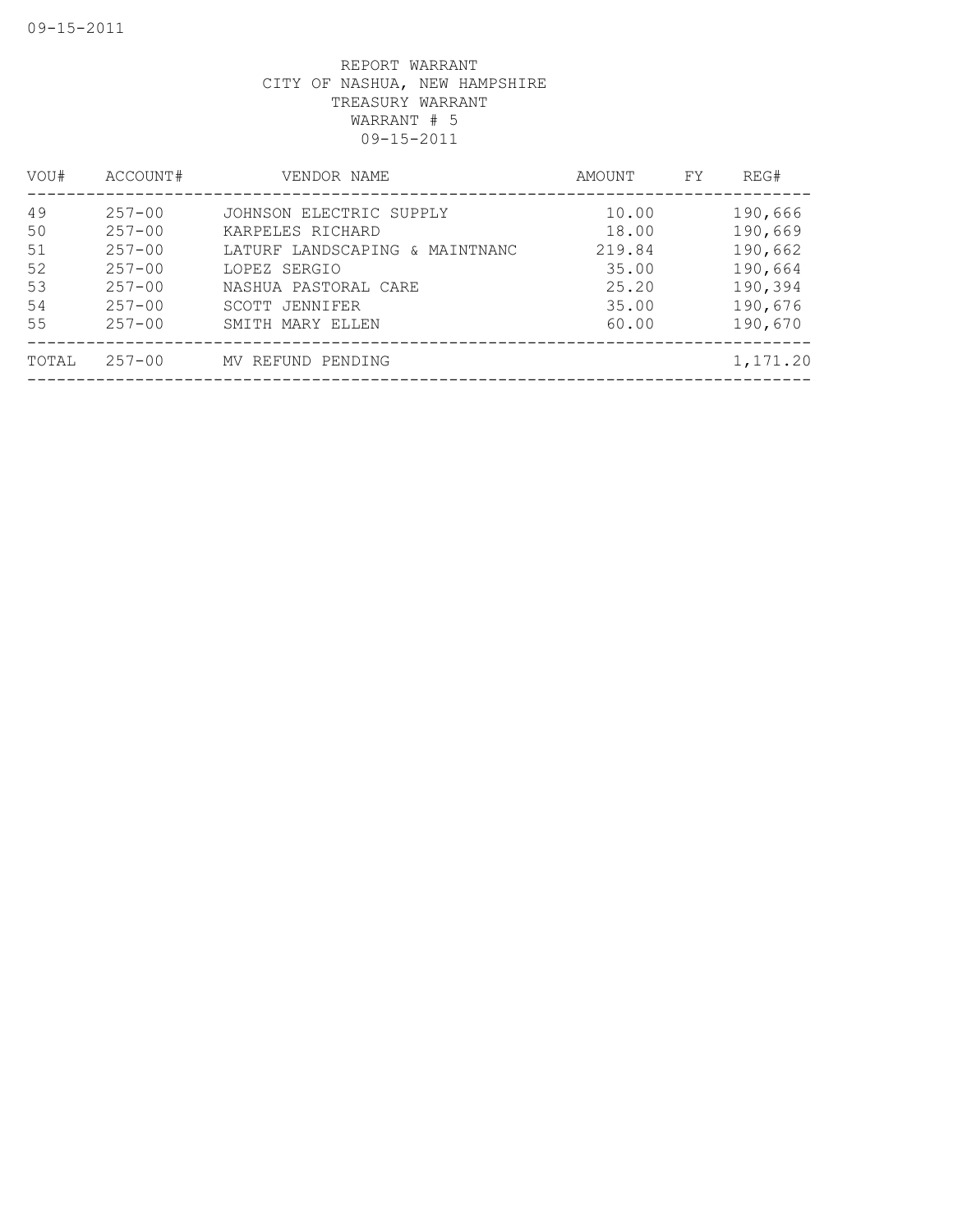| VOU#     | ACCOUNT#               | VENDOR NAME                                            | AMOUNT             | FY | REG#               |
|----------|------------------------|--------------------------------------------------------|--------------------|----|--------------------|
| 56       | 305-32005              | PUBLIC SERVICE OF NEW HAMPSHIR                         | 271.42             |    | 190,838            |
| 57       | 305-33005              | PENNICHUCK WATER                                       | 26.02              |    | 190,794            |
| 58       | 305-34015              | NATIONAL GRID                                          | 4.08               |    | 190,807            |
| 59       | 305-59100              | EZSTREAM                                               | 1,247.52           |    | 190,649            |
| 60       | 305-59100              | NEXTEL COMMUNICATIONS                                  | 20.41              |    | 190,780            |
| 61       | 305-59286              | COLLINS JOHN                                           | 50.00              |    | 190,296            |
| 62       | 305-59286              | JEYNES MIKE                                            | 425.00             |    | 190,395            |
| 63       | 305-59286              | KING THOMAS                                            | 50.00              |    | 190,294            |
| 64       | 305-59286              | MCLEAN JIM                                             | 200.00             |    | 190,275            |
| 65       | 305-59286              | O'NEIL TIM                                             | 250.00             |    | 190,277            |
| 66       | 305-59286              | WALLENT FRANK J                                        | 575.00             |    | 190,164            |
| TOTAL    | 305                    | SRF - CIVIC & COMM ACTIVITIES                          |                    |    | 3,119.45           |
|          |                        |                                                        |                    |    |                    |
| 67       | 308-31050              | NEXTEL COMMUNICATIONS                                  | 33.61              |    | 190,780            |
| 68       | $308 - 40$             | HARVARD PILGRIM HEALTH CARE                            | 117,700.00         |    | 12,124             |
| 69       | 308-59400              | ANTHEM BLUE CROSS BLUE SHIELD                          | 56,384.00          |    | 12,123             |
| 70       | 308-59400              | HARVARD PILGRIM HEALTH CARE                            | 12,448.12          |    | 12,124             |
| 71       | 308-59400              | NORTHEAST DELTA                                        | 6,747.42           |    | 12,126             |
| 72       | 308-59402              | ANTHEM BLUE CROSS BLUE SHIELD                          | 43, 213.05         |    | 12,123             |
| 73       | 308-59402              | HARVARD PILGRIM HEALTH CARE                            | 16,658.50          |    | 12,124             |
| 74       | 308-59402              | NORTHEAST DELTA                                        | 3,839.16           |    | 12,126             |
| 75       | 308-83010              | ANTHEM BLUE CROSS BLUE SHIELD                          | 99,784.32          |    | 12,123             |
| 75       | 308-83011              | ANTHEM BLUE CROSS BLUE SHIELD                          | 3,342.47           |    | 12,123             |
| 75       | 308-83012              | ANTHEM BLUE CROSS BLUE SHIELD                          | 605, 317.12        |    | 12,123             |
| 75       | 308-83013              | ANTHEM BLUE CROSS BLUE SHIELD                          | 468,625.35         |    | 12,123             |
| 76       | 308-83016              | HARVARD PILGRIM HEALTH CARE                            | 76,719.01          |    | 12,124             |
| 76       | 308-83017              | HARVARD PILGRIM HEALTH CARE                            | 106,503.63         |    | 12,124             |
| 77       | 308-83018              | ANTHEM BLUE CROSS BLUE SHIELD                          | 84,818.41          |    | 12,123             |
| 77       | 308-83019              | ANTHEM BLUE CROSS BLUE SHIELD                          | 179,282.57         |    | 12,123             |
| 78       | 308-83020              | NORTHEAST DELTA                                        | 35, 931.10         |    | 12,126             |
| 78       | 308-83021              | NORTHEAST DELTA                                        | 13,918.10          |    | 12,126             |
| 79       | 308-83025              | FRED C CHURCH INSURANCE                                | 18,189.00          |    | 12,108             |
| 80       | 308-83026              | NORTHERN NEW ENGLAND BENEFIT T                         | 33, 937.20         |    | 12,128             |
| 81       | 308-83030              | ITT HARTFORD                                           | 15, 128.37         |    | 12,129             |
| 81       | 308-83031              | ITT HARTFORD                                           | 17, 161.97         |    | 12,129             |
| 82       | 308-83053              | APPLE NASHUA LLC                                       | 1,787.00           |    | 190,150            |
| 83       | 308-83053              | ASSOCIATED RADIOLOGISTS PA                             | 181.00             |    | 190,297            |
| 84       | 308-83053              | CONSTANTINEAU WILLIAM                                  | 140.00             |    | 190,625            |
| 85       | 308-83053              | DARTMOUTH-HITCHCOCK CLINIC                             | 685.00             |    | 190,340            |
| 86       | 308-83053              | GREATER NASHUA EMERGENCY PHYS                          | 489.00             |    | 190,313            |
| 87       | 308-83053              | NH NEUROSPINE INSTITUTE                                | 816.00             |    | 190,847            |
| 88       | 308-83053              | OCCUPATIONAL HEALTH CTRS SOUTH                         | 1,875.03           |    | 190,223            |
| 89       | 308-83053              | PAIN SOLUTIONS PLLC                                    | 425.00             |    | 190,207            |
|          | 308-83053              | PERFORMANCE REHAB INC                                  |                    |    |                    |
| 90       |                        |                                                        | 1,855.00           |    | 190,173            |
| 91<br>92 | 308-83053<br>308-83053 | SJ PHYSICIAN SERVICES<br>SO NH REGIONAL MEDICAL CENTER | 115.00<br>3,196.80 |    | 190,115<br>190,298 |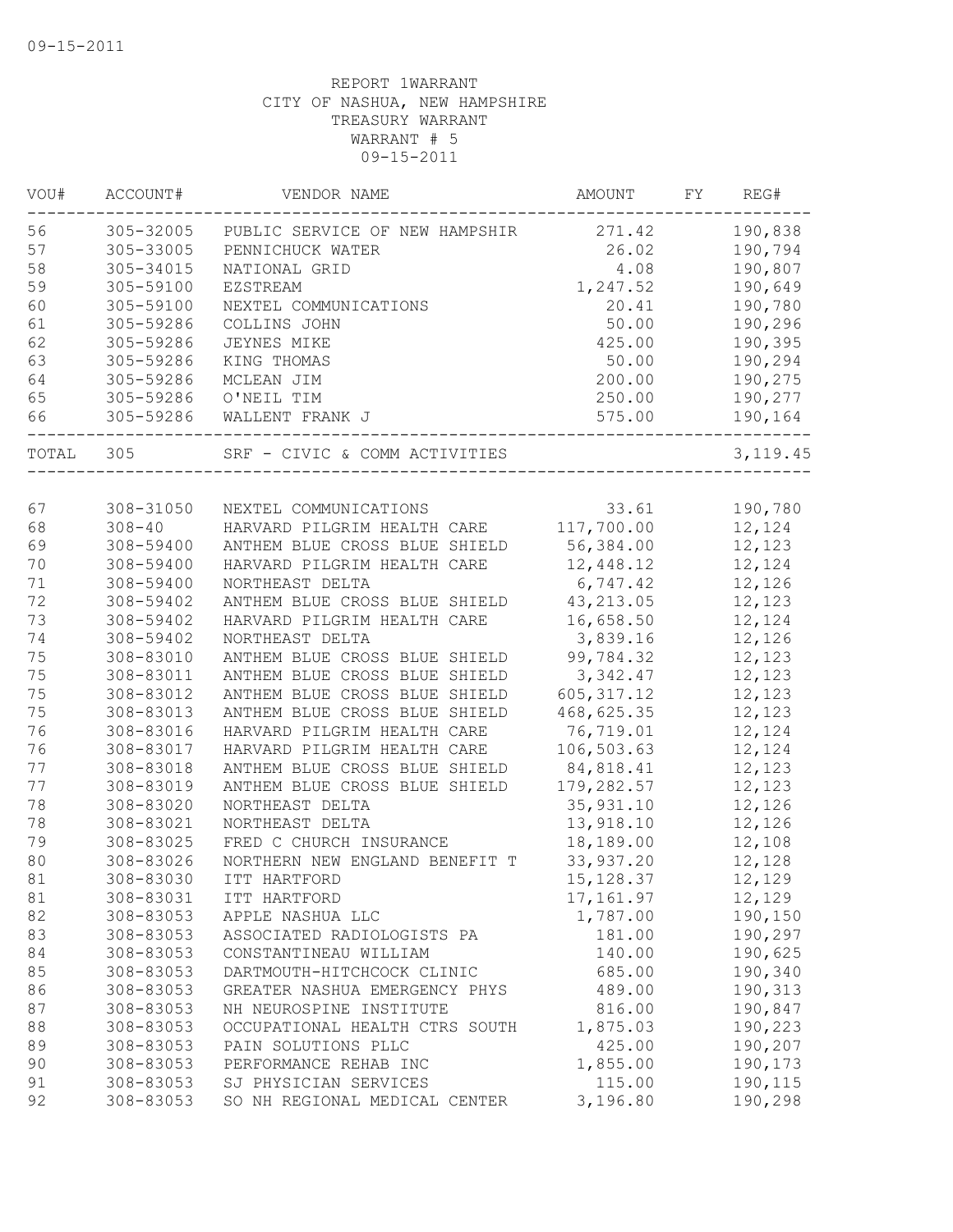| VOU#      | ACCOUNT#            | VENDOR NAME                                     | AMOUNT     | FY | REG#           |
|-----------|---------------------|-------------------------------------------------|------------|----|----------------|
| 93        | 308-83053           | ST JOSEPH BUSINESS & HEALTH                     | 143.00     |    | 190,212        |
| 94        | 308-83053           | ST JOSEPH'S HOSPITAL                            | 3,714.85   |    | 190,143        |
| 95        | 308-83053           | STONERIVER PHARMACY SOLUTIONS                   | 16.97      |    | 190,319        |
| 96        | 308-83054           | ST JOSEPH'S HOSPITAL                            | 148.50     |    | 190,143        |
| 97        | 308-83054           | STONERIVER PHARMACY SOLUTIONS                   | 1,442.57   |    | 190,319        |
| 98        | 308-83054           | WALGREEN CO                                     | 57.40      |    | 190,302        |
| 99        | 308-83055           | DEVINE MILLIMET & BRANCH PA                     | 2,508.61   |    | 190,299        |
| 100       | 308-83055           | TREASURER STATE OF NH                           | 250.00     |    | 190,783        |
| 101       | 308-83056           | STANLEY CONVERGENT SECURITY SO                  | 179.52     |    | 190,813        |
| 102       | 308-83064           | AMHERST STREET COLLISION                        | 1,895.99   |    | 190,678        |
| 103       | 308-83064           | BAILEYS TOWING & AUTOBODY/BAIL                  | 2,106.36   |    | 190,305        |
| 104       | 308-83064           | FAIRPOINT COMMUNICATIONS INC                    | 1,957.37   |    | 190,815        |
| 105       | 308-83070           | TREASURER STATE OF NH                           | 50.00      |    | 190,835        |
| 105       | 308-83073           | TREASURER STATE OF NH                           | 50.00      |    | 190,835        |
| 106       | 308-83077           | HM LIFE INSURANCE COMPANY                       | 68,778.90  |    | 12,125         |
| TOTAL     | 308                 | SRF - INSURANCE                                 |            |    | 2, 110, 547.35 |
|           |                     |                                                 |            |    |                |
|           |                     | 230,500 3092-49075 COSTA FRUIT & PRODUCE CO INC | 227.36     |    | 190,614        |
|           | 230,501 3092-49075  | MANSFIELD PAPER CO INC                          | 130.33     |    | 190,571        |
|           | 230,502 3092-49085  | M SAUNDERS INC                                  | 6,071.55   |    | 190,462        |
| TOTAL 309 |                     |                                                 |            |    | 6,429.24       |
|           |                     |                                                 |            |    |                |
|           | 230,503 3097-41015  | STAPLES BUSINESS ADVANTAGE                      | 755.40     |    | 190,349        |
|           | 230,504 3097-49075  | CENTRAL PAPER                                   | 353.57     |    | 190,451        |
|           | 230,505 3097-49075  | MANSFIELD PAPER CO INC                          | 8,262.53   |    | 190,571        |
|           | 230,506 3097-49085  | BERNARD FOOD INDUSTRIES INC                     | 7,160.96   |    | 190,441        |
|           | 230,507 3097-49085  | BOSTON PIE INC                                  | 484.50     |    | 190,583        |
|           | 230,508 3097-49085  | COCA-COLA BOTTLING COMPANY                      | 3,910.00   |    | 190,423        |
|           | 230,509 3097-49085  | COSTA FRUIT & PRODUCE CO INC                    | 20,364.18  |    | 190,614        |
|           | 230,509 3097-49085  | COSTA FRUIT & PRODUCE CO INC                    | 33, 973.83 |    | 190,615        |
|           | 230,510 3097-49085  | FANTINI BAKING CO., INC.                        | 4,290.87   |    | 190,499        |
|           | 230,511 3097-49085  | GARELICK FARMS LLC                              | 14,673.15  |    | 190,292        |
|           | 230, 512 3097-49085 | GILL'S PIZZA CO.                                | 1,861.50   |    | 190,477        |
|           | 230,513 3097-49085  | GREAT STATE BEVERAGES INC                       | 1,208.18   |    | 190,452        |
|           | 230,514 3097-49085  | M SAUNDERS INC                                  | 2,848.65   |    | 190,462        |
|           | 230,514 3097-49085  | M SAUNDERS INC                                  | 6, 227.58  |    | 190,463        |
|           | 230,515 3097-49085  | MCKEE FOODS CORP                                | 762.06     |    | 190,227        |
|           | 230,516 3097-49085  | NEW ENGLAND ICE CREAM CORP                      | 3,864.97   |    | 190,491        |
|           | 230, 517 3097-49085 | ORIGINAL CRISPY PIZZA CRUST CO                  | 7,732.84   |    | 190,253        |
|           | 230,518 3097-49085  | OTIS SPUNKMEYER INC                             | 412.83     |    | 190,411        |
|           | 230,519 3097-64335  | NORTHEAST FOOD SVC EQUIPMENT &                  | 689.10     |    | 190,136        |
|           | 230,520 3097-707    | BARTH MARY                                      | 19.55      |    | 190,720        |
|           | 230,521 3097-707    | SULLIVAN JENNIFER                               | 18.00      |    | 190,721        |
|           | 230,522 3097-74092  | AFFILIATED HVAC SERVICES LLC                    | 647.00     |    | 190,444        |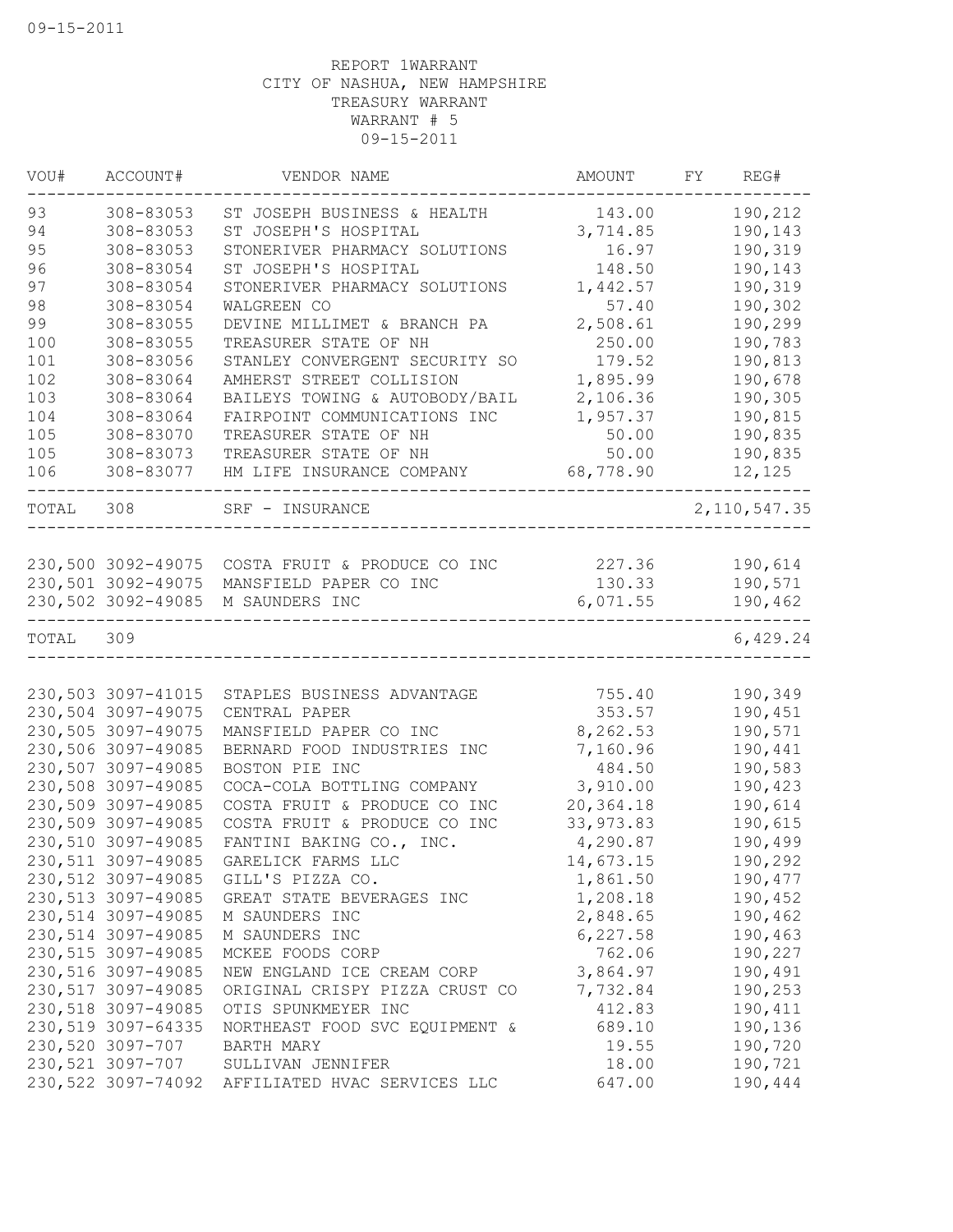|            | VOU# ACCOUNT#            | VENDOR NAME                                                  | AMOUNT            | FY REG#            |
|------------|--------------------------|--------------------------------------------------------------|-------------------|--------------------|
|            | 3097-82025               | NH RETIREMENT SYSTEM                                         | 1,099.35 12,122   |                    |
|            | 230,523 3097-91005       | KIMBELL JEANETTE                                             | 115.02            | 190,426            |
|            | 230,524 3097-94005       | SNA                                                          | 102.25            | 190,860            |
|            |                          | TOTAL 309 SRF - FOOD SERVICES                                |                   | 121,837.87         |
|            |                          | 230,525 3118-705 HOLMAN DAVID                                |                   | 250.00 190,208     |
| TOTAL 311  |                          | SUMMER SCHOOL                                                |                   | 250.00             |
|            |                          |                                                              |                   |                    |
| 108<br>109 | 312-59100<br>$312 - 705$ | CINTAS DOCUMENT MANAGEMENT<br>1ST PRIORITY TOWING AND RECOVE | 35.00<br>1,510.00 | 190,506<br>190,629 |
| 110        | $312 - 705$              | D & R TOWING INC                                             | 660.00            | 190,567            |
| 111        | $312 - 705$              | LESAGE GERARD                                                | 70.00             | 190,681            |
| 112        | $312 - 705$              | QUICK RESPONSE TOWING LLC                                    | 690.00            | 190,321            |
| 113        | $312 - 705$              | THOGO ANDREW                                                 | 110.00            | 190,680            |
| 114        | 312-78007                | MAYNARD & LESIEUR INCORPORATED                               | 141.02            | 190,580            |
| 115        | 312-78007                | QUIRK GM PARTS DEPOT                                         | 7.87              | 190,289            |
| TOTAL      | 312                      | SRF - FINANCIAL SERVICES                                     |                   | 3,223.89           |
|            | 230,526 3122-49050       | MARKET BASKET                                                | 105.35            | 190,248            |
|            | 230, 527 3122-49075      | GIOVANNIS                                                    | 140.58            | 190,551            |
|            | 230, 528 3122-49075      | WALMART COMMUNITY                                            | 240.71            | 190,377            |
| TOTAL 312  |                          | ADULT ED/CONTINUING ED                                       |                   | 486.64             |
|            |                          | 230,529 3247-49075 PRO TUFF DECALS INC                       | 473.50            | 190,703            |
| TOTAL      | 324                      | ATHLETICS-ENTERPRISE FUND                                    |                   | 473.50             |
|            |                          |                                                              |                   |                    |
| 116        | 331-01500                | LAW REALTY CO INC                                            | 416.67            | 190,186            |
| 117        | 331-01500                | LITCHFIELD VANTAGE LLC                                       | 1,583.33          | 190,734            |
| 118        | 331-01500                | PSNH                                                         | 333.44            | 190,827            |
| 119        | $331 - 309$              | PETTY CASH                                                   | 8.63              | 190,733            |
| 120<br>121 | 331-59100<br>331-78007   | LEXISNEXIS RISK DATA MGMT INC<br>CARPARTS OF NASHUA          | 50.00<br>5.12     | 190,809<br>190,124 |
| 122        | 331-82030                | NH RETIREMENT SYSTEM                                         | 9,943.61          | 12,122             |
| 123        | 331-94005                | DIFAVA MATTHEW                                               | 250.00            | 190,735            |
| TOTAL 331  |                          | SRF - POLICE DEPARTMENT                                      |                   | 12,590.80          |
|            |                          |                                                              |                   |                    |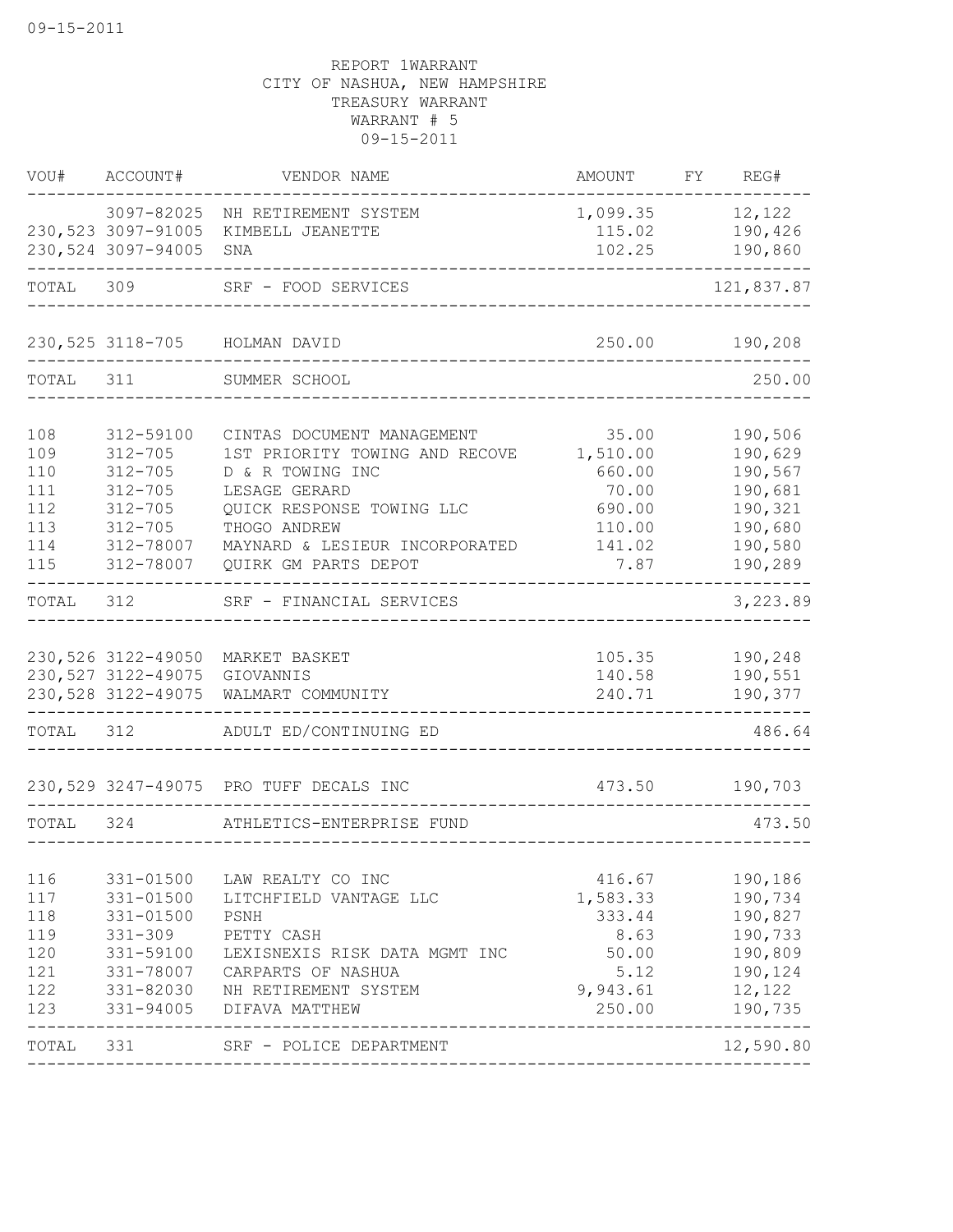| VOU#       | ACCOUNT#                                  | VENDOR NAME                                                                | AMOUNT FY REG#   |                              |
|------------|-------------------------------------------|----------------------------------------------------------------------------|------------------|------------------------------|
|            |                                           | 124 332-83160 ST JOSEPH BUSINESS & HEALTH 354.60 190,212<br>______________ |                  |                              |
| TOTAL 332  |                                           | SRF - FIRE DEPARTMENT                                                      |                  | 354.60                       |
| 125        | 341-01963                                 | SOUTHERN NH HIV/AIDS TASK FORC 6,249.00                                    |                  | 190,280                      |
| 125        | 341-01969                                 | SOUTHERN NH HIV/AIDS TASK FORC                                             | 437.00           | 190,280                      |
| 126        | 341-31045                                 | NEXTEL COMMUNICATIONS                                                      | 144.26           | 190,780                      |
| 126        | 341-31050                                 | NEXTEL COMMUNICATIONS                                                      | 79.98            | 190,780                      |
| 127        | 341-91025                                 | CONLEY ASHLEY                                                              | 69.93            | 190,376                      |
| 128<br>129 | 341-91025<br>341-91025                    | CROOKER PATRICIA                                                           | 231.54           | 190,363                      |
| 130        | 341-94014 PETTY CASH                      | SCACCO BARBARA                                                             | 42.18<br>28.59   | 190,736<br>190,737           |
|            |                                           | TOTAL 341 SRF - COMMUNITY SERVICES                                         |                  | ________________<br>7,282.48 |
|            |                                           |                                                                            |                  |                              |
| 131        | 342-01945                                 | CVS STORE #639                                                             | 1,080.00 190,104 |                              |
| 132        | 342-01945                                 | MATKOWSKY ALBERT                                                           | 107.97           | 190,188                      |
| 133        | 342-01945                                 | SHAW'S / OSCO PHARMACY #7513 250.00                                        |                  | 190,105                      |
| 134        | 342-59133                                 | STERICYCLE INC                                                             | 51.16            | 190,114                      |
| 135        | 342-91025                                 | CALOPE-YAKLIN THERESA                                                      | 76.25            | 190,612                      |
| 136        | 342-91025                                 | CARON CHRISTINE                                                            | 59.96            | 190,214                      |
| 137        | 342-91025                                 | PETTY CASH                                                                 | 16.93            | 190,737                      |
|            |                                           | TOTAL 342 SRF - COMMUNITY HEALTH<br>-----------------------                |                  | 1,642.27                     |
|            |                                           |                                                                            |                  |                              |
|            | 230,530 3440-49075                        | AC MOORE INC                                                               | 103.69           | 190,450                      |
|            | 230,531 3440-49075                        | COGSWELL CATHERINE                                                         | 188.74           | 190,447                      |
|            | 230, 532 3440-49075                       | DITOLLA-SLOZAK MARIE                                                       | 50.55            | 190,686                      |
|            | 230, 533 3440-49075<br>230,534 3440-49075 | HAMM LINDA<br>JACK'S PIZZA                                                 | 63.12            | 190,449                      |
|            | 230, 535 3440-49075                       | LACONIA SCHOOL DISTRICT                                                    | 28.50<br>900.00  | 190,341<br>190,486           |
|            | 230,536 3440-49075                        | MARKET BASKET                                                              | 24.75            | 190,248                      |
|            | 230, 537 3440-49075                       | NEW ENGLAND ICE CREAM CORP                                                 | 546.80           | 190,491                      |
|            |                                           | 230,538 3440-49075 WALMART COMMUNITY                                       | 26.68            | 190,377                      |
| TOTAL      | 344                                       | AFTER SCHOOL PROGRAM                                                       |                  | 1,932.83                     |
|            |                                           |                                                                            |                  |                              |
|            | 230,539 3452-49075                        | AC MOORE INC                                                               | 15.08            | 190,450                      |
|            | 3452-82025                                | NH RETIREMENT SYSTEM                                                       | 1,367.32         | 12,122                       |
|            | 230,540 3452-91040                        | CROWELL LINDA                                                              | 37.52            | 190,479                      |
| TOTAL      | 345                                       | TITLE IV 21ST CENT ELEM                                                    |                  | 1,419.92                     |
|            |                                           |                                                                            |                  |                              |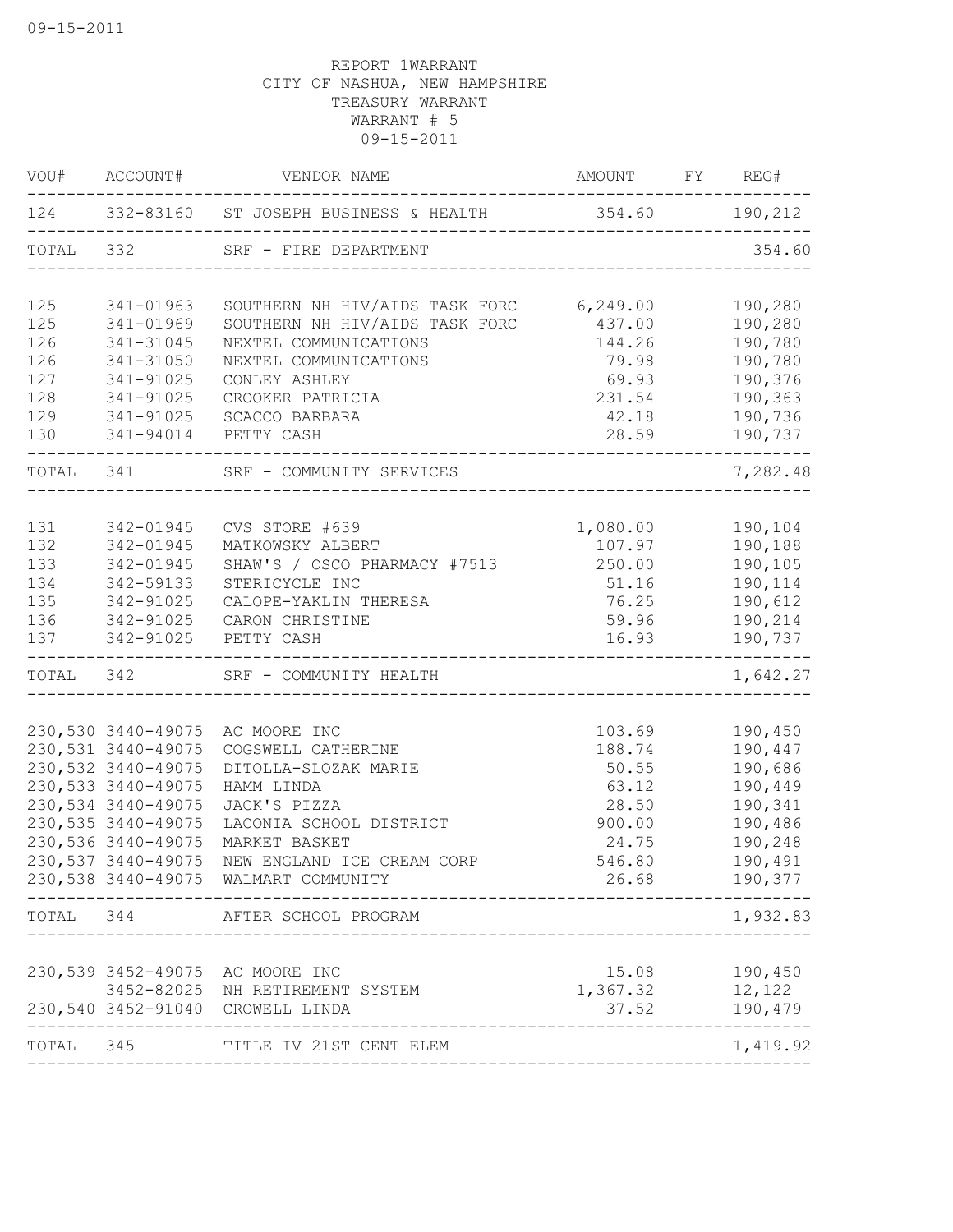|           | VOU# ACCOUNT#       | VENDOR NAME                                                                                         | AMOUNT    | FY REG#            |
|-----------|---------------------|-----------------------------------------------------------------------------------------------------|-----------|--------------------|
|           | 230,541 3462-49075  | CELATA CHRISTINE                                                                                    | 24.90     | 190,693            |
|           | 230,542 3462-49075  | MARKET BASKET                                                                                       | 18.95     | 190,248            |
|           | 230, 543 3462-49075 | NEW ENGLAND ICE CREAM CORP                                                                          | 273.40    | 190,491            |
|           | 230,544 3462-49075  | SAM'S CLUB                                                                                          | 51.78     | 190,850            |
|           | 230, 545 3462-49075 | WALMART COMMUNITY                                                                                   | 85.39     | 190,377            |
|           | 230,546 3462-53103  | MILLS DISHON                                                                                        | 300.00    | 190,489            |
|           | 230,547 3462-55020  | FIRST STUDENT INC                                                                                   | 192.83    | 190,440            |
|           | 3462-82025          | NH RETIREMENT SYSTEM                                                                                | 176.07    | 12,122             |
|           | 230,548 3462-91040  | CELATA CHRISTINE                                                                                    | 92.80     | 190,693            |
| TOTAL 346 |                     | TITLE IV 21ST CENT MIDDLE                                                                           |           | 1,216.12           |
|           |                     | 3468-82025 NH RETIREMENT SYSTEM                                                                     | 857.81    | 12,122             |
| TOTAL 346 |                     | SMALLER LEARNING COMMUNITY                                                                          |           | 857.81             |
|           |                     |                                                                                                     |           |                    |
|           |                     | 230,549 3500-49075 STAPLES BUSINESS ADVANTAGE                                                       | 1,020.69  | 190,316            |
|           | 230,550 3500-91040  | ST JOHNSBURY ACADEMY                                                                                | 1,195.00  | 190,458            |
|           | 230,551 3500-91040  | TAFT SCHOOL                                                                                         | 1,100.00  | 190,518<br>-----   |
| TOTAL 350 |                     | TITLE IIA HQT                                                                                       |           | 3,315.69           |
|           |                     | 230,552 3511-53102 MANCHESTER SCHOOL DISTRICT                                                       | 700.00    | 190,511            |
| TOTAL     | 351                 |                                                                                                     |           | 700.00             |
| 139       | 352-01310           | NORTHEAST EARTH MECHANICS/RETA                                                                      | 255.03    | 12,113             |
| 140       | 352-59055           | MAD SCIENCE OF SOUTHERN NH & N 3,680.00                                                             |           | 190,556            |
| 141       | 352-59055           | PRO SALES                                                                                           | 210.00    | 190,492            |
| 142       | 352-59055           | SKYHAWKS SPORTS ACADEMY INC                                                                         | 550.00    | 190,172            |
| 143       | 352-59100           | TRANSIT MUSIC GROUP                                                                                 | 398.40    | 190,366            |
|           |                     |                                                                                                     |           |                    |
|           |                     | TOTAL 352 SRF - PARKS AND RECREATION                                                                |           | 5,093.43           |
|           |                     |                                                                                                     |           |                    |
|           |                     | 230,553 3532-49075 CARTRIDGE WORLD NASHUA                                                           | 87.09     | 223.91 190,504     |
|           |                     | 230,554 3532-49075 WB MASON COMPANY INC<br>230,555 3532-54009 TELEGRAPH PUBLISHING COMPANY 1,250.00 |           | 190,135<br>190,590 |
|           |                     | TOTAL 353 ADULT ED/HS DIPLOMA PROGRAM                                                               |           | 1,561.00           |
|           |                     |                                                                                                     |           |                    |
|           |                     | 230,556 3550-53100 HEZEL ASSOCIATES LLC                                                             | 49,035.00 | 190,698            |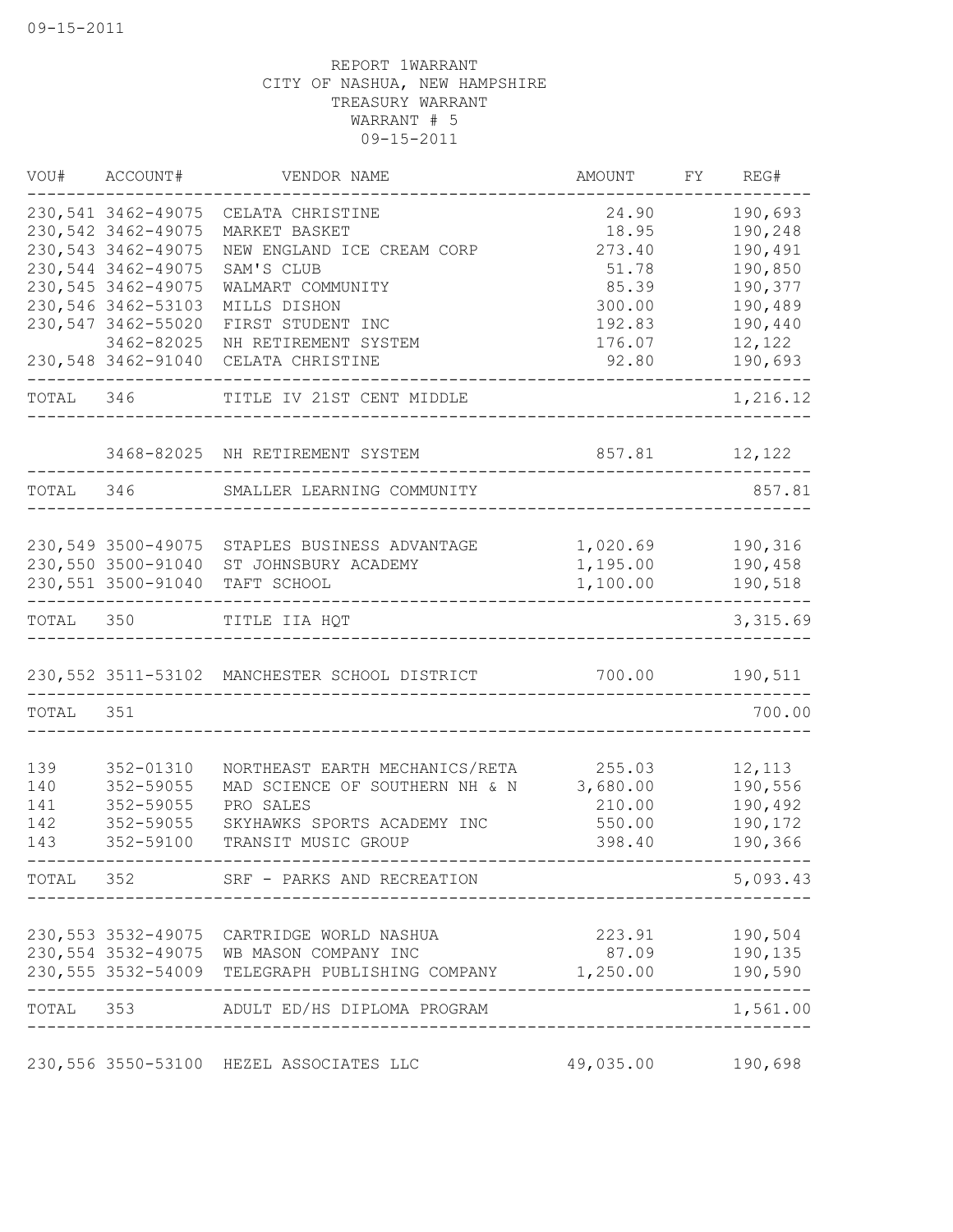|                                 | VOU# ACCOUNT#                                                                                                                       | VENDOR NAME                                                                                                                    | AMOUNT<br>---------------------------------                      | FY REG#                                                        |
|---------------------------------|-------------------------------------------------------------------------------------------------------------------------------------|--------------------------------------------------------------------------------------------------------------------------------|------------------------------------------------------------------|----------------------------------------------------------------|
|                                 |                                                                                                                                     | TOTAL 355 TITLE IID TECH EVALUATION                                                                                            |                                                                  | 49,035.00                                                      |
|                                 |                                                                                                                                     | 3601-82025 NH RETIREMENT SYSTEM                                                                                                |                                                                  | 461.45 12,122                                                  |
| TOTAL 360                       |                                                                                                                                     | DROPOUT PREVENTION ADULT ED                                                                                                    |                                                                  | 461.45                                                         |
| 145                             |                                                                                                                                     | 372-53100 AQUATIC CONTROL TECHNOLOGY INC 21,300.00 190,266                                                                     |                                                                  |                                                                |
| TOTAL 372                       |                                                                                                                                     | SRF - PLANNING & BUILDING DEPT                                                                                                 |                                                                  | 21,300.00                                                      |
| 146<br>147<br>148<br>149<br>150 | 374-07261<br>374-07285<br>374-07340<br>374-96300<br>374-96300                                                                       | NH LEGAL ASSISTANCE<br>LATIN ALLEY LLC<br>HILLSBOROUGH COUNTY TREASURER<br>FLEGAL LAW OFFICE<br>PETTY CASH                     | 238.20<br>7,500.00<br>20.00<br>120.00<br>12.21                   | 190,632<br>12,132<br>190,587<br>190,645<br>190,108             |
| TOTAL                           | 374                                                                                                                                 | SRF - URBAN PROGRAMS                                                                                                           | -----------------------------------                              | 7,890.41                                                       |
| 151<br>152<br>153               | 375-45050<br>375-45220<br>375-75023                                                                                                 | UNIQUE MANAGEMENT SERVICES INC<br>TELEVEND SERVICES INC<br>ULINE                                                               | 823.40<br>282.65<br>754.22                                       | 190,193<br>190,638<br>190,304                                  |
| TOTAL                           | 375                                                                                                                                 | SRF - PUBLIC LIBRARIES                                                                                                         | ______________________________________                           | 1,860.27                                                       |
|                                 | 230, 557 3751-49035<br>230, 558 3751-49035<br>230, 559 3751-49035<br>230,560 3751-49035<br>230,561 3751-49035<br>230,562 3751-49075 | HEINEMANN<br>INTERNATIONAL READING ASSOC<br>PERMA-BOUND<br>SOLUTION TREE INC<br>SUNDANCE NEWBRIDGE LLC<br>SCHOOL SPECIALTY INC | 1,308.18<br>403.40<br>4,505.75<br>1,382.91<br>353.43<br>1,630.00 | 190,422<br>190,578<br>190,588<br>190,563<br>190,552<br>190,417 |
|                                 |                                                                                                                                     | TOTAL 375 ARRA TITLE I                                                                                                         |                                                                  | 9,583.67                                                       |
|                                 |                                                                                                                                     | 230,563 3761-49075 HARVARD UNIVERSITY<br>230,564 3761-49075 LEWANDOWSKI RITA                                                   | 145.00<br>178.40                                                 | 190,714<br>190,529                                             |
| TOTAL                           | 376                                                                                                                                 | TITLE IA                                                                                                                       |                                                                  | 323.40                                                         |
|                                 |                                                                                                                                     | 230,565 3762-49035 SCHOLASTIC INCORPORATED<br>230,566 3762-49050 MCINTIRE BUSINESS PRODUCTS INC                                | 194.02<br>306.04                                                 | 190,597<br>190,610                                             |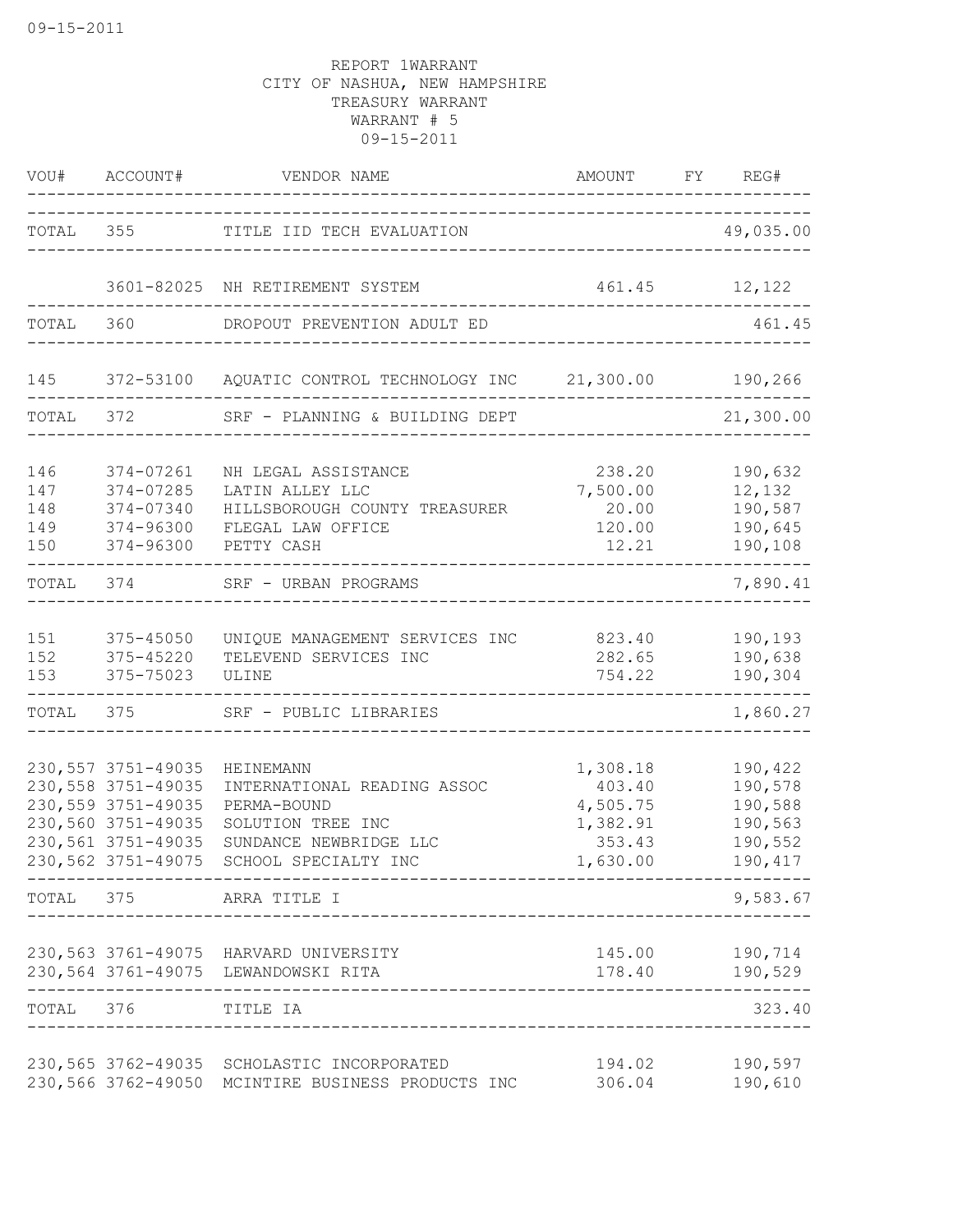| VOU#      | ACCOUNT#           | VENDOR NAME                                              | AMOUNT       | FY REG#                |
|-----------|--------------------|----------------------------------------------------------|--------------|------------------------|
|           |                    | 230,567 3762-49050 ORIENTAL TRADING CO INC               | 83.20        | 190,424                |
|           | 230,568 3762-49050 | ROCCA SUSAN                                              | 171.00       | 190,400                |
|           | 230,569 3762-49050 | RODRIGUEZ DOROTHY                                        | 20.00        | 190,699                |
|           | 230,570 3762-49050 | SCHOOL SPECIALTY INC                                     | 2,601.60     | 190,417                |
|           | 230,571 3762-49050 | SMILE MAKERS                                             | 12.79        | 190,405                |
|           | 230,572 3762-49050 | STAPLES BUSINESS ADVANTAGE                               | 535.63       | 190,316                |
|           | 230,573 3762-72060 | R & L SUPPLY                                             | 195.00       | 190,391                |
|           | 230,574 3762-95010 | LRP PUBLICATIONS<br>---------------------------------    | 244.00       | 190,785<br>$----$      |
| TOTAL 376 |                    | TITLE IA                                                 |              | 4,363.28               |
|           |                    | 230,575 3771-91040 GEORGE WASHINGTON UNIVERSITY 3,161.83 |              | 190,707                |
| TOTAL 377 |                    | TITLE III ENHANCING ENG LANG                             |              | 3,161.83               |
|           |                    |                                                          |              |                        |
| 154       | 378-09031          | LOOMIS                                                   | 159.75       | 190,628                |
| 155       | 378-09061          | CINTAS CORPORATION                                       | 67.00        | 190,641                |
| 156       | 378-09061          | NEXTEL COMMUNICATIONS                                    | 764.65       | 190,780                |
| 157       | 378-09081          | MAYNARD & LESIEUR INCORPORATED                           | 740.00       | 190,580                |
| 158       | 378-09091          | ARCSOURCE INC                                            | 232.16       | 190,239                |
| 159       | 378-09091          | GILLIG LLC                                               | 2,628.47     | 190,301                |
| 160       | 378-09091          | GRAINGER                                                 | 297.00       | 190,157                |
| 161       | 378-09091          | HOME DEPOT CREDIT SERVICES                               | 194.38       | 190,787                |
| 162       | 378-09091          | NAPA AUTO PARTS                                          | 1,092.44     | 190,326                |
| 163       | 378-09091          | NORTHERN BUS SALES INC                                   | 167.86       | 190,222                |
| 164       | 378-09091          | SERVICE LIGHTING EXPRESS INC                             | 419.45       | 190,379                |
| 165       | 378-09091          | STAPLES ADVANTAGE                                        | 139.48       | 190,371                |
| 166       | 378-09101          | PSNH                                                     | 1,263.92     | 190,827                |
| 167       | 378-09102          | PUBLIC SERVICE OF NEW HAMPSHIR                           | 1,004.27     | 190,838                |
| 168       | 378-09104          | PSNH                                                     | 367.02       | 190,827                |
| 169       | 378-09112          | NATIONAL GRID                                            | 15.08        | 190,807                |
| 169       | 378-09114          | NATIONAL GRID                                            | 43.49        | 190,807                |
| 169       | 378-09115          | NATIONAL GRID                                            | 48.49        | 190,807                |
| 170       | 378-09120          | PENNICHUCK WATER                                         | 165.95       | 190,794                |
| 170       | 378-09124          | PENNICHUCK WATER                                         | 49.08        | 190,794                |
| 170       | 378-09125          | PENNICHUCK WATER                                         | 95.41        | 190,794                |
| 171       | 378-09133          | FAIRPOINT COMMUNICATIONS                                 | 202.35       | 190,816                |
| 172       | 378-09230          | FIRST TRANSIT INC                                        | 134, 168. 75 | 190,776                |
| 173       | 378-09233          | NH TRANSIT ASSOCIATION                                   | 625.00       | 190,808                |
| 174       | 378-09261          | IZZO JOSEPH                                              | 45.07        | 190,637                |
| 175       | 378-09261          | PURE WATERS OF NEW ENGLAND LLC                           | 31.50        | 190,290<br>$- - - - -$ |
| TOTAL     | 378                | TRANSPORTATION<br>------------------------               |              | 145,028.02             |

3897-82025 NH RETIREMENT SYSTEM 773.90 12,122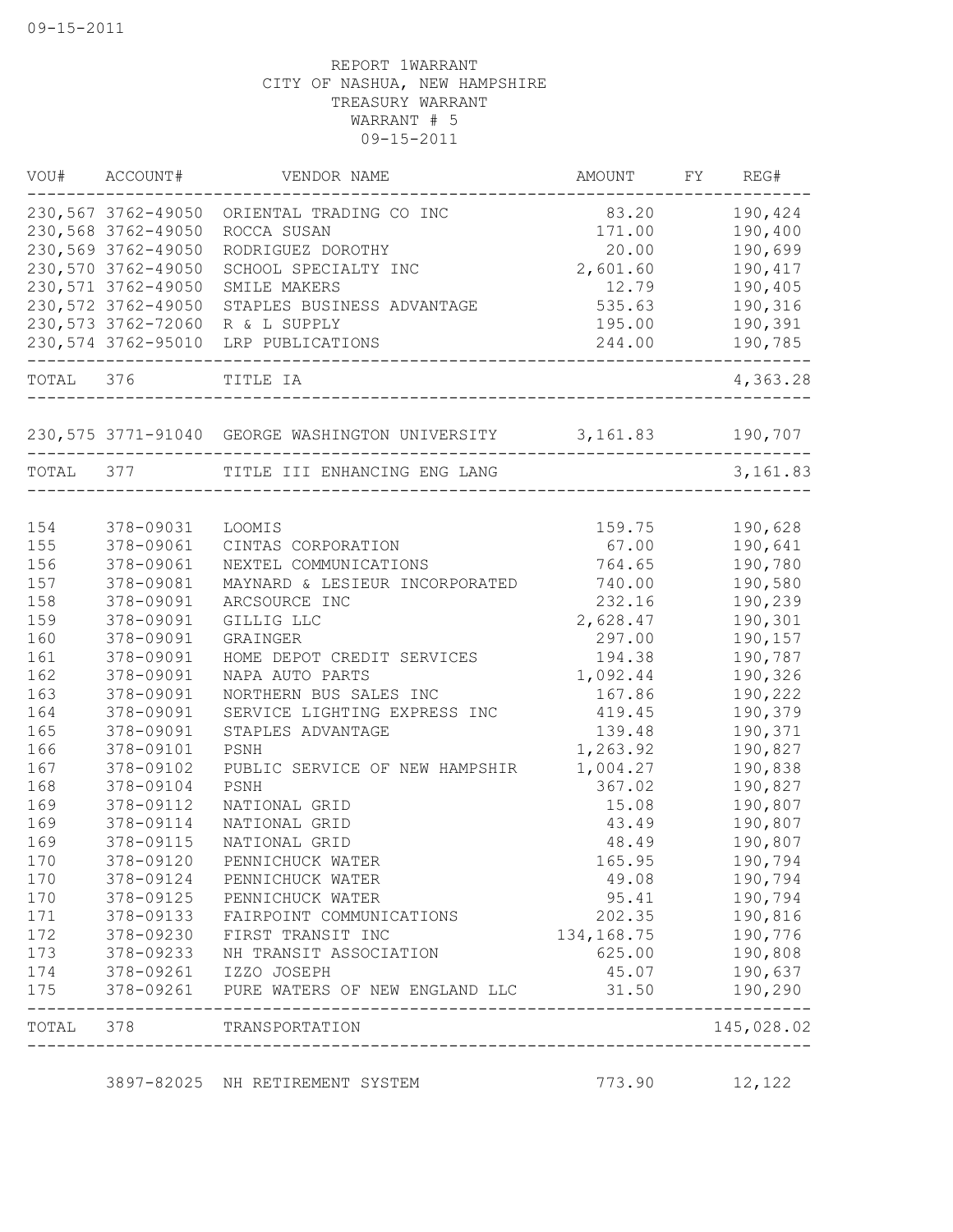| VOU#      | ACCOUNT#                                                                                                   | VENDOR NAME                                                                                                                         | AMOUNT                                             | FY | REG#                                                |
|-----------|------------------------------------------------------------------------------------------------------------|-------------------------------------------------------------------------------------------------------------------------------------|----------------------------------------------------|----|-----------------------------------------------------|
| TOTAL     | 389                                                                                                        | GEN VOCATIONAL ED                                                                                                                   |                                                    |    | 773.90                                              |
|           | 230,576 3930-49035<br>230,577 3930-49035<br>230,578 3930-49075<br>230,579 3930-49075<br>230,579 3930-63085 | KAPLAN EARLY LEARNING COMPANY<br>SCHOOL SPECIALTY INC<br>CONSTRUCTIVE PLAYTHINS LLC<br>SCHOOL SPECIALTY INC<br>SCHOOL SPECIALTY INC | 172.21<br>244.74<br>182.46<br>1,240.67<br>3,362.74 |    | 190,546<br>190,417<br>190,722<br>190,417<br>190,417 |
| TOTAL     | 393                                                                                                        | ARRA IDEA PRESCHOOL                                                                                                                 |                                                    |    | 5,202.82                                            |
|           |                                                                                                            | 3937-82025 NH RETIREMENT SYSTEM                                                                                                     | 196.54 12,122                                      |    |                                                     |
| TOTAL 393 |                                                                                                            | DAY CARE                                                                                                                            |                                                    |    | 196.54                                              |
|           | 230,580 3940-49035<br>230,581 3940-49035<br>3940-82025                                                     | CAMBIUM LEARNING INC<br>LEARN<br>NH RETIREMENT SYSTEM<br>230,582 3940-91040 GOULET JULIE                                            | 6, 267.80<br>25.99<br>2,176.50<br>125.00           |    | 190,488<br>190,727<br>12,122<br>190,537             |
| TOTAL     | 394                                                                                                        | ARRA IDEA SPEC ED                                                                                                                   |                                                    |    | 8,595.29                                            |
|           |                                                                                                            | 230,583 3952-53109 BOLICK TERESA DBA BOLICK TERES 3,500.00                                                                          |                                                    |    | 190,397                                             |
| TOTAL     | 395 396                                                                                                    | IDEA B SPECIAL EDUCATION                                                                                                            |                                                    |    | 3,500.00                                            |
|           |                                                                                                            | 3961-82025 NH RETIREMENT SYSTEM                                                                                                     | 390.63                                             |    | 12,122                                              |
| TOTAL     | 396                                                                                                        | IDEA PRESCHOOL                                                                                                                      |                                                    |    | 390.63                                              |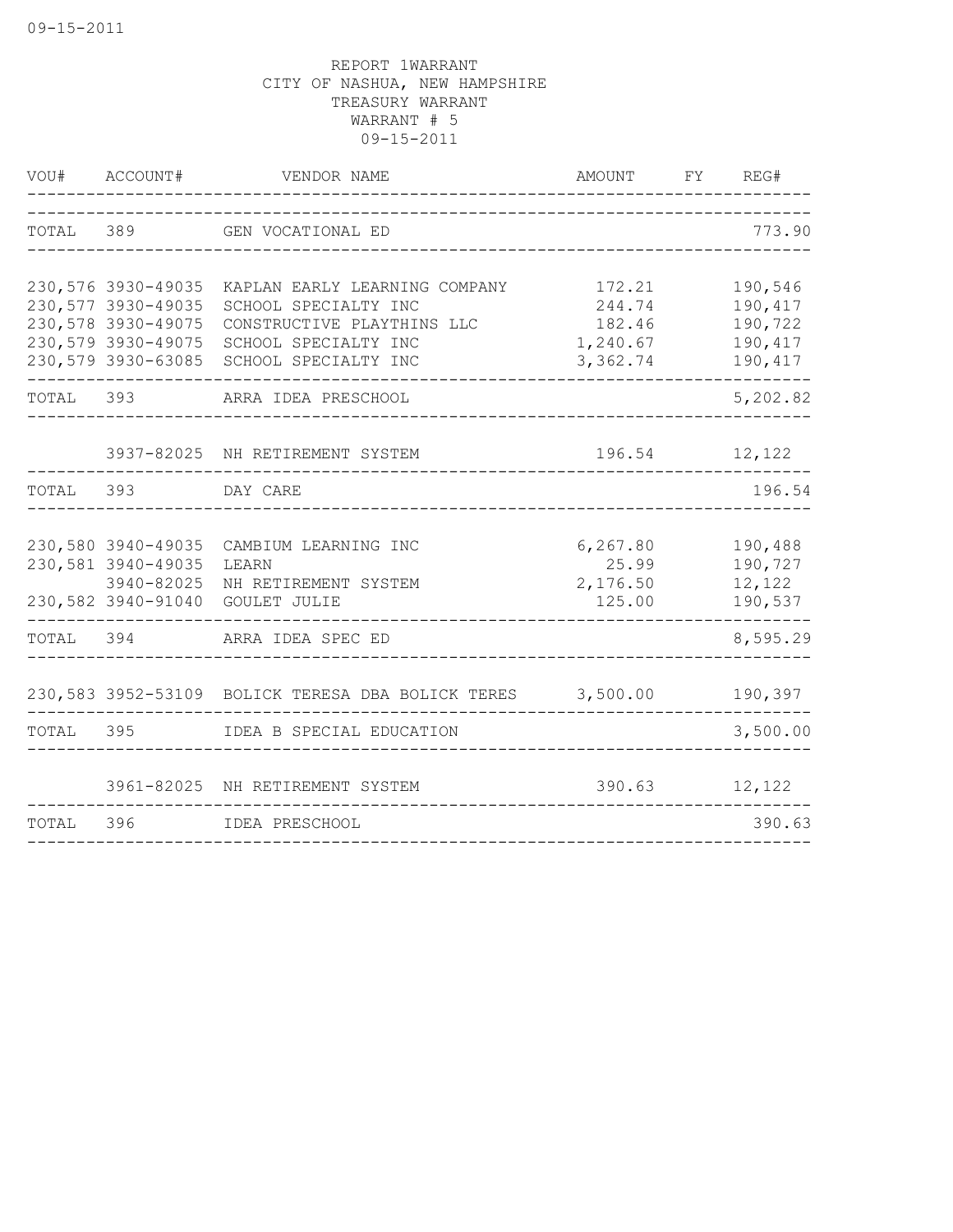|                            | VOU# ACCOUNT# VENDOR NAME                                   | AMOUNT FY REG#   |                    |
|----------------------------|-------------------------------------------------------------|------------------|--------------------|
|                            | 177 412-162 HILLSBOROUGH COUNTY TREASURER 138.40 190,587    |                  | ------------------ |
|                            | TOTAL 412-16 FINANCIAL SERVICES<br>INT & COST ON REDEMPTION |                  | 138.40             |
|                            | 178 413-203 TREASURER STATE OF NH                           | 2,736.00 190,799 |                    |
|                            | TOTAL 413-20 CITY CLERK'S OFFICE<br>MARRIAGE LICENSES       |                  | 2,736.00           |
|                            | 178  413-303  TREASURER STATE OF NH   11,198.00  190,799    |                  |                    |
|                            | TOTAL 413-30 CITY CLERK'S OFFICE<br>CERTIFIED COPIES        |                  | 11,198.00          |
| 179   431-314   PETTY CASH |                                                             | 4.96 190,738     |                    |
| _______________________    | TOTAL 431-31 POLICE DEPARTMENT<br>SALE OF PHOTOCOPIES       |                  | 4.96               |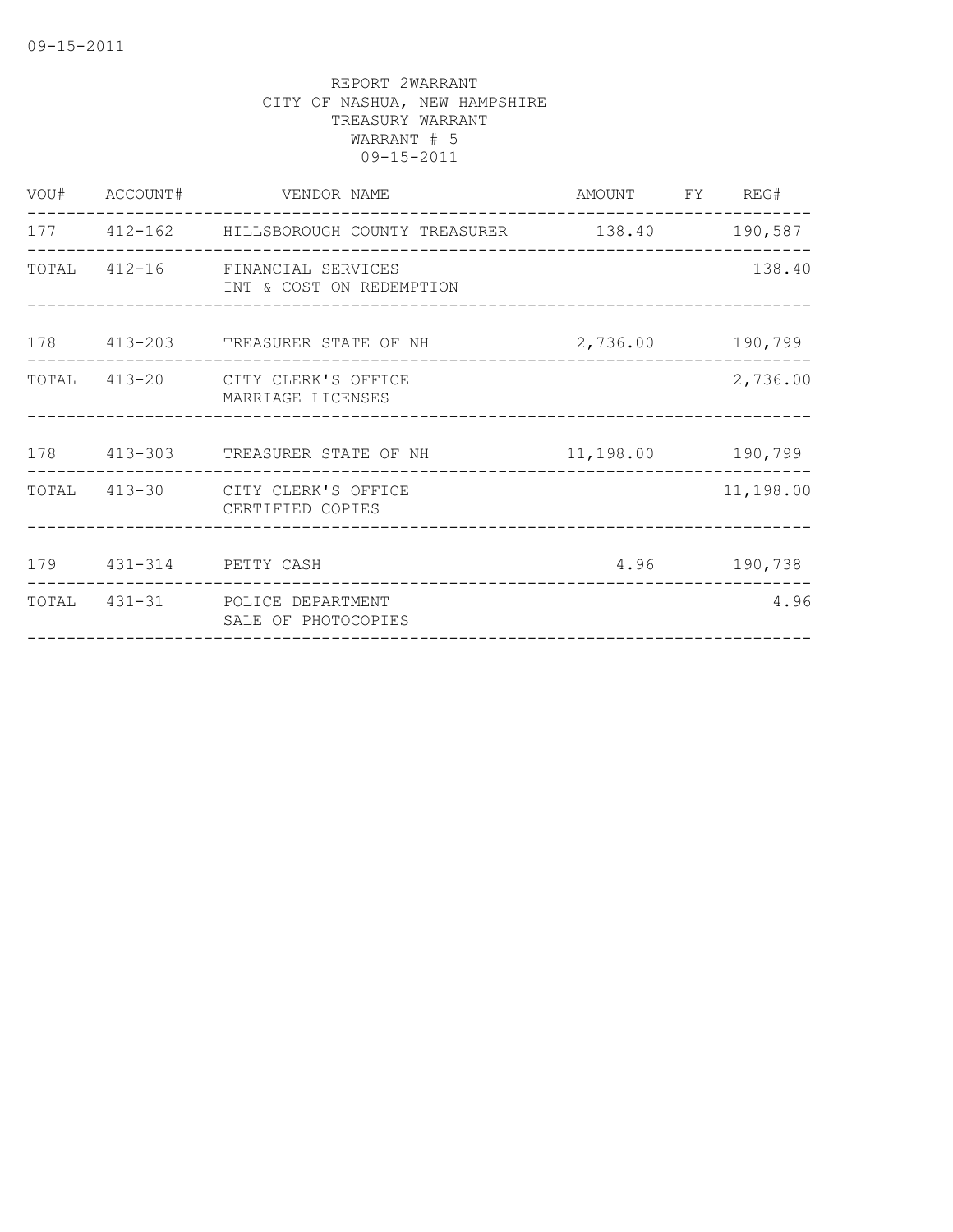| VOU#       | ACCOUNT#               | VENDOR NAME                                             | AMOUNT                  | FY | REG#               |
|------------|------------------------|---------------------------------------------------------|-------------------------|----|--------------------|
| 180        | $501 - 41015$          | ANDRUSKEVICH PHOTOGRAPHY/JOSEP                          | 160.00                  |    | 190,360            |
| 181        | $501 - 41015$          | PETTY CASH                                              | 17.85                   |    | 190,108            |
| 181        | 501-98015              | PETTY CASH                                              | 17.99                   |    | 190,108            |
| TOTAL      | 501                    | MAYOR'S OFFICE                                          |                         |    | 195.84             |
| 182        | 502-94020              | NHBA-CLE & SECTIONS STAFF                               | 89.00                   |    | 190,821            |
| 183        | 502-91015              | PETTY CASH                                              | 145.20                  |    | 190,108            |
| TOTAL      | 502                    | LEGAL DEPARTMENT                                        |                         |    | 234.20             |
| 184        |                        | 503-66025 US BANCORP EQUIPMENT FINANCE I                | 150.40                  |    | 190,824            |
| TOTAL      | 503                    | BOARD OF ALDERMEN                                       |                         |    | 150.40             |
| 185        | 505-81005              | ADULT LEARNING CENTER                                   | 6, 175.00               |    | 190,348            |
| 186        | 505-81039              | ANIMAL HOSPITAL OF NASHUA INC                           | 193.90                  |    | 190,315            |
| 187        | 505-81118              | CHILD ADVOCACY CENTER                                   | 2,125.00                |    | 190,283            |
| 188        | 505-81004              | GATEWAYS COMMUNITY SERVICES                             | 750.00                  |    | 190,368            |
| 189        | 505-81025              | GIRLS INCORPORATED OF NH                                | 4,000.00                |    | 190,250            |
| 190        | 505-81019              | GREATER NASHUA COUNCIL ON ALCO                          | 4,687.50                |    | 190,180            |
| 191        | 505-81039              | HUMANE SOCIETY OF NEW ENGLAND                           | 8,256.75                |    | 190,199            |
| 192<br>193 | 505-81116<br>505-81017 | SALVATION ARMY<br>SOUTHERN NH HIV/AIDS TASK FORC        | 2,321.50<br>3,562.50    |    | 190,126<br>190,557 |
| TOTAL      | 505                    | CIVIC & COMM. ACTIVITIES                                |                         |    | 32,072.15          |
|            |                        |                                                         |                         |    |                    |
| 194<br>195 | 506-31005<br>506-31005 | AMERICAN TELECOM SERVICES LLC<br>BAYRING COMMUNICATIONS | 118.75<br>2,310.57      |    | 190,276<br>190,812 |
| 196        | 506-31005              | FAIRPOINT COMMUNICATIONS                                | 69.99                   |    | 190,816            |
| 197        | 506-31005              | LOVERING SUE                                            | 33.00                   |    | 190,739            |
| 198        | 506-31005              | PAETEC COMMUNICATIONS INC                               | 600.00                  |    | 190,773            |
| TOTAL 506  |                        | TELECOMMUNICATIONS                                      |                         |    | 3, 132.31          |
|            |                        |                                                         |                         |    |                    |
| 199        | 507-82020              | NH RETIREMENT SYSTEM                                    | 218,007.80              |    | 12,122             |
| 199<br>199 | 507-82025<br>507-82030 | NH RETIREMENT SYSTEM<br>NH RETIREMENT SYSTEM            | 90,104.27<br>198,821.30 |    | 12,122<br>12,122   |
| 199        | 507-82035              | NH RETIREMENT SYSTEM                                    | 407,926.05              |    | 12,122             |
| 199        | 507-82040              | NH RETIREMENT SYSTEM                                    | 66,747.15               |    | 12,122             |
|            |                        |                                                         |                         |    |                    |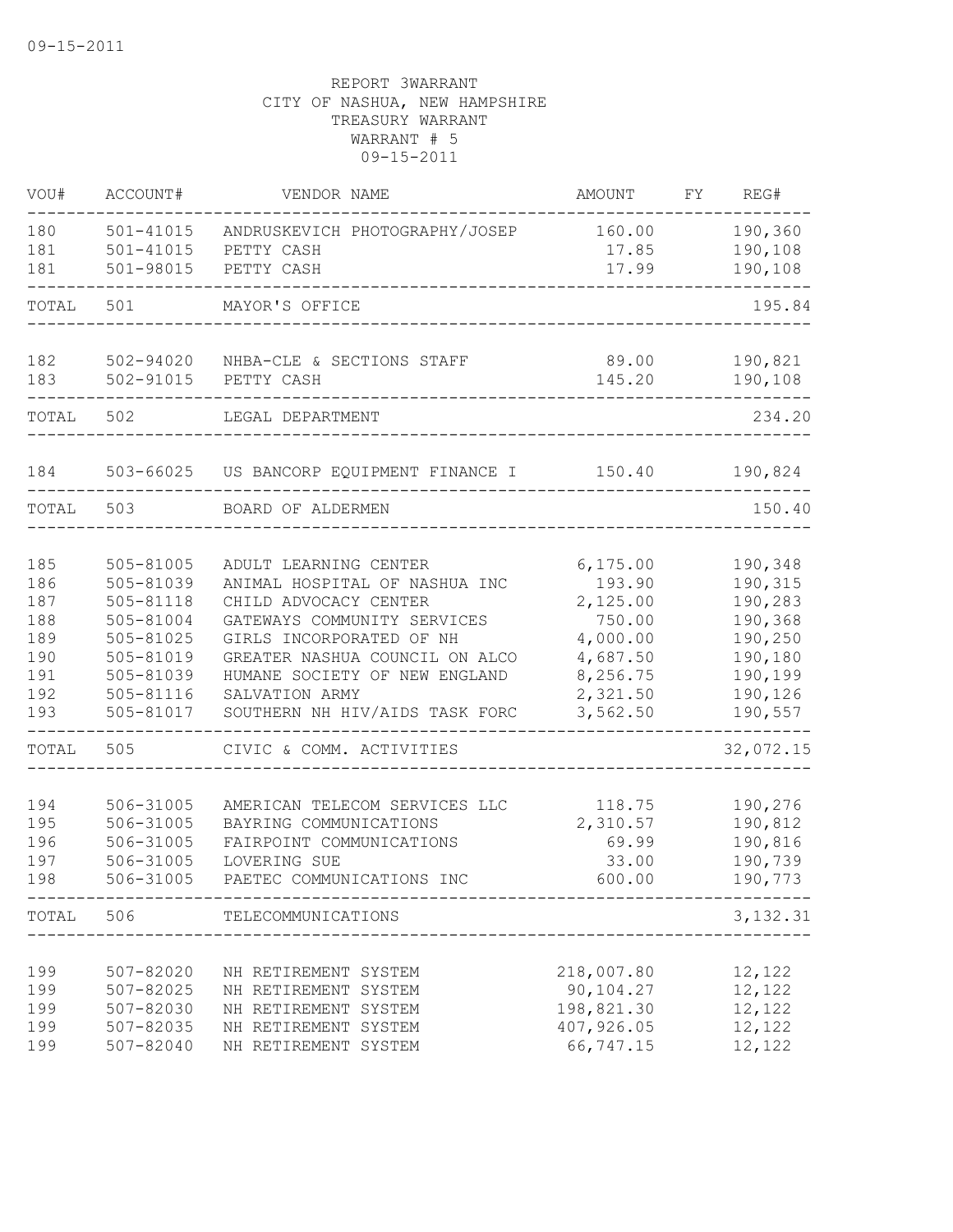| VOU#                     | ACCOUNT#                                             | VENDOR NAME<br>______________                                                                 | AMOUNT                             | REG#<br>FY                               |
|--------------------------|------------------------------------------------------|-----------------------------------------------------------------------------------------------|------------------------------------|------------------------------------------|
| TOTAL                    | 507                                                  | PENSIONS                                                                                      |                                    | 981,606.57                               |
| 200<br>200               | 508-83100<br>508-83101                               | STATE OF NH UC<br>STATE OF NH UC                                                              | 7,277.39<br>14,015.81              | 190,837<br>190,837                       |
| TOTAL                    | 508                                                  | INSURANCE-EMPLOYEE BENEFITS                                                                   |                                    | 21,293.20                                |
| 201<br>202               | 512-91015<br>512-41010                               | BEAULIEU DOREEN<br>FREEDOM PRINTERS LLC                                                       | 46.96<br>1,920.70                  | 190,740<br>190,526                       |
| 203<br>204<br>205        | 512-52010<br>512-49025<br>512-59182                  | MELANSON HEATH & COMPANY PC<br>NEW HAMPSHIRE BUSINESS REVIEW<br>PRINTGRAPHICS OF MAINE        | 6, 250.00<br>19.95<br>6, 276.41    | 190,221<br>190,778<br>190,170            |
| 206<br>206<br>206<br>207 | 512-41005<br>512-41010<br>512-41015<br>512-66025     | STAPLES ADVANTAGE<br>STAPLES ADVANTAGE<br>STAPLES ADVANTAGE<br>US BANCORP EQUIPMENT FINANCE I | 346.82<br>98.99<br>536.07<br>26.55 | 190,371<br>190,371<br>190,371<br>190,824 |
| TOTAL                    | 512                                                  | FINANCIAL SERVICES                                                                            |                                    | 15,522.45                                |
| 208<br>209<br>209<br>209 | $513 - 41015$<br>513-41015<br>513-43005<br>513-98035 | ANCO SIGNS & STAMPS INC<br>PETTY CASH<br>PETTY CASH<br>PETTY CASH                             | 108.00<br>56.94<br>17.60<br>40.00  | 190,307<br>190,108<br>190,108<br>190,108 |
| TOTAL                    | 513                                                  | CITY CLERK'S OFFICE                                                                           |                                    | 222.54                                   |
| 210                      |                                                      | 515-59266 STATE OF NH - CRIMINAL RECORDS                                                      | 25.00                              | 190,106                                  |
| TOTAL                    | 515                                                  | HUMAN RESOURCES                                                                               |                                    | 25.00                                    |
| 211                      | 516-54016                                            | CONCORD MONITOR                                                                               | 1,529.72                           | 190,781                                  |
| 212<br>213<br>214        | 516-74125<br>516-41015                               | NESMITH RICHARD<br>STAPLES ADVANTAGE                                                          | 1,552.00<br>76.54                  | 190,375<br>190,371<br>190,590            |
| 214<br>214               | 516-54006<br>516-54011<br>516-54016                  | TELEGRAPH PUBLISHING COMPANY<br>TELEGRAPH PUBLISHING COMPANY<br>TELEGRAPH PUBLISHING COMPANY  | 110.10<br>367.00<br>3,792.17       | 190,590<br>190,590                       |
| 215<br>215<br>216        | 516-54006<br>516-54016<br>516-66025                  | UNION LEADER CORPORATION<br>UNION LEADER CORPORATION<br>US BANCORP EQUIPMENT FINANCE I        | 146.80<br>1,483.27<br>376.75       | 190,777<br>190,777<br>190,824            |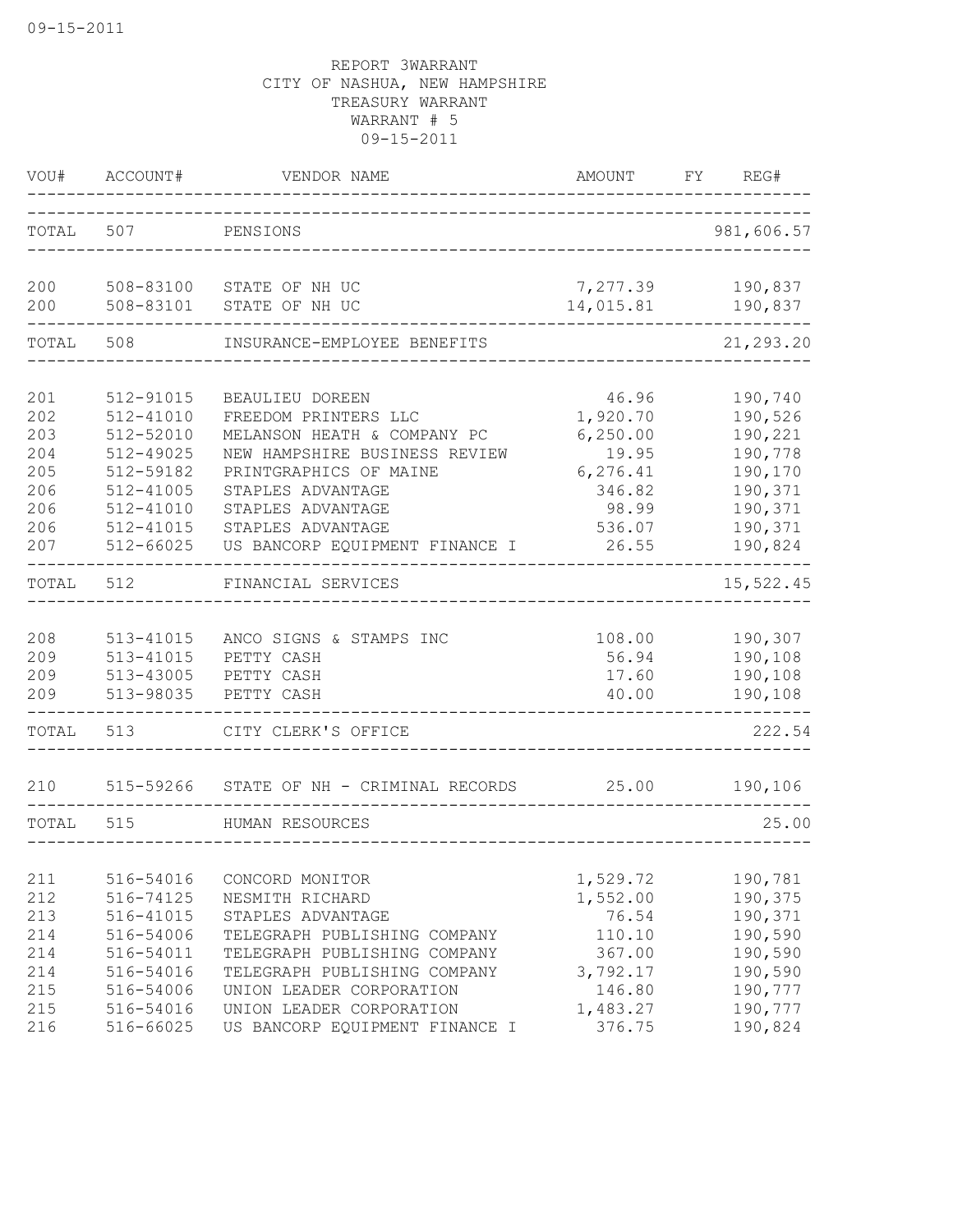| VOU#       | ACCOUNT#                   | VENDOR NAME                                     | <b>AMOUNT</b>     | FY.             | REG#                |
|------------|----------------------------|-------------------------------------------------|-------------------|-----------------|---------------------|
| TOTAL      | 516                        | PURCHASING DEPARTMENT                           |                   |                 | 9,434.35            |
| 217        | 517-75023                  | HOME DEPOT CREDIT SERVICES                      | 43.84             |                 | 190,787             |
| 218        | 517-34015                  | NATIONAL GRID                                   | 293.99            |                 | 190,807             |
| 219        | 517-31050                  | NEXTEL COMMUNICATIONS                           | 71.45             |                 | 190,780             |
| 220        | 517-33005                  | PENNICHUCK WATER                                | 667.84            |                 | 190,794             |
| 221        | 517-32005                  | PSNH                                            | 2,547.48          |                 | 190,827             |
| TOTAL      | 517                        | BUILDING MAINT - CITY ADMIN                     |                   |                 | 3,624.60            |
| 222        | 519-91005                  | DAME DOUGLAS                                    | 161.53            |                 | 190,152             |
| 223        | 519-94005                  | PETTY CASH                                      | 10.00             |                 | 190,108             |
| 224        | 519-91005                  | TURGISS GARY                                    | 133.20            |                 | 190,189             |
| TOTAL      | 519                        | ASSESSORS                                       |                   |                 | 304.73              |
| 225        | 520-34015                  | NATIONAL GRID                                   | 40.87             |                 | 190,807             |
| 226        | $520 - 32005$              | PSNH                                            | 256.94            |                 | 190,827             |
| TOTAL      | 520                        | HUNT BUILDING                                   |                   |                 | 297.81              |
|            |                            |                                                 |                   |                 |                     |
| 227        | 522-74035                  | HARRIS COMPUTER SYSTEMS                         | 18,300.00         |                 | 190,652             |
| 228<br>229 | 522-31050<br>522-31050     | NEXTEL COMMUNICATIONS<br>VERIZON WIRELESS       | 99.12<br>16.38    | 00 <sub>o</sub> | 190,780<br>190,843  |
| TOTAL      | 522                        | INFORMATION TECHNOLOGY                          |                   |                 | ------<br>18,415.50 |
|            |                            |                                                 |                   |                 |                     |
| 230        | 531-53056                  | AAA CREDIT SCREENING SERV LLC                   | 25.00             |                 | 190,123             |
| 231        | 531-78007                  | ADAMSON INDUSTRIES CORP                         | 469.90            |                 | 190,271             |
| 232        | $531 - 46040$<br>531-78007 | ALEC'S SHOE STORE INC                           | 4,582.87          |                 | 190,224             |
| 233<br>234 | 531-46030                  | ALLEN MELLO DODGE INC<br>BEN'S UNIFORMS         | 56.96<br>5,813.96 |                 | 190,573<br>190,601  |
| 234        | $531 - 46040$              | BEN'S UNIFORMS                                  | 533.00            |                 | 190,601             |
| 235        | 531-78007                  | BEST FORD                                       | 5.26              |                 | 190,125             |
|            |                            |                                                 |                   |                 |                     |
| 236<br>237 | 531-53125<br>531-59100     | BROOKS NICOLE<br>CANAL ART & FRAMING/SAMANTHA T | 200.00<br>94.00   |                 | 190,743<br>190,482  |
| 238        | 531-78007                  | CARPARTS OF NASHUA                              |                   |                 | 190,124             |
| 239        |                            |                                                 | 46.72<br>254.95   |                 |                     |
|            | 531-49025                  | CENTER FOR EDUCATION & EMPLOYM                  |                   |                 | 190,852             |
| 240        | 531-42000<br>531-31025     | CENTRAL PAPER PRODUCTS CO                       | 661.58            |                 | 190,365             |
| 241<br>242 | 531-31025                  | CINFO PETER<br>COMCAST                          | 45.96             |                 | 190,741             |
| 243        | 531-94005                  | CROSSHAIRS INC                                  | 224.59<br>600.00  |                 | 190,801<br>190,839  |
|            |                            |                                                 |                   |                 |                     |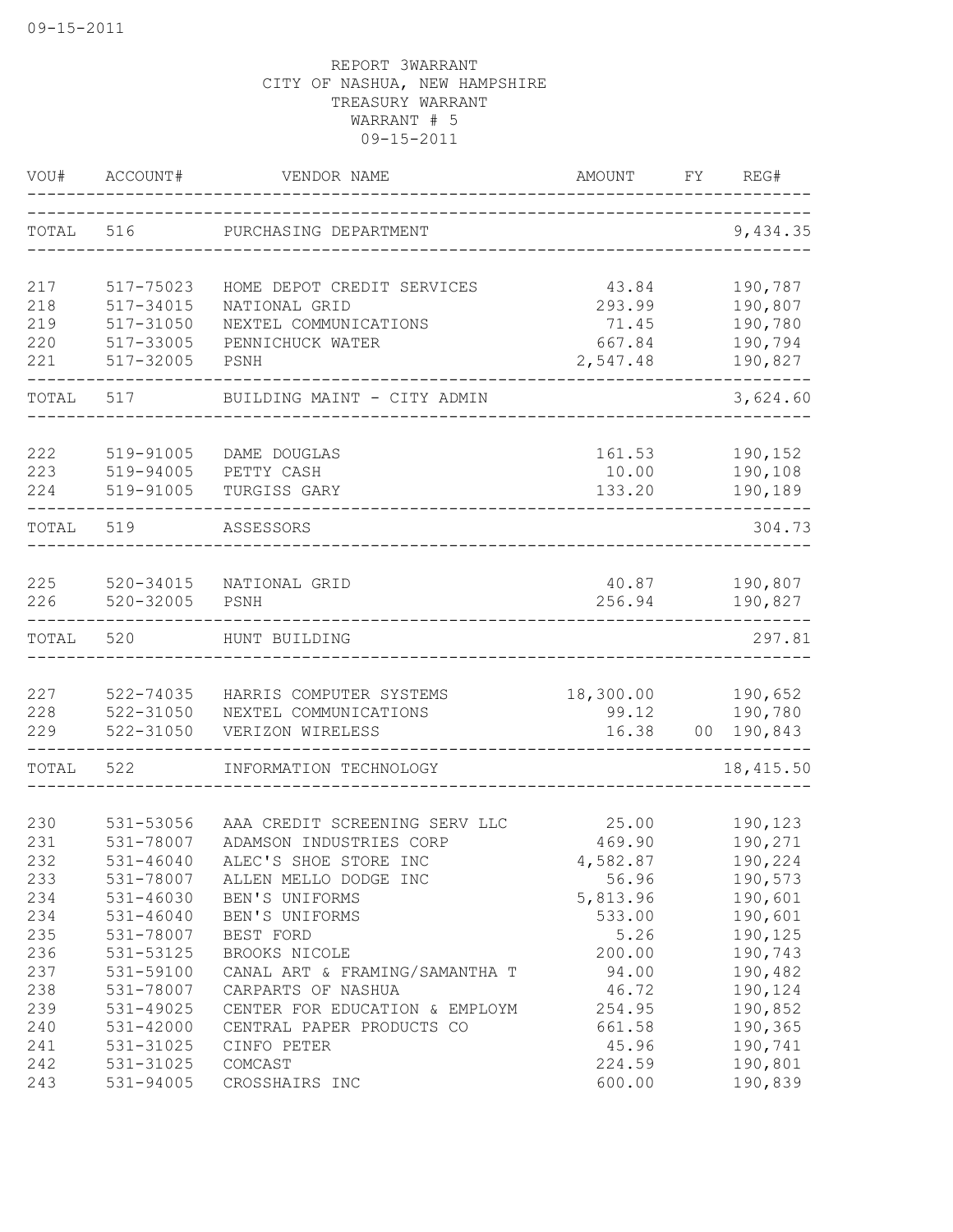| VOU# | ACCOUNT#      | VENDOR NAME                    | <b>AMOUNT</b> | FY | REG#    |
|------|---------------|--------------------------------|---------------|----|---------|
| 244  | 531-64045     | DELL MARKETING LP              | 8,496.00      |    | 190,184 |
| 245  | 531-78007     | DEPENDABLE LOCK SERVICE INC    | 42.00         |    | 190,347 |
| 246  | 531-42000     | DURKIN JANITORIAL SUPPLY       | 294.74        |    | 190,194 |
| 247  | 531-78007     | FISHER AUTO PARTS              | $-118.12$     |    | 190,631 |
| 248  | 531-46040     | GEORGE'S APPAREL               | 72.00         |    | 190,161 |
| 249  | 531-94005     | GLIDDEN TRAINING & CONSULTING  | 125.00        |    | 190,822 |
| 250  | 531-78065     | GOODYEAR WHOLESALE TIRE CENTER | 421.36        |    | 190,332 |
| 251  | 531-41015     | GRANITE STATE STAMPS INC       | 41.04         |    | 190,344 |
| 252  | 531-75023     | HARRY W WELLS & SON INC        | 2,834.00      |    | 190,456 |
| 253  | $531 - 46040$ | HAWKESWORTH LAUREN             | 7.49          |    | 190,745 |
| 254  | 531-42000     | HOME DEPOT CREDIT SERVICES     | 27.86         |    | 190,787 |
| 255  | 531-75023     | HOME DEPOT CREDIT SERVICES     | 366.04        |    | 190,804 |
| 256  | 531-98025     | JACK'S PIZZA                   | 6.00          |    | 190,341 |
| 257  | 531-94005     | LAVOIE ANDREW                  | 240.00        |    | 190,747 |
| 258  | 531-45005     | LAW ENFORCEMENT TARGETS INC    | 325.78        |    | 190,284 |
| 259  | 531-75023     | LIGHTEC INC                    | 165.80        |    | 190,154 |
| 260  | 531-75023     | LOWE'S                         | 206.80        |    | 190,806 |
| 260  | 531-78007     | LOWE'S                         | 10.40         |    | 190,806 |
| 261  | 531-75023     | LOWES HOME CENTERS             | 462.55        |    | 190,291 |
| 262  | 531-78007     | MAC MULKIN CHEVROLET INC       | 143.85        |    | 190,570 |
| 263  | 531-78007     | MAYNARD & LESIEUR INCORPORATED |               |    | 190,580 |
| 263  | 531-78065     | MAYNARD & LESIEUR INCORPORATED | 1,181.00      |    | 190,580 |
| 264  | 531-59100     | NASHUA MILLYARD ASSOCIATES INC | 489.13        |    | 190,175 |
| 265  | 531-64192     | NASHUA OUTDOOR POWER EQUIPMENT | 34.23         |    | 190,243 |
| 266  | 531-34015     | NATIONAL GRID                  | 756.17        |    | 190,807 |
| 267  | 531-75023     | NORMAN E DAY INC               | 364.50        |    | 190,112 |
| 268  | 531-78007     | NORTHERN FOREIGN CAR PARTS INC | 1,384.30      |    | 190,617 |
| 269  | 531-94010     | PEACH CHRISTOPHER              | 582.48        |    | 190,746 |
| 270  | 531-33005     | PENNICHUCK WATER               | 1,464.49      |    | 190,794 |
| 271  | 531-94005     | PORTSMOUTH POLICE DEPARTMENT   | 100.00        |    | 190,779 |
| 272  | 531-32035     | PSNH                           | 116.33        |    | 190,827 |
| 273  | 531-32005     | PUBLIC SERVICE OF NEW HAMPSHIR | 16,616.77     |    | 190,838 |
| 273  | 531-32035     | PUBLIC SERVICE OF NEW HAMPSHIR | 461.42        |    | 190,838 |
| 274  | 531-42000     | SAM'S CLUB DIRECT              | 8.98          |    | 190,798 |
| 274  | 531-98025     | SAM'S CLUB DIRECT              | 313.50        |    | 190,798 |
| 275  | 531-69025     | SNAP ON TOOLS                  | 71.25         |    | 190,140 |
| 276  | 531-53045     | ST JOSEPH BUSINESS & HEALTH    | 68.00         |    | 190,212 |
| 277  | 531-31025     | ST ONGE JOSHUA                 | 45.96         |    | 190,744 |
| 278  | 531-41005     | STAPLES ADVANTAGE              | 389.15        |    | 190,371 |
| 278  | 531-41015     | STAPLES ADVANTAGE              | 1,255.44      |    | 190,371 |
| 279  | 531-31035     | STATE OF NEW HAMPSHIRE         | 1,125.00      |    | 190,782 |
| 280  | 531-78075     | STATEWIDE COLLISION LLC        | 807.30        |    | 190,216 |
| 281  | 531-42000     | THE DURKIN CO INC              | 294.74        |    | 190,262 |
| 282  | 531-78007     | TOWERS MOTOR PARTS CORP        | 35.99         |    | 190,333 |
| 283  | 531-43005     | UNITED PARCEL SERVICE          | 35.61         |    | 190,845 |
| 284  | $531 - 46040$ | URBAN PETER                    | 214.06        |    | 190,742 |
| 285  | 531-66025     | US BANCORP EQUIPMENT FINANCE I | 1,385.98      |    | 190,824 |
| 286  | 531-31025     | VERIZON WIRELESS               | 992.65        |    | 190,803 |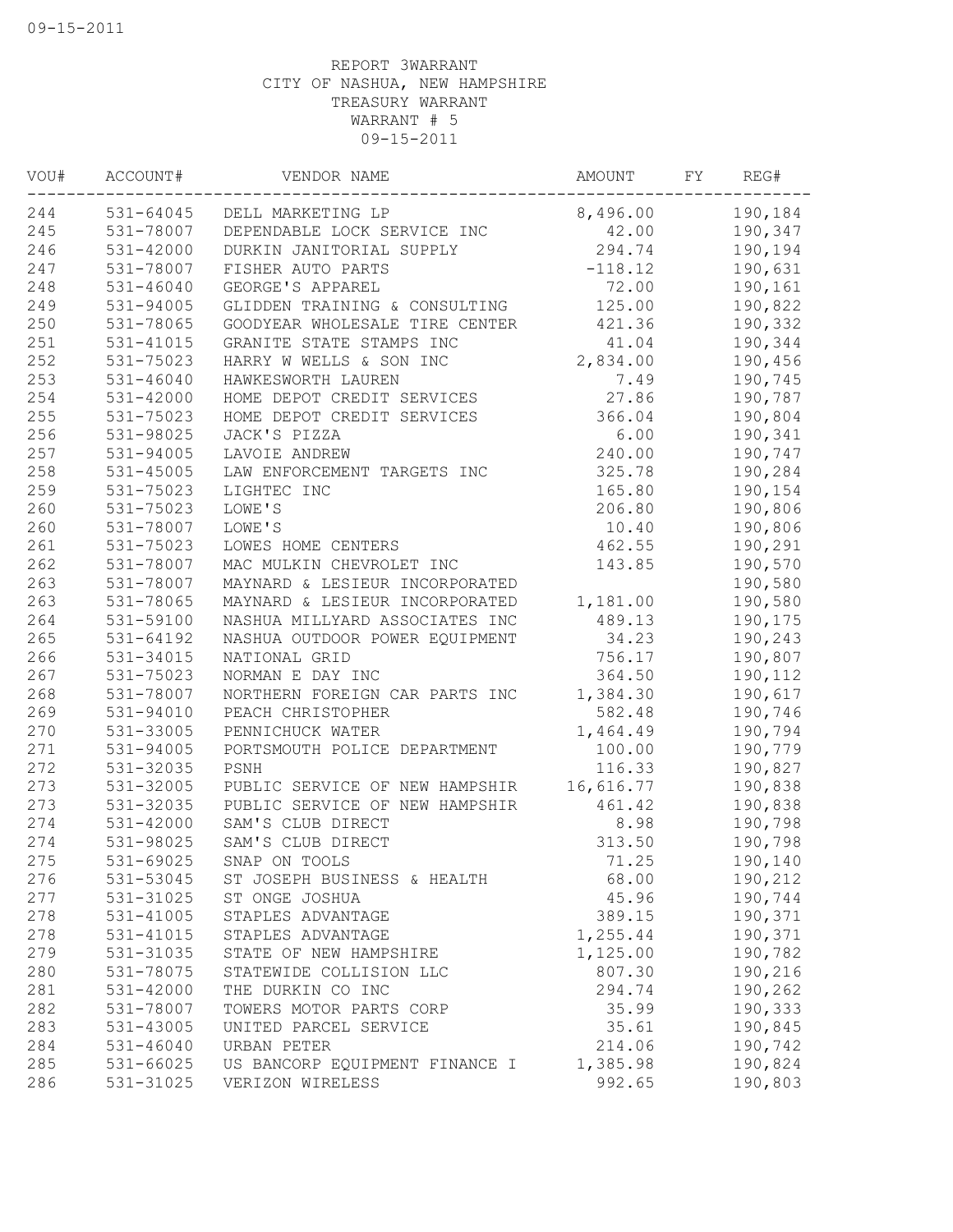| VOU# | ACCOUNT#  | VENDOR NAME                       | AMOUNT         | FY | REG#      |
|------|-----------|-----------------------------------|----------------|----|-----------|
|      |           | 287 531-74035 WEST PAYMENT CENTER | 272.72 190,790 |    |           |
|      | TOTAL 531 | POLICE DEPARTMENT                 |                |    | 58,652.49 |
| 288  | 532-75023 | AE MECHANICAL INC                 | 3,298.75       |    | 190,545   |
| 288  | 532-75130 | AE MECHANICAL INC                 | 1,344.95       |    | 190,545   |
| 288  | 532-75160 | AE MECHANICAL INC                 | 3,598.35       |    | 190,545   |
| 289  | 532-75023 | ARROW PAPER CORP                  | 606.05         |    | 190,206   |
| 290  | 532-98020 | AUDETTE JEREMY                    | 62.87          |    | 190,748   |
| 291  | 532-78100 | BATTERIES PLUS                    | 167.22         |    | 190,354   |
| 291  | 532-79045 | BATTERIES PLUS                    | 47.26          |    | 190,354   |
| 292  | 532-78100 | BELLETETES INC                    | 31.18          |    | 190,232   |
| 293  | 532-75903 | BURRIS CUSTOM PAINTING            | 350.00         |    | 190,249   |
| 294  | 532-46040 | COLLISHAW PETER                   | 310.00         |    | 190,142   |
| 295  | 532-62025 | CONWAY OFFICE PRODUCTS LLC        | 3,053.00       |    | 190,205   |
| 296  | 532-64080 | FASTENAL COMPANY                  | 55.47          |    | 190,287   |
| 297  | 532-75100 | FIMBEL PAUNET CORPORATION         | 410.00         |    | 190,342   |
| 298  | 532-64080 | FIRE TECH & SAFETY OF NEW ENGL    | 650.00         |    | 190,339   |
| 299  | 532-59195 | GREATER NASHUA CHAMBER OF COMM    | 1,000.00       |    | 190,784   |
| 300  | 532-78095 | HANSEN MARINE ENGINEERING         | 762.50         |    | 190,272   |
| 301  | 532-75023 | HOME DEPOT CREDIT SERVICES        | 128.07         |    | 190,787   |
| 302  | 532-46040 | HUNTRESS UNIFORMS                 | 53.95          |    | 190,182   |
| 303  | 532-78075 | JACK YOUNG COMPANY, INC           | 805.92         |    | 190,359   |
| 304  | 532-75160 | KERRY FIRE PROTECTION INC         | 1,200.00       |    | 190,241   |
| 305  | 532-78020 | LIBERTY INTN'L TRUCKS OF NH LL    | 31.87          |    | 190,575   |
| 306  | 532-78065 | MAYNARD & LESIEUR INCORPORATED    | 25.00          |    | 190,580   |
| 307  | 532-78100 | MINUTEMAN TRUCKS INC              | 235.60         |    | 190,274   |
| 308  | 532-34015 | NATIONAL GRID                     | 561.89         |    | 190,807   |
| 309  | 532-42005 | NEW ENGLAND PAPER & SUPPLY        | 200.79         |    | 190,259   |
| 309  | 532-42010 | NEW ENGLAND PAPER & SUPPLY        | 509.74         |    | 190,259   |
| 309  | 532-42015 | NEW ENGLAND PAPER & SUPPLY        | 43.84          |    | 190,259   |
| 309  | 532-42020 | NEW ENGLAND PAPER & SUPPLY        | 224.00         |    | 190,259   |
| 310  | 532-31040 | NEXTEL COMMUNICATIONS             | 342.13         |    | 190,780   |
| 311  | 532-33005 | PENNICHUCK WATER                  | 1,678.24       |    | 190,794   |
| 312  | 532-43005 | PETTY CASH                        | 74.25          |    | 190,749   |
| 312  | 532-46015 | PETTY CASH                        | 36.00          |    | 190,749   |
| 312  | 532-78100 | PETTY CASH                        | 17.28          |    | 190,749   |
| 313  | 532-74092 | PRECISION FITNESS EQUIPMENT IN    | 170.00         |    | 190,309   |
| 314  | 532-32005 | PSNH                              | 9,968.52       |    | 190,827   |
| 315  | 532-79045 | RADIOSHACK                        | 19.46          |    | 190,840   |
| 316  | 532-46040 | RHODES BRIAN                      | 172.50         |    | 190,310   |
| 317  | 532-78007 | SANEL AUTO PARTS CO               | 155.80         |    | 190,236   |
| 317  | 532-78020 | SANEL AUTO PARTS CO               | 360.94         |    | 190,236   |
| 317  | 532-78080 | SANEL AUTO PARTS CO               | 239.85         |    | 190,236   |
| 317  | 532-78100 | SANEL AUTO PARTS CO               | 89.83          |    | 190,236   |
| 317  | 532-79005 | SANEL AUTO PARTS CO               | 99.84          |    | 190,236   |
| 318  | 532-69035 | SNAP ON TOOLS                     | 105.25         |    | 190,140   |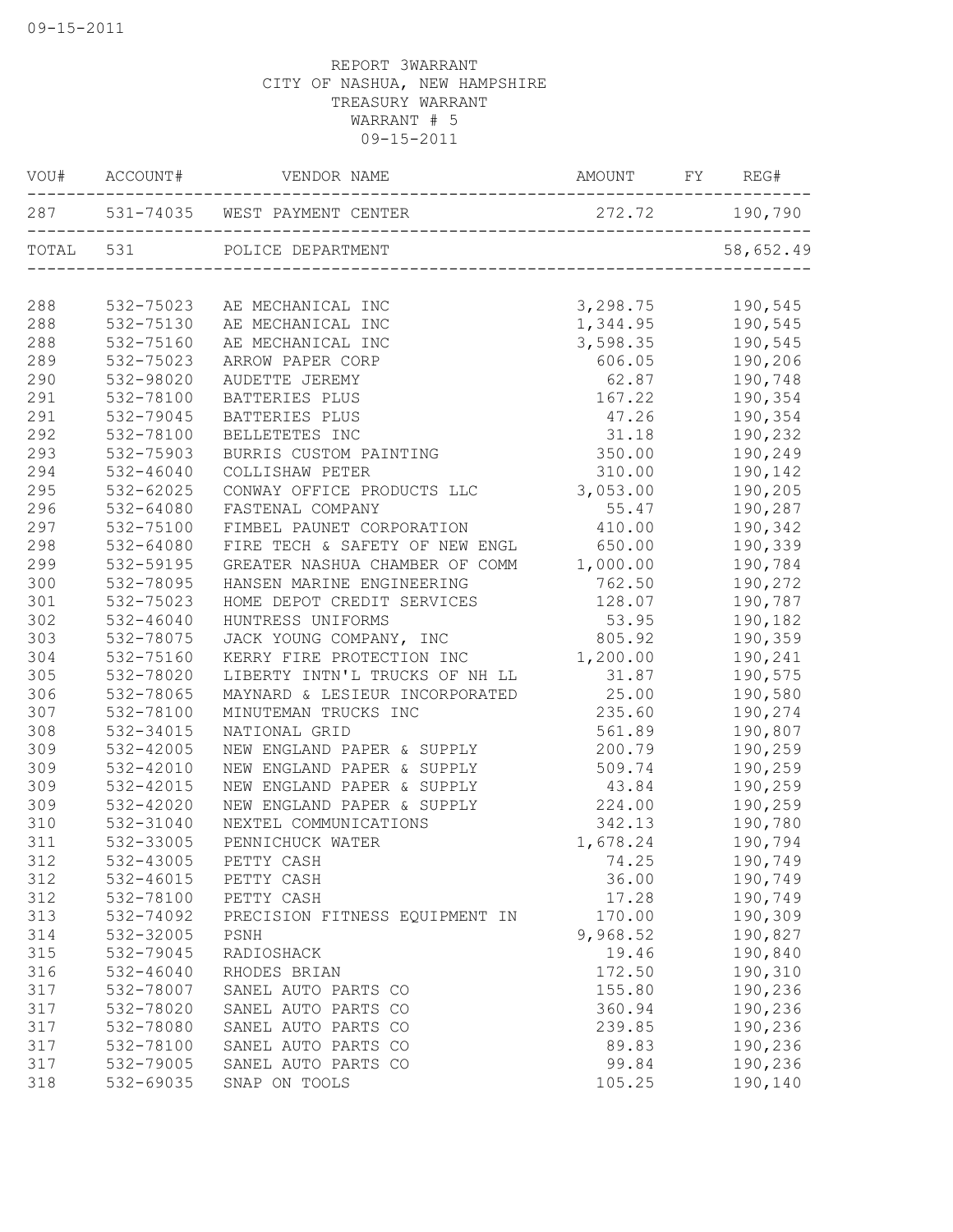| VOU#       | ACCOUNT#               | VENDOR NAME                                   | AMOUNT           | FY | REG#                    |
|------------|------------------------|-----------------------------------------------|------------------|----|-------------------------|
| 319        | 532-95005              | SOUHEGAN MUTUAL FIRE AID ASSOC                | 50.00            |    | 190,786                 |
| 320        | 532-41015              | STAPLES ADVANTAGE                             | 334.62           |    | 190,371                 |
| 321        | 532-59100              | TRUE BLUE CLEANERS                            | 284.74           |    | 190,273                 |
| 322        | 532-78095              | W D PERKINS                                   | 662.65           |    | 190,153                 |
| 323        | 532-64080              | W S DARLEY & CO                               | 188.58           |    | 190,330                 |
| 324        | 532-78020              | YANKEE TRUCKS                                 | 860.09           |    | 190,131                 |
| TOTAL      | 532                    | FIRE DEPARTMENT                               |                  |    | 35,678.84               |
| 325        |                        | 533-33010 PENNICHUCK WATER                    | 213, 335. 73     |    | 190,794                 |
| TOTAL      | 533                    | WATER SUPPLY (PUBLIC HYDRANTS)                |                  |    | 213, 335.73             |
| 326        | 534-32020              | PSNH                                          | 2,352.68         |    | 190,818                 |
| 327        | 534-32020              | PSNH                                          | 265.83           |    | 190,827                 |
| 328        | 534-32020              | PUBLIC SERVICE OF NEW HAMPSHIR                | 57, 211.57       |    | 190,838                 |
| TOTAL      | 534                    | STREET LIGHTING                               |                  |    | 59,830.08               |
| 329        |                        | 535-81023 ACCURATE PRINTING INCORPORATED      | 75.00            |    | 190,585                 |
| TOTAL      | 535                    | EMERGENCY MANAGEMENT                          |                  |    | 75.00                   |
|            |                        |                                               |                  |    |                         |
| 330        | 536-74150              | 2-WAY COMMUNICATIONS SERVICES,                | 193.20           |    | 190,544                 |
| 331        | 536-64255              | FISHER AUTO PARTS                             | 6,867.60         |    | 190,631                 |
| 332<br>333 | 536-94005<br>536-49075 | MANSFIELD WILLIAM<br>MOTOROLA SOLUTIONS, INC. | 977.47<br>534.75 |    | 190,751<br>190,647      |
| 333        | 536-64255              | MOTOROLA SOLUTIONS, INC.                      | 3,368.44         |    | 190,647                 |
| 334        | 536-32035              | PSNH                                          | 881.27           |    | 190,827                 |
| 335        | 536-94005              | SHERMAN BRIAN                                 | 907.84           |    | 190,750                 |
| 336        | 536-64255              | TESSCO INC                                    | 134.79           |    | 190,555                 |
| TOTAL      | 536                    | CITYWIDE COMMUNICATIONS                       |                  |    | 13,865.36               |
| 337        | 541-91015              | CROOKER PATRICIA                              | 55.46            |    | 190,363                 |
| 338        | 541-33005              | PENNICHUCK WATER                              | 218.68           |    | 190,794                 |
| 339        | 541-41015              | PETTY CASH                                    | 45.49            |    | 190,752                 |
| TOTAL      | 541                    | COMMUNITY SERVICES DIVISION                   |                  |    | $\frac{1}{2}$<br>319.63 |
| 340        | 542-91005              | CARON CHRISTINE                               | 11.10            |    | 190,214                 |
| 341        | 542-31050              | NEXTEL COMMUNICATIONS                         | 32.61            |    | 190,780                 |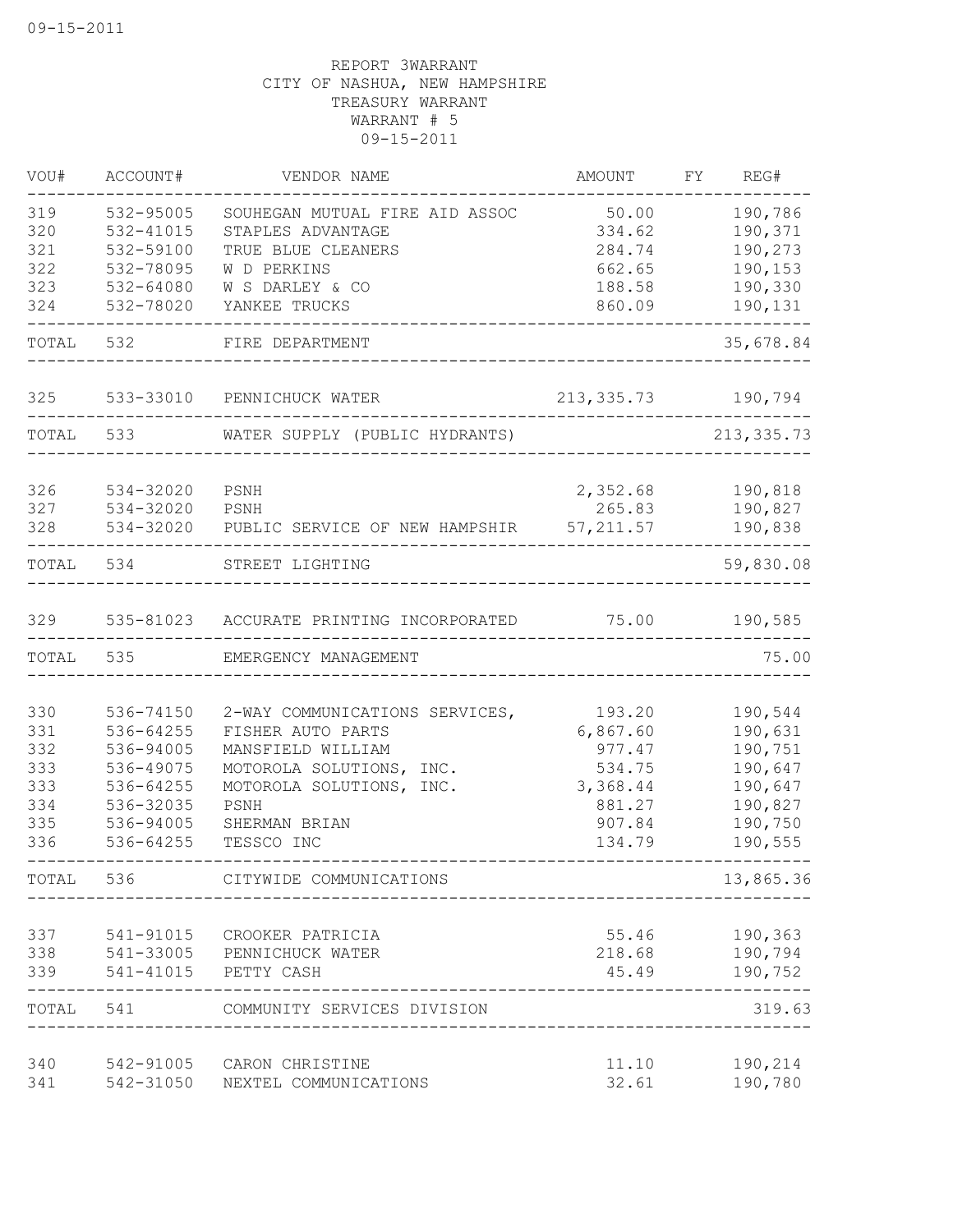|           | VOU# ACCOUNT#    | VENDOR NAME                    | AMOUNT FY REG#                 |                      |
|-----------|------------------|--------------------------------|--------------------------------|----------------------|
|           |                  | 342 542-91005 PETTY CASH       |                                | 2.78 190,752         |
| TOTAL 542 |                  | COMMUNITY HEALTH               |                                | 46.49                |
| 343       | 543-53074        | DRAGON MOSQUITO CONTROL INC    | 2,000.00                       | 190,295              |
| 344       | 543-31050        | NEXTEL COMMUNICATIONS          | 12.65                          | 190,780              |
| 345       | 543-91005        | PRICE HOWARD                   | 80.50                          | 190,258<br>$- - - -$ |
|           | TOTAL 543        | ENVIRONMENTAL HEALTH DEPT.     |                                | 2,093.15             |
| 346       | 544-95005 NHLWAA |                                | 50.00                          | 190,842              |
|           | TOTAL 544        | WELFARE ADMINISTRATION         |                                | 50.00                |
|           |                  |                                | ______________________________ |                      |
| 347       | 545-97020        | 18-24 ASH ST LLC               | 700.00                         | 190,261              |
| 348       | 545-97020        | 23-25 TEMPLE ST REALTY LLC     | 1,375.00                       | 190,300              |
| 349       | 545-97020        | BEST WESTERN GRANITE INN       | 700.00                         | 190,286              |
| 350       | 545-97020        | BODMER PAUL                    | 675.00                         | 190,147              |
| 351       | 545-97020        | CENTRAL REALTY                 | 800.00                         | 190,256              |
| 352       | 545-97020        | COUNTRY BARN MOTEL             | 1,064.00                       | 190,233              |
| 353       | 545-97020        | DAKIN TERRY                    | 230.00                         | 190,317              |
| 354       | 545-97020        | DAME HOLLIS PROPERTIES         | 785.87                         | 190,387              |
| 355       | 545-97020        | DROUIN ROBERT G                | 1,692.36                       | 190,303              |
| 356       | 545-97020        | DRURY DANA                     | 949.00                         | 190,281              |
| 357       | 545-97020        | GANDER PROP MANAGEMENT LLC     | 1,500.00                       | 190,209              |
| 358       | 545-97020        | GAUTHIER REALTY/CONNIE GAUTHIE | 2,950.00                       | 190,362              |
| 359       | 545-97020        | GRANITE CITY PROPERTIES LLC    | 410.94                         | 190,386              |
| 360       | 545-97020        | J P MANAGEMENT INC             | 400.00                         | 190,127              |
| 361       | 545-97020        | KIRKMAN RODNEY                 | 1,179.21                       | 190,148              |
| 362       | 545-97020        | KOLOCOTRONIS CHARLES           | 722.87                         | 190,162              |
| 363       | 545-97020        | LAMERAND ENTERPRISES/KYLE LAME | 640.00                         | 190,328              |
| 364       | 545-97020        | LAVOIE LEO M                   | 510.00                         | 190,325              |
| 365       | 545-97020        | LIAKAKOS FOTIOS                | 462.11                         | 190,118              |
| 366       | 545-97020        | MOTEL 6                        | 4,804.87                       | 190,329              |
| 367       | 545-97020        | MP HOUSING INC                 | 629.96                         | 190,177              |
| 368       | 545-97020        | NADLER CRAIG                   | 729.00                         | 190,382              |
| 369       | 545-97020        | NASHUA HOUSING AUTHORITY       | 237.00                         | 190,337              |
| 370       | 545-97020        | OTD REALTY LLC                 | 900.00                         | 190,149              |
| 371       | 545-97020        | PALM SQUARE LLC                | 422.00                         | 190,381              |
| 372       | 545-97015        | PENNICHUCK WATER WORKS INC     | 100.00                         | 190,789              |
| 373       | 545-97020        | PINKHAM MICHAEL                | 394.76                         | 190,388              |
| 374       | 545-97020        | POULIN JACQUES                 | 575.00                         | 190,226              |
| 375       | 545-97020        | PRA PROPERTIES LTD PARTNERSHIP | 271.61                         | 190,343              |
| 376       | 545-97020        | PSALEDAKIS WILLIAM             | 800.00                         | 190,133              |
| 377       | 545-97015        | PSNH                           | 2,044.49                       | 190,833              |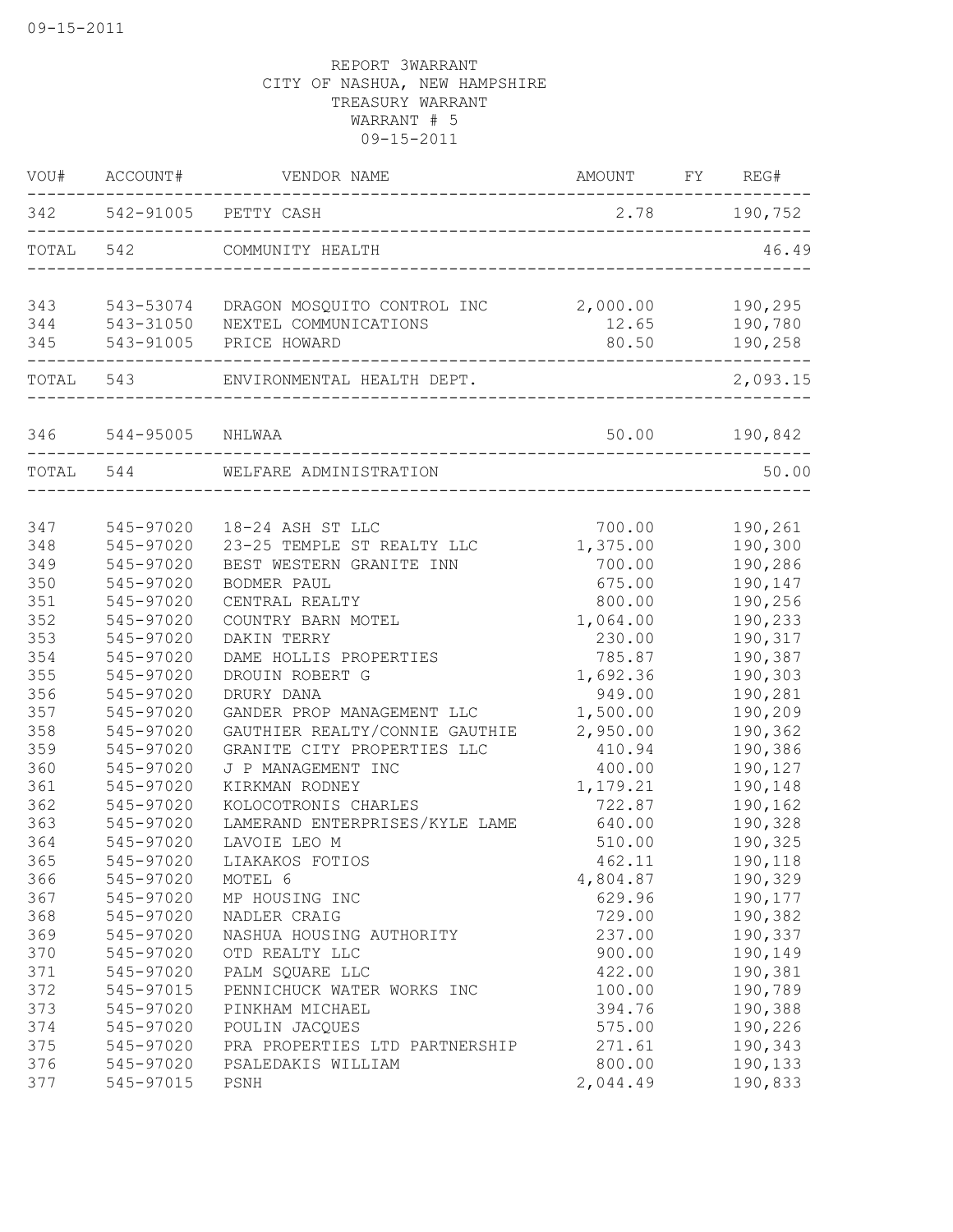| 190,238<br>545-97020<br>ROSA JUSSARA<br>435.00<br>545-97020<br>190,168<br>ROYAL CREST ESTATES<br>345.16<br>190,389<br>500.00<br>545-97020<br>SENA PROPERTY MANAGEMENT LLC<br>545-97020<br>1,350.00<br>190,384<br>TEMPLE EAST PEARL REALTY LLC<br>545-97020<br>200.00<br>190,110<br>TREMBLAY JEANNINE<br>400.00<br>190,308<br>545-97020<br>WEST HOLLIS TRUST<br>WRN REAL ESTATE LLC<br>525.00<br>190,312<br>545-97020<br>TOTAL<br>545<br>WELFARE COSTS<br>33, 410.21<br>385<br>190,224<br>$551 - 46045$<br>ALEC'S SHOE STORE INC<br>190,807<br>386<br>14.68<br>551-34015<br>NATIONAL GRID<br>387<br>190,780<br>551-31050<br>NEXTEL COMMUNICATIONS<br>271.78<br>388<br>551-33005<br>95.41<br>190,794<br>PENNICHUCK WATER<br>389<br>551-32005<br>977.12<br>190,838<br>PUBLIC SERVICE OF NEW HAMPSHIR<br>390<br>190,371<br>551-41015<br>STAPLES ADVANTAGE<br>153.26<br>391<br>551-46045<br>190,346<br>UNIFIRST CORPORATION<br>457.40<br>392<br>551-66020<br>190,824<br>US BANCORP EQUIPMENT FINANCE I<br>198.72<br>TOTAL<br>2,168.37<br>551<br>PUBLIC WORKS DIV & ENGINEERING<br>______________<br>552-59015<br>325.00<br>190,679<br>BALLOON LAND<br>552-75021<br>190,232<br>BELLETETES INC<br>16.58<br>552-75022<br>BELLETETES INC<br>39.64<br>190,232<br>552-75040<br>BELLETETES INC<br>17.64<br>190,232<br>552-75021<br>CAROLINA EASTERN-VAIL INC<br>664.50<br>190,355<br>552-78007<br>CARPARTS OF NASHUA<br>45.10<br>190,124<br>552-75135<br>190,210<br>CASCO FOOD EQUIPMENT SERVICE I<br>124.00<br>552-78100<br>D & R TOWING INC<br>424.00<br>190,567<br>552-48015<br>DENNIS K BURKE INC<br>2,837.89<br>190,846<br>552-75021<br>F W WEBB COMPANY<br>48.10<br>190,171<br>552-78007<br>FREIGHTLINER OF NH INC<br>43.12<br>190,345<br>GATE CITY FENCE CO INC<br>552-75021<br>1,175.00<br>190,211<br>552-75021<br>403<br>GATE CITY MONUMENT INC<br>510.00<br>190,183<br>552-75135<br>404<br>507.60<br>190,456<br>HARRY W WELLS & SON INC<br>405<br>94.46<br>552-75021<br>HOME DEPOT CREDIT SERVICES<br>190,787<br>405<br>64.75<br>190,787<br>552-75022<br>HOME DEPOT CREDIT SERVICES<br>406<br>84.00<br>190,225<br>552-64192<br>HUDSON SMALL ENGINE<br>406<br>552-74085<br>HUDSON SMALL ENGINE<br>336.00<br>190,225<br>406<br>552-75021<br>HUDSON SMALL ENGINE<br>311.00<br>190,225<br>407<br>552-75022<br>300.00<br>190,608<br>JAN-PRO CLEANING SYSTEMS NORTH<br>408<br>JOHN DEERE LANDSCAPES<br>120.00<br>190,109<br>552-94005<br>409<br>552-75021<br>JOHN DEERE LANDSCAPES/LESCO<br>25.38<br>190,435<br>409<br>552-75135<br>JOHN DEERE LANDSCAPES/LESCO<br>227.78<br>190,435<br>410<br>82.00<br>190,754<br>552-46045<br>LAJOIE DAVID<br>411<br>$552 - 46045$<br>119.78<br>190,753<br>LAVOIE ROGER | VOU# | ACCOUNT# | VENDOR NAME | AMOUNT | FY | REG# |
|---------------------------------------------------------------------------------------------------------------------------------------------------------------------------------------------------------------------------------------------------------------------------------------------------------------------------------------------------------------------------------------------------------------------------------------------------------------------------------------------------------------------------------------------------------------------------------------------------------------------------------------------------------------------------------------------------------------------------------------------------------------------------------------------------------------------------------------------------------------------------------------------------------------------------------------------------------------------------------------------------------------------------------------------------------------------------------------------------------------------------------------------------------------------------------------------------------------------------------------------------------------------------------------------------------------------------------------------------------------------------------------------------------------------------------------------------------------------------------------------------------------------------------------------------------------------------------------------------------------------------------------------------------------------------------------------------------------------------------------------------------------------------------------------------------------------------------------------------------------------------------------------------------------------------------------------------------------------------------------------------------------------------------------------------------------------------------------------------------------------------------------------------------------------------------------------------------------------------------------------------------------------------------------------------------------------------------------------------------------------------------------------------------------------------------------------------------------------------------------------------------------------------------------------------------------------------------------------------------------------------------------------------------------------------------------------------|------|----------|-------------|--------|----|------|
|                                                                                                                                                                                                                                                                                                                                                                                                                                                                                                                                                                                                                                                                                                                                                                                                                                                                                                                                                                                                                                                                                                                                                                                                                                                                                                                                                                                                                                                                                                                                                                                                                                                                                                                                                                                                                                                                                                                                                                                                                                                                                                                                                                                                                                                                                                                                                                                                                                                                                                                                                                                                                                                                                                   | 378  |          |             |        |    |      |
|                                                                                                                                                                                                                                                                                                                                                                                                                                                                                                                                                                                                                                                                                                                                                                                                                                                                                                                                                                                                                                                                                                                                                                                                                                                                                                                                                                                                                                                                                                                                                                                                                                                                                                                                                                                                                                                                                                                                                                                                                                                                                                                                                                                                                                                                                                                                                                                                                                                                                                                                                                                                                                                                                                   | 379  |          |             |        |    |      |
|                                                                                                                                                                                                                                                                                                                                                                                                                                                                                                                                                                                                                                                                                                                                                                                                                                                                                                                                                                                                                                                                                                                                                                                                                                                                                                                                                                                                                                                                                                                                                                                                                                                                                                                                                                                                                                                                                                                                                                                                                                                                                                                                                                                                                                                                                                                                                                                                                                                                                                                                                                                                                                                                                                   | 380  |          |             |        |    |      |
|                                                                                                                                                                                                                                                                                                                                                                                                                                                                                                                                                                                                                                                                                                                                                                                                                                                                                                                                                                                                                                                                                                                                                                                                                                                                                                                                                                                                                                                                                                                                                                                                                                                                                                                                                                                                                                                                                                                                                                                                                                                                                                                                                                                                                                                                                                                                                                                                                                                                                                                                                                                                                                                                                                   | 381  |          |             |        |    |      |
|                                                                                                                                                                                                                                                                                                                                                                                                                                                                                                                                                                                                                                                                                                                                                                                                                                                                                                                                                                                                                                                                                                                                                                                                                                                                                                                                                                                                                                                                                                                                                                                                                                                                                                                                                                                                                                                                                                                                                                                                                                                                                                                                                                                                                                                                                                                                                                                                                                                                                                                                                                                                                                                                                                   | 382  |          |             |        |    |      |
|                                                                                                                                                                                                                                                                                                                                                                                                                                                                                                                                                                                                                                                                                                                                                                                                                                                                                                                                                                                                                                                                                                                                                                                                                                                                                                                                                                                                                                                                                                                                                                                                                                                                                                                                                                                                                                                                                                                                                                                                                                                                                                                                                                                                                                                                                                                                                                                                                                                                                                                                                                                                                                                                                                   | 383  |          |             |        |    |      |
|                                                                                                                                                                                                                                                                                                                                                                                                                                                                                                                                                                                                                                                                                                                                                                                                                                                                                                                                                                                                                                                                                                                                                                                                                                                                                                                                                                                                                                                                                                                                                                                                                                                                                                                                                                                                                                                                                                                                                                                                                                                                                                                                                                                                                                                                                                                                                                                                                                                                                                                                                                                                                                                                                                   | 384  |          |             |        |    |      |
|                                                                                                                                                                                                                                                                                                                                                                                                                                                                                                                                                                                                                                                                                                                                                                                                                                                                                                                                                                                                                                                                                                                                                                                                                                                                                                                                                                                                                                                                                                                                                                                                                                                                                                                                                                                                                                                                                                                                                                                                                                                                                                                                                                                                                                                                                                                                                                                                                                                                                                                                                                                                                                                                                                   |      |          |             |        |    |      |
|                                                                                                                                                                                                                                                                                                                                                                                                                                                                                                                                                                                                                                                                                                                                                                                                                                                                                                                                                                                                                                                                                                                                                                                                                                                                                                                                                                                                                                                                                                                                                                                                                                                                                                                                                                                                                                                                                                                                                                                                                                                                                                                                                                                                                                                                                                                                                                                                                                                                                                                                                                                                                                                                                                   |      |          |             |        |    |      |
|                                                                                                                                                                                                                                                                                                                                                                                                                                                                                                                                                                                                                                                                                                                                                                                                                                                                                                                                                                                                                                                                                                                                                                                                                                                                                                                                                                                                                                                                                                                                                                                                                                                                                                                                                                                                                                                                                                                                                                                                                                                                                                                                                                                                                                                                                                                                                                                                                                                                                                                                                                                                                                                                                                   |      |          |             |        |    |      |
|                                                                                                                                                                                                                                                                                                                                                                                                                                                                                                                                                                                                                                                                                                                                                                                                                                                                                                                                                                                                                                                                                                                                                                                                                                                                                                                                                                                                                                                                                                                                                                                                                                                                                                                                                                                                                                                                                                                                                                                                                                                                                                                                                                                                                                                                                                                                                                                                                                                                                                                                                                                                                                                                                                   |      |          |             |        |    |      |
|                                                                                                                                                                                                                                                                                                                                                                                                                                                                                                                                                                                                                                                                                                                                                                                                                                                                                                                                                                                                                                                                                                                                                                                                                                                                                                                                                                                                                                                                                                                                                                                                                                                                                                                                                                                                                                                                                                                                                                                                                                                                                                                                                                                                                                                                                                                                                                                                                                                                                                                                                                                                                                                                                                   |      |          |             |        |    |      |
|                                                                                                                                                                                                                                                                                                                                                                                                                                                                                                                                                                                                                                                                                                                                                                                                                                                                                                                                                                                                                                                                                                                                                                                                                                                                                                                                                                                                                                                                                                                                                                                                                                                                                                                                                                                                                                                                                                                                                                                                                                                                                                                                                                                                                                                                                                                                                                                                                                                                                                                                                                                                                                                                                                   |      |          |             |        |    |      |
|                                                                                                                                                                                                                                                                                                                                                                                                                                                                                                                                                                                                                                                                                                                                                                                                                                                                                                                                                                                                                                                                                                                                                                                                                                                                                                                                                                                                                                                                                                                                                                                                                                                                                                                                                                                                                                                                                                                                                                                                                                                                                                                                                                                                                                                                                                                                                                                                                                                                                                                                                                                                                                                                                                   |      |          |             |        |    |      |
|                                                                                                                                                                                                                                                                                                                                                                                                                                                                                                                                                                                                                                                                                                                                                                                                                                                                                                                                                                                                                                                                                                                                                                                                                                                                                                                                                                                                                                                                                                                                                                                                                                                                                                                                                                                                                                                                                                                                                                                                                                                                                                                                                                                                                                                                                                                                                                                                                                                                                                                                                                                                                                                                                                   |      |          |             |        |    |      |
|                                                                                                                                                                                                                                                                                                                                                                                                                                                                                                                                                                                                                                                                                                                                                                                                                                                                                                                                                                                                                                                                                                                                                                                                                                                                                                                                                                                                                                                                                                                                                                                                                                                                                                                                                                                                                                                                                                                                                                                                                                                                                                                                                                                                                                                                                                                                                                                                                                                                                                                                                                                                                                                                                                   |      |          |             |        |    |      |
|                                                                                                                                                                                                                                                                                                                                                                                                                                                                                                                                                                                                                                                                                                                                                                                                                                                                                                                                                                                                                                                                                                                                                                                                                                                                                                                                                                                                                                                                                                                                                                                                                                                                                                                                                                                                                                                                                                                                                                                                                                                                                                                                                                                                                                                                                                                                                                                                                                                                                                                                                                                                                                                                                                   |      |          |             |        |    |      |
|                                                                                                                                                                                                                                                                                                                                                                                                                                                                                                                                                                                                                                                                                                                                                                                                                                                                                                                                                                                                                                                                                                                                                                                                                                                                                                                                                                                                                                                                                                                                                                                                                                                                                                                                                                                                                                                                                                                                                                                                                                                                                                                                                                                                                                                                                                                                                                                                                                                                                                                                                                                                                                                                                                   |      |          |             |        |    |      |
|                                                                                                                                                                                                                                                                                                                                                                                                                                                                                                                                                                                                                                                                                                                                                                                                                                                                                                                                                                                                                                                                                                                                                                                                                                                                                                                                                                                                                                                                                                                                                                                                                                                                                                                                                                                                                                                                                                                                                                                                                                                                                                                                                                                                                                                                                                                                                                                                                                                                                                                                                                                                                                                                                                   |      |          |             |        |    |      |
|                                                                                                                                                                                                                                                                                                                                                                                                                                                                                                                                                                                                                                                                                                                                                                                                                                                                                                                                                                                                                                                                                                                                                                                                                                                                                                                                                                                                                                                                                                                                                                                                                                                                                                                                                                                                                                                                                                                                                                                                                                                                                                                                                                                                                                                                                                                                                                                                                                                                                                                                                                                                                                                                                                   | 393  |          |             |        |    |      |
|                                                                                                                                                                                                                                                                                                                                                                                                                                                                                                                                                                                                                                                                                                                                                                                                                                                                                                                                                                                                                                                                                                                                                                                                                                                                                                                                                                                                                                                                                                                                                                                                                                                                                                                                                                                                                                                                                                                                                                                                                                                                                                                                                                                                                                                                                                                                                                                                                                                                                                                                                                                                                                                                                                   | 394  |          |             |        |    |      |
|                                                                                                                                                                                                                                                                                                                                                                                                                                                                                                                                                                                                                                                                                                                                                                                                                                                                                                                                                                                                                                                                                                                                                                                                                                                                                                                                                                                                                                                                                                                                                                                                                                                                                                                                                                                                                                                                                                                                                                                                                                                                                                                                                                                                                                                                                                                                                                                                                                                                                                                                                                                                                                                                                                   | 394  |          |             |        |    |      |
|                                                                                                                                                                                                                                                                                                                                                                                                                                                                                                                                                                                                                                                                                                                                                                                                                                                                                                                                                                                                                                                                                                                                                                                                                                                                                                                                                                                                                                                                                                                                                                                                                                                                                                                                                                                                                                                                                                                                                                                                                                                                                                                                                                                                                                                                                                                                                                                                                                                                                                                                                                                                                                                                                                   | 394  |          |             |        |    |      |
|                                                                                                                                                                                                                                                                                                                                                                                                                                                                                                                                                                                                                                                                                                                                                                                                                                                                                                                                                                                                                                                                                                                                                                                                                                                                                                                                                                                                                                                                                                                                                                                                                                                                                                                                                                                                                                                                                                                                                                                                                                                                                                                                                                                                                                                                                                                                                                                                                                                                                                                                                                                                                                                                                                   | 395  |          |             |        |    |      |
|                                                                                                                                                                                                                                                                                                                                                                                                                                                                                                                                                                                                                                                                                                                                                                                                                                                                                                                                                                                                                                                                                                                                                                                                                                                                                                                                                                                                                                                                                                                                                                                                                                                                                                                                                                                                                                                                                                                                                                                                                                                                                                                                                                                                                                                                                                                                                                                                                                                                                                                                                                                                                                                                                                   | 396  |          |             |        |    |      |
|                                                                                                                                                                                                                                                                                                                                                                                                                                                                                                                                                                                                                                                                                                                                                                                                                                                                                                                                                                                                                                                                                                                                                                                                                                                                                                                                                                                                                                                                                                                                                                                                                                                                                                                                                                                                                                                                                                                                                                                                                                                                                                                                                                                                                                                                                                                                                                                                                                                                                                                                                                                                                                                                                                   | 397  |          |             |        |    |      |
|                                                                                                                                                                                                                                                                                                                                                                                                                                                                                                                                                                                                                                                                                                                                                                                                                                                                                                                                                                                                                                                                                                                                                                                                                                                                                                                                                                                                                                                                                                                                                                                                                                                                                                                                                                                                                                                                                                                                                                                                                                                                                                                                                                                                                                                                                                                                                                                                                                                                                                                                                                                                                                                                                                   | 398  |          |             |        |    |      |
|                                                                                                                                                                                                                                                                                                                                                                                                                                                                                                                                                                                                                                                                                                                                                                                                                                                                                                                                                                                                                                                                                                                                                                                                                                                                                                                                                                                                                                                                                                                                                                                                                                                                                                                                                                                                                                                                                                                                                                                                                                                                                                                                                                                                                                                                                                                                                                                                                                                                                                                                                                                                                                                                                                   | 399  |          |             |        |    |      |
|                                                                                                                                                                                                                                                                                                                                                                                                                                                                                                                                                                                                                                                                                                                                                                                                                                                                                                                                                                                                                                                                                                                                                                                                                                                                                                                                                                                                                                                                                                                                                                                                                                                                                                                                                                                                                                                                                                                                                                                                                                                                                                                                                                                                                                                                                                                                                                                                                                                                                                                                                                                                                                                                                                   | 400  |          |             |        |    |      |
|                                                                                                                                                                                                                                                                                                                                                                                                                                                                                                                                                                                                                                                                                                                                                                                                                                                                                                                                                                                                                                                                                                                                                                                                                                                                                                                                                                                                                                                                                                                                                                                                                                                                                                                                                                                                                                                                                                                                                                                                                                                                                                                                                                                                                                                                                                                                                                                                                                                                                                                                                                                                                                                                                                   | 401  |          |             |        |    |      |
|                                                                                                                                                                                                                                                                                                                                                                                                                                                                                                                                                                                                                                                                                                                                                                                                                                                                                                                                                                                                                                                                                                                                                                                                                                                                                                                                                                                                                                                                                                                                                                                                                                                                                                                                                                                                                                                                                                                                                                                                                                                                                                                                                                                                                                                                                                                                                                                                                                                                                                                                                                                                                                                                                                   | 402  |          |             |        |    |      |
|                                                                                                                                                                                                                                                                                                                                                                                                                                                                                                                                                                                                                                                                                                                                                                                                                                                                                                                                                                                                                                                                                                                                                                                                                                                                                                                                                                                                                                                                                                                                                                                                                                                                                                                                                                                                                                                                                                                                                                                                                                                                                                                                                                                                                                                                                                                                                                                                                                                                                                                                                                                                                                                                                                   |      |          |             |        |    |      |
|                                                                                                                                                                                                                                                                                                                                                                                                                                                                                                                                                                                                                                                                                                                                                                                                                                                                                                                                                                                                                                                                                                                                                                                                                                                                                                                                                                                                                                                                                                                                                                                                                                                                                                                                                                                                                                                                                                                                                                                                                                                                                                                                                                                                                                                                                                                                                                                                                                                                                                                                                                                                                                                                                                   |      |          |             |        |    |      |
|                                                                                                                                                                                                                                                                                                                                                                                                                                                                                                                                                                                                                                                                                                                                                                                                                                                                                                                                                                                                                                                                                                                                                                                                                                                                                                                                                                                                                                                                                                                                                                                                                                                                                                                                                                                                                                                                                                                                                                                                                                                                                                                                                                                                                                                                                                                                                                                                                                                                                                                                                                                                                                                                                                   |      |          |             |        |    |      |
|                                                                                                                                                                                                                                                                                                                                                                                                                                                                                                                                                                                                                                                                                                                                                                                                                                                                                                                                                                                                                                                                                                                                                                                                                                                                                                                                                                                                                                                                                                                                                                                                                                                                                                                                                                                                                                                                                                                                                                                                                                                                                                                                                                                                                                                                                                                                                                                                                                                                                                                                                                                                                                                                                                   |      |          |             |        |    |      |
|                                                                                                                                                                                                                                                                                                                                                                                                                                                                                                                                                                                                                                                                                                                                                                                                                                                                                                                                                                                                                                                                                                                                                                                                                                                                                                                                                                                                                                                                                                                                                                                                                                                                                                                                                                                                                                                                                                                                                                                                                                                                                                                                                                                                                                                                                                                                                                                                                                                                                                                                                                                                                                                                                                   |      |          |             |        |    |      |
|                                                                                                                                                                                                                                                                                                                                                                                                                                                                                                                                                                                                                                                                                                                                                                                                                                                                                                                                                                                                                                                                                                                                                                                                                                                                                                                                                                                                                                                                                                                                                                                                                                                                                                                                                                                                                                                                                                                                                                                                                                                                                                                                                                                                                                                                                                                                                                                                                                                                                                                                                                                                                                                                                                   |      |          |             |        |    |      |
|                                                                                                                                                                                                                                                                                                                                                                                                                                                                                                                                                                                                                                                                                                                                                                                                                                                                                                                                                                                                                                                                                                                                                                                                                                                                                                                                                                                                                                                                                                                                                                                                                                                                                                                                                                                                                                                                                                                                                                                                                                                                                                                                                                                                                                                                                                                                                                                                                                                                                                                                                                                                                                                                                                   |      |          |             |        |    |      |
|                                                                                                                                                                                                                                                                                                                                                                                                                                                                                                                                                                                                                                                                                                                                                                                                                                                                                                                                                                                                                                                                                                                                                                                                                                                                                                                                                                                                                                                                                                                                                                                                                                                                                                                                                                                                                                                                                                                                                                                                                                                                                                                                                                                                                                                                                                                                                                                                                                                                                                                                                                                                                                                                                                   |      |          |             |        |    |      |
|                                                                                                                                                                                                                                                                                                                                                                                                                                                                                                                                                                                                                                                                                                                                                                                                                                                                                                                                                                                                                                                                                                                                                                                                                                                                                                                                                                                                                                                                                                                                                                                                                                                                                                                                                                                                                                                                                                                                                                                                                                                                                                                                                                                                                                                                                                                                                                                                                                                                                                                                                                                                                                                                                                   |      |          |             |        |    |      |
|                                                                                                                                                                                                                                                                                                                                                                                                                                                                                                                                                                                                                                                                                                                                                                                                                                                                                                                                                                                                                                                                                                                                                                                                                                                                                                                                                                                                                                                                                                                                                                                                                                                                                                                                                                                                                                                                                                                                                                                                                                                                                                                                                                                                                                                                                                                                                                                                                                                                                                                                                                                                                                                                                                   |      |          |             |        |    |      |
|                                                                                                                                                                                                                                                                                                                                                                                                                                                                                                                                                                                                                                                                                                                                                                                                                                                                                                                                                                                                                                                                                                                                                                                                                                                                                                                                                                                                                                                                                                                                                                                                                                                                                                                                                                                                                                                                                                                                                                                                                                                                                                                                                                                                                                                                                                                                                                                                                                                                                                                                                                                                                                                                                                   |      |          |             |        |    |      |
|                                                                                                                                                                                                                                                                                                                                                                                                                                                                                                                                                                                                                                                                                                                                                                                                                                                                                                                                                                                                                                                                                                                                                                                                                                                                                                                                                                                                                                                                                                                                                                                                                                                                                                                                                                                                                                                                                                                                                                                                                                                                                                                                                                                                                                                                                                                                                                                                                                                                                                                                                                                                                                                                                                   |      |          |             |        |    |      |
|                                                                                                                                                                                                                                                                                                                                                                                                                                                                                                                                                                                                                                                                                                                                                                                                                                                                                                                                                                                                                                                                                                                                                                                                                                                                                                                                                                                                                                                                                                                                                                                                                                                                                                                                                                                                                                                                                                                                                                                                                                                                                                                                                                                                                                                                                                                                                                                                                                                                                                                                                                                                                                                                                                   |      |          |             |        |    |      |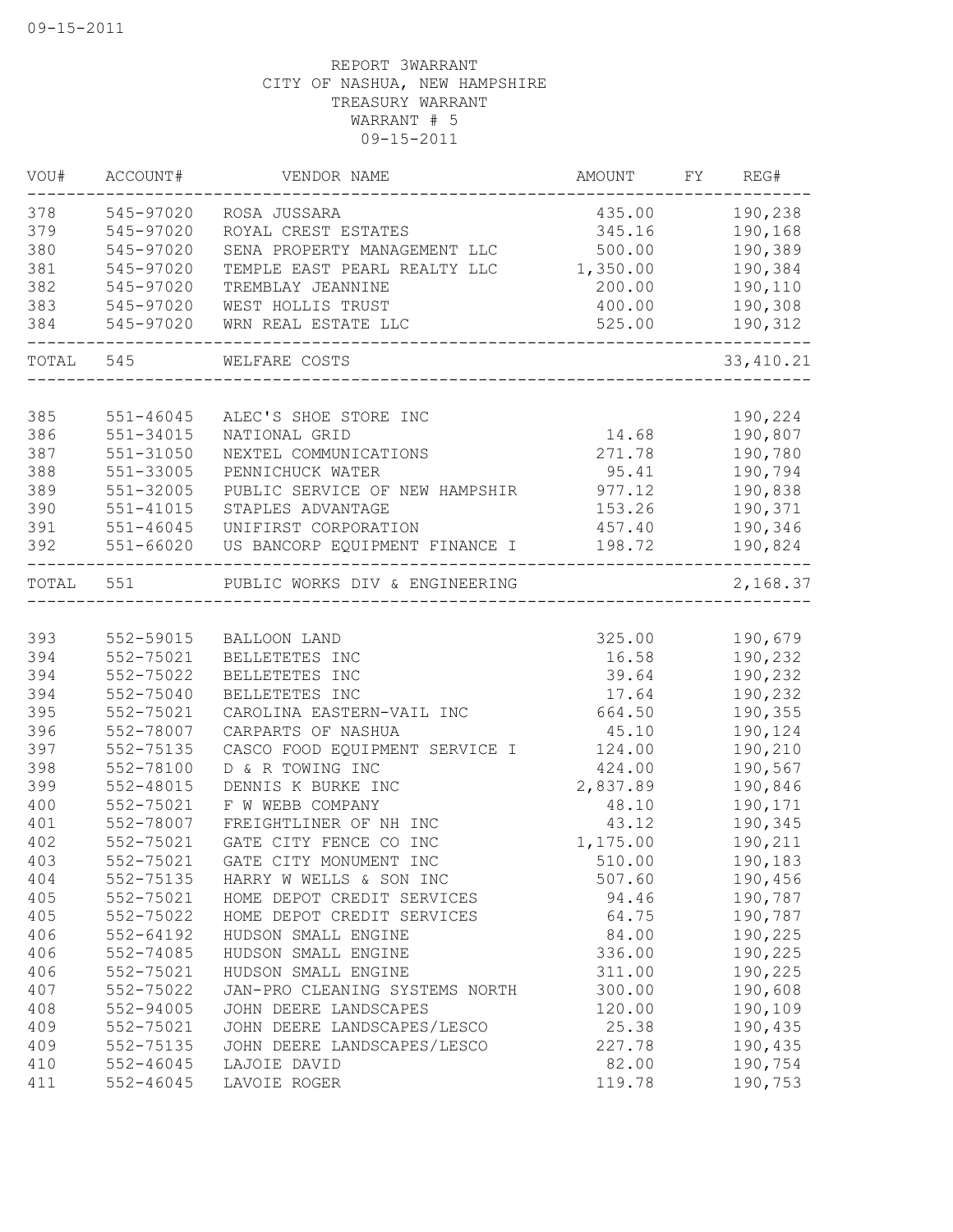| VOU#  | ACCOUNT#  | VENDOR NAME                              | AMOUNT     | FY | REG#      |
|-------|-----------|------------------------------------------|------------|----|-----------|
| 412   |           | 552-78100 LIBERTY INTN'L TRUCKS OF NH LL | 190.00     |    | 190,575   |
| 413   | 552-46045 | M & N SPORTS LLC                         | 247.60     |    | 190,235   |
| 414   | 552-78065 | MAYNARD & LESIEUR INCORPORATED           | 501.00     |    | 190,580   |
| 415   | 552-78007 | NAPA AUTO PARTS                          | 517.25     |    | 190,326   |
| 416   | 552-64192 | NASHUA OUTDOOR POWER EQUIPMENT           | 6, 233.00  |    | 190,243   |
| 416   | 552-74085 | NASHUA OUTDOOR POWER EQUIPMENT           | 323.91     |    | 190,243   |
| 416   | 552-74092 | NASHUA OUTDOOR POWER EQUIPMENT           | 17.76      |    | 190,243   |
| 416   | 552-75021 | NASHUA OUTDOOR POWER EQUIPMENT           | 237.05     |    | 190,243   |
| 417   | 552-59020 | NASHUA SILVER KNIGHTS                    | 220.00     |    | 190,646   |
| 418   | 552-34015 | NATIONAL GRID                            | 140.67     |    | 190,807   |
| 418   | 552-34045 | NATIONAL GRID                            | 65.38      |    | 190,807   |
| 419   | 552-31050 | NEXTEL COMMUNICATIONS                    | 145.83     |    | 190,780   |
| 420   | 552-33005 | PENNICHUCK WATER                         | 10,770.97  |    | 190,794   |
| 420   | 552-33005 | PENNICHUCK WATER                         | 6,964.80   |    | 190,795   |
| 420   | 552-33040 | PENNICHUCK WATER                         | 150.47     |    | 190,795   |
| 420   | 552-33045 | PENNICHUCK WATER                         | 1,865.99   |    | 190,795   |
| 420   | 552-33050 | PENNICHUCK WATER                         | 284.76     |    | 190,794   |
| 421   | 552-45235 | PETTY CASH                               | 7.79       |    | 190,755   |
| 421   | 552-59015 | PETTY CASH                               | 35.94      |    | 190,755   |
| 421   | 552-75022 | PETTY CASH                               | 28.00      |    | 190,755   |
| 422   | 552-32005 | PSNH                                     | 1,448.32   |    | 190,827   |
| 422   | 552-32005 | PSNH                                     | 10, 172.32 |    | 190,828   |
| 422   | 552-32005 | PSNH                                     | 475.08     |    | 190,829   |
| 422   | 552-32030 | PSNH                                     | 3,519.33   |    | 190,828   |
| 422   | 552-32030 | PSNH                                     | 2,770.47   |    | 190,829   |
| 423   | 552-32040 | PUBLIC SERVICE OF NEW HAMPSHIR           | 1,719.77   |    | 190,838   |
| 424   | 552-78007 | SANEL AUTO PARTS CO                      | 839.63     |    | 190,236   |
| 425   | 552-75135 | SCOREBOARD ENTERPRISES INC               | 340.00     |    | 190,372   |
| 426   | 552-45235 | SEASONAL SPECIALTY STORES                | 39.94      |    | 190,351   |
| 426   | 552-75165 | SEASONAL SPECIALTY STORES                | 31.33      |    | 190,351   |
| 426   | 552-75170 | SEASONAL SPECIALTY STORES                | 31.33      |    | 190,351   |
| 426   | 552-75175 | SEASONAL SPECIALTY STORES                | 31.31      |    | 190,351   |
| 427   | 552-41015 | STAPLES ADVANTAGE                        | 112.24     |    | 190,371   |
| 428   | 552-45110 | STREAMLINE AQUATICS LLC                  | 73.14      |    | 190,543   |
| 429   | 552-74085 | TURF PRODUCTS CORP                       | 119.60     |    | 190,374   |
| 429   | 552-75040 | TURF PRODUCTS CORP                       | 1,016.93   |    | 190,374   |
| 430   | 552-46045 | UNIFIRST CORPORATION                     | 44.65      |    | 190,346   |
| TOTAL | 552       | PARKS AND RECREATION                     |            |    | 60,276.88 |
|       |           |                                          |            |    |           |
| 431   | 553-45175 | ABCO WELDING & INDUSTRIAL SUPP           | 75.09      |    | 190,620   |
| 432   | 553-49075 | ACCURATE PRINTING INCORPORATED           | 118.00     |    | 190,585   |
| 433   | 553-49075 | BELLETETES INC                           | 7.72       |    | 190,232   |
| 434   | 553-45175 | BOT-L-GAS INCORPORATED                   | 24.75      |    | 190,584   |
| 435   | 553-45015 | BROX INDUSTRIES INC                      | 2,033.67   |    | 190,141   |
| 435   | 553-45025 | BROX INDUSTRIES INC                      | 300.00     |    | 190,141   |
| 435   | 553-45030 | BROX INDUSTRIES INC                      | 15.03      |    | 190,141   |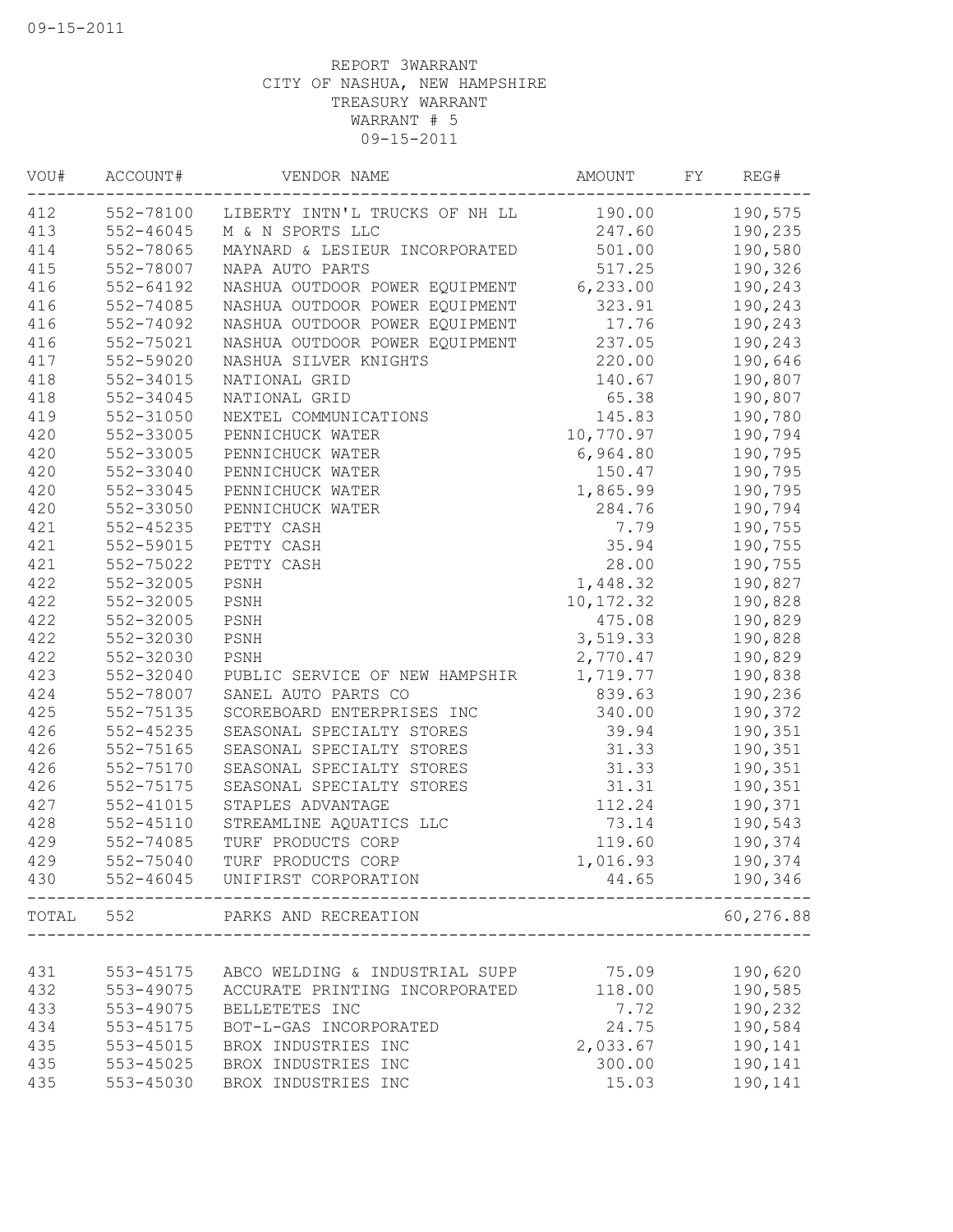| VOU# | ACCOUNT#  | VENDOR NAME                      | AMOUNT    | FY | REG#    |
|------|-----------|----------------------------------|-----------|----|---------|
| 435  |           | 553-45190 BROX INDUSTRIES INC    | 1,642.63  |    | 190,141 |
| 436  |           | 553-45015 CONTINENTAL PAVING INC | 499.77    |    | 190,592 |
| 437  | 553-45060 | CORRIVEAU ROUTHIER INC           | 127.95    |    | 190,566 |
| 437  | 553-69025 | CORRIVEAU ROUTHIER INC           | 102.38    |    | 190,566 |
| 438  | 553-59100 | D & R TOWING INC                 | 247.50    |    | 190,567 |
| 439  | 553-45060 | E J PRESCOTT INC                 | 2, 274.00 |    | 190,174 |
| 440  | 553-78100 | FREIGHTLINER OF NH INC           | 205.48    |    | 190,345 |
| 441  | 553-59100 | GMS HYDRAULICS INC               | 162.00    |    | 190,603 |
| 442  | 553-49075 | GRAINGER                         | 9.21      |    | 190,187 |
| 443  | 553-78100 | HEWS COMPANY, LLC                | 462.72    |    | 190,245 |
| 444  | 553-77020 | HOWARD P FAIRFIELD, LLC          | 783.00    |    | 190,510 |
| 444  | 553-78100 | HOWARD P FAIRFIELD, LLC          | 507.33    |    | 190,510 |
| 445  | 553-59105 | JAN-PRO CLEANING SYSTEMS NORTH   | 620.00    |    | 190,608 |
| 446  | 553-46045 | LEHIGH OUTFITTERS                | 110.00    |    | 190,218 |
| 447  | 553-77020 | LIBERTY INTN'L TRUCKS OF NH LL   | 1,472.86  |    | 190,575 |
| 447  | 553-78100 | LIBERTY INTN'L TRUCKS OF NH LL   | 1,386.35  |    | 190,575 |
| 448  | 553-78065 | MAYNARD & LESIEUR INCORPORATED   | 1,834.44  |    | 190,580 |
| 449  | 553-78100 | MILL METALS CORP                 | 1,422.60  |    | 190,311 |
| 450  | 553-78100 | MINUTEMAN TRUCKS INC             | 89.05     |    | 190,274 |
| 451  | 553-49075 | NAPA AUTO PARTS                  | 190.77    |    | 190,326 |
| 451  | 553-49075 | NAPA AUTO PARTS                  | 137.87    |    | 190,327 |
| 451  | 553-69025 | NAPA AUTO PARTS                  | 58.94     |    | 190,326 |
| 451  | 553-78100 | NAPA AUTO PARTS                  | 396.78    |    | 190,326 |
| 451  | 553-78100 | NAPA AUTO PARTS                  | 1,128.53  |    | 190,327 |
| 452  | 553-34015 | NATIONAL GRID                    | 122.32    |    | 190,807 |
| 453  | 553-78035 | NEW G.H. BERLIN OIL COMPANY      | 2,021.42  |    | 190,264 |
| 454  | 553-31050 | NEXTEL COMMUNICATIONS            | 282.33    |    | 190,780 |
| 455  | 553-46045 | NH BRAGG & SONS INC              | 917.05    |    | 190,121 |
| 455  | 553-69025 | NH BRAGG & SONS INC              | 181.07    |    | 190,121 |
| 456  | 553-78100 | NORTHLAND INDUSTRIAL TRUCK CO.   | 324.64    |    | 190,633 |
| 457  | 553-49075 | OMEGA INDUSTRIAL SUPPLY INC      | 409.39    |    | 190,288 |
| 458  | 553-33005 | PENNICHUCK WATER                 | 464.24    |    | 190,795 |
| 459  | 553-46045 | PETTY CASH                       | 43.76     |    | 190,108 |
| 459  | 553-49075 | PETTY CASH                       | 25.55     |    | 190,108 |
| 459  | 553-98021 | PETTY CASH                       | 44.46     |    | 190,108 |
| 460  | 553-78100 | PINE MOTOR PARTS                 | 9.98      |    | 190,581 |
| 461  | 553-32005 | PUBLIC SERVICE OF NEW HAMPSHIR   | 3,048.77  |    | 190,838 |
| 462  | 553-69025 | R WHITE EQUIPMENT CENTER INC     | 125.40    |    | 190,582 |
| 463  | 553-49075 | SANEL AUTO PARTS CO              | 64.31     |    | 190,236 |
| 463  | 553-49075 | SANEL AUTO PARTS CO              | 285.94    |    | 190,237 |
| 463  | 553-69025 | SANEL AUTO PARTS CO              | 9.97      |    | 190,237 |
| 463  | 553-78100 | SANEL AUTO PARTS CO              | 337.65    |    | 190,236 |
| 463  | 553-78100 | SANEL AUTO PARTS CO              | 17.33     |    | 190,237 |
| 464  | 553-69025 | SNAP ON TOOLS                    | 254.70    |    | 190,140 |
| 465  | 553-41015 | STAPLES ADVANTAGE                | 105.37    |    | 190,371 |
| 466  | 553-75130 | THE METRO GROUP INC              | 675.00    |    | 190,285 |
| 467  | 553-46045 | UNIFIRST CORPORATION             | 859.66    |    | 190,346 |
| 468  | 553-49075 | USP OF NEW ENGLAND               | 617.79    |    | 190,322 |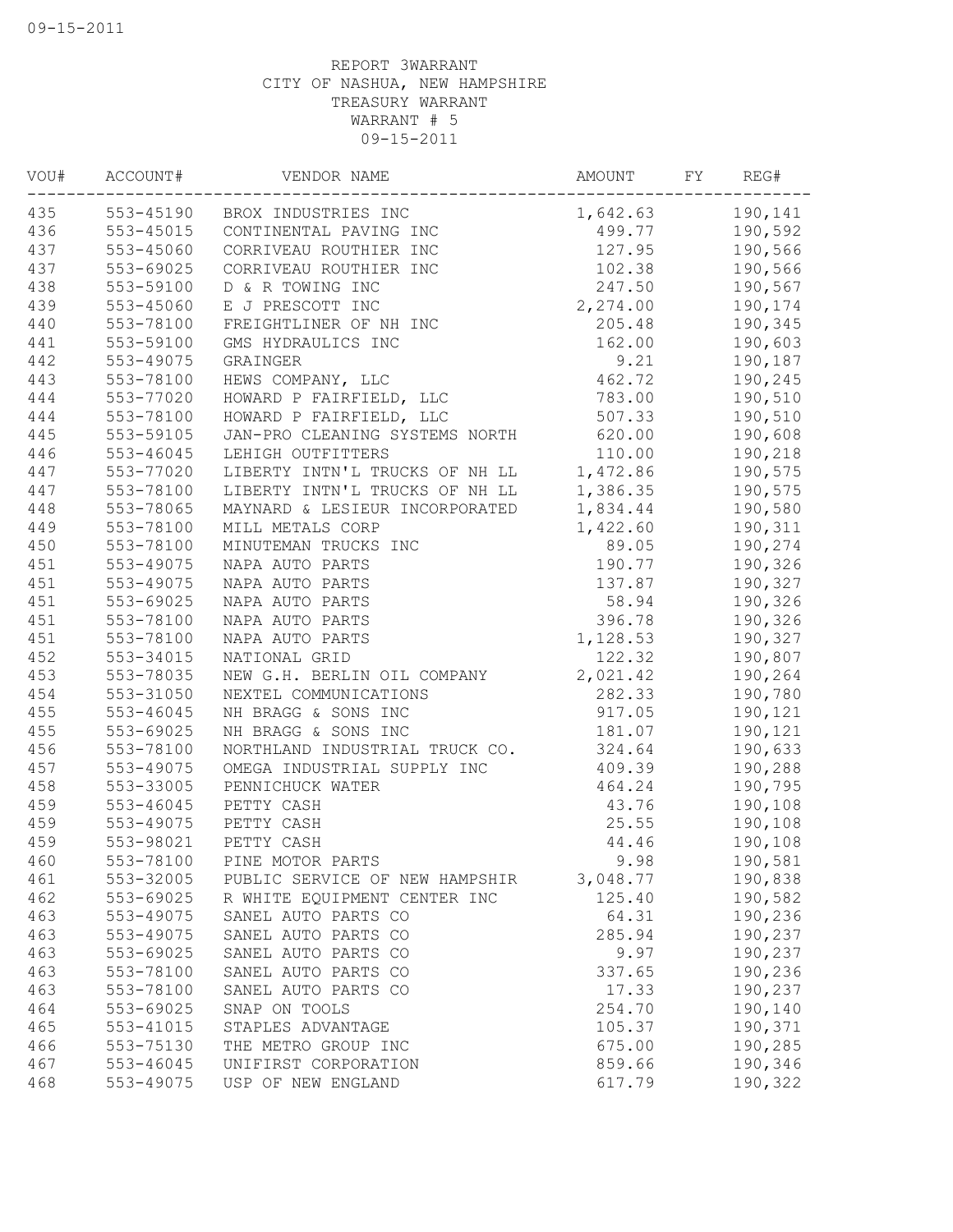| VOU#       | ACCOUNT#               | VENDOR NAME                                    | AMOUNT FY REG#  |                      |
|------------|------------------------|------------------------------------------------|-----------------|----------------------|
|            |                        | 468 553-78100 USP OF NEW ENGLAND               | 176.29 190,322  |                      |
| TOTAL      | 553                    | STREET DEPARTMENT                              |                 | 29,870.81            |
| 469        | 555-59105              | JAN-PRO CLEANING SYSTEMS NORTH                 | 235.00          | 190,608              |
| 470        | 555-31050              | NEXTEL COMMUNICATIONS                          | 221.23          | 190,780              |
| 471        | 555-45285              | PERMA-LINE CORP OF NEW ENGLAND                 | 2,112.69        | 190,130              |
| 472        | 555-94005              | PETTY CASH                                     | 20.84           | 190,108              |
| 473        | 555-32025              | PSNH                                           | 1,362.95        | 190,829              |
| 473        | 555-32025              | PSNH                                           | 1,908.30        | 190,830              |
| 473<br>474 | 555-32025<br>555-75023 | PSNH<br>UNIFIRST CORPORATION                   | 555.79<br>26.55 | 190,831<br>190,346   |
| TOTAL      | 555                    | TRAFFIC DEPARTMENT<br>________________________ |                 | --------<br>6,443.35 |
|            |                        |                                                |                 |                      |
| 475        | 557-59100              | LOOMIS                                         | 42.08           | 190,628              |
| 476        | 557-94005              | NEW ENGLAND PARKING COUNCIL                    | 100.00          | 190,792<br>190,780   |
| 477<br>478 | 557-59100<br>557-33005 | NEXTEL COMMUNICATIONS<br>PENNICHUCK WATER      | 6.98<br>93.90   | 190,795              |
| 479        | 557-49075              | PETTY CASH                                     | 44.91           | 190,108              |
| 480        | 557-59100              | PROGRESSIVE ALARM SERVICES, IN                 | 190.00          | 190,480              |
| 481        | 557-32005              | PSNH                                           | 988.75          | 190,831              |
| 482        | 557-59100              | STANLEY ELEVATOR COMPANY INC                   | 366.00          | 190,599              |
| 483        | 557-59100              | UNITED SITE SERVICES NORTHEAST                 | 109.94          | 190,817              |
| TOTAL      | 557                    | PARKING LOTS<br>______________________         |                 | -------<br>1,942.56  |
| 484        |                        | 560-69035 PETTY CASH                           | 45.00           | 190,108              |
| TOTAL      | 560                    | PINE WOOD CEMETERY                             |                 | 45.00                |
|            |                        |                                                |                 |                      |
| 485        | 561-75023              | CENTRAL GARDEN & PET                           | 360.00          | 190,651              |
| 486        | 561-48015              | DENNIS K BURKE INC                             | 864.56          | 190,846              |
| 487        | 561-74085              | NASHUA OUTDOOR POWER EQUIPMENT                 | 21.56           | 190,243              |
| 488        | 561-33005              | PENNICHUCK WATER                               | 487.91          | 190,795              |
| 489        | 561-32005              | PSNH                                           | 57.60           | 190,831              |
| TOTAL      | 561                    | EDGEWOOD CEMETERY                              |                 | 1,791.63             |
| 490        | 562-33005              | PENNICHUCK WATER                               | 103.26          | 190,795              |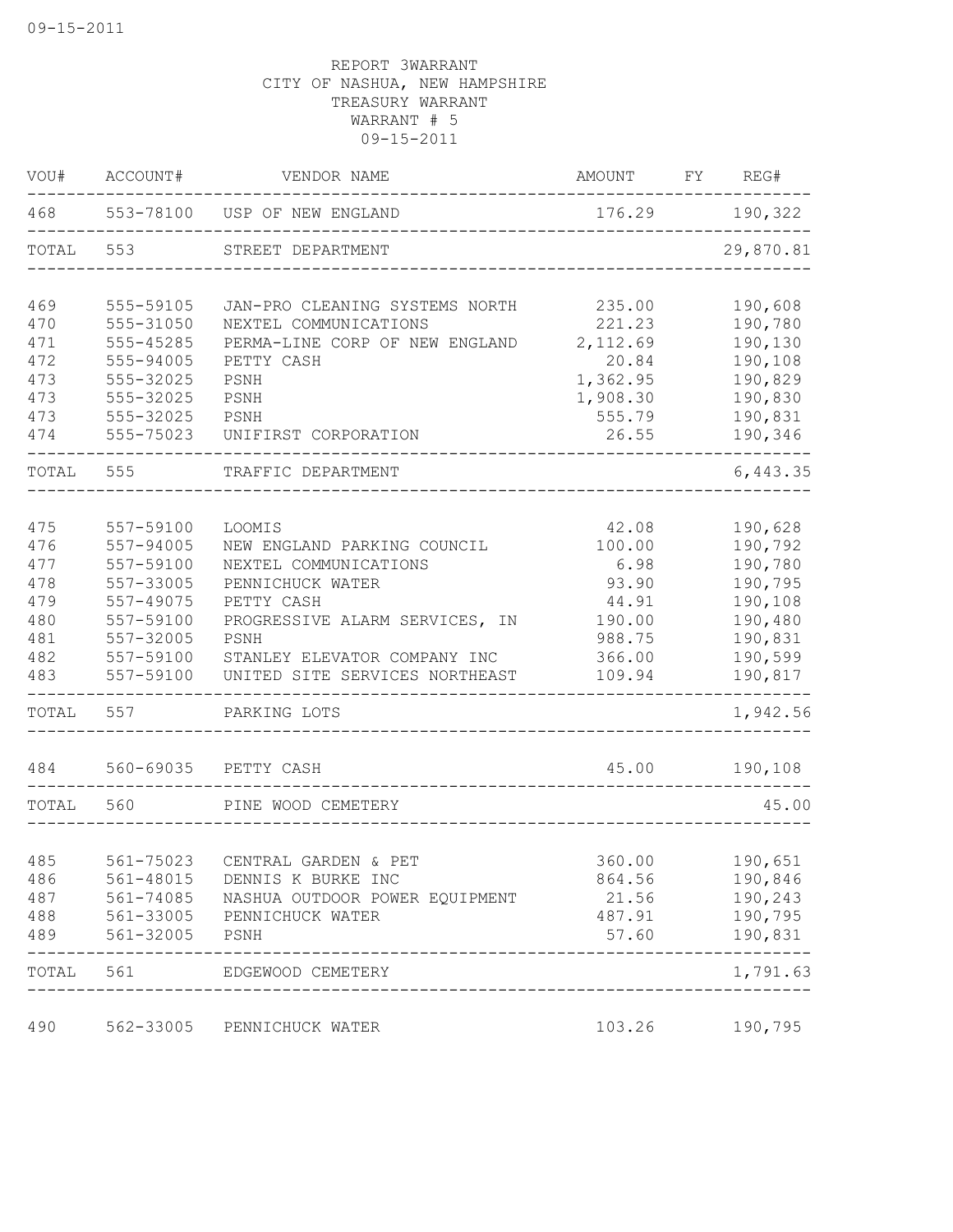| VOU#       | ACCOUNT#               | VENDOR NAME                                           | <b>AMOUNT</b><br>-------------------------- | FY. | REG#               |
|------------|------------------------|-------------------------------------------------------|---------------------------------------------|-----|--------------------|
|            |                        | TOTAL 562 SUBURBAN CEMETERIES                         |                                             |     | 103.26             |
| 491        | 563-75023              | HOME DEPOT CREDIT SERVICES                            | 187.74                                      |     | 190,787            |
| 492        | 563-74085              | NASHUA OUTDOOR POWER EQUIPMENT                        | 30.00                                       |     | 190,243            |
| 493        | 563-34015              | NATIONAL GRID                                         | 39.86                                       |     | 190,807            |
| 494        | 563-32005              | PSNH                                                  | 225.75                                      |     | 190,831            |
| TOTAL      | 563                    | WOODLAWN CEMETERY                                     |                                             |     | 483.35             |
|            |                        |                                                       |                                             |     |                    |
| 495        | 571-41005              | STAPLES ADVANTAGE                                     | 168.90                                      |     | 190,371            |
| 495<br>496 | 571-41015<br>571-62025 | STAPLES ADVANTAGE<br>US BANCORP EQUIPMENT FINANCE I   | 49.58<br>364.19                             |     | 190,371<br>190,824 |
|            |                        |                                                       |                                             |     |                    |
| TOTAL      | 571                    | COMMUNITY DEVELOPMENT                                 |                                             |     | 582.67             |
|            |                        |                                                       |                                             |     |                    |
| 497        | 572-91005              | PETTY CASH                                            | 90.75                                       |     | 190,108            |
| 497        | 572-98029              | PETTY CASH                                            | 19.90                                       |     | 190,108            |
| 498<br>499 | 572-44010<br>572-95005 | SPILLERS SUPPLIES & EQUIPMENT<br>URBAN LAND INSTITUTE | 326.53<br>225.00                            |     | 190,427<br>190,826 |
| TOTAL      | 572                    | PLANNING DEPARTMENT                                   |                                             |     | 662.18             |
|            |                        |                                                       |                                             |     |                    |
| 500        | 573-91005              | GALLIGANI THOMAS                                      | 54.62                                       |     | 190,756            |
| TOTAL      | 573                    | ECONOMIC DEVELOPMENT                                  |                                             |     | 54.62              |
| 501        | 575-45090              | AC MOORE INC                                          | 33.09                                       |     | 190,260            |
| 502        | 575-79030              | ALL STATE FIRE EQUIPMENT                              | 224.00                                      |     | 190,496            |
| 503        | 575-45220              | ALPHAGRAPHICS                                         | 335.50                                      |     | 190,240            |
| 504        | 575-45050              | BAKER & TAYLOR                                        | 2,382.80                                    |     | 190,166            |
| 504        | 575-45050              | BAKER & TAYLOR                                        | 1,179.42                                    |     | 190,167            |
| 505        | 575-45315              | BAKER & TAYLOR ENTERTAINMENT                          | 304.74                                      |     | 190,158            |
| 506        | 575-45085              | BLACKSTONE AUDIO INC                                  | 64.61                                       |     | 190,640            |
| 507        | 575-91005              | BOLTON KATHY                                          | 96.80                                       |     | 190,759            |
| 508        | 575-45220              | DEMCO INC                                             | 158.36                                      |     | 190,163            |
| 509        | 575-75023              | DEPENDABLE LOCK SERVICE INC                           | 98.00                                       |     | 190,347            |
| 510        | 575-45050              | GALE                                                  | 57.58                                       |     | 190,335            |
| 511        | 575-75160              | GRANITE GROUP                                         | 358.70                                      |     | 190,407            |
| 512        | 575-45215              | HERITAGE ARCHIVES                                     | 2,733.00                                    |     | 190,622            |
| 513        | 575-42010              | HOME DEPOT CREDIT SERVICES                            | 99.96                                       |     | 190,787            |
| 514        | 575-91005              | HOSKING JENNIFER                                      | 34.07                                       |     | 190,586            |
| 514        | 575-91015              | HOSKING JENNIFER                                      | 46.18                                       |     | 190,586            |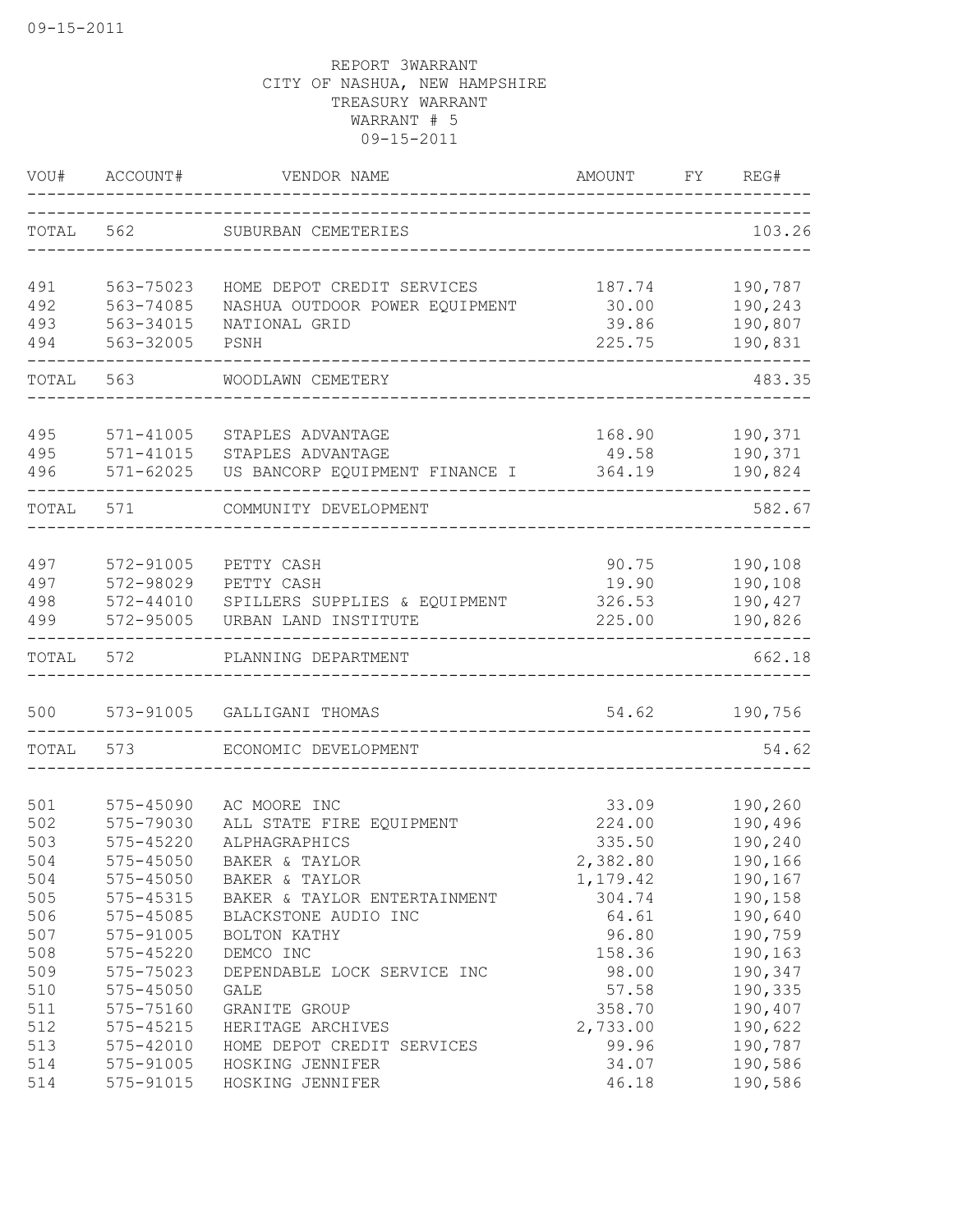| 190,364<br>575-45050<br>INGRAM LIBRARY SERVICES INC<br>391.94<br>190,820<br>575-45904<br>LOWELL PUBLISHING COMPANY<br>221.00<br>121.00<br>190,758<br>575-94005<br>MARKS BRUCE J<br>123.26<br>190,844<br>575-45050<br>MATTHEW BENDER & CO INC<br>89.21<br>190,231<br>575-45085<br>MICROMARKETING LLC<br>107.75<br>190,252<br>MULTICULTURAL BOOKS & VIDEOS<br>575-45315<br>644.00<br>190,771<br>575-45050<br>NADA APPRAISAL GUIDES<br>190,807<br>575-34015<br>NATIONAL GRID<br>130.47<br>523<br>14.97<br>190,797<br>575-45904<br>NEW HAMPSHIRE MAGAZINE<br>524<br>13.22<br>190,780<br>575-31040<br>NEXTEL COMMUNICATIONS<br>525<br>575-94005<br>NHLA - CHILIS<br>165.00<br>190,819<br>526<br>2,016.65<br>190,229<br>575-75023<br>NORTHEAST DOOR CORP<br>527<br>190,795<br>575-33005<br>PENNICHUCK WATER<br>439.24<br>528<br>575-41015<br>11.99<br>190,757<br>PETTY CASH<br>528<br>575-43005<br>11.30<br>190,757<br>PETTY CASH<br>528<br>190,757<br>575-45090<br>PETTY CASH<br>41.48<br>528<br>190,757<br>$575 - 45150$<br>PETTY CASH<br>33.54<br>528<br>190,757<br>575-45220<br>PETTY CASH<br>33.22<br>529<br>PUBLIC SERVICE OF NEW HAMPSHIR<br>7,105.70<br>190,838<br>575-32005<br>530<br>190,378<br>575-45085<br>RANDOM HOUSE INC<br>127.46<br>531<br>575-45050<br>SIMON & SCHUSTER<br>35.22<br>190,159<br>532<br>190,371<br>575-41015<br>STAPLES ADVANTAGE<br>424.13<br>532<br>190,371<br>575-64045<br>STAPLES ADVANTAGE<br>132.53<br>533<br>190,823<br>575-45904<br>THE BOSTON GLOBE<br>685.36<br>534<br>190,841<br>575-43005<br>US POSTAL SERVICE CMRS-PB<br>1,000.00<br>535<br>575-45050<br>WEST PAYMENT CENTER<br>40.25<br>190,178<br>575-46045<br>WORK'N GEAR<br>80.95<br>190,682<br>TOTAL 575<br>PUBLIC LIBRARIES<br>275.00<br>537<br>576-94005 NHBOA<br>190,805<br>538<br>576-91005<br>156.51<br>TRACY WILLIAM<br>190,760<br>576<br>BUILDING DEPARTMENT<br>539<br>1,275.00<br>190,796<br>577-94005<br>AACE<br>540<br>107.78<br>190,780<br>577-31050<br>NEXTEL COMMUNICATIONS<br>540<br>577-31065<br>79.98<br>190,780<br>NEXTEL COMMUNICATIONS<br>190,761<br>577-91005<br>541<br>ORTEGA NELSON<br>365.75<br>542<br>577-94005<br>646.60<br>190,762<br>SOUSA ROBERT<br>577<br>2,475.11<br>CODE ENFORCEMENT<br>230,584 581-72035<br>981.00<br>190,467<br>ЗМ<br>230,585 581-59130<br>80.00<br>190,711<br>ALEXAKOS PHILIP | VOU#  | ACCOUNT# | VENDOR NAME | <b>AMOUNT</b> | FY | REG#       |
|-----------------------------------------------------------------------------------------------------------------------------------------------------------------------------------------------------------------------------------------------------------------------------------------------------------------------------------------------------------------------------------------------------------------------------------------------------------------------------------------------------------------------------------------------------------------------------------------------------------------------------------------------------------------------------------------------------------------------------------------------------------------------------------------------------------------------------------------------------------------------------------------------------------------------------------------------------------------------------------------------------------------------------------------------------------------------------------------------------------------------------------------------------------------------------------------------------------------------------------------------------------------------------------------------------------------------------------------------------------------------------------------------------------------------------------------------------------------------------------------------------------------------------------------------------------------------------------------------------------------------------------------------------------------------------------------------------------------------------------------------------------------------------------------------------------------------------------------------------------------------------------------------------------------------------------------------------------------------------------------------------------------------------------------------------------------------------------------------------------------------------------------------------------------------------------------------------------------------------------------------------------------------------------------------------------------------------|-------|----------|-------------|---------------|----|------------|
|                                                                                                                                                                                                                                                                                                                                                                                                                                                                                                                                                                                                                                                                                                                                                                                                                                                                                                                                                                                                                                                                                                                                                                                                                                                                                                                                                                                                                                                                                                                                                                                                                                                                                                                                                                                                                                                                                                                                                                                                                                                                                                                                                                                                                                                                                                                             | 515   |          |             |               |    |            |
|                                                                                                                                                                                                                                                                                                                                                                                                                                                                                                                                                                                                                                                                                                                                                                                                                                                                                                                                                                                                                                                                                                                                                                                                                                                                                                                                                                                                                                                                                                                                                                                                                                                                                                                                                                                                                                                                                                                                                                                                                                                                                                                                                                                                                                                                                                                             | 516   |          |             |               |    |            |
|                                                                                                                                                                                                                                                                                                                                                                                                                                                                                                                                                                                                                                                                                                                                                                                                                                                                                                                                                                                                                                                                                                                                                                                                                                                                                                                                                                                                                                                                                                                                                                                                                                                                                                                                                                                                                                                                                                                                                                                                                                                                                                                                                                                                                                                                                                                             | 517   |          |             |               |    |            |
|                                                                                                                                                                                                                                                                                                                                                                                                                                                                                                                                                                                                                                                                                                                                                                                                                                                                                                                                                                                                                                                                                                                                                                                                                                                                                                                                                                                                                                                                                                                                                                                                                                                                                                                                                                                                                                                                                                                                                                                                                                                                                                                                                                                                                                                                                                                             | 518   |          |             |               |    |            |
|                                                                                                                                                                                                                                                                                                                                                                                                                                                                                                                                                                                                                                                                                                                                                                                                                                                                                                                                                                                                                                                                                                                                                                                                                                                                                                                                                                                                                                                                                                                                                                                                                                                                                                                                                                                                                                                                                                                                                                                                                                                                                                                                                                                                                                                                                                                             | 519   |          |             |               |    |            |
|                                                                                                                                                                                                                                                                                                                                                                                                                                                                                                                                                                                                                                                                                                                                                                                                                                                                                                                                                                                                                                                                                                                                                                                                                                                                                                                                                                                                                                                                                                                                                                                                                                                                                                                                                                                                                                                                                                                                                                                                                                                                                                                                                                                                                                                                                                                             | 520   |          |             |               |    |            |
|                                                                                                                                                                                                                                                                                                                                                                                                                                                                                                                                                                                                                                                                                                                                                                                                                                                                                                                                                                                                                                                                                                                                                                                                                                                                                                                                                                                                                                                                                                                                                                                                                                                                                                                                                                                                                                                                                                                                                                                                                                                                                                                                                                                                                                                                                                                             | 521   |          |             |               |    |            |
|                                                                                                                                                                                                                                                                                                                                                                                                                                                                                                                                                                                                                                                                                                                                                                                                                                                                                                                                                                                                                                                                                                                                                                                                                                                                                                                                                                                                                                                                                                                                                                                                                                                                                                                                                                                                                                                                                                                                                                                                                                                                                                                                                                                                                                                                                                                             | 522   |          |             |               |    |            |
|                                                                                                                                                                                                                                                                                                                                                                                                                                                                                                                                                                                                                                                                                                                                                                                                                                                                                                                                                                                                                                                                                                                                                                                                                                                                                                                                                                                                                                                                                                                                                                                                                                                                                                                                                                                                                                                                                                                                                                                                                                                                                                                                                                                                                                                                                                                             |       |          |             |               |    |            |
|                                                                                                                                                                                                                                                                                                                                                                                                                                                                                                                                                                                                                                                                                                                                                                                                                                                                                                                                                                                                                                                                                                                                                                                                                                                                                                                                                                                                                                                                                                                                                                                                                                                                                                                                                                                                                                                                                                                                                                                                                                                                                                                                                                                                                                                                                                                             |       |          |             |               |    |            |
|                                                                                                                                                                                                                                                                                                                                                                                                                                                                                                                                                                                                                                                                                                                                                                                                                                                                                                                                                                                                                                                                                                                                                                                                                                                                                                                                                                                                                                                                                                                                                                                                                                                                                                                                                                                                                                                                                                                                                                                                                                                                                                                                                                                                                                                                                                                             |       |          |             |               |    |            |
|                                                                                                                                                                                                                                                                                                                                                                                                                                                                                                                                                                                                                                                                                                                                                                                                                                                                                                                                                                                                                                                                                                                                                                                                                                                                                                                                                                                                                                                                                                                                                                                                                                                                                                                                                                                                                                                                                                                                                                                                                                                                                                                                                                                                                                                                                                                             |       |          |             |               |    |            |
|                                                                                                                                                                                                                                                                                                                                                                                                                                                                                                                                                                                                                                                                                                                                                                                                                                                                                                                                                                                                                                                                                                                                                                                                                                                                                                                                                                                                                                                                                                                                                                                                                                                                                                                                                                                                                                                                                                                                                                                                                                                                                                                                                                                                                                                                                                                             |       |          |             |               |    |            |
|                                                                                                                                                                                                                                                                                                                                                                                                                                                                                                                                                                                                                                                                                                                                                                                                                                                                                                                                                                                                                                                                                                                                                                                                                                                                                                                                                                                                                                                                                                                                                                                                                                                                                                                                                                                                                                                                                                                                                                                                                                                                                                                                                                                                                                                                                                                             |       |          |             |               |    |            |
|                                                                                                                                                                                                                                                                                                                                                                                                                                                                                                                                                                                                                                                                                                                                                                                                                                                                                                                                                                                                                                                                                                                                                                                                                                                                                                                                                                                                                                                                                                                                                                                                                                                                                                                                                                                                                                                                                                                                                                                                                                                                                                                                                                                                                                                                                                                             |       |          |             |               |    |            |
|                                                                                                                                                                                                                                                                                                                                                                                                                                                                                                                                                                                                                                                                                                                                                                                                                                                                                                                                                                                                                                                                                                                                                                                                                                                                                                                                                                                                                                                                                                                                                                                                                                                                                                                                                                                                                                                                                                                                                                                                                                                                                                                                                                                                                                                                                                                             |       |          |             |               |    |            |
|                                                                                                                                                                                                                                                                                                                                                                                                                                                                                                                                                                                                                                                                                                                                                                                                                                                                                                                                                                                                                                                                                                                                                                                                                                                                                                                                                                                                                                                                                                                                                                                                                                                                                                                                                                                                                                                                                                                                                                                                                                                                                                                                                                                                                                                                                                                             |       |          |             |               |    |            |
|                                                                                                                                                                                                                                                                                                                                                                                                                                                                                                                                                                                                                                                                                                                                                                                                                                                                                                                                                                                                                                                                                                                                                                                                                                                                                                                                                                                                                                                                                                                                                                                                                                                                                                                                                                                                                                                                                                                                                                                                                                                                                                                                                                                                                                                                                                                             |       |          |             |               |    |            |
|                                                                                                                                                                                                                                                                                                                                                                                                                                                                                                                                                                                                                                                                                                                                                                                                                                                                                                                                                                                                                                                                                                                                                                                                                                                                                                                                                                                                                                                                                                                                                                                                                                                                                                                                                                                                                                                                                                                                                                                                                                                                                                                                                                                                                                                                                                                             |       |          |             |               |    |            |
|                                                                                                                                                                                                                                                                                                                                                                                                                                                                                                                                                                                                                                                                                                                                                                                                                                                                                                                                                                                                                                                                                                                                                                                                                                                                                                                                                                                                                                                                                                                                                                                                                                                                                                                                                                                                                                                                                                                                                                                                                                                                                                                                                                                                                                                                                                                             |       |          |             |               |    |            |
|                                                                                                                                                                                                                                                                                                                                                                                                                                                                                                                                                                                                                                                                                                                                                                                                                                                                                                                                                                                                                                                                                                                                                                                                                                                                                                                                                                                                                                                                                                                                                                                                                                                                                                                                                                                                                                                                                                                                                                                                                                                                                                                                                                                                                                                                                                                             |       |          |             |               |    |            |
|                                                                                                                                                                                                                                                                                                                                                                                                                                                                                                                                                                                                                                                                                                                                                                                                                                                                                                                                                                                                                                                                                                                                                                                                                                                                                                                                                                                                                                                                                                                                                                                                                                                                                                                                                                                                                                                                                                                                                                                                                                                                                                                                                                                                                                                                                                                             |       |          |             |               |    |            |
|                                                                                                                                                                                                                                                                                                                                                                                                                                                                                                                                                                                                                                                                                                                                                                                                                                                                                                                                                                                                                                                                                                                                                                                                                                                                                                                                                                                                                                                                                                                                                                                                                                                                                                                                                                                                                                                                                                                                                                                                                                                                                                                                                                                                                                                                                                                             |       |          |             |               |    |            |
|                                                                                                                                                                                                                                                                                                                                                                                                                                                                                                                                                                                                                                                                                                                                                                                                                                                                                                                                                                                                                                                                                                                                                                                                                                                                                                                                                                                                                                                                                                                                                                                                                                                                                                                                                                                                                                                                                                                                                                                                                                                                                                                                                                                                                                                                                                                             |       |          |             |               |    |            |
|                                                                                                                                                                                                                                                                                                                                                                                                                                                                                                                                                                                                                                                                                                                                                                                                                                                                                                                                                                                                                                                                                                                                                                                                                                                                                                                                                                                                                                                                                                                                                                                                                                                                                                                                                                                                                                                                                                                                                                                                                                                                                                                                                                                                                                                                                                                             |       |          |             |               |    |            |
|                                                                                                                                                                                                                                                                                                                                                                                                                                                                                                                                                                                                                                                                                                                                                                                                                                                                                                                                                                                                                                                                                                                                                                                                                                                                                                                                                                                                                                                                                                                                                                                                                                                                                                                                                                                                                                                                                                                                                                                                                                                                                                                                                                                                                                                                                                                             |       |          |             |               |    |            |
|                                                                                                                                                                                                                                                                                                                                                                                                                                                                                                                                                                                                                                                                                                                                                                                                                                                                                                                                                                                                                                                                                                                                                                                                                                                                                                                                                                                                                                                                                                                                                                                                                                                                                                                                                                                                                                                                                                                                                                                                                                                                                                                                                                                                                                                                                                                             |       |          |             |               |    |            |
|                                                                                                                                                                                                                                                                                                                                                                                                                                                                                                                                                                                                                                                                                                                                                                                                                                                                                                                                                                                                                                                                                                                                                                                                                                                                                                                                                                                                                                                                                                                                                                                                                                                                                                                                                                                                                                                                                                                                                                                                                                                                                                                                                                                                                                                                                                                             | 536   |          |             |               |    |            |
|                                                                                                                                                                                                                                                                                                                                                                                                                                                                                                                                                                                                                                                                                                                                                                                                                                                                                                                                                                                                                                                                                                                                                                                                                                                                                                                                                                                                                                                                                                                                                                                                                                                                                                                                                                                                                                                                                                                                                                                                                                                                                                                                                                                                                                                                                                                             |       |          |             |               |    | 22, 447.65 |
|                                                                                                                                                                                                                                                                                                                                                                                                                                                                                                                                                                                                                                                                                                                                                                                                                                                                                                                                                                                                                                                                                                                                                                                                                                                                                                                                                                                                                                                                                                                                                                                                                                                                                                                                                                                                                                                                                                                                                                                                                                                                                                                                                                                                                                                                                                                             |       |          |             |               |    |            |
|                                                                                                                                                                                                                                                                                                                                                                                                                                                                                                                                                                                                                                                                                                                                                                                                                                                                                                                                                                                                                                                                                                                                                                                                                                                                                                                                                                                                                                                                                                                                                                                                                                                                                                                                                                                                                                                                                                                                                                                                                                                                                                                                                                                                                                                                                                                             |       |          |             |               |    |            |
|                                                                                                                                                                                                                                                                                                                                                                                                                                                                                                                                                                                                                                                                                                                                                                                                                                                                                                                                                                                                                                                                                                                                                                                                                                                                                                                                                                                                                                                                                                                                                                                                                                                                                                                                                                                                                                                                                                                                                                                                                                                                                                                                                                                                                                                                                                                             |       |          |             |               |    |            |
|                                                                                                                                                                                                                                                                                                                                                                                                                                                                                                                                                                                                                                                                                                                                                                                                                                                                                                                                                                                                                                                                                                                                                                                                                                                                                                                                                                                                                                                                                                                                                                                                                                                                                                                                                                                                                                                                                                                                                                                                                                                                                                                                                                                                                                                                                                                             | TOTAL |          |             |               |    | 431.51     |
|                                                                                                                                                                                                                                                                                                                                                                                                                                                                                                                                                                                                                                                                                                                                                                                                                                                                                                                                                                                                                                                                                                                                                                                                                                                                                                                                                                                                                                                                                                                                                                                                                                                                                                                                                                                                                                                                                                                                                                                                                                                                                                                                                                                                                                                                                                                             |       |          |             |               |    |            |
|                                                                                                                                                                                                                                                                                                                                                                                                                                                                                                                                                                                                                                                                                                                                                                                                                                                                                                                                                                                                                                                                                                                                                                                                                                                                                                                                                                                                                                                                                                                                                                                                                                                                                                                                                                                                                                                                                                                                                                                                                                                                                                                                                                                                                                                                                                                             |       |          |             |               |    |            |
|                                                                                                                                                                                                                                                                                                                                                                                                                                                                                                                                                                                                                                                                                                                                                                                                                                                                                                                                                                                                                                                                                                                                                                                                                                                                                                                                                                                                                                                                                                                                                                                                                                                                                                                                                                                                                                                                                                                                                                                                                                                                                                                                                                                                                                                                                                                             |       |          |             |               |    |            |
|                                                                                                                                                                                                                                                                                                                                                                                                                                                                                                                                                                                                                                                                                                                                                                                                                                                                                                                                                                                                                                                                                                                                                                                                                                                                                                                                                                                                                                                                                                                                                                                                                                                                                                                                                                                                                                                                                                                                                                                                                                                                                                                                                                                                                                                                                                                             |       |          |             |               |    |            |
|                                                                                                                                                                                                                                                                                                                                                                                                                                                                                                                                                                                                                                                                                                                                                                                                                                                                                                                                                                                                                                                                                                                                                                                                                                                                                                                                                                                                                                                                                                                                                                                                                                                                                                                                                                                                                                                                                                                                                                                                                                                                                                                                                                                                                                                                                                                             |       |          |             |               |    |            |
|                                                                                                                                                                                                                                                                                                                                                                                                                                                                                                                                                                                                                                                                                                                                                                                                                                                                                                                                                                                                                                                                                                                                                                                                                                                                                                                                                                                                                                                                                                                                                                                                                                                                                                                                                                                                                                                                                                                                                                                                                                                                                                                                                                                                                                                                                                                             |       |          |             |               |    |            |
|                                                                                                                                                                                                                                                                                                                                                                                                                                                                                                                                                                                                                                                                                                                                                                                                                                                                                                                                                                                                                                                                                                                                                                                                                                                                                                                                                                                                                                                                                                                                                                                                                                                                                                                                                                                                                                                                                                                                                                                                                                                                                                                                                                                                                                                                                                                             | TOTAL |          |             |               |    |            |
|                                                                                                                                                                                                                                                                                                                                                                                                                                                                                                                                                                                                                                                                                                                                                                                                                                                                                                                                                                                                                                                                                                                                                                                                                                                                                                                                                                                                                                                                                                                                                                                                                                                                                                                                                                                                                                                                                                                                                                                                                                                                                                                                                                                                                                                                                                                             |       |          |             |               |    |            |
|                                                                                                                                                                                                                                                                                                                                                                                                                                                                                                                                                                                                                                                                                                                                                                                                                                                                                                                                                                                                                                                                                                                                                                                                                                                                                                                                                                                                                                                                                                                                                                                                                                                                                                                                                                                                                                                                                                                                                                                                                                                                                                                                                                                                                                                                                                                             |       |          |             |               |    |            |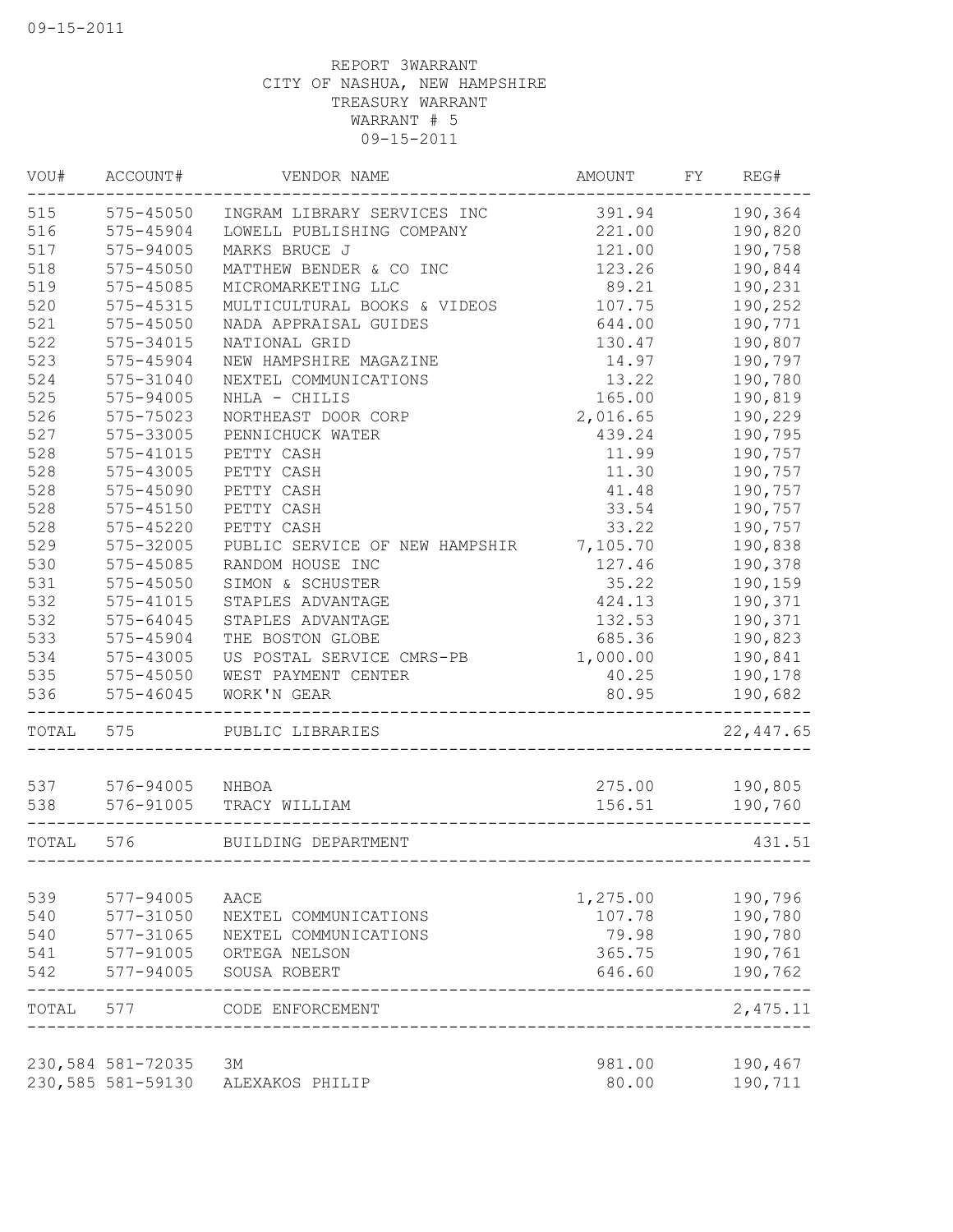| VOU# | ACCOUNT#           | VENDOR NAME                    | AMOUNT    | FY | REG#    |
|------|--------------------|--------------------------------|-----------|----|---------|
|      | 230,586 581-44005  | ALPHAGRAPHICS                  | 2,846.75  |    | 190,240 |
|      | 230,587 581-72065  | ALTERNATIVE COMMUNICATIONS SER | 150.00    |    | 190,323 |
|      | 230,588 581-77005  | AMERICAN SECURITY & FIRE PROTE | 3,300.00  |    | 190,116 |
|      | 230,589 581-49050  | AMSTERDAM PRINTING AND LITHO   | 457.16    |    | 190,111 |
|      | 230,590 581-64045  | APPLE COMPUTER INC             | 499.00    |    | 190,445 |
|      | 230,591 581-91005  | ARCARO JANICE                  | 413.85    |    | 190,402 |
|      | 230,592 581-91005  | ARRIA THOMAS                   | 240.03    |    | 190,701 |
|      | 230,593 581-49050  | ASSOCIATION FOR MIDDLE LEVEL E | 432.00    |    | 190,432 |
|      | 230,594 581-59130  | AYOTTE JASON                   | 130.00    |    | 190,497 |
|      | 230,595 581-49075  | B & S LOCKSMITH INC            | 109.60    |    | 190,279 |
|      | 230,596 581-53100  | BABB LAURA                     | 300.00    |    | 190,550 |
|      | 230,597 581-91005  | BAGLEY MARCIA                  | 47.18     |    | 190,528 |
|      | 230,598 581-74092  | BAILEY DAVID                   | 170.00    |    | 190,155 |
|      | 230,599 581-49050  | BAILEY POTTERY EQUIP CORP      | 2,128.22  |    | 190,473 |
|      | 230,600 581-94030  | BARBER ELLEN                   | 84.00     |    | 190,448 |
|      | 230,601 581-59130  | BARRY JOHN                     | 40.00     |    | 190,520 |
|      | 230,602 581-31005  | BAYRING COMMUNICATIONS         | 2,247.01  |    | 190,856 |
|      | 230,603 581-59130  | BELAND JEREMY                  | 60.00     |    | 190,717 |
|      | 230,604 581-49050  | BELLETETES INC                 | 75.02     |    | 190,232 |
|      | 230,604 581-49075  | BELLETETES INC                 | 674.96    |    | 190,232 |
|      | 230,605 581-46040  | BEN'S UNIFORMS                 | 135.00    |    | 190,601 |
|      | 230,606 581-59130  | BENSON WILLIAM                 | 140.00    |    | 190,514 |
|      | 230,607 581-59130  | BILODEAU MAURICE               | 60.00     |    | 190,215 |
|      | 230,608 581-49050  | BLICK ART MATERIALS            | 5,537.19  |    | 190,515 |
|      | 230,609 581-59130  | BOLDUC KEVIN                   | 35.00     |    | 190,516 |
|      | 230,610 581-49035  | BOOKSOURCE INC                 | 227.17    |    | 190,461 |
|      | 230,610 581-49095  | BOOKSOURCE INC                 | 1,244.82  |    | 190,461 |
|      | 230,611 581-59130  | BRACCI STEVE                   | 60.00     |    | 190,618 |
|      | 230,612 581-45910  | BRAINPOP LLC                   | 275.00    |    | 190,459 |
|      | 230, 613 581-49035 | BRIDGEPORT NATIONAL BINDERY IN | 318.21    |    | 190,438 |
|      | 230,614 581-49050  | BRODHEAD GARRETT               | 312.29    |    | 190,539 |
|      | 230,615 581-49050  | BUSTEED MARIANNE               | 49.69     |    | 190,493 |
|      | 230,616 581-91005  | CALABRIA PAUL                  | 57.17     |    | 190,724 |
|      | 230,617 581-59130  | CALEY JONATHAN                 | 130.00    |    | 190,503 |
|      | 230,618 581-49025  | CAMBIUM LEARNING INC           | 1,267.51  |    | 190,488 |
|      | 230,618 581-49050  | CAMBIUM LEARNING INC           | 753.86    |    | 190,488 |
|      | 230,619 581-59130  | CAMPBELL-KELLEY KATHLEEN       | 140.00    |    | 190,501 |
|      | 230,620 581-55015  | CANFIELD BRAD                  | 999.00    |    | 190,457 |
|      | 230,621 581-55015  | CANTARA DEBORAH                | 256.41    |    | 190,190 |
|      | 230,622 581-49050  | CAROLINA BIOLOGICAL SUPPLY CO  | 1,986.09  |    | 190,591 |
|      | 230,623 581-49050  | CARTRIDGE WORLD NASHUA         | 1,047.88  |    | 190,504 |
|      | 230,624 581-42110  | CED                            | 22.56     |    | 190,160 |
|      | 230,625 581-84030  | CEDARCREST INC                 | 1,831.93  |    | 190,120 |
|      | 230,626 581-42010  | CENTRAL PAPER PRODUCTS CO      | 11,198.36 |    | 190,594 |
|      | 230,626 581-42020  | CENTRAL PAPER PRODUCTS CO      | 3,854.55  |    | 190,594 |
|      | 230,627 581-91005  | CHAPUT GLENYS                  | 48.85     |    | 190,471 |
|      | 230,628 581-53103  | CLARK ASSOCIATES/DEBRA P CLARK | 3,798.50  |    | 190,145 |
|      | 230,629 581-49050  | CLAYSCAPES POTTERY INC         | 2,791.95  |    | 190,490 |
|      |                    |                                |           |    |         |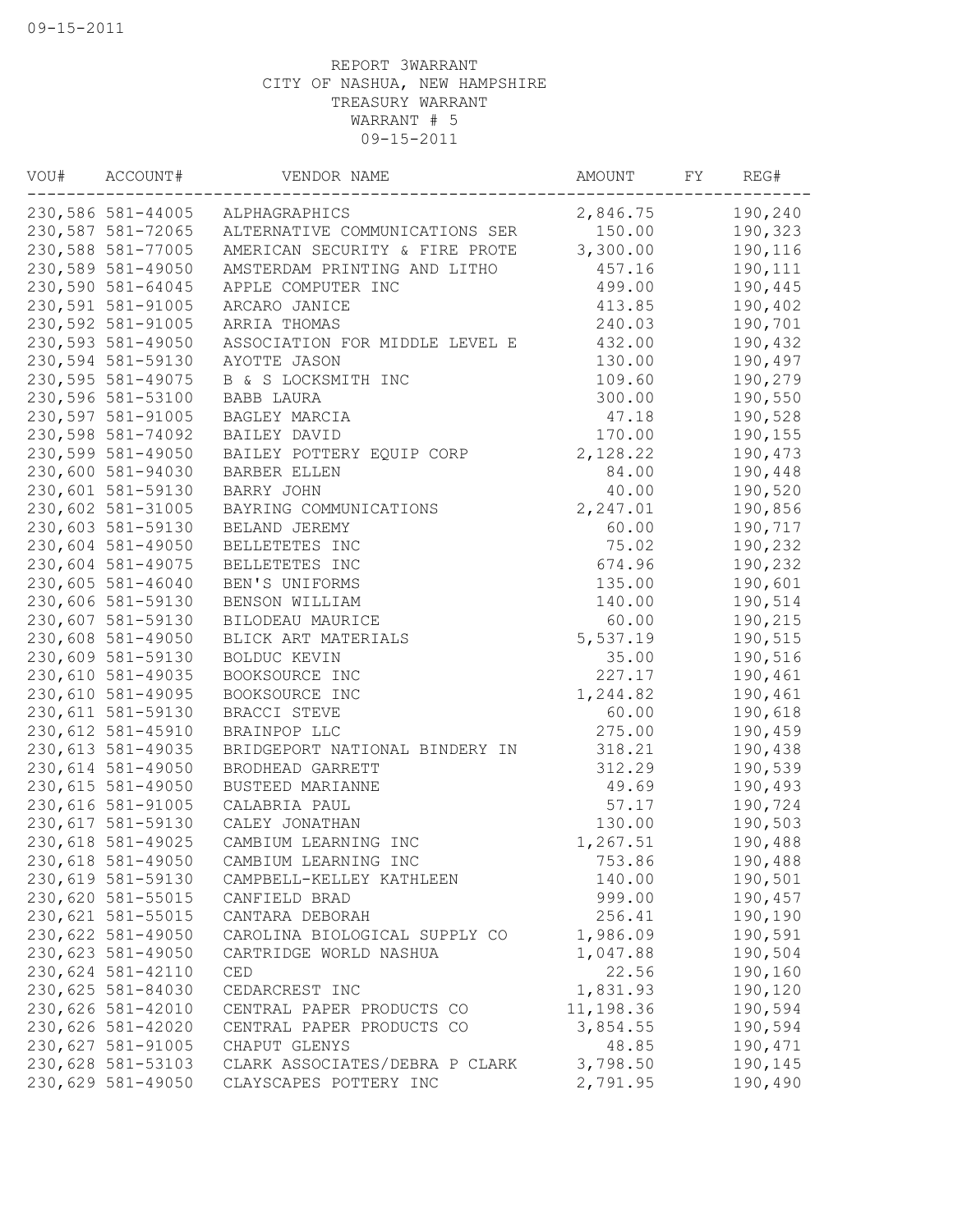| WOU# | ACCOUNT#          | VENDOR NAME                    | AMOUNT    | FY | REG#    |
|------|-------------------|--------------------------------|-----------|----|---------|
|      | 230,630 581-59130 | CLINTON PHILIP                 | 60.00     |    | 190,498 |
|      | 230,631 581-43005 | CMRS-POC                       | 2,000.00  |    | 190,851 |
|      | 230,632 581-49050 | COMPUTER HUT OF N E INC        | 1,277.89  |    | 190,598 |
|      | 230,632 581-64045 | COMPUTER HUT OF N E INC        | 27,947.50 |    | 190,598 |
|      | 230,632 581-64192 | COMPUTER HUT OF N E INC        | 10,824.30 |    | 190,598 |
|      | 230,632 581-74092 | COMPUTER HUT OF N E INC        | 10,643.50 |    | 190,598 |
|      | 230,633 581-49075 | CONGRESS SUPPLY INC            | 10.56     |    | 190,589 |
|      | 230,634 581-91005 | CONRAD MARK                    | 186.76    |    | 190,404 |
|      | 230,635 581-49035 | CONTINENTAL PRESS INC          | 133.65    |    | 190,151 |
|      | 230,636 581-72035 | CONWAY OFFICE PRODUCTS LLC     | 69.00     |    | 190,205 |
|      | 230,637 581-44005 | COPY SHOP                      | 7,254.44  |    | 190,201 |
|      | 230,638 581-49050 | CRYSTAL PRODUCTIONS            | 746.45    |    | 190,611 |
|      | 230,639 581-59130 | DAVIS BENJAMIN                 | 80.00     |    | 190,579 |
|      | 230,640 581-49050 | DEHNER SANDRA                  | 118.83    |    | 190,414 |
|      | 230,641 581-49050 | DELTA EDUCATION LLC            | 143.10    |    | 190,437 |
|      | 230,642 581-49050 | DEMCO INC                      | 360.85    |    | 190,163 |
|      | 230,643 581-59130 | DEPINTO FRANK                  | 190.00    |    | 190,541 |
|      | 230,644 581-53100 | DETTORRE MICHAEL               | 400.00    |    | 190,715 |
|      | 230,645 581-64045 | DEXON COMPUTER INC             | 3,010.00  |    | 190,726 |
|      | 230,646 581-91005 | DICHARD ALLAN                  | 154.41    |    | 190,685 |
|      | 230,647 581-53100 | DISTRIBUTED WEBSITE CORP       | 950.00    |    | 190,712 |
|      | 230,648 581-91005 | DONOVAN DANIEL                 | 17.59     |    | 190,683 |
|      | 230,649 581-91005 | DROLET KATHLEEN                | 130.54    |    | 190,410 |
|      | 230,650 581-59130 | DROWN JOYCE                    | 60.00     |    | 190,320 |
|      | 230,651 581-53100 | DTS.COMMUNICATIONS LLC         | 72.80     |    | 190,690 |
|      | 230,652 581-49050 | DUCHARME ASHLEY                | 63.07     |    | 190,728 |
|      | 230,653 581-53100 | DUDA MONIQUE                   | 255.00    |    | 190,533 |
|      | 230,654 581-59130 | DUPRAT DANIEL                  | 40.00     |    | 190,230 |
|      | 230,655 581-59130 | EARL ROBERT                    | 40.00     |    | 190,716 |
|      | 230,656 581-45910 | <b>EBSCO</b>                   | 2,257.75  |    | 190,593 |
|      | 230,657 581-84055 | ECKERD YOUTH ALTERNATIVES INC  | 1,540.39  |    | 190,185 |
|      | 230,658 581-49050 | ELAN PUBLISHING CO INC         | 30.50     |    | 190,176 |
|      | 230,659 581-49035 | EPS/SCHOOLSPECIALTY INTERVENTI | 273.63    |    | 190,687 |
|      | 230,660 581-91005 | ESSON VIRGINIA                 | 27.08     |    | 190,415 |
|      | 230,661 581-42130 | F W WEBB COMPANY               | 428.76    |    | 190,171 |
|      | 230,662 581-31005 | FAIR POINT COMMUNICATIONS INC  | 52.20     |    | 190,854 |
|      | 230,663 581-31005 | FAIRPOINT COMMUNICATIONS INC   | 28.47     |    | 190,853 |
|      | 230,664 581-59130 | FARIA FILOMENO                 | 160.00    |    | 190,521 |
|      | 230,665 581-91005 | FARRENKOPF RICHARD             | 41.63     |    | 190,475 |
|      | 230,666 581-49075 | FASTENAL CO                    | 176.01    |    | 190,132 |
|      | 230,667 581-49050 | FISHER SCIENTIFIC              | 125.25    |    | 190,428 |
|      | 230,668 581-49030 | FOLLETT LIBRARY RESOURCES      | 4,183.60  |    | 190,129 |
|      | 230,669 581-59130 | FORTIER DONALD                 | 40.00     |    | 190,704 |
|      | 230,670 581-49050 | FREESTYLE PHOTOGRAPHIC SUPPLIE | 4,969.87  |    | 190,181 |
|      | 230,671 581-49050 | FREY SCIENTIFIC                | 162.14    |    | 190,202 |
|      | 230,672 581-53100 | GENERAL LINEN SERVICE INC      | 315.00    |    | 190,553 |
|      | 230,673 581-59130 | GIBSON SR THOMAS               | 60.00     |    | 190,534 |
|      | 230,674 581-42130 | GRAINGER                       | 4,120.79  |    | 190,187 |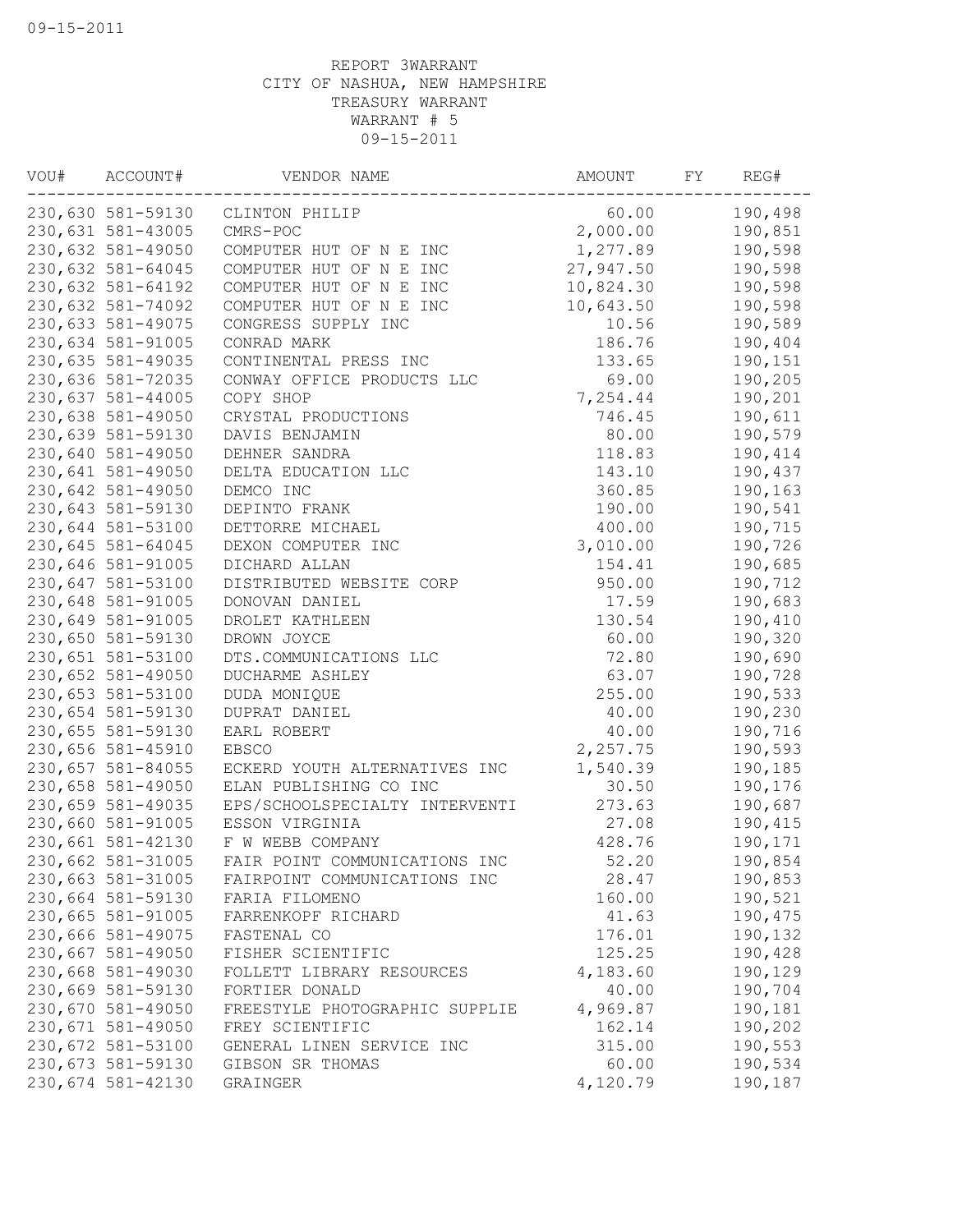| VOU# | ACCOUNT#          | VENDOR NAME                    | AMOUNT    | FY | REG#    |
|------|-------------------|--------------------------------|-----------|----|---------|
|      | 230,675 581-53100 | GRANITE STATE SHUTTLE SERVICE  | 16.00     |    | 190,549 |
|      | 230,676 581-49050 | HAL LEONARD CORP               | 175.00    |    | 190,306 |
|      | 230,677 581-49050 | HARRISON HERMAN                | 109.84    |    | 190,554 |
|      | 230,678 581-42130 | HEATING SPECIALTIES OF NH INC  | 42.82     |    | 190,569 |
|      | 230,679 581-49030 | HIGHSMITH LLC                  | 211.04    |    | 190,639 |
|      | 230,680 581-74092 | HILLYARD/MANCHESTER            | 654.89    |    | 190,691 |
|      | 230,681 581-49050 | HM RECEIVABLES CO LLC          | 12,503.34 |    | 190,548 |
|      | 230,681 581-49095 | HM RECEIVABLES CO LLC          | 204.60    |    | 190,548 |
|      | 230,682 581-59130 | HOEPF KATHLEEN                 | 60.00     |    | 190,502 |
|      | 230,683 581-49075 | HOME DEPOT CREDIT SERVICES     | 387.18    |    | 190,429 |
|      | 230,684 581-49050 | HOME DEPOT CREDIT SERVICES     | 221.21    |    | 190,454 |
|      | 230,685 581-49050 | HOME DEPOT CREDIT SERVICES     | 35.94     |    | 190,485 |
|      | 230,686 581-41040 | INTEGRATED OFFICE SOLUTIONS    | 698.00    |    | 190,532 |
|      | 230,686 581-49050 | INTEGRATED OFFICE SOLUTIONS    | 58.75     |    | 190,532 |
|      | 230,686 581-72010 | INTEGRATED OFFICE SOLUTIONS    | 180.00    |    | 190,532 |
|      | 230,687 581-59130 | ISABELLE JEFFREY               | 40.00     |    | 190,697 |
|      | 230,688 581-49050 | J W PEPPER & SON INC           | 1,620.49  |    | 190,191 |
|      | 230,689 581-91005 | JALBERT DONALD                 | 69.37     |    | 190,706 |
|      | 230,690 581-59130 | <b>JASKOLKA JOHN</b>           | 40.00     |    | 190,331 |
|      | 230,691 581-49030 | JUNIOR LIBRARY GUILD           | 334.80    |    | 190,398 |
|      | 230,692 581-59130 | KACPRZYK JOSHEP                | 60.00     |    | 190,725 |
|      | 230,693 581-41015 | KAGAN PUBLISHING INC           | 35.00     |    | 190,688 |
|      | 230,694 581-75023 | KAMCO SUPPLY CORP OF BOSTON    | 1,839.60  |    | 190,408 |
|      | 230,695 581-49050 | KIDS DISCOVER                  | 121.77    |    | 190,200 |
|      | 230,696 581-59130 | KONSTANT ROGER                 | 60.00     |    | 190,481 |
|      | 230,697 581-49035 | LAKESHORE LEARNING MATERIALS   | 332.13    |    | 190,196 |
|      | 230,698 581-91005 | LATINA DONNA                   | 48.70     |    | 190,453 |
|      | 230,699 581-41015 | LEWANDOWSKI RITA               | 188.50    |    | 190,529 |
|      | 230,700 581-49050 | LORENZ CORP (THE)              | 64.95     |    | 190,476 |
|      | 230,701 581-91005 | LUCAS MARK                     | 11.93     |    | 190,558 |
|      | 230,702 581-42110 | M & M ELECTRICAL SUPPLY CO INC | 2,009.21  |    | 190,564 |
|      | 230,703 581-49050 | MANDELL SETH                   | 92.10     |    | 190,472 |
|      | 230,704 581-49050 | MARA JULIE                     | 72.00     |    | 190,406 |
|      | 230,705 581-75023 | MARJAM SUPPLY CO               | 1,271.86  |    | 190,416 |
|      | 230,706 581-53103 | MCCARTNEY AMY                  | 1,638.50  |    | 190,525 |
|      | 230,707 581-49035 | MCGRAW HILL COMPANIES          | 5,895.44  |    | 190,213 |
|      | 230,707 581-49050 | MCGRAW HILL COMPANIES          | 20,336.16 |    | 190,213 |
|      | 230,708 581-49050 | MCPHEE JONATHAN                | 250.00    |    | 190,709 |
|      | 230,709 581-47010 | MEDCO SUPPLY INC               | 9.18      |    | 190,434 |
|      | 230,710 581-53100 | METRO GROUP INC (THE)          | 1,135.00  |    | 190,540 |
|      | 230,711 581-49050 | MOORE MEDICAL LLC              | 20.45     |    | 190,338 |
|      | 230,712 581-53100 | MULTI-STATE BILLING SERVICES L | 8,733.29  |    | 190,527 |
|      | 230,713 581-49050 | MUSIC IN MOTION                | 77.95     |    | 190,413 |
|      | 230,714 581-78007 | NAPA AUTO PARTS                | 28.98     |    | 190,327 |
|      | 230,715 581-49050 | NASCO                          | 386.30    |    | 190,595 |
|      | 230,716 581-84030 | NASHOBA LEARNING GROUP INC     | 6,971.36  |    | 190,487 |
|      | 230,717 581-49050 | NATIONAL GEOGRAPHIC SCHOOL PUB | 535.75    |    | 190,684 |
|      | 230,718 581-34015 |                                |           |    |         |
|      |                   | NATIONAL GRID                  | 942.12    |    | 190,859 |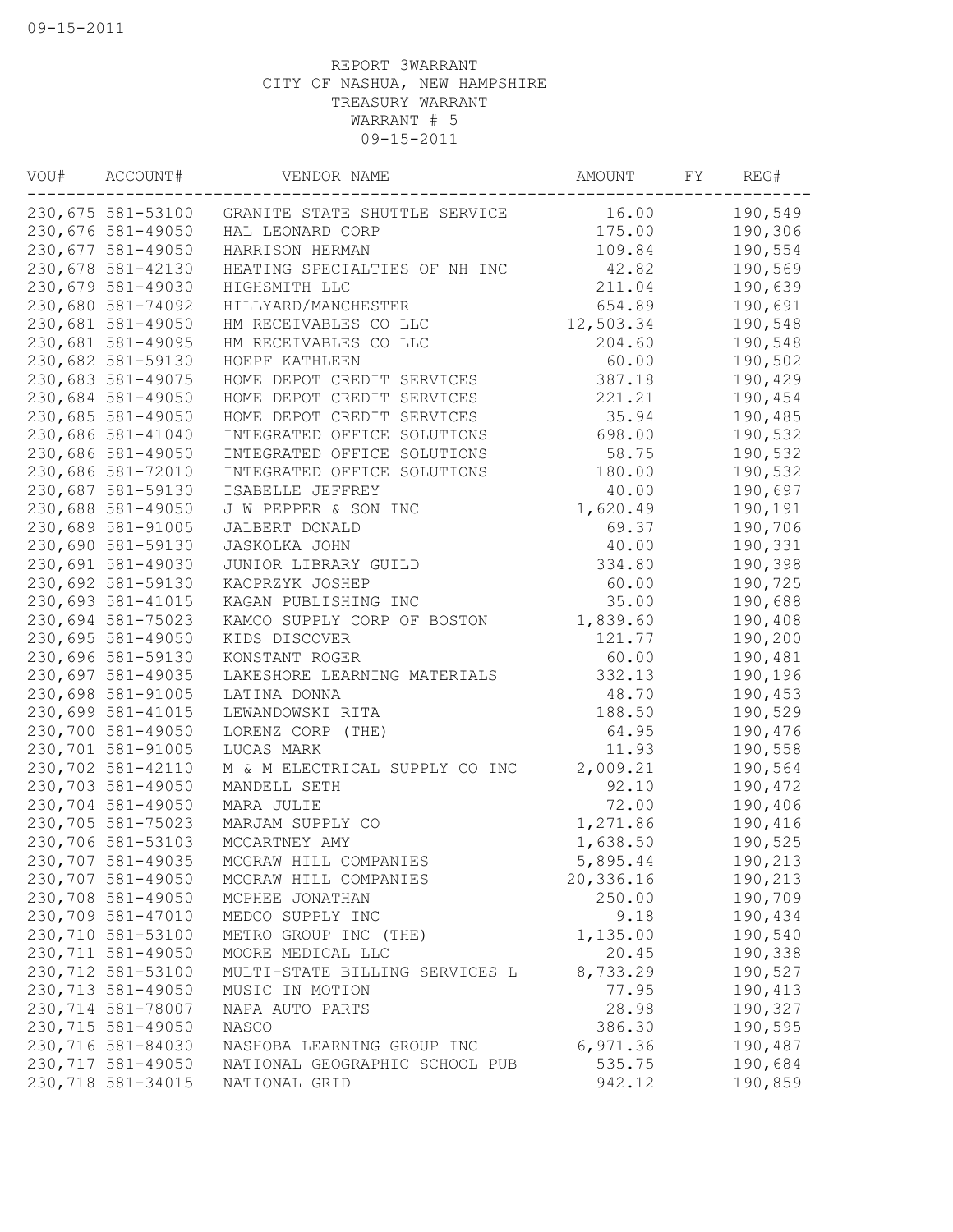| VOU# | ACCOUNT#          | VENDOR NAME                    | AMOUNT    | FY | REG#    |
|------|-------------------|--------------------------------|-----------|----|---------|
|      | 230,719 581-95005 | NATIONAL STAFF DEVELOPMENT COU | 149.00    |    | 190,399 |
|      | 230,720 581-42010 | NATIONWIDE SALES & SERVICE     | 2,839.37  |    | 190,412 |
|      | 230,721 581-49050 | NCS PEARSON INC                | 212.00    |    | 190,443 |
|      | 230,721 581-49095 | NCS PEARSON INC                | 2,659.75  |    | 190,443 |
|      | 230,722 581-49050 | NELSON PIANO SERVICE/FRANK J N | 210.00    |    | 190,220 |
|      | 230,723 581-49050 | NEWEGG.COM                     | 239.23    |    | 190,694 |
|      | 230,724 581-31005 | NEXTEL COMMUNICATIONS          | 2,243.68  |    | 190,772 |
|      | 230,725 581-84055 | NFI NORTH INC                  | 613.12    |    | 190,392 |
|      | 230,726 581-94030 | NHSTE                          | 30.00     |    | 190,494 |
|      | 230,727 581-49050 | NIMCO INC                      | 140.58    |    | 190,436 |
|      | 230,728 581-45910 | NOODLETOOLS INC                | 360.00    |    | 190,535 |
|      | 230,729 581-53100 | NORTHEAST DEAF AND HARD OF     | 50.00     |    | 190,464 |
|      | 230,730 581-49095 | NORTHWEST EVALUATION ASSOC.    | 10,800.00 |    | 190,468 |
|      | 230,731 581-72035 | OFFTECH INC                    | 799.00    |    | 190,455 |
|      | 230,732 581-31005 | ONE COMMUNICATIONS             | 5,232.56  |    | 190,858 |
|      | 230,733 581-49050 | ONLINE STORES INC              | 171.22    |    | 190,255 |
|      | 230,734 581-49050 | ORIGINS                        | 468.54    |    | 190,542 |
|      | 230,735 581-49050 | OXFORD UNIVERSITY PRESS INC    | 109.24    |    | 190,596 |
|      | 230,736 581-49050 | P J CURRIER LUMBER CO          | 276.50    |    | 190,433 |
|      | 230,737 581-94030 | PAETZOLD KATHY                 | 417.96    |    | 190,530 |
|      | 230,738 581-49095 | PAR, INC.                      | 1,172.88  |    | 190,696 |
|      | 230,739 581-49050 | PASCO                          | 858.00    |    | 190,430 |
|      | 230,740 581-49075 | PASEK CORP                     | 1,865.22  |    | 190,393 |
|      | 230,741 581-49050 | PAXTON/PATTERSON LLC           | 558.97    |    | 190,257 |
|      | 230,742 581-49075 | PEABODY DIANA                  | 11.99     |    | 190,409 |
|      | 230,743 581-42120 | PEABODY SUPPLY CO INC          | 852.58    |    | 190,689 |
|      | 230,744 581-49025 | PEARSON EDUCATION INC          | 1,335.43  |    | 190,470 |
|      | 230,744 581-49035 | PEARSON EDUCATION INC          | 3,795.93  |    | 190,470 |
|      | 230,744 581-49050 | PEARSON EDUCATION INC          | 973.85    |    | 190,470 |
|      | 230,745 581-59130 | PELKEY CHRISTINE               | 60.00     |    | 190,522 |
|      | 230,746 581-59130 | PELLETIER TOM                  | 160.00    |    | 190,507 |
|      | 230,747 581-49050 | PELLETS INC                    | 414.50    |    | 190,134 |
|      | 230,748 581-33005 | PENNICHUCK WATER WORKS INC     | 10,639.29 |    | 190,775 |
|      | 230,749 581-53100 | PERFORMANCE REHAB INC.         | 5,424.40  |    | 190,469 |
|      | 230,750 581-41015 | PETTY CASH                     | 12.59     |    | 190,763 |
|      | 230,750 581-43005 | PETTY CASH                     | 79.25     |    | 190,763 |
|      | 230,750 581-47010 | PETTY CASH                     | 13.00     |    | 190,763 |
|      | 230,750 581-49050 | PETTY CASH                     | 82.34     |    | 190,763 |
|      | 230,750 581-49110 | PETTY CASH                     | 10.24     |    | 190,763 |
|      | 230,751 581-41015 | PETTY CASH                     | 19.99     |    | 190,764 |
|      | 230,751 581-43005 | PETTY CASH                     | 42.60     |    | 190,764 |
|      | 230,751 581-49050 | PETTY CASH                     | 80.99     |    | 190,764 |
|      | 230,752 581-43005 | PETTY CASH                     | 30.40     |    | 190,765 |
|      | 230,753 581-49050 | PETTY CASH                     | 5.78      |    | 190,766 |
| 543  | 581-51005         | POWERS KEVIN                   | 7,000.00  |    | 190,107 |
|      | 230,754 581-49050 | PRICE ANNE                     | 40.00     |    | 190,538 |
|      | 230,755 581-64192 | PRO AV SYSTEMS INC             | 589.00    |    | 190,508 |
|      | 230,756 581-64040 | PROJECT LEAD THE WAY INC       | 2,779.55  |    | 190,857 |
|      |                   |                                |           |    |         |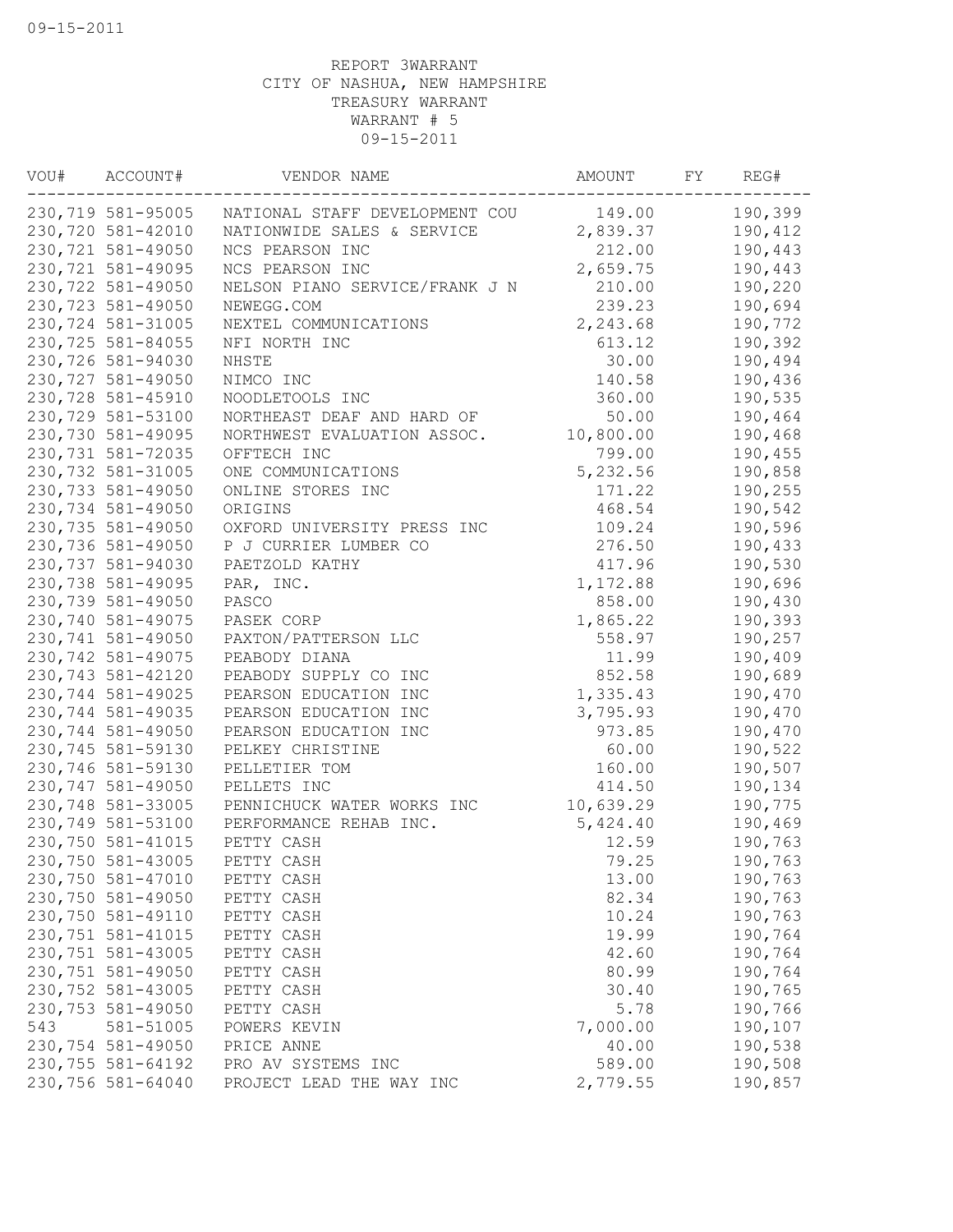| VOU# | ACCOUNT#           | VENDOR NAME                    | AMOUNT     | FY | REG#    |
|------|--------------------|--------------------------------|------------|----|---------|
|      | 230,757 581-45910  | PROQUEST LLC                   | 1,730.00   |    | 190,119 |
|      | 230,758 581-55015  | PROVIDER ENTERPRISES INC (THE) | 1,860.00   |    | 190,431 |
|      | 230,758 581-55018  | PROVIDER ENTERPRISES INC (THE) | 29,074.48  |    | 190,431 |
|      | 230,759 581-32005  | PSNH                           | 2,847.54   |    | 190,836 |
|      | 230,760 581-32005  | PUBLIC SERVICE OF NH           | 24, 265.96 |    | 190,834 |
|      | 230,761 581-91005  | RAUSSEO DAVID                  | 17.48      |    | 190,767 |
|      | 230,762 581-49050  | REALLY GOOD STUFF INC          | 273.14     |    | 190,401 |
|      | 230,763 581-49050  | RED HOT SPORTS PROMOTIONS      | 634.90     |    | 190,439 |
|      | 230,764 581-75023  | REDIMIX COMPANIES INC          | 1, 116.75  |    | 190,251 |
|      | 230,765 581-53100  | RELIABLE ASSET RECOVERY INC    | 2,936.55   |    | 190,719 |
|      | 230,766 581-42110  | REXEL                          | 132.80     |    | 190,642 |
|      | 230,767 581-49050  | ROCHESTER 100 INC              | 575.00     |    | 190,484 |
|      | 230,768 581-49050  | ROMAINE RACHEL                 | 28.00      |    | 190,446 |
|      | 230,769 581-59130  | ROY GEORGE                     | 40.00      |    | 190,523 |
|      | 230,770 581-49050  | SADDLEBACK EDUCATIONAL PUB INC | 1,125.14   |    | 190,122 |
|      | 230,771 581-49030  | SAGE PUBLICATIONS INC          | 897.00     |    | 190,814 |
|      | 230, 772 581-78007 | SANEL AUTO PARTS CO            | 123.69     |    | 190,237 |
|      | 230, 773 581-53100 | SANTERRE PAUL                  | 1,500.00   |    | 190,512 |
|      | 230,774 581-59130  | SARETTE GREG                   | 35.00      |    | 190,519 |
|      | 230,775 581-49050  | SARGENT-WELCH                  | 671.63     |    | 190,156 |
|      | 230,776 581-49075  | SAVAGE ALYSE                   | 400.00     |    | 190,713 |
|      | 230, 777 581-49050 | SCANTRON CORP                  | 189.84     |    | 190,517 |
|      | 230,778 581-45910  | SCHOLASTIC MAGAZINES           | 1,227.89   |    | 190,265 |
|      | 230,778 581-49050  | SCHOLASTIC MAGAZINES           | 323.75     |    | 190,265 |
|      | 230,778 581-95010  | SCHOLASTIC MAGAZINES           | 361.63     |    | 190,265 |
|      | 230,779 581-47010  | SCHOOL HEALTH ALERT            | 44.00      |    | 190,849 |
|      | 230,780 581-47010  | SCHOOL HEALTH CORP             | 1,179.81   |    | 190,128 |
|      | 230,780 581-49050  | SCHOOL HEALTH CORP             | 810.12     |    | 190,128 |
|      | 230,781 581-41015  | SCHOOL SPECIALTY INC           | 51.25      |    | 190,419 |
|      | 230,781 581-41015  | SCHOOL SPECIALTY INC           | 4.08       |    | 190,420 |
|      | 230,781 581-41015  | SCHOOL SPECIALTY INC           | 130.04     |    | 190,421 |
|      | 230,781 581-41045  | SCHOOL SPECIALTY INC           | 6.12       |    | 190,420 |
|      | 230,781 581-49050  | SCHOOL SPECIALTY INC           | 5,955.27   |    | 190,417 |
|      | 230,781 581-49050  | SCHOOL SPECIALTY INC           | 9,551.75   |    | 190,418 |
|      | 230,781 581-49050  | SCHOOL SPECIALTY INC           | 5,785.07   |    | 190,419 |
|      | 230,781 581-49050  | SCHOOL SPECIALTY INC           | 8,706.20   |    | 190,420 |
|      | 230,781 581-49050  | SCHOOL SPECIALTY INC           | 3,066.84   |    | 190,421 |
|      | 230,781 581-49110  | SCHOOL SPECIALTY INC           | 137.54     |    | 190,420 |
|      | 230,782 581-91005  | SHEAFF ALTHEA                  | 104.29     |    | 190,474 |
|      | 230,783 581-59130  | SILVERMAN JOEL                 | 160.00     |    | 190,710 |
|      | 230,784 581-59130  | SLANE JAMES                    | 60.00      |    | 190,577 |
|      | 230,785 581-59130  | SMITH RUSSELL                  | 40.00      |    | 190,718 |
|      | 230,786 581-49050  | SOLUTION TREE INC              | 48.85      |    | 190,563 |
|      | 230,787 581-31005  | SPRINT                         | 12.96      |    | 190,855 |
|      | 230,788 581-49050  | SPRINT SYSTEMS OF PHOTOGRAPHY  | 702.13     |    | 190,574 |
|      | 230,789 581-41015  | STAPLES BUSINESS ADVANTAGE     | 2,189.21   |    | 190,316 |
|      | 230,789 581-41045  | STAPLES BUSINESS ADVANTAGE     | 69.80      |    | 190,316 |
|      | 230,789 581-49050  | STAPLES BUSINESS ADVANTAGE     | 2,451.58   |    | 190,316 |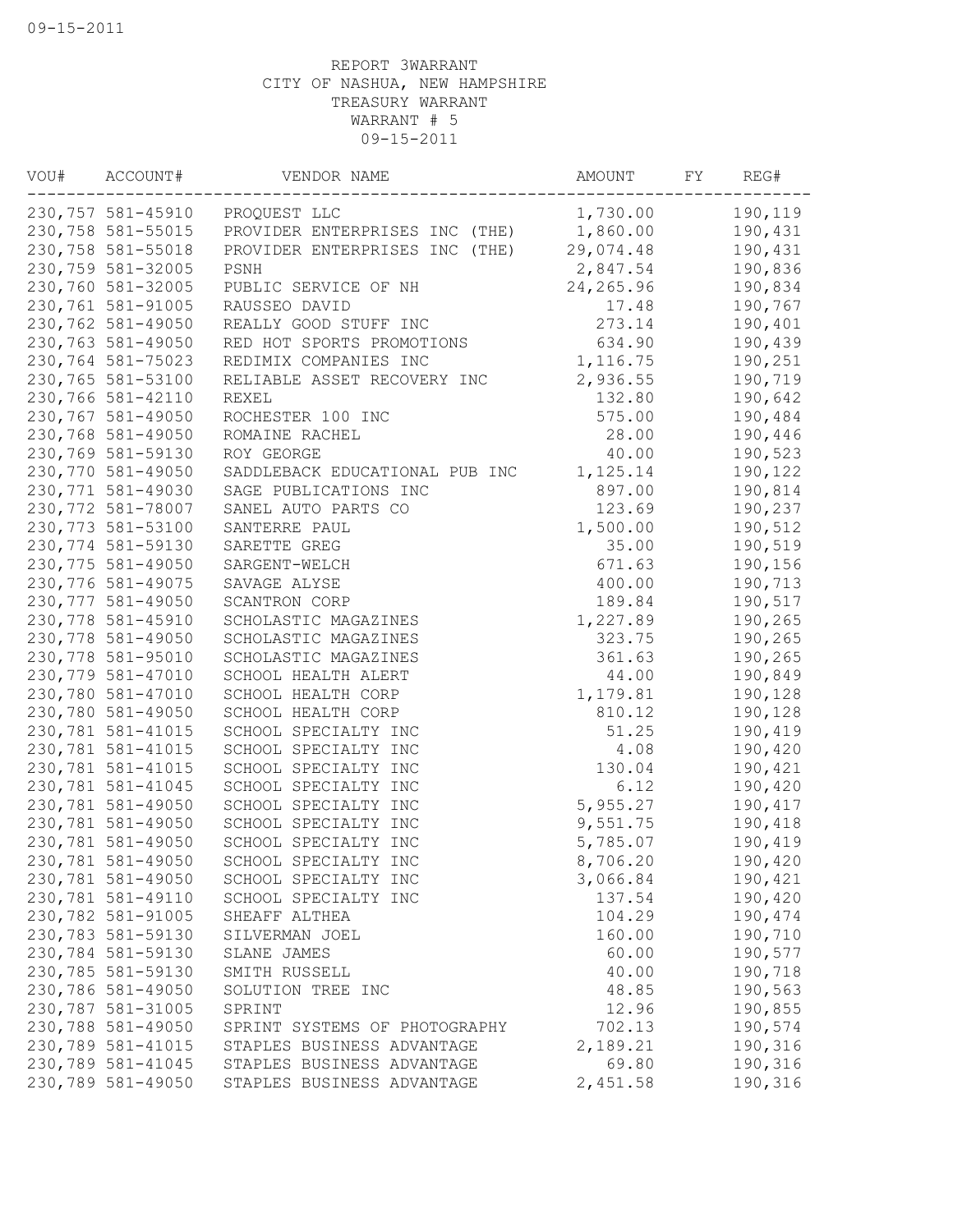| VOU#  | ACCOUNT#          | VENDOR NAME                    | AMOUNT    | FY | REG#       |
|-------|-------------------|--------------------------------|-----------|----|------------|
|       | 230,789 581-49110 | STAPLES BUSINESS ADVANTAGE     | 2,294.20  |    | 190,316    |
|       | 230,790 581-53100 | STEPHEN PIELOCK PLANETARIUM RE | 1,000.00  |    | 190,478    |
|       | 230,791 581-59130 | STOLL DEBRA                    | 60.00     |    | 190,536    |
|       | 230,792 581-59130 | STUART ALISTAIR                | 80.00     |    | 190,204    |
|       | 230,793 581-41015 | SURPLUS OFFICE EQUIPMENT INC   | 119.00    |    | 190,352    |
|       | 230,794 581-53100 | SWIFT KARIE                    | 500.00    |    | 190,692    |
|       | 230,795 581-91005 | SWINDELL LORNE                 | 73.37     |    | 190,442    |
|       | 230,796 581-49050 | THOMAS JENNIFER                | 54.99     |    | 190,695    |
|       | 230,797 581-74092 | TIGERDIRECT                    | 741.54    |    | 190,113    |
|       | 230,798 581-45910 | TIME FOR KIDS                  | 162.60    |    | 190,848    |
|       | 230,798 581-95010 | TIME FOR KIDS                  | 162.60    |    | 190,848    |
|       | 230,799 581-49050 | TOADSTOOL BOOKSHOP             | 299.33    |    | 190,198    |
|       | 230,800 581-42130 | TRANE US INC                   | 236.11    |    | 190,403    |
|       | 230,801 581-59130 | TREMBLAY PATRICK               | 160.00    |    | 190,500    |
|       | 230,802 581-49050 | UPSTART                        | 86.96     |    | 190,228    |
|       | 230,803 581-59130 | VALAVANE DANIEL                | 80.00     |    | 190,334    |
|       | 230,804 581-59130 | VIVEIROS MICHAEL               | 40.00     |    | 190,263    |
|       | 230,805 581-59130 | VOGLER NEAL                    | 40.00     |    | 190,350    |
|       | 230,806 581-59130 | WALSH GARY                     | 80.00     |    | 190,572    |
|       | 230,807 581-59130 | WALSH JAMES                    | 80.00     |    | 190,509    |
|       | 230,808 581-55018 | WALTHAM CENTRAL SCHOOL         | 385.00    |    | 190,565    |
|       | 230,809 581-41045 | WB MASON COMPANY INC           | 4,325.47  |    | 190,135    |
|       | 230,810 581-59130 | WEBSTER DAVID                  | 40.00     |    | 190,324    |
|       | 230,811 581-49050 | WEEKLY READER CORP             | 43.95     |    | 190,609    |
|       | 230,812 581-45910 | WEEKLY READER PUBLISHING       | 357.44    |    | 190,524    |
|       | 230,813 581-49050 | WESINGER PAUL                  | 45.98     |    | 190,353    |
|       | 230,814 581-49050 | WEST MUSIC                     | 150.70    |    | 190,396    |
|       | 230,815 581-49050 | WESTERN PSYCHOLOGICAL SERVICES | 24.98     |    | 190,466    |
|       | 230,816 581-84055 | WHITNEY ACADEMY INC (THE)      | 9,774.30  |    | 190,547    |
|       | 230,817 581-42110 | WILLIAMS COMMUNICATIONS SERVIC | 1,137.45  |    | 190,460    |
|       | 230,818 581-55018 | WINNACUNNET SCHOOL DISTRICT    | 1,585.02  |    | 190,495    |
|       | 230,819 581-64045 | WORTHINGTON DIRECT HOLDINGS    |           |    |            |
|       |                   | X2 DEVELOPMENT CORP            | 1,372.70  |    | 190,425    |
|       | 230,820 581-53100 |                                | 200.00    |    | 190,513    |
|       | 230,821 581-59130 | ZIELINSKI KAREN                | 120.00    |    | 190,505    |
| TOTAL | 581               | SCHOOL DEPARTMENT              |           |    | 417,608.87 |
|       |                   |                                |           |    |            |
| 544   | 590-24505         | COMMUNITY MEDIA SERVICES GROUP | 24,799.50 |    | 190,643    |
| 545   | 590-24531         | APPLE BUSINESS FURNITURE       | 594.00    |    | 190,267    |
| 546   | 590-24532         | NORTHEAST RESCUE SYSTEMS       | 13,458.50 |    | 190,358    |
| 547   | 590-24542         | GLAXOSMITHKLINE PHARMACEUTICAL | 7,000.87  |    | 190,138    |
|       | 230,822 590-24581 | FOLLETT LIBRARY RESOURCES      | 2,165.41  |    | 190,129    |
|       | 230,823 590-24581 | HM RECEIVABLES CO LLC          | 891.08    |    | 190,548    |
|       | 230,824 590-24581 | NILFISK-ADVANCE AMERICA INC    | 9,557.93  |    | 190,370    |
| 548   | 590-24595         | PROPERTY VALUATION ADVISORS/ST | 1,260.00  |    | 190,336    |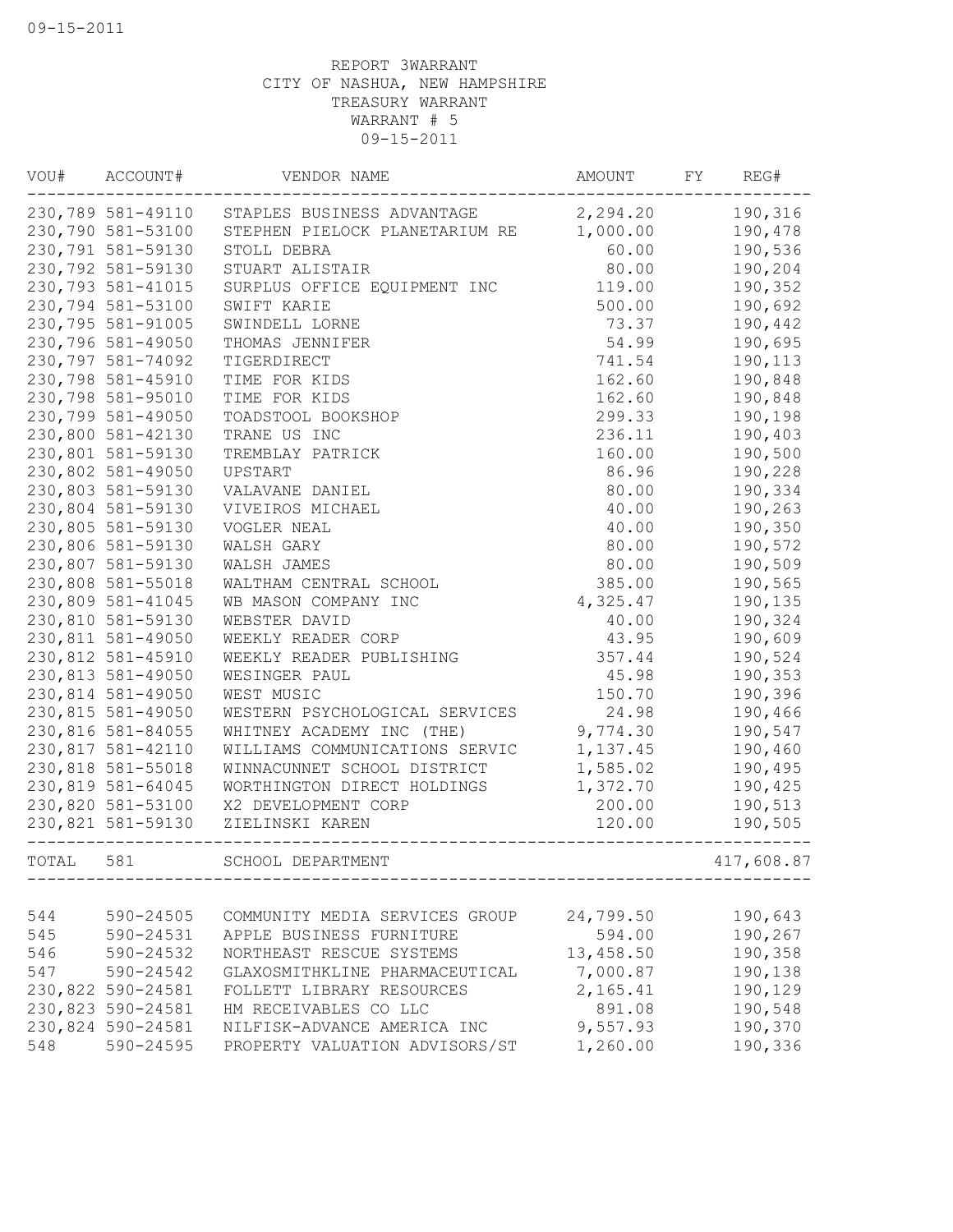| VOU#  | ACCOUNT#  | VENDOR NAME                    | AMOUNT   | FY | REG#      |
|-------|-----------|--------------------------------|----------|----|-----------|
| TOTAL | 590       | PRIOR YEAR OBLIGATIONS         |          |    | 59,727.29 |
| 548   | 595-22025 | PROPERTY VALUATION ADVISORS/ST | 9,260.00 |    | 190,336   |
| TOTAL | 595       | OVERLAY                        |          |    | 9,260.00  |
|       |           |                                |          |    |           |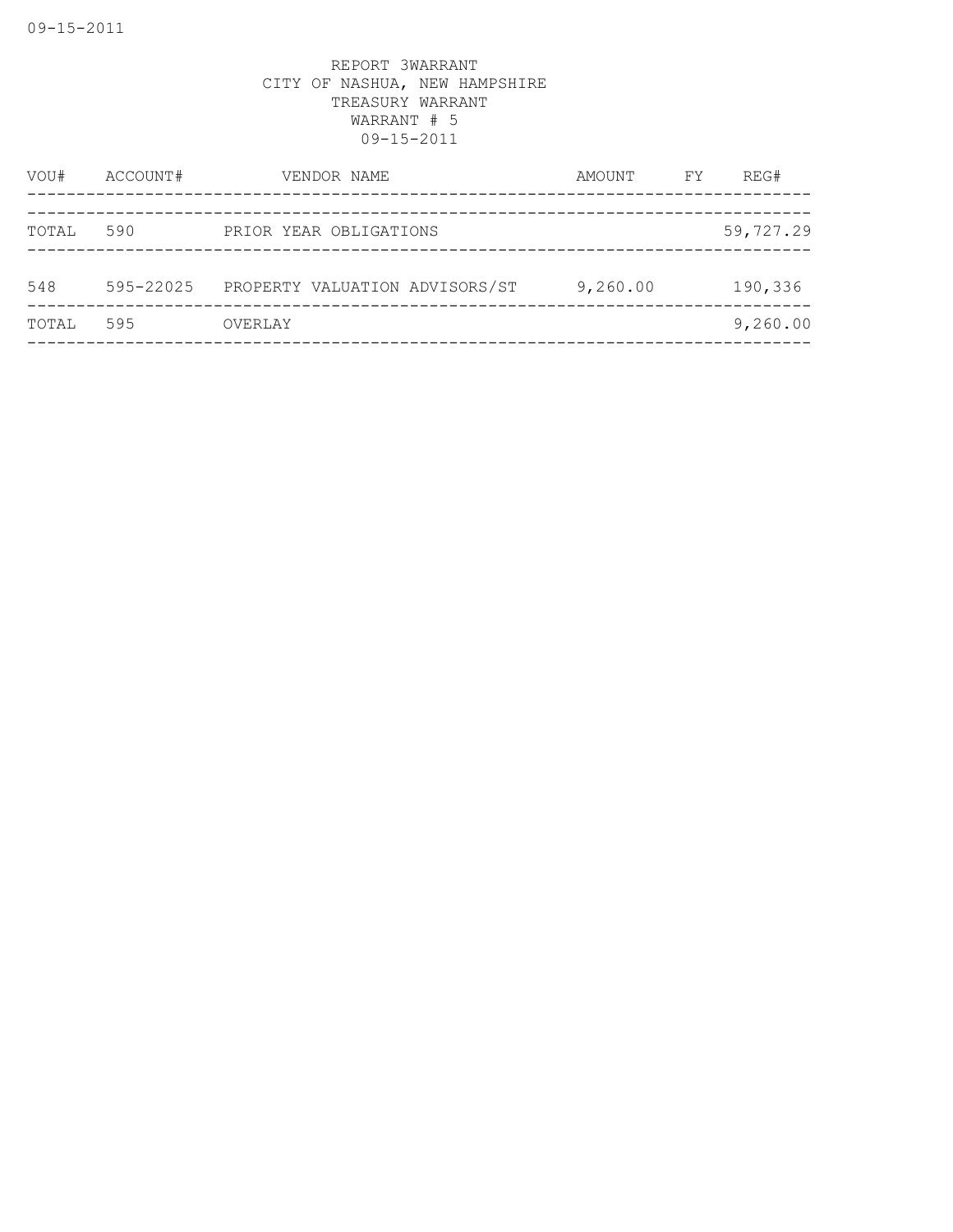| VOU#                             | ACCOUNT#           | VENDOR NAME                                                                                         | AMOUNT FY REG#        |                    |
|----------------------------------|--------------------|-----------------------------------------------------------------------------------------------------|-----------------------|--------------------|
|                                  | 549 617-01 ARM INC |                                                                                                     | 9,745.00 190,648      |                    |
|                                  | TOTAL 617-01       | CAP IMP - BUILDING MAINT<br>GENERAL REPAIRS - CITY HALL                                             |                       | 9,745.00           |
| 550                              |                    | 632-10 PROPERTY LOGISTICS INC                                                                       | 830.00                | 190,644            |
|                                  |                    | TOTAL 632-10 CAP IMP - FIRE<br>DEFERRED BUILDING MAINT FY10                                         |                       | 830.00             |
| 551 653-22                       |                    | PICHETTE BROS CONSTRUCTION/RET 6,160.15 12,111                                                      |                       |                    |
|                                  |                    | TOTAL 653-22 CAP IMP - STREET DEPT<br>SIDEWALK PROGRAM FY09                                         |                       | 6, 160.15          |
| 552                              | $653 - 28$         | BROX INDUSTRIES INC                                                                                 |                       | 922.44 190,141     |
|                                  |                    | TOTAL 653-28 CAP IMP - STREET DEPT<br>SIDEWALK PROGRAM FY10                                         |                       | 922.44             |
| 553                              | $653 - 31$         | BROX INDUSTRIES INC                                                                                 | 40, 914.83 12, 110    |                    |
|                                  |                    | TOTAL 653-31 CAP IMP - STREET DEPT<br>STREET PAVING PROGRAM FY2011                                  |                       | 40, 914.83         |
|                                  |                    | 230,825 681-01 NASHUA WALLPAPER & PAINT CO 45,290.00 190,246<br>230,826 681-01 ROBERT PLUNKETT & CO | 19,066.50             | 190,708            |
|                                  | TOTAL 681-01       | CAP IMP - SCHOOL<br>DEFERRED MAINT/MAJ REPAIR FY12                                                  |                       | 64,356.50          |
| 230,827 681-13<br>230,828 681-13 |                    | GALE ASSOCIATES INC<br>TURNPIKE GENERAL CONTRACTING I                                               | 5,623.95<br>17,195.00 | 190,702<br>190,723 |
| TOTAL                            | 681-13             | CAP IMP - SCHOOL<br>DEFERRED MAINTENANCE/                                                           |                       | 22,818.95          |
|                                  |                    |                                                                                                     |                       |                    |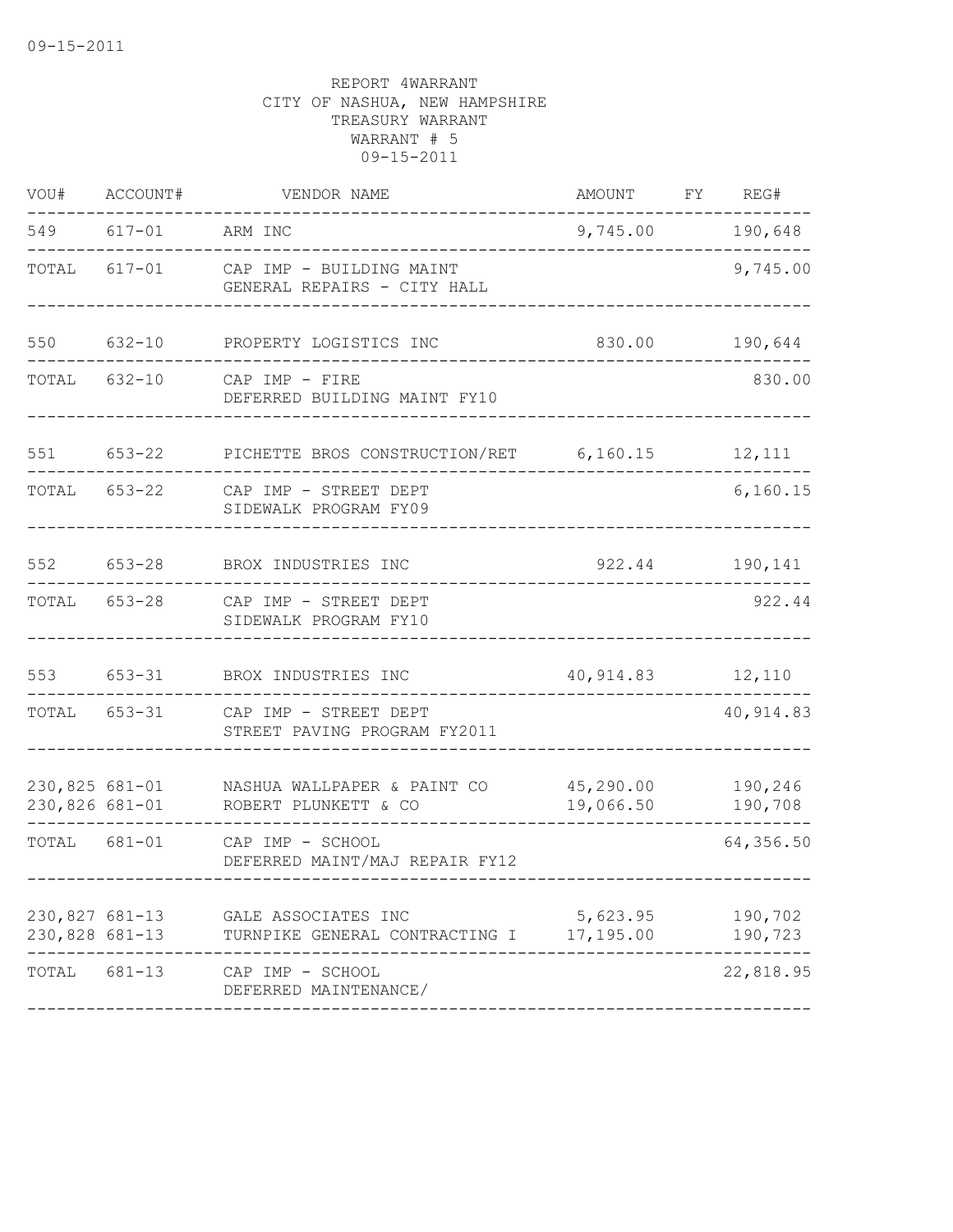| VOU#       | ACCOUNT#               | PROGRAM<br>VENDOR NAME                                                     | AMOUNT                  | FY<br>REG#         |
|------------|------------------------|----------------------------------------------------------------------------|-------------------------|--------------------|
| 554        |                        | 701-53025 3753 PATENAUDE JOHN L                                            |                         | 4, 162.50 190, 619 |
| TOTAL      | 701                    | CPF-MAYOR'S OFFICE                                                         | 4,162.50                |                    |
| 555<br>556 | 720-53186<br>720-53186 | 3738 SCHROEDER CONSTRUCTION MANAGEM<br>3738 SCHROEDER CONSTRUCTION/ RETAIN | 161,814.36<br>17,979.38 | 190,635<br>12,121  |
|            |                        |                                                                            |                         |                    |
| TOTAL      | 720                    | CPF - HUNT BUILDING                                                        | 179,793.74              |                    |
| 557<br>558 | 722-12890<br>722-12890 | 3735 CAREER CONNECTIONS<br>3735 OFFICETEAM                                 | 1,182.22<br>1,030.00    | 190,203<br>190,531 |
| 559        | 722-41060              | 3735 STAPLES ADVANTAGE                                                     | 163.06                  | 190,371            |
| 560        | 722-53029              | 3735 VELOCITY TECHNOLOGY SOLUTIONS                                         | 170,745.12              | 190,626            |
| 561        | 722-53036              | 3735 COURTYARD BY MARRIOTT                                                 | 4,588.00                | 190,627            |
| 562        | 722-53036              | 3735 CROWNE PLAZA HOTEL                                                    | 2,670.00                | 190,247            |
| 563        | 722-53036              | 3735 VELOCITY TECHNOLOGY SOLUTIONS                                         | 36,742.78               | 190,626            |
| 564        | 722-53140              | 3735 BERRY DUNN MCNEIL & PARKER                                            | 15,186.68               | 190,465            |
| 565        | 722-53140              | 3735 CAREER CONNECTIONS                                                    | 2,516.73                | 190,203            |
| 566        | 722-98033              | 3735 PETTY CASH                                                            | 55.66                   | 190,108            |
| TOTAL      | 722                    | CPF-INFORMATION TECHNOLOGY                                                 | 234,880.25              |                    |
| 567        | 753-54020              | 3740 TELEGRAPH PUBLISHING COMPANY                                          | 55.05                   | 190,590            |
| TOTAL      | 753                    | CPF-STREET DEPT                                                            | 55.05                   |                    |
|            | 230,829 781-01310      | 3778 GATE CITY ELECTRIC LLC                                                | 214,074.40              | 190,254            |
|            | 230,830 781-01310      | 3761 GREEN ACRES LANDSCAPE &                                               | 585, 137.30             | 190,705            |
|            | 230,831 781-01310      | 3778 MC CONTRACTING INC                                                    | 30,625.00               | 190,568            |
|            | 230,832 781-01310      | 3761 MUSCO SPORTS LIGHTING LLC                                             | 13,646.00               | 190,729            |
|            | 230,833 781-01680      | 3775 PAGE STREET LEASING, LLC                                              | 190.00                  | 190,117            |
| TOTAL      | 781                    | CPF-SCHOOL DEPARTMENT                                                      | 843,672.70              |                    |
|            |                        |                                                                            |                         |                    |
| 568        | 792-01310              | 3743 REILLY ELECTRIC COMPANY/RETAIN                                        | 3,356.34                | 12,112             |
| 569        | 792-59231              | 3744 BROX INDUSTRIES INC                                                   | 1,096.49                | 12,110             |
| 569        | 792-59231              | 3795 BROX INDUSTRIES INC                                                   | 1,682.62                | 12,110             |
| TOTAL      | 792                    | CPF-WASTEWATER USER FUND                                                   | 6, 135.45               |                    |
|            |                        |                                                                            |                         |                    |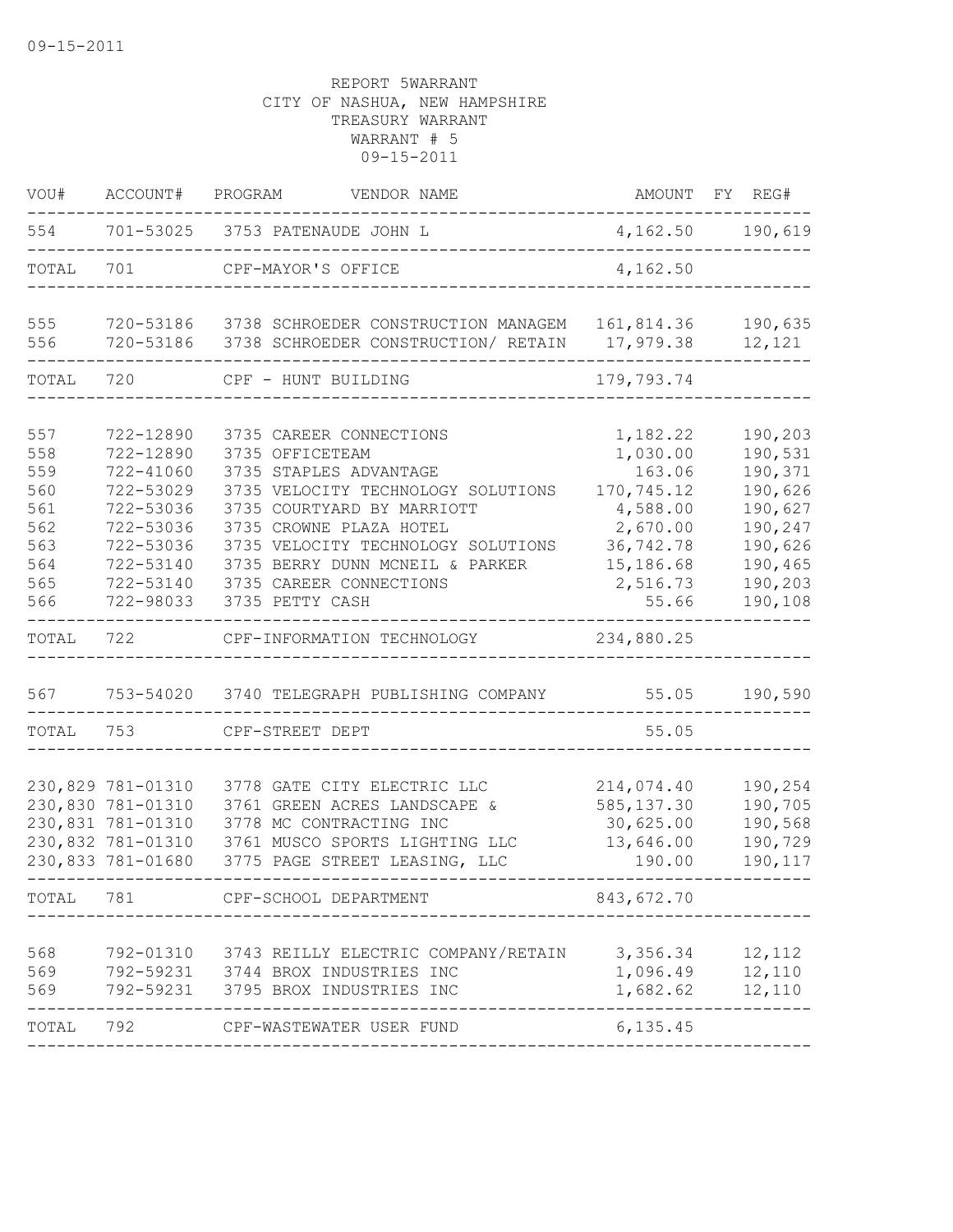| VOU# | ACCOUNT#         | VENDOR NAME                    | AMOUNT   | FY | REG#      |
|------|------------------|--------------------------------|----------|----|-----------|
| 570  | 801-31005        | COMCAST                        | 68.48    |    | 190,800   |
| 571  | 801-31050        | NEXTEL COMMUNICATIONS          | 364.59   |    | 190,780   |
| 572  | 801-32005        | PSNH                           | 214.24   |    | 190,831   |
| 573  | 801-32005        | PUBLIC SERVICE OF NEW HAMPSHIR | 716.38   |    | 190,838   |
| 574  | 801-33005        | PENNICHUCK WATER               | 283.66   |    | 190,795   |
| 575  | 801-41005        | STAPLES ADVANTAGE              | 22.52    |    | 190,371   |
| 576  | 801-46045        | CCP INDUSTRIES INC             | 348.15   |    | 190,242   |
| 577  | 801-47010        | BASS FIRST AID SERVICE COMPANY | 47.45    |    | 190,169   |
| 578  | 801-48005        | SHATTUCK MALONE OIL CO         | 2,259.05 |    | 190,770   |
| 579  | 801-49040        | WAVEGUIDE INC                  | 995.00   |    | 190,195   |
| 580  | 801-52010        | MELANSON HEATH & COMPANY PC    | 5,225.00 |    | 190,221   |
| 581  | 801-53130        | ENDYNE INC                     | 5,164.00 |    | 190,270   |
| 582  | 801-59105        | BILL'S WORLD CLASS CLEANING IN | 780.00   |    | 190,559   |
| 583  | 801-59238        | US BANCORP EQUIPMENT FINANCE I | 26.55    |    | 190,824   |
| 584  | 801-75023        | BELLETETES INC                 | 46.76    |    | 190,232   |
| 585  | 801-75023        | HOME DEPOT CREDIT SERVICES     | 154.27   |    | 190,787   |
| 586  | 801-75085        | GT RUSSELL INC                 | 9,735.00 |    | 190,560   |
| 587  | 801-77020        | EASTERN NEW ENGLAND HYDRAULICS | 895.00   |    | 190,700   |
| 588  | 801-77020        | LIBERTY INTN'L TRUCKS OF NH LL | 172.63   |    | 190,575   |
| 589  | 801-77020        | NAPA AUTO PARTS                | 111.62   |    | 190,327   |
| 590  | 801-78065        | MAYNARD & LESIEUR INCORPORATED | 104.54   |    | 190,580   |
| 590  | 801-78065        | MAYNARD & LESIEUR INCORPORATED | 24.95    |    | 190,580   |
| 590  | 801-78065        | MAYNARD & LESIEUR INCORPORATED | 1,852.27 |    | 190,580   |
| 591  | 801-78065        | SANEL AUTO PARTS CO            | 7.85     |    | 190,237   |
| 592  | 801-78100        | CN WOOD CO INC                 | 793.49   |    | 190,483   |
| 593  | 801-78100        | DONOVAN EQUIPMENT CO INC       | 330.29   |    | 190,137   |
| 594  | 801-78100        | DONOVAN SPRING COMPANY INC     | 105.27   |    | 190,139   |
| 595  | 801-78100        | FREIGHTLINER OF NH INC         | 377.88   |    | 190,345   |
| 596  | 801-78100        | MINUTEMAN TRUCKS INC           | 47.68    |    | 190,274   |
| 597  | 801-78100        | SANEL AUTO PARTS CO            | 558.85   |    | 190,237   |
| 598  | 801-82025        | NH RETIREMENT SYSTEM           | 468.15   |    | 12,122    |
| 599  | 801-94005        | POSITIVE PROMOTIONS INC        | 179.55   |    | 190,146   |
| 600  | 801-94005        | SWANA                          | 105.00   |    | 190,793   |
| 601  | 801-95005        | SWANA                          | 183.00   |    | 190,791   |
| 602  | 801-95005        | TREASURER STATE OF NH          | 100.00   |    | 190,788   |
| 603  | 801-95005        | TREASURER STATE OF NH          | 50.00    |    | 190,810   |
|      |                  | TOTAL 801 SOLID WASTE DISPOSAL |          |    | 32,919.12 |
|      |                  |                                |          |    |           |
| 604  | $802 - 215 - 00$ | CENTURY 21                     | 167.96   |    | 190,657   |
| 605  | $802 - 215 - 00$ | GROGG CHERI                    | 189.64   |    | 190,654   |
| 606  | $802 - 215 - 00$ | GUTIERREZ JOSE                 | 84.00    |    | 190,653   |
| 607  | $802 - 215 - 00$ | MERCARDO GENE & BRENDA         | 293.87   |    | 190,656   |
| 608  | $802 - 215 - 00$ | NIVA ELIAS                     | 257.20   |    | 190,659   |
| 609  | $802 - 215 - 00$ | NOVOTNY DEBORAH                | 306.35   |    | 190,655   |
| 610  | $802 - 215 - 00$ | SEZEN MEHMET                   | 159.10   |    | 190,658   |
| 611  | $802 - 215 - 00$ | SHERWIN WILLIAMS               | 464.16   |    | 190,660   |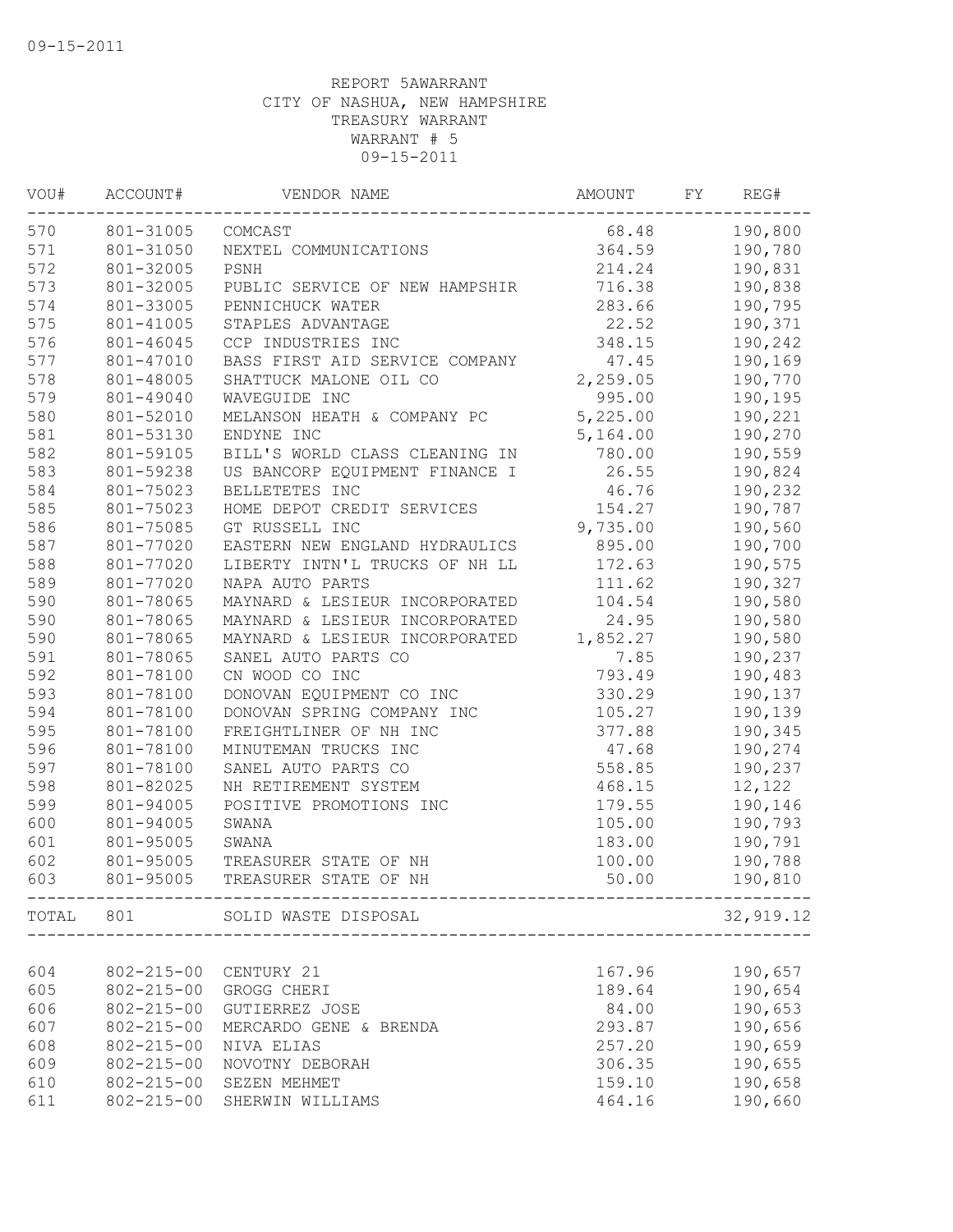| 190,812<br>802-31005<br>BAYRING COMMUNICATIONS<br>60.42<br>613<br>62.88<br>190,816<br>802-31005<br>FAIRPOINT COMMUNICATIONS<br>614<br>154.61<br>190,780<br>802-31005<br>NEXTEL COMMUNICATIONS<br>614<br>124.70<br>190,780<br>802-31005<br>NEXTEL COMMUNICATIONS<br>615<br>802-32005<br>1,492.78<br>190,831<br>PSNH<br>615<br>27.05<br>802-32005<br>PSNH<br>190,832<br>616<br>20.34<br>802-33005<br>190,795<br>PENNICHUCK WATER<br>616<br>3,073.82<br>190,795<br>802-33005<br>PENNICHUCK WATER<br>617<br>593.96<br>190,807<br>802-34015<br>NATIONAL GRID<br>618<br>802-41015<br>STAPLES ADVANTAGE<br>152.23<br>190,371<br>619<br>802-42010<br>PETTY CASH<br>30.00<br>190,108<br>619<br>802-43005<br>PETTY CASH<br>19.29<br>190,108<br>620<br>18,577.16<br>190,616<br>802-45101<br>BASF CORPORATION<br>621<br>802-45103<br>JCI JONES<br>9,562.93<br>190,623<br>622<br>10,080.00<br>802-45105<br>HOLLAND COMPANY INC<br>190,192<br>623<br>190,239<br>802-45175<br>ARCSOURCE INC<br>38.00<br>624<br>82.00<br>802-46045<br>HOULE RAY<br>190,179<br>625<br>59.99<br>802-46045<br>OSBORNE NOELLE<br>190,367<br>626<br>190,346<br>802-46045<br>UNIFIRST CORPORATION<br>115.53<br>626<br>612.35<br>190,346<br>802-46045<br>UNIFIRST CORPORATION<br>627<br>$802 - 467$<br>HILLSBOROUGH COUNTY TREASURER<br>78.20<br>190,587<br>628<br>SHATTUCK MALONE OIL CO<br>2,109.51<br>802-48005<br>190,770<br>628<br>SHATTUCK MALONE OIL CO<br>2,109.51<br>802-48005<br>190,770<br>629<br>802-49070<br>ENVIRONMENTAL RESOURCE ASSOCIA<br>906.05<br>190,144<br>630<br>802-49070<br>VWR INTERNATIONAL INC<br>173.08<br>190,373<br>631<br>802-49075<br>FEDEX<br>66.32<br>190,774<br>632<br>802-49075<br>STAPLES ADVANTAGE<br>136.73<br>190,371<br>633<br>8,525.00<br>802-52010<br>MELANSON HEATH & COMPANY PC<br>190,221<br>634<br>802-53030<br>CHEMSERVE ENVIRONMENTAL ANALYS<br>1,750.00<br>190,314<br>635<br>190,234<br>802-53030<br>EASTERN ANALYTICAL INC<br>1,158.00<br>636<br>802-54015<br>TELEGRAPH PUBLISHING COMPANY<br>190,590<br>345.91<br>637<br>802-54015<br>UNION LEADER CORPORATION<br>345.27<br>190,777<br>638<br>802-59100<br>131.50<br>ANSWERING SERVICES OF NH LLC<br>190,278<br>639<br>802-59220<br>PRINTGRAPHICS OF MAINE<br>1,423.59<br>190,170<br>640<br>802-59225<br>RESOURCE MANAGEMENT INC<br>23, 220.02<br>190,613<br>802-59230<br>641<br>BROX INDUSTRIES INC<br>757.92<br>190,141<br>802-59230<br>2,367.60<br>190,174<br>642<br>E J PRESCOTT INC<br>643<br>802-59230<br>3,818.00<br>GRANITE STATE CONCRETE CO INC<br>190,357<br>644<br>802-59230<br>9,333.02<br>190,318<br>NEENAH FOUNDRY COMPANY<br>645<br>802-59230<br>1,738.52<br>190,288<br>OMEGA INDUSTRIAL SUPPLY INC<br>646<br>802-59238<br>CENVEO<br>152.50<br>190,650<br>647<br>802-59238<br>26.55<br>190,824<br>US BANCORP EQUIPMENT FINANCE I<br>648<br>802-59320<br>CN WOOD CO INC<br>90.63<br>190,483<br>649<br>802-59320<br>D & R TOWING INC<br>190,567<br>210.00<br>650<br>190,510<br>802-59320<br>HOWARD P FAIRFIELD, LLC<br>167.16<br>651<br>802-59320<br>SANEL AUTO PARTS CO<br>10.74<br>190,237<br>651<br>802-59320<br>SANEL AUTO PARTS CO<br>95.32<br>190,237<br>652<br>67.21<br>802-64095<br>HOME DEPOT CREDIT SERVICES<br>190,787 | VOU# | ACCOUNT# | VENDOR NAME | AMOUNT | FY | REG# |
|---------------------------------------------------------------------------------------------------------------------------------------------------------------------------------------------------------------------------------------------------------------------------------------------------------------------------------------------------------------------------------------------------------------------------------------------------------------------------------------------------------------------------------------------------------------------------------------------------------------------------------------------------------------------------------------------------------------------------------------------------------------------------------------------------------------------------------------------------------------------------------------------------------------------------------------------------------------------------------------------------------------------------------------------------------------------------------------------------------------------------------------------------------------------------------------------------------------------------------------------------------------------------------------------------------------------------------------------------------------------------------------------------------------------------------------------------------------------------------------------------------------------------------------------------------------------------------------------------------------------------------------------------------------------------------------------------------------------------------------------------------------------------------------------------------------------------------------------------------------------------------------------------------------------------------------------------------------------------------------------------------------------------------------------------------------------------------------------------------------------------------------------------------------------------------------------------------------------------------------------------------------------------------------------------------------------------------------------------------------------------------------------------------------------------------------------------------------------------------------------------------------------------------------------------------------------------------------------------------------------------------------------------------------------------------------------------------------------------------------------------------------------------------------------------------------------------------------------------------------------------------------------------------------------------------------------------------------------------------------------------------------------------------------------------------------------------------------------------------------------------------------------------------------------------------------------------------------|------|----------|-------------|--------|----|------|
|                                                                                                                                                                                                                                                                                                                                                                                                                                                                                                                                                                                                                                                                                                                                                                                                                                                                                                                                                                                                                                                                                                                                                                                                                                                                                                                                                                                                                                                                                                                                                                                                                                                                                                                                                                                                                                                                                                                                                                                                                                                                                                                                                                                                                                                                                                                                                                                                                                                                                                                                                                                                                                                                                                                                                                                                                                                                                                                                                                                                                                                                                                                                                                                                               | 612  |          |             |        |    |      |
|                                                                                                                                                                                                                                                                                                                                                                                                                                                                                                                                                                                                                                                                                                                                                                                                                                                                                                                                                                                                                                                                                                                                                                                                                                                                                                                                                                                                                                                                                                                                                                                                                                                                                                                                                                                                                                                                                                                                                                                                                                                                                                                                                                                                                                                                                                                                                                                                                                                                                                                                                                                                                                                                                                                                                                                                                                                                                                                                                                                                                                                                                                                                                                                                               |      |          |             |        |    |      |
|                                                                                                                                                                                                                                                                                                                                                                                                                                                                                                                                                                                                                                                                                                                                                                                                                                                                                                                                                                                                                                                                                                                                                                                                                                                                                                                                                                                                                                                                                                                                                                                                                                                                                                                                                                                                                                                                                                                                                                                                                                                                                                                                                                                                                                                                                                                                                                                                                                                                                                                                                                                                                                                                                                                                                                                                                                                                                                                                                                                                                                                                                                                                                                                                               |      |          |             |        |    |      |
|                                                                                                                                                                                                                                                                                                                                                                                                                                                                                                                                                                                                                                                                                                                                                                                                                                                                                                                                                                                                                                                                                                                                                                                                                                                                                                                                                                                                                                                                                                                                                                                                                                                                                                                                                                                                                                                                                                                                                                                                                                                                                                                                                                                                                                                                                                                                                                                                                                                                                                                                                                                                                                                                                                                                                                                                                                                                                                                                                                                                                                                                                                                                                                                                               |      |          |             |        |    |      |
|                                                                                                                                                                                                                                                                                                                                                                                                                                                                                                                                                                                                                                                                                                                                                                                                                                                                                                                                                                                                                                                                                                                                                                                                                                                                                                                                                                                                                                                                                                                                                                                                                                                                                                                                                                                                                                                                                                                                                                                                                                                                                                                                                                                                                                                                                                                                                                                                                                                                                                                                                                                                                                                                                                                                                                                                                                                                                                                                                                                                                                                                                                                                                                                                               |      |          |             |        |    |      |
|                                                                                                                                                                                                                                                                                                                                                                                                                                                                                                                                                                                                                                                                                                                                                                                                                                                                                                                                                                                                                                                                                                                                                                                                                                                                                                                                                                                                                                                                                                                                                                                                                                                                                                                                                                                                                                                                                                                                                                                                                                                                                                                                                                                                                                                                                                                                                                                                                                                                                                                                                                                                                                                                                                                                                                                                                                                                                                                                                                                                                                                                                                                                                                                                               |      |          |             |        |    |      |
|                                                                                                                                                                                                                                                                                                                                                                                                                                                                                                                                                                                                                                                                                                                                                                                                                                                                                                                                                                                                                                                                                                                                                                                                                                                                                                                                                                                                                                                                                                                                                                                                                                                                                                                                                                                                                                                                                                                                                                                                                                                                                                                                                                                                                                                                                                                                                                                                                                                                                                                                                                                                                                                                                                                                                                                                                                                                                                                                                                                                                                                                                                                                                                                                               |      |          |             |        |    |      |
|                                                                                                                                                                                                                                                                                                                                                                                                                                                                                                                                                                                                                                                                                                                                                                                                                                                                                                                                                                                                                                                                                                                                                                                                                                                                                                                                                                                                                                                                                                                                                                                                                                                                                                                                                                                                                                                                                                                                                                                                                                                                                                                                                                                                                                                                                                                                                                                                                                                                                                                                                                                                                                                                                                                                                                                                                                                                                                                                                                                                                                                                                                                                                                                                               |      |          |             |        |    |      |
|                                                                                                                                                                                                                                                                                                                                                                                                                                                                                                                                                                                                                                                                                                                                                                                                                                                                                                                                                                                                                                                                                                                                                                                                                                                                                                                                                                                                                                                                                                                                                                                                                                                                                                                                                                                                                                                                                                                                                                                                                                                                                                                                                                                                                                                                                                                                                                                                                                                                                                                                                                                                                                                                                                                                                                                                                                                                                                                                                                                                                                                                                                                                                                                                               |      |          |             |        |    |      |
|                                                                                                                                                                                                                                                                                                                                                                                                                                                                                                                                                                                                                                                                                                                                                                                                                                                                                                                                                                                                                                                                                                                                                                                                                                                                                                                                                                                                                                                                                                                                                                                                                                                                                                                                                                                                                                                                                                                                                                                                                                                                                                                                                                                                                                                                                                                                                                                                                                                                                                                                                                                                                                                                                                                                                                                                                                                                                                                                                                                                                                                                                                                                                                                                               |      |          |             |        |    |      |
|                                                                                                                                                                                                                                                                                                                                                                                                                                                                                                                                                                                                                                                                                                                                                                                                                                                                                                                                                                                                                                                                                                                                                                                                                                                                                                                                                                                                                                                                                                                                                                                                                                                                                                                                                                                                                                                                                                                                                                                                                                                                                                                                                                                                                                                                                                                                                                                                                                                                                                                                                                                                                                                                                                                                                                                                                                                                                                                                                                                                                                                                                                                                                                                                               |      |          |             |        |    |      |
|                                                                                                                                                                                                                                                                                                                                                                                                                                                                                                                                                                                                                                                                                                                                                                                                                                                                                                                                                                                                                                                                                                                                                                                                                                                                                                                                                                                                                                                                                                                                                                                                                                                                                                                                                                                                                                                                                                                                                                                                                                                                                                                                                                                                                                                                                                                                                                                                                                                                                                                                                                                                                                                                                                                                                                                                                                                                                                                                                                                                                                                                                                                                                                                                               |      |          |             |        |    |      |
|                                                                                                                                                                                                                                                                                                                                                                                                                                                                                                                                                                                                                                                                                                                                                                                                                                                                                                                                                                                                                                                                                                                                                                                                                                                                                                                                                                                                                                                                                                                                                                                                                                                                                                                                                                                                                                                                                                                                                                                                                                                                                                                                                                                                                                                                                                                                                                                                                                                                                                                                                                                                                                                                                                                                                                                                                                                                                                                                                                                                                                                                                                                                                                                                               |      |          |             |        |    |      |
|                                                                                                                                                                                                                                                                                                                                                                                                                                                                                                                                                                                                                                                                                                                                                                                                                                                                                                                                                                                                                                                                                                                                                                                                                                                                                                                                                                                                                                                                                                                                                                                                                                                                                                                                                                                                                                                                                                                                                                                                                                                                                                                                                                                                                                                                                                                                                                                                                                                                                                                                                                                                                                                                                                                                                                                                                                                                                                                                                                                                                                                                                                                                                                                                               |      |          |             |        |    |      |
|                                                                                                                                                                                                                                                                                                                                                                                                                                                                                                                                                                                                                                                                                                                                                                                                                                                                                                                                                                                                                                                                                                                                                                                                                                                                                                                                                                                                                                                                                                                                                                                                                                                                                                                                                                                                                                                                                                                                                                                                                                                                                                                                                                                                                                                                                                                                                                                                                                                                                                                                                                                                                                                                                                                                                                                                                                                                                                                                                                                                                                                                                                                                                                                                               |      |          |             |        |    |      |
|                                                                                                                                                                                                                                                                                                                                                                                                                                                                                                                                                                                                                                                                                                                                                                                                                                                                                                                                                                                                                                                                                                                                                                                                                                                                                                                                                                                                                                                                                                                                                                                                                                                                                                                                                                                                                                                                                                                                                                                                                                                                                                                                                                                                                                                                                                                                                                                                                                                                                                                                                                                                                                                                                                                                                                                                                                                                                                                                                                                                                                                                                                                                                                                                               |      |          |             |        |    |      |
|                                                                                                                                                                                                                                                                                                                                                                                                                                                                                                                                                                                                                                                                                                                                                                                                                                                                                                                                                                                                                                                                                                                                                                                                                                                                                                                                                                                                                                                                                                                                                                                                                                                                                                                                                                                                                                                                                                                                                                                                                                                                                                                                                                                                                                                                                                                                                                                                                                                                                                                                                                                                                                                                                                                                                                                                                                                                                                                                                                                                                                                                                                                                                                                                               |      |          |             |        |    |      |
|                                                                                                                                                                                                                                                                                                                                                                                                                                                                                                                                                                                                                                                                                                                                                                                                                                                                                                                                                                                                                                                                                                                                                                                                                                                                                                                                                                                                                                                                                                                                                                                                                                                                                                                                                                                                                                                                                                                                                                                                                                                                                                                                                                                                                                                                                                                                                                                                                                                                                                                                                                                                                                                                                                                                                                                                                                                                                                                                                                                                                                                                                                                                                                                                               |      |          |             |        |    |      |
|                                                                                                                                                                                                                                                                                                                                                                                                                                                                                                                                                                                                                                                                                                                                                                                                                                                                                                                                                                                                                                                                                                                                                                                                                                                                                                                                                                                                                                                                                                                                                                                                                                                                                                                                                                                                                                                                                                                                                                                                                                                                                                                                                                                                                                                                                                                                                                                                                                                                                                                                                                                                                                                                                                                                                                                                                                                                                                                                                                                                                                                                                                                                                                                                               |      |          |             |        |    |      |
|                                                                                                                                                                                                                                                                                                                                                                                                                                                                                                                                                                                                                                                                                                                                                                                                                                                                                                                                                                                                                                                                                                                                                                                                                                                                                                                                                                                                                                                                                                                                                                                                                                                                                                                                                                                                                                                                                                                                                                                                                                                                                                                                                                                                                                                                                                                                                                                                                                                                                                                                                                                                                                                                                                                                                                                                                                                                                                                                                                                                                                                                                                                                                                                                               |      |          |             |        |    |      |
|                                                                                                                                                                                                                                                                                                                                                                                                                                                                                                                                                                                                                                                                                                                                                                                                                                                                                                                                                                                                                                                                                                                                                                                                                                                                                                                                                                                                                                                                                                                                                                                                                                                                                                                                                                                                                                                                                                                                                                                                                                                                                                                                                                                                                                                                                                                                                                                                                                                                                                                                                                                                                                                                                                                                                                                                                                                                                                                                                                                                                                                                                                                                                                                                               |      |          |             |        |    |      |
|                                                                                                                                                                                                                                                                                                                                                                                                                                                                                                                                                                                                                                                                                                                                                                                                                                                                                                                                                                                                                                                                                                                                                                                                                                                                                                                                                                                                                                                                                                                                                                                                                                                                                                                                                                                                                                                                                                                                                                                                                                                                                                                                                                                                                                                                                                                                                                                                                                                                                                                                                                                                                                                                                                                                                                                                                                                                                                                                                                                                                                                                                                                                                                                                               |      |          |             |        |    |      |
|                                                                                                                                                                                                                                                                                                                                                                                                                                                                                                                                                                                                                                                                                                                                                                                                                                                                                                                                                                                                                                                                                                                                                                                                                                                                                                                                                                                                                                                                                                                                                                                                                                                                                                                                                                                                                                                                                                                                                                                                                                                                                                                                                                                                                                                                                                                                                                                                                                                                                                                                                                                                                                                                                                                                                                                                                                                                                                                                                                                                                                                                                                                                                                                                               |      |          |             |        |    |      |
|                                                                                                                                                                                                                                                                                                                                                                                                                                                                                                                                                                                                                                                                                                                                                                                                                                                                                                                                                                                                                                                                                                                                                                                                                                                                                                                                                                                                                                                                                                                                                                                                                                                                                                                                                                                                                                                                                                                                                                                                                                                                                                                                                                                                                                                                                                                                                                                                                                                                                                                                                                                                                                                                                                                                                                                                                                                                                                                                                                                                                                                                                                                                                                                                               |      |          |             |        |    |      |
|                                                                                                                                                                                                                                                                                                                                                                                                                                                                                                                                                                                                                                                                                                                                                                                                                                                                                                                                                                                                                                                                                                                                                                                                                                                                                                                                                                                                                                                                                                                                                                                                                                                                                                                                                                                                                                                                                                                                                                                                                                                                                                                                                                                                                                                                                                                                                                                                                                                                                                                                                                                                                                                                                                                                                                                                                                                                                                                                                                                                                                                                                                                                                                                                               |      |          |             |        |    |      |
|                                                                                                                                                                                                                                                                                                                                                                                                                                                                                                                                                                                                                                                                                                                                                                                                                                                                                                                                                                                                                                                                                                                                                                                                                                                                                                                                                                                                                                                                                                                                                                                                                                                                                                                                                                                                                                                                                                                                                                                                                                                                                                                                                                                                                                                                                                                                                                                                                                                                                                                                                                                                                                                                                                                                                                                                                                                                                                                                                                                                                                                                                                                                                                                                               |      |          |             |        |    |      |
|                                                                                                                                                                                                                                                                                                                                                                                                                                                                                                                                                                                                                                                                                                                                                                                                                                                                                                                                                                                                                                                                                                                                                                                                                                                                                                                                                                                                                                                                                                                                                                                                                                                                                                                                                                                                                                                                                                                                                                                                                                                                                                                                                                                                                                                                                                                                                                                                                                                                                                                                                                                                                                                                                                                                                                                                                                                                                                                                                                                                                                                                                                                                                                                                               |      |          |             |        |    |      |
|                                                                                                                                                                                                                                                                                                                                                                                                                                                                                                                                                                                                                                                                                                                                                                                                                                                                                                                                                                                                                                                                                                                                                                                                                                                                                                                                                                                                                                                                                                                                                                                                                                                                                                                                                                                                                                                                                                                                                                                                                                                                                                                                                                                                                                                                                                                                                                                                                                                                                                                                                                                                                                                                                                                                                                                                                                                                                                                                                                                                                                                                                                                                                                                                               |      |          |             |        |    |      |
|                                                                                                                                                                                                                                                                                                                                                                                                                                                                                                                                                                                                                                                                                                                                                                                                                                                                                                                                                                                                                                                                                                                                                                                                                                                                                                                                                                                                                                                                                                                                                                                                                                                                                                                                                                                                                                                                                                                                                                                                                                                                                                                                                                                                                                                                                                                                                                                                                                                                                                                                                                                                                                                                                                                                                                                                                                                                                                                                                                                                                                                                                                                                                                                                               |      |          |             |        |    |      |
|                                                                                                                                                                                                                                                                                                                                                                                                                                                                                                                                                                                                                                                                                                                                                                                                                                                                                                                                                                                                                                                                                                                                                                                                                                                                                                                                                                                                                                                                                                                                                                                                                                                                                                                                                                                                                                                                                                                                                                                                                                                                                                                                                                                                                                                                                                                                                                                                                                                                                                                                                                                                                                                                                                                                                                                                                                                                                                                                                                                                                                                                                                                                                                                                               |      |          |             |        |    |      |
|                                                                                                                                                                                                                                                                                                                                                                                                                                                                                                                                                                                                                                                                                                                                                                                                                                                                                                                                                                                                                                                                                                                                                                                                                                                                                                                                                                                                                                                                                                                                                                                                                                                                                                                                                                                                                                                                                                                                                                                                                                                                                                                                                                                                                                                                                                                                                                                                                                                                                                                                                                                                                                                                                                                                                                                                                                                                                                                                                                                                                                                                                                                                                                                                               |      |          |             |        |    |      |
|                                                                                                                                                                                                                                                                                                                                                                                                                                                                                                                                                                                                                                                                                                                                                                                                                                                                                                                                                                                                                                                                                                                                                                                                                                                                                                                                                                                                                                                                                                                                                                                                                                                                                                                                                                                                                                                                                                                                                                                                                                                                                                                                                                                                                                                                                                                                                                                                                                                                                                                                                                                                                                                                                                                                                                                                                                                                                                                                                                                                                                                                                                                                                                                                               |      |          |             |        |    |      |
|                                                                                                                                                                                                                                                                                                                                                                                                                                                                                                                                                                                                                                                                                                                                                                                                                                                                                                                                                                                                                                                                                                                                                                                                                                                                                                                                                                                                                                                                                                                                                                                                                                                                                                                                                                                                                                                                                                                                                                                                                                                                                                                                                                                                                                                                                                                                                                                                                                                                                                                                                                                                                                                                                                                                                                                                                                                                                                                                                                                                                                                                                                                                                                                                               |      |          |             |        |    |      |
|                                                                                                                                                                                                                                                                                                                                                                                                                                                                                                                                                                                                                                                                                                                                                                                                                                                                                                                                                                                                                                                                                                                                                                                                                                                                                                                                                                                                                                                                                                                                                                                                                                                                                                                                                                                                                                                                                                                                                                                                                                                                                                                                                                                                                                                                                                                                                                                                                                                                                                                                                                                                                                                                                                                                                                                                                                                                                                                                                                                                                                                                                                                                                                                                               |      |          |             |        |    |      |
|                                                                                                                                                                                                                                                                                                                                                                                                                                                                                                                                                                                                                                                                                                                                                                                                                                                                                                                                                                                                                                                                                                                                                                                                                                                                                                                                                                                                                                                                                                                                                                                                                                                                                                                                                                                                                                                                                                                                                                                                                                                                                                                                                                                                                                                                                                                                                                                                                                                                                                                                                                                                                                                                                                                                                                                                                                                                                                                                                                                                                                                                                                                                                                                                               |      |          |             |        |    |      |
|                                                                                                                                                                                                                                                                                                                                                                                                                                                                                                                                                                                                                                                                                                                                                                                                                                                                                                                                                                                                                                                                                                                                                                                                                                                                                                                                                                                                                                                                                                                                                                                                                                                                                                                                                                                                                                                                                                                                                                                                                                                                                                                                                                                                                                                                                                                                                                                                                                                                                                                                                                                                                                                                                                                                                                                                                                                                                                                                                                                                                                                                                                                                                                                                               |      |          |             |        |    |      |
|                                                                                                                                                                                                                                                                                                                                                                                                                                                                                                                                                                                                                                                                                                                                                                                                                                                                                                                                                                                                                                                                                                                                                                                                                                                                                                                                                                                                                                                                                                                                                                                                                                                                                                                                                                                                                                                                                                                                                                                                                                                                                                                                                                                                                                                                                                                                                                                                                                                                                                                                                                                                                                                                                                                                                                                                                                                                                                                                                                                                                                                                                                                                                                                                               |      |          |             |        |    |      |
|                                                                                                                                                                                                                                                                                                                                                                                                                                                                                                                                                                                                                                                                                                                                                                                                                                                                                                                                                                                                                                                                                                                                                                                                                                                                                                                                                                                                                                                                                                                                                                                                                                                                                                                                                                                                                                                                                                                                                                                                                                                                                                                                                                                                                                                                                                                                                                                                                                                                                                                                                                                                                                                                                                                                                                                                                                                                                                                                                                                                                                                                                                                                                                                                               |      |          |             |        |    |      |
|                                                                                                                                                                                                                                                                                                                                                                                                                                                                                                                                                                                                                                                                                                                                                                                                                                                                                                                                                                                                                                                                                                                                                                                                                                                                                                                                                                                                                                                                                                                                                                                                                                                                                                                                                                                                                                                                                                                                                                                                                                                                                                                                                                                                                                                                                                                                                                                                                                                                                                                                                                                                                                                                                                                                                                                                                                                                                                                                                                                                                                                                                                                                                                                                               |      |          |             |        |    |      |
|                                                                                                                                                                                                                                                                                                                                                                                                                                                                                                                                                                                                                                                                                                                                                                                                                                                                                                                                                                                                                                                                                                                                                                                                                                                                                                                                                                                                                                                                                                                                                                                                                                                                                                                                                                                                                                                                                                                                                                                                                                                                                                                                                                                                                                                                                                                                                                                                                                                                                                                                                                                                                                                                                                                                                                                                                                                                                                                                                                                                                                                                                                                                                                                                               |      |          |             |        |    |      |
|                                                                                                                                                                                                                                                                                                                                                                                                                                                                                                                                                                                                                                                                                                                                                                                                                                                                                                                                                                                                                                                                                                                                                                                                                                                                                                                                                                                                                                                                                                                                                                                                                                                                                                                                                                                                                                                                                                                                                                                                                                                                                                                                                                                                                                                                                                                                                                                                                                                                                                                                                                                                                                                                                                                                                                                                                                                                                                                                                                                                                                                                                                                                                                                                               |      |          |             |        |    |      |
|                                                                                                                                                                                                                                                                                                                                                                                                                                                                                                                                                                                                                                                                                                                                                                                                                                                                                                                                                                                                                                                                                                                                                                                                                                                                                                                                                                                                                                                                                                                                                                                                                                                                                                                                                                                                                                                                                                                                                                                                                                                                                                                                                                                                                                                                                                                                                                                                                                                                                                                                                                                                                                                                                                                                                                                                                                                                                                                                                                                                                                                                                                                                                                                                               |      |          |             |        |    |      |
|                                                                                                                                                                                                                                                                                                                                                                                                                                                                                                                                                                                                                                                                                                                                                                                                                                                                                                                                                                                                                                                                                                                                                                                                                                                                                                                                                                                                                                                                                                                                                                                                                                                                                                                                                                                                                                                                                                                                                                                                                                                                                                                                                                                                                                                                                                                                                                                                                                                                                                                                                                                                                                                                                                                                                                                                                                                                                                                                                                                                                                                                                                                                                                                                               |      |          |             |        |    |      |
|                                                                                                                                                                                                                                                                                                                                                                                                                                                                                                                                                                                                                                                                                                                                                                                                                                                                                                                                                                                                                                                                                                                                                                                                                                                                                                                                                                                                                                                                                                                                                                                                                                                                                                                                                                                                                                                                                                                                                                                                                                                                                                                                                                                                                                                                                                                                                                                                                                                                                                                                                                                                                                                                                                                                                                                                                                                                                                                                                                                                                                                                                                                                                                                                               |      |          |             |        |    |      |
|                                                                                                                                                                                                                                                                                                                                                                                                                                                                                                                                                                                                                                                                                                                                                                                                                                                                                                                                                                                                                                                                                                                                                                                                                                                                                                                                                                                                                                                                                                                                                                                                                                                                                                                                                                                                                                                                                                                                                                                                                                                                                                                                                                                                                                                                                                                                                                                                                                                                                                                                                                                                                                                                                                                                                                                                                                                                                                                                                                                                                                                                                                                                                                                                               |      |          |             |        |    |      |
|                                                                                                                                                                                                                                                                                                                                                                                                                                                                                                                                                                                                                                                                                                                                                                                                                                                                                                                                                                                                                                                                                                                                                                                                                                                                                                                                                                                                                                                                                                                                                                                                                                                                                                                                                                                                                                                                                                                                                                                                                                                                                                                                                                                                                                                                                                                                                                                                                                                                                                                                                                                                                                                                                                                                                                                                                                                                                                                                                                                                                                                                                                                                                                                                               |      |          |             |        |    |      |
|                                                                                                                                                                                                                                                                                                                                                                                                                                                                                                                                                                                                                                                                                                                                                                                                                                                                                                                                                                                                                                                                                                                                                                                                                                                                                                                                                                                                                                                                                                                                                                                                                                                                                                                                                                                                                                                                                                                                                                                                                                                                                                                                                                                                                                                                                                                                                                                                                                                                                                                                                                                                                                                                                                                                                                                                                                                                                                                                                                                                                                                                                                                                                                                                               |      |          |             |        |    |      |
|                                                                                                                                                                                                                                                                                                                                                                                                                                                                                                                                                                                                                                                                                                                                                                                                                                                                                                                                                                                                                                                                                                                                                                                                                                                                                                                                                                                                                                                                                                                                                                                                                                                                                                                                                                                                                                                                                                                                                                                                                                                                                                                                                                                                                                                                                                                                                                                                                                                                                                                                                                                                                                                                                                                                                                                                                                                                                                                                                                                                                                                                                                                                                                                                               |      |          |             |        |    |      |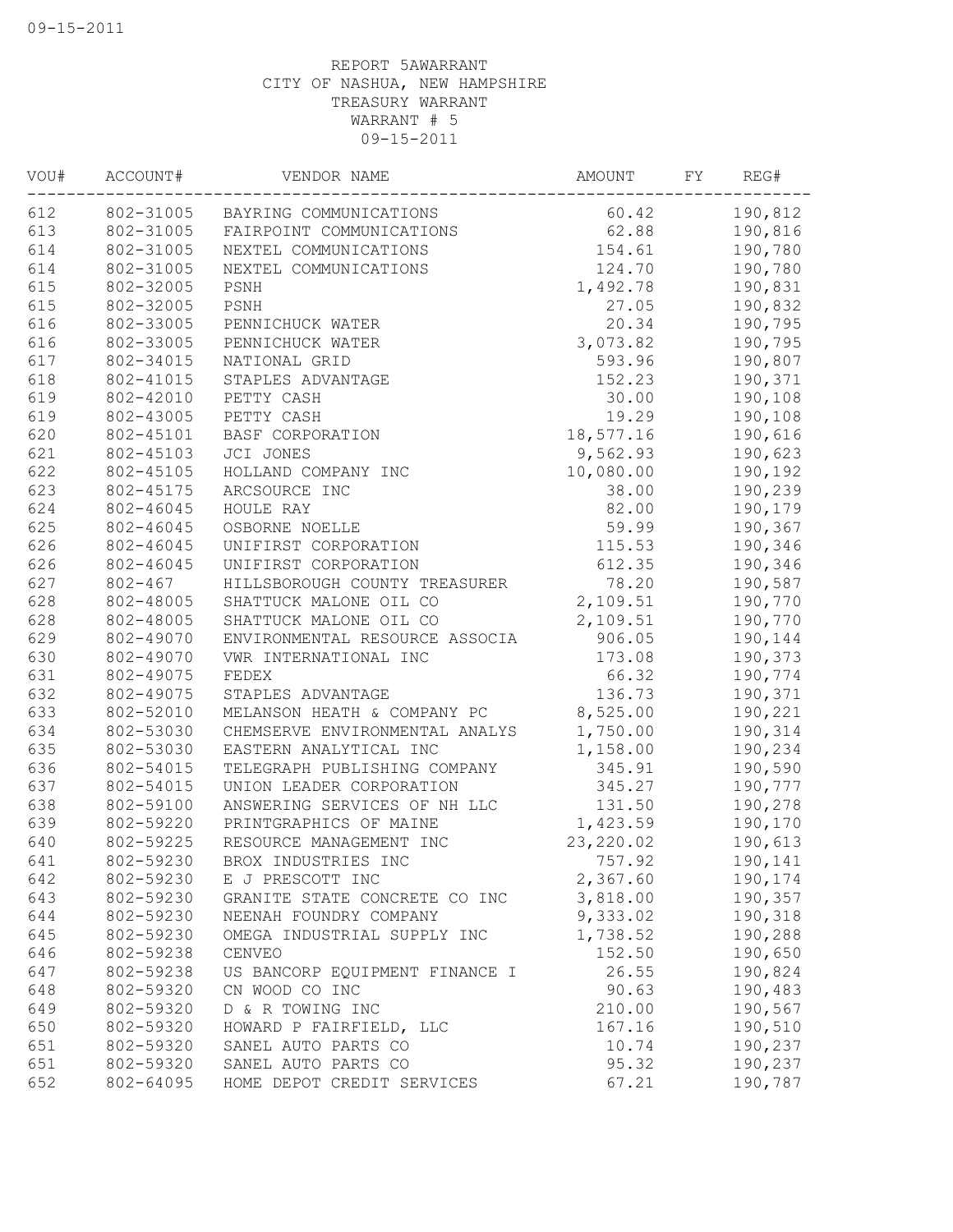| VOU#  | ACCOUNT#  | VENDOR NAME                             | AMOUNT   | FY | REG#        |
|-------|-----------|-----------------------------------------|----------|----|-------------|
| 653   | 802-64192 | ARCSOURCE INC                           | 126.76   |    | 190,239     |
| 654   | 802-64192 | HOME DEPOT CREDIT SERVICES              | 44.95    |    | 190,787     |
| 655   | 802-64192 | LAB SAFETY SUPPY INC                    | 166.20   |    | 190,369     |
| 656   | 802-77050 | BELLETETES INC                          | 11.85    |    | 190,232     |
| 657   | 802-77050 | PINE MOTOR PARTS                        | 485.94   |    | 190,581     |
| 658   | 802-77050 | SANEL AUTO PARTS CO                     | 147.15   |    | 190,237     |
| 659   | 802-77050 | WILLARDS AUTO RADIATOR SHOP             | 795.00   |    | 190,600     |
| 660   | 802-77066 | FASTENAL COMPANY                        | 102.85   |    | 190,287     |
| 661   | 802-77067 | EASTERN INDUSTRIAL AUTOMATION 2, 214.86 |          |    | 190,624     |
| 662   | 802-77067 | M & B MACHINING AND WELDING             | 940.00   |    | 190,576     |
| 663   | 802-77067 | M & M ELECTRICAL SUPPLY CO INC 128.94   |          |    | 190,564     |
| 664   | 802-77067 | PEABODY SUPPLY COMPANY                  | 163.38   |    | 190,621     |
| 665   | 802-77069 | ATCO INTERNATIONAL                      | 269.40   |    | 190,356     |
| 666   | 802-77069 | F W WEBB COMPANY                        | 295.02   |    | 190,171     |
| 667   | 802-77069 | HEATING SPECIALTIES OF NH INC           | 220.45   |    | 190,569     |
| 668   | 802-77069 | MAYNARD & LESIEUR INCORPORATED 18.77    |          |    | 190,580     |
| 669   | 802-77069 | PINE MOTOR PARTS                        | 17.63    |    | 190,581     |
| 670   | 802-77070 | ABLE AIR CORP                           | 78.67    |    | 190,217     |
| 671   | 802-77070 | PINE MOTOR PARTS                        | 17.48    |    | 190,581     |
| 672   | 802-77072 | HIGHLAND POWER                          | 7,831.25 |    | 190,361     |
| 673   | 802-82025 | NH RETIREMENT SYSTEM                    | 119.60   |    | 12,122      |
| 673   | 802-82025 | NH RETIREMENT SYSTEM                    | 667.48   |    | 12,122      |
| 674   | 802-94005 | NHWPCA                                  | 100.00   |    | 190,802     |
| TOTAL |           | 802 SEWERAGE DISPOSAL SYSTEM            |          |    | 123, 139.81 |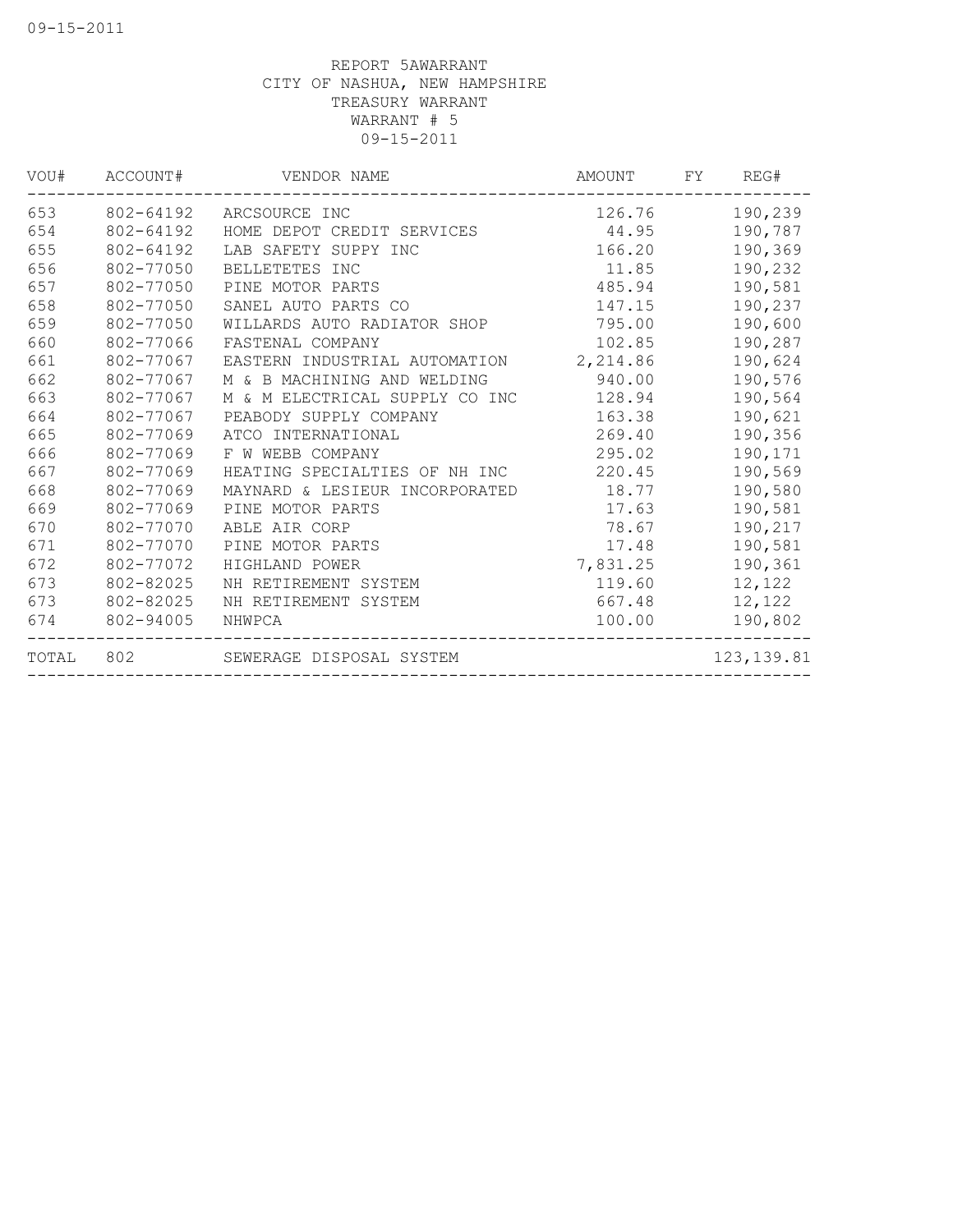| VOU#                                   | ACCOUNT#                                                                   | VENDOR NAME                                                                                                                                                             | AMOUNT                                                      | FΥ | REG#                                                          |
|----------------------------------------|----------------------------------------------------------------------------|-------------------------------------------------------------------------------------------------------------------------------------------------------------------------|-------------------------------------------------------------|----|---------------------------------------------------------------|
| 675                                    | 915-94010                                                                  | DUFFINA CYNTHIA                                                                                                                                                         | 864.75                                                      |    | 190,768                                                       |
| TOTAL                                  | 915                                                                        | HUMAN RESOURCE TRUST FUND                                                                                                                                               |                                                             |    | 864.75                                                        |
| 676                                    | 931-98035                                                                  | STAPLES ADVANTAGE                                                                                                                                                       | 16.35                                                       |    | 190,371                                                       |
| TOTAL                                  | 931                                                                        | POLICE TRUST FUND                                                                                                                                                       |                                                             |    | 16.35                                                         |
| 677<br>678<br>679<br>680<br>681<br>682 | 952-01310<br>952-05058<br>952-05058<br>952-45285<br>952-53075<br>952-75021 | NORTHEAST EARTH MECHANICS/RETA<br>B & S LOCKSMITH INC<br>GUSTAVO PRESTON CO INC<br>MARSHALL SIGNS INC<br>AQUATIC CONTROL TECHNOLOGY INC<br>AFFILIATED HVAC SERVICES LLC | 2,694.97<br>64.50<br>337.50<br>555.00<br>7,610.00<br>432.50 |    | 12,113<br>190,279<br>190,165<br>190,602<br>190,266<br>190,219 |
| TOTAL                                  | 952                                                                        | PARK & RECREATION TRUST FUND                                                                                                                                            |                                                             |    | 11,694.47                                                     |
| 683                                    | 961-45185                                                                  | HARDY DORIC INC                                                                                                                                                         | 585.00                                                      |    | 190,244                                                       |
| TOTAL                                  | 961                                                                        | EDGEWOOD CEMETERY TRUST FUND                                                                                                                                            |                                                             |    | 585.00                                                        |
| 684<br>685                             | 963-05054<br>963-48015                                                     | MATTHEWS INTERNATIONAL<br>DENNIS K BURKE INC                                                                                                                            | 2,047.42<br>864.91                                          |    | 190,282<br>190,846                                            |
| TOTAL                                  | 963                                                                        | WOODLAWN CEMETERY TRUST FUND                                                                                                                                            |                                                             |    | 2,912.33                                                      |
| 686<br>687<br>688<br>689<br>690        | 975-31040<br>975-32005<br>975-33005<br>975-34015<br>975-59100              | BAYRING COMMUNICATIONS<br>PSNH<br>PENNICHUCK WATER<br>NATIONAL GRID<br>LEE JENNIFER                                                                                     | 25.00<br>33.07<br>20.34<br>86.27<br>200.00                  |    | 190,812<br>190,832<br>190,795<br>190,807<br>190,769           |
| TOTAL                                  | 975                                                                        | LIBRARY TRUST FUND                                                                                                                                                      |                                                             |    | 364.68                                                        |
|                                        |                                                                            |                                                                                                                                                                         |                                                             |    |                                                               |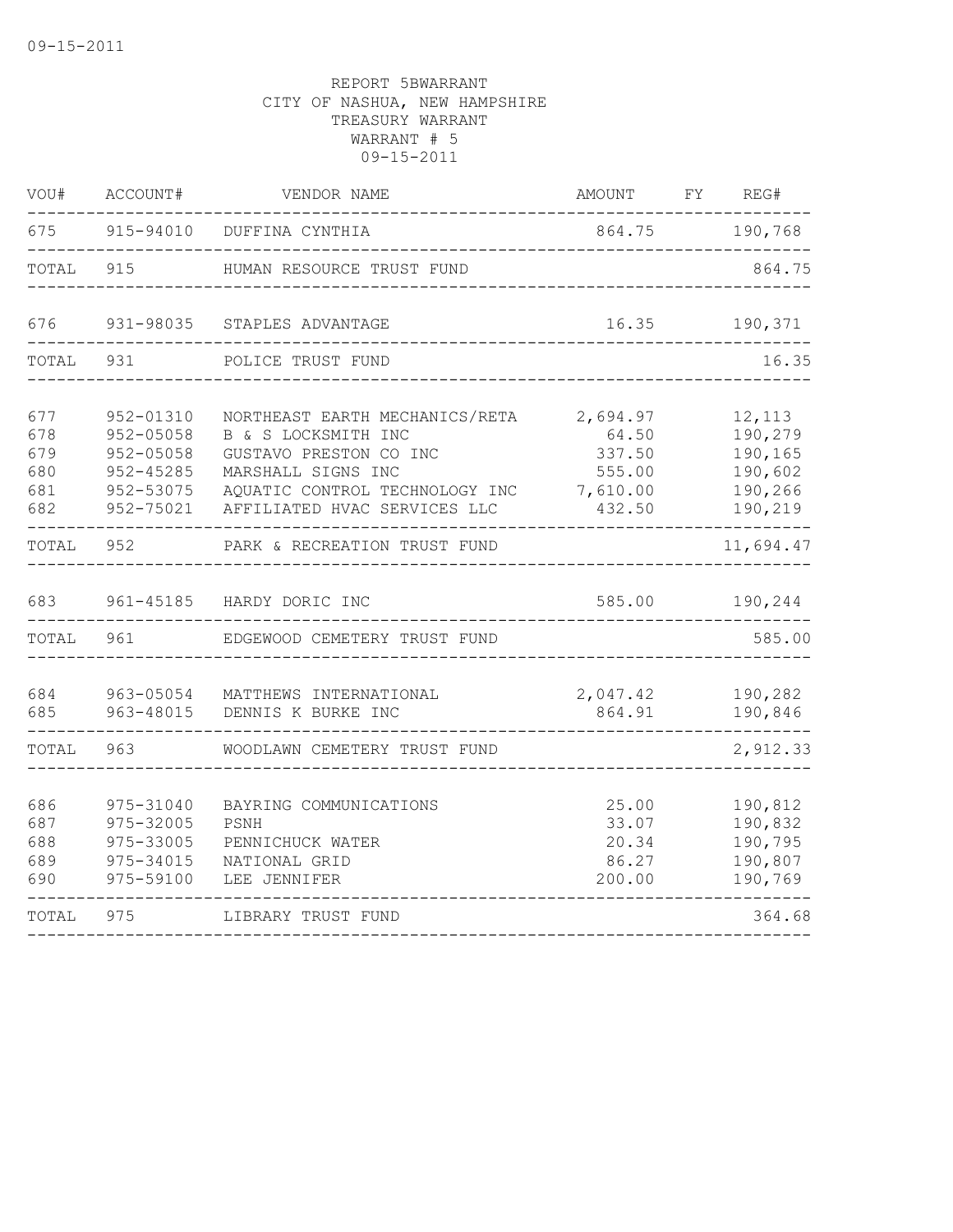|           | ACCOUNT# | PAYROLL WEEK ENDING | AMOUNT |  |
|-----------|----------|---------------------|--------|--|
|           |          |                     |        |  |
| TOTAL 952 |          |                     |        |  |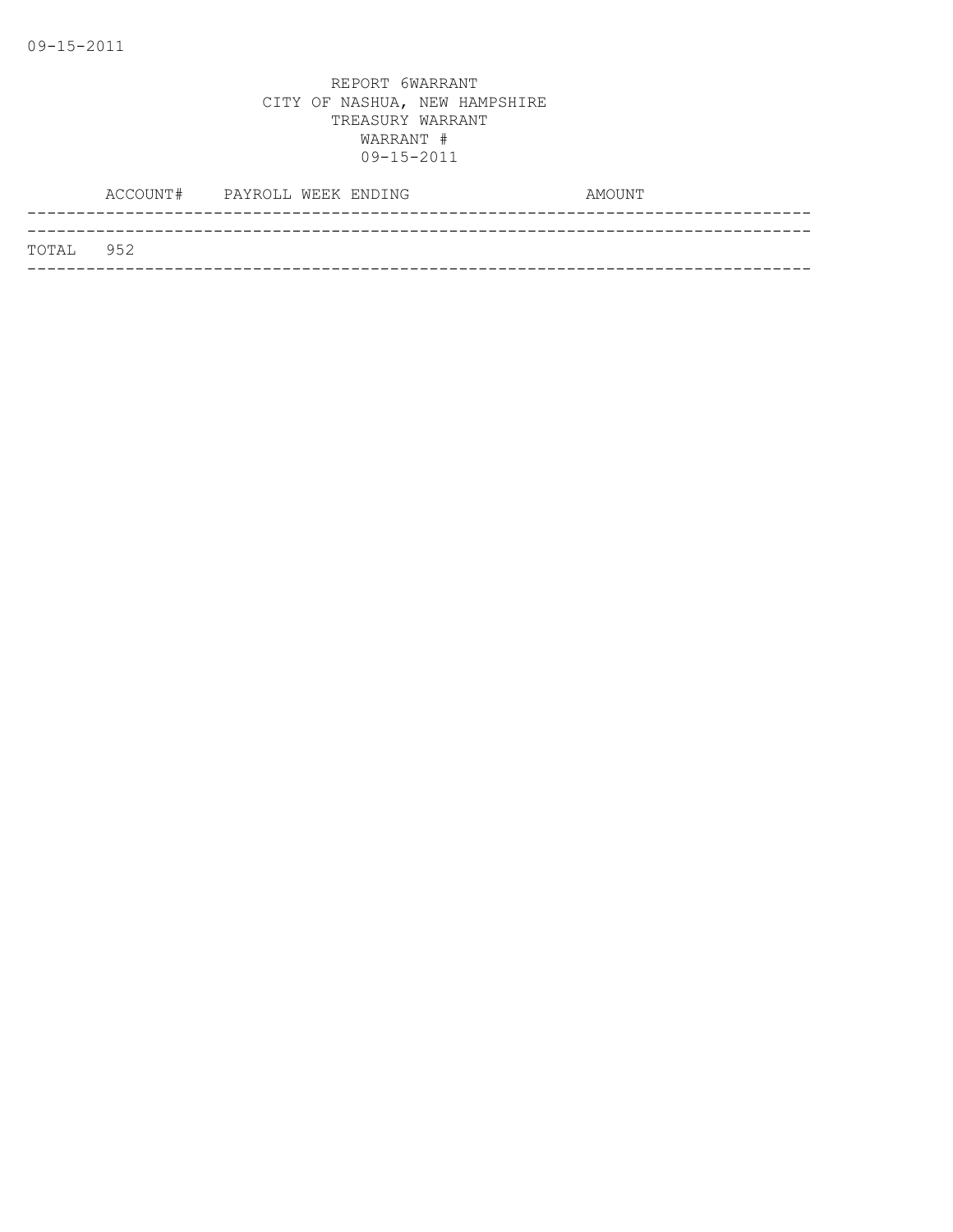|           |            | ACCOUNT# PAYROLL WEEK ENDING            | AMOUNT   |            |
|-----------|------------|-----------------------------------------|----------|------------|
|           |            | 305-11125  03-SEP-2011                  | 962.06   |            |
|           |            | 305-11125  10-SEP-2011                  | 962.06   |            |
|           |            | 305-11239  03-SEP-2011                  | 1,080.52 |            |
|           |            | 305-11239  10-SEP-2011                  | 1,080.52 |            |
| TOTAL 305 |            | SRF - CIVIC & COMM ACTIVITIES           |          | 4,085.16   |
|           |            |                                         |          |            |
|           | 308-11130  | 03-SEP-2011                             | 862.73   |            |
|           | 308-11130  | 10-SEP-2011                             | 862.73   |            |
|           | 308-11418  | 03-SEP-2011                             | 496.00   |            |
|           | 308-11418  | 10-SEP-2011                             | 496.00   |            |
|           | 308-11441  | 03-SEP-2011                             | 1,453.63 |            |
|           | 308-11441  | 10-SEP-2011                             | 1,453.64 |            |
|           | 308-11446  | 03-SEP-2011                             | 1,156.28 |            |
|           | 308-11446  | 10-SEP-2011                             | 1,156.28 |            |
|           | 308-11540  | 03-SEP-2011                             | 1,083.90 |            |
|           | 308-11540  | 10-SEP-2011                             | 1,083.90 |            |
|           | 308-11578  | 03-SEP-2011                             | 997.84   |            |
|           | 308-11578  | 10-SEP-2011                             | 997.84   |            |
|           | 308-11589  | 03-SEP-2011                             | 1,080.52 |            |
|           | 308-11589  | 10-SEP-2011                             | 1,080.52 |            |
|           | 308-11608  | 03-SEP-2011                             | 976.17   |            |
|           | 308-11608  | 10-SEP-2011                             | 976.17   |            |
|           | 308-83051  | 03-SEP-2011                             | 2,875.89 |            |
|           | 308-83051  | 10-SEP-2011                             | 4,543.23 |            |
|           | 308-83052  | 03-SEP-2011                             | 1,530.79 |            |
|           | 308-83052  | 10-SEP-2011                             | 1,979.35 |            |
|           | 308-83102  | 03-SEP-2011                             | 1,384.62 |            |
|           | 308-83102  | 10-SEP-2011                             | 1,384.62 |            |
| TOTAL     | 308        | SRF - INSURANCE                         |          | 29, 912.65 |
|           |            | _______________________                 |          |            |
|           |            | 3092-13004 03-SEP-2011                  | 399.26   |            |
|           |            | 3092-13004 10-SEP-2011                  | 1,182.22 |            |
|           |            |                                         |          |            |
|           |            | TOTAL 309 FRESH FRUIT & VEGETABLE GRANT |          | 1,581.48   |
|           |            |                                         |          |            |
|           | 3097-11162 | 03-SEP-2011                             | 645.75   |            |
|           | 3097-11162 | 10-SEP-2011                             | 645.75   |            |
|           | 3097-11408 | 03-SEP-2011                             | 715.00   |            |
|           | 3097-11408 | 10-SEP-2011                             | 678.00   |            |
|           | 3097-12112 | 03-SEP-2011                             | 314.27   |            |
|           | 3097-12112 | 10-SEP-2011                             | 524.62   |            |
|           | 3097-12830 | 03-SEP-2011                             | 384.72   |            |
|           | 3097-12830 | 10-SEP-2011                             | 50.27    |            |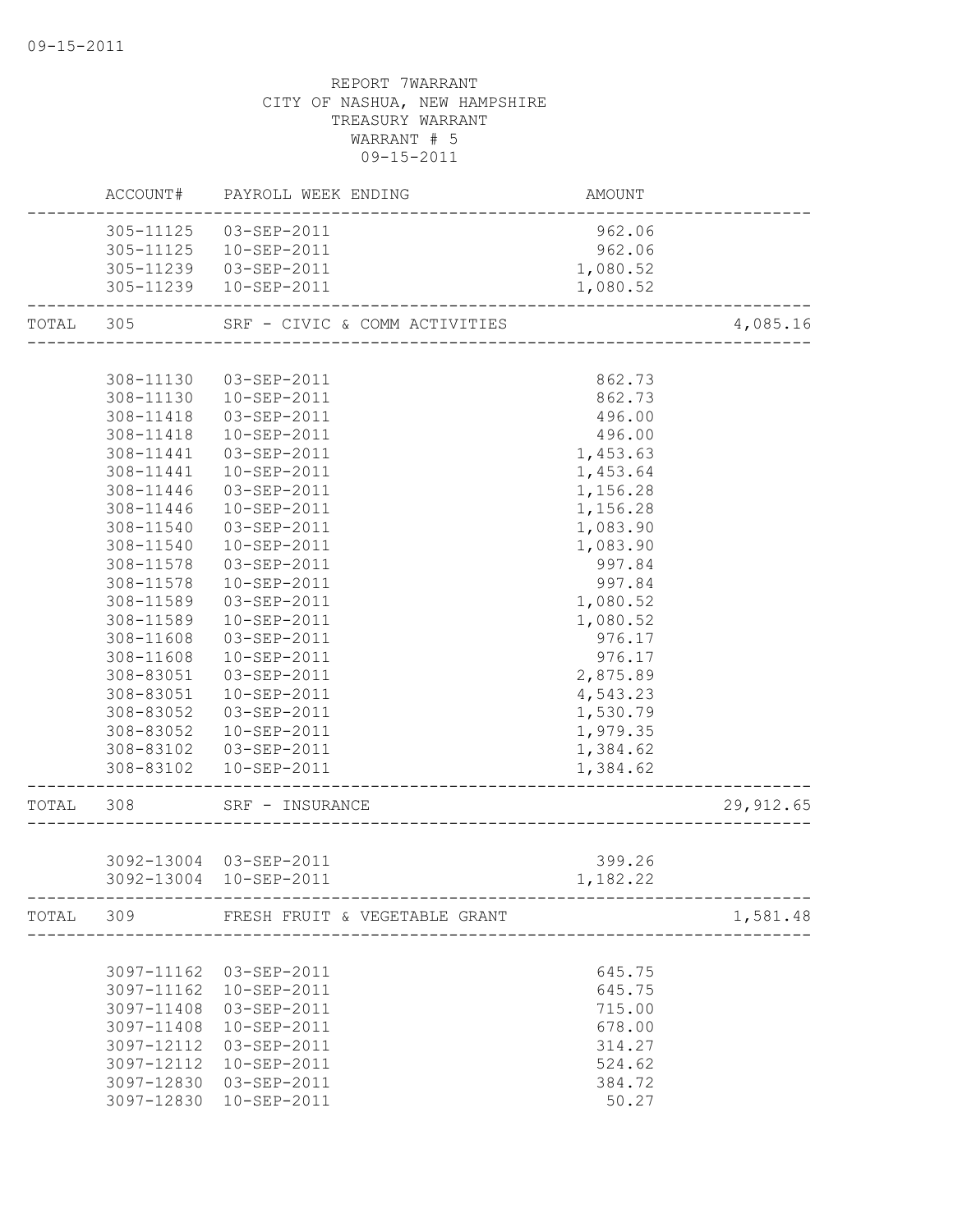|           | ACCOUNT#   | PAYROLL WEEK ENDING                                  | AMOUNT                            |           |
|-----------|------------|------------------------------------------------------|-----------------------------------|-----------|
|           |            | 3097-19138 10-SEP-2011                               | 3,011.20                          |           |
|           | 3097-19139 | 10-SEP-2011                                          | 13,288.76                         |           |
|           | 3097-19140 | 03-SEP-2011                                          | 6,989.71                          |           |
|           | 3097-19140 | $10 - SEP - 2011$                                    | 7,104.60                          |           |
|           | 3097-19540 | 03-SEP-2011                                          | 19,095.78                         |           |
|           | 3097-19540 | 10-SEP-2011                                          | 19,485.86                         |           |
|           | 3097-19544 | 03-SEP-2011                                          | 394.33                            |           |
|           | 3097-19544 | 10-SEP-2011                                          | 540.54                            |           |
|           |            | 3097-19545 03-SEP-2011                               | 1,379.24                          |           |
|           |            | 3097-19545 10-SEP-2011                               | 2,580.78                          |           |
| TOTAL 309 |            | SRF - FOOD SERVICES                                  | ________________________          | 77,829.18 |
|           |            | 3117-13032 10-SEP-2011                               | 108.42                            |           |
| TOTAL     | 311        | ______________________________<br>DRIVER'S EDUCATION |                                   | 108.42    |
|           |            |                                                      | -------------------------------   |           |
|           | 312-11165  | 03-SEP-2011                                          | 557.36                            |           |
|           | 312-11165  | 10-SEP-2011                                          | 562.60                            |           |
|           | 312-11191  | 03-SEP-2011                                          | 827.27                            |           |
|           | 312-11191  | 10-SEP-2011                                          | 827.26                            |           |
|           | 312-11445  | 03-SEP-2011                                          | 109.36                            |           |
|           | 312-11445  | 10-SEP-2011                                          | 109.36                            |           |
|           | 312-11547  | 03-SEP-2011                                          | 2,224.38                          |           |
|           | 312-11547  | 10-SEP-2011                                          | 2,224.35                          |           |
|           | 312-12052  | 03-SEP-2011                                          | 814.88                            |           |
|           | 312-12052  | 10-SEP-2011                                          | 677.65                            |           |
|           | 312-12116  | 03-SEP-2011                                          | 593.16                            |           |
|           | 312-12116  | 10-SEP-2011                                          | 593.16                            |           |
|           | 312-13004  | 03-SEP-2011                                          | 102.18                            |           |
|           | 312-13004  | 10-SEP-2011                                          | 1,118.45                          |           |
| TOTAL     | 312        | SRF - FINANCIAL SERVICES                             | --------------------------------- | 11,341.42 |
|           |            | 3122-12006 10-SEP-2011                               | 37.50                             |           |
|           |            |                                                      |                                   |           |
|           |            | TOTAL 312 ADULT ED/CONTINUING ED                     |                                   | 37.50     |
|           |            | 3262-11860 10-SEP-2011                               | 2,211.46                          |           |
| TOTAL 326 |            | NH ALTERNATE ASSES COACH                             |                                   | 2,211.46  |
|           |            | 331-11250  03-SEP-2011                               | 717.44                            |           |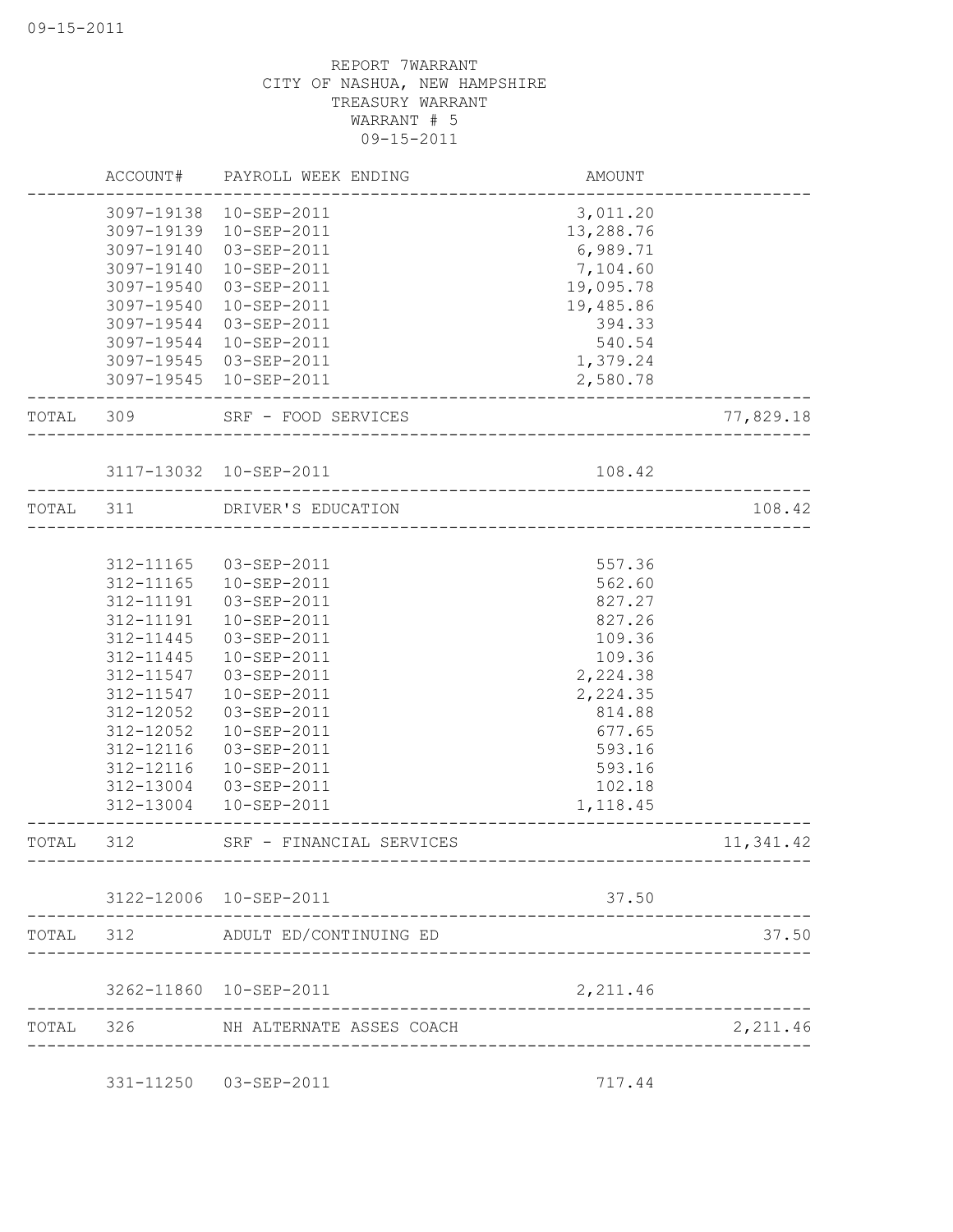|           | ACCOUNT#   | PAYROLL WEEK ENDING      | AMOUNT                                 |           |
|-----------|------------|--------------------------|----------------------------------------|-----------|
|           | 331-11250  | $10 - SEP - 2011$        | 717.45                                 |           |
|           | 331-11561  | 03-SEP-2011              | 1,173.90                               |           |
|           | 331-11561  | $10 - SEP - 2011$        | 1,173.90                               |           |
|           | 331-12115  | $03 - SEP - 2011$        | 555.49                                 |           |
|           | 331-12115  | $10 - SEP - 2011$        | 555.49                                 |           |
|           | 331-13038  | 03-SEP-2011              | 283.48                                 |           |
|           | 331-13038  | 10-SEP-2011              | 699.17                                 |           |
|           | 331-13044  | 03-SEP-2011              | 2,440.14                               |           |
|           | 331-13044  | $10 - SEP - 2011$        | 4,587.37                               |           |
|           | 331-15002  | 10-SEP-2011              | 234.78                                 |           |
|           | 331-18036  | 03-SEP-2011              | 5,282.01                               |           |
|           | 331-18036  | 10-SEP-2011              | 8,282.41                               |           |
| TOTAL 331 |            | SRF - POLICE DEPARTMENT  | -------------------------------------- | 26,703.03 |
|           |            |                          |                                        |           |
|           |            | 332-11309 03-SEP-2011    | 702.48                                 |           |
|           |            | 332-12070  03-SEP-2011   | 716.75                                 |           |
| TOTAL 332 |            | SRF - FIRE DEPARTMENT    | ___________________________________    | 1,419.23  |
|           |            |                          |                                        |           |
|           | 341-01210  | 03-SEP-2011              | 437.48                                 |           |
|           | 341-01210  | 10-SEP-2011              | 437.48                                 |           |
|           | 341-11024  | 03-SEP-2011              | 264.35                                 |           |
|           | 341-11024  | 10-SEP-2011              | 264.35                                 |           |
|           | 341-11235  | 03-SEP-2011              | 1,217.17                               |           |
|           | 341-11235  | 10-SEP-2011              | 1,217.16                               |           |
|           | 341-11484  | $10 - SEP - 2011$        | 963.20                                 |           |
|           | 341-11563  | 03-SEP-2011              | 1,019.33                               |           |
|           | 341-11563  | 10-SEP-2011              | 1,019.34                               |           |
| TOTAL     | 341        | SRF - COMMUNITY SERVICES | ___________________________________    | 6,839.86  |
|           |            |                          |                                        |           |
|           | 342-12000  | 03-SEP-2011              | 518.10                                 |           |
|           | 342-12000  | 10-SEP-2011              | 621.72                                 |           |
|           | 342-12199  | 03-SEP-2011              | 959.35                                 |           |
|           | 342-12199  | 10-SEP-2011              | 959.35                                 |           |
|           | 342-12582  | 03-SEP-2011              | 838.02                                 |           |
|           | 342-12582  | 10-SEP-2011              | 838.01                                 |           |
| TOTAL     | 342        | SRF - COMMUNITY HEALTH   |                                        | 4,734.55  |
|           | 3452-11162 | 03-SEP-2011              | 711.38                                 |           |
|           | 3452-11162 | 10-SEP-2011              | 711.39                                 |           |
|           | 3452-11860 | 10-SEP-2011              | 6,598.37                               |           |
|           |            |                          |                                        |           |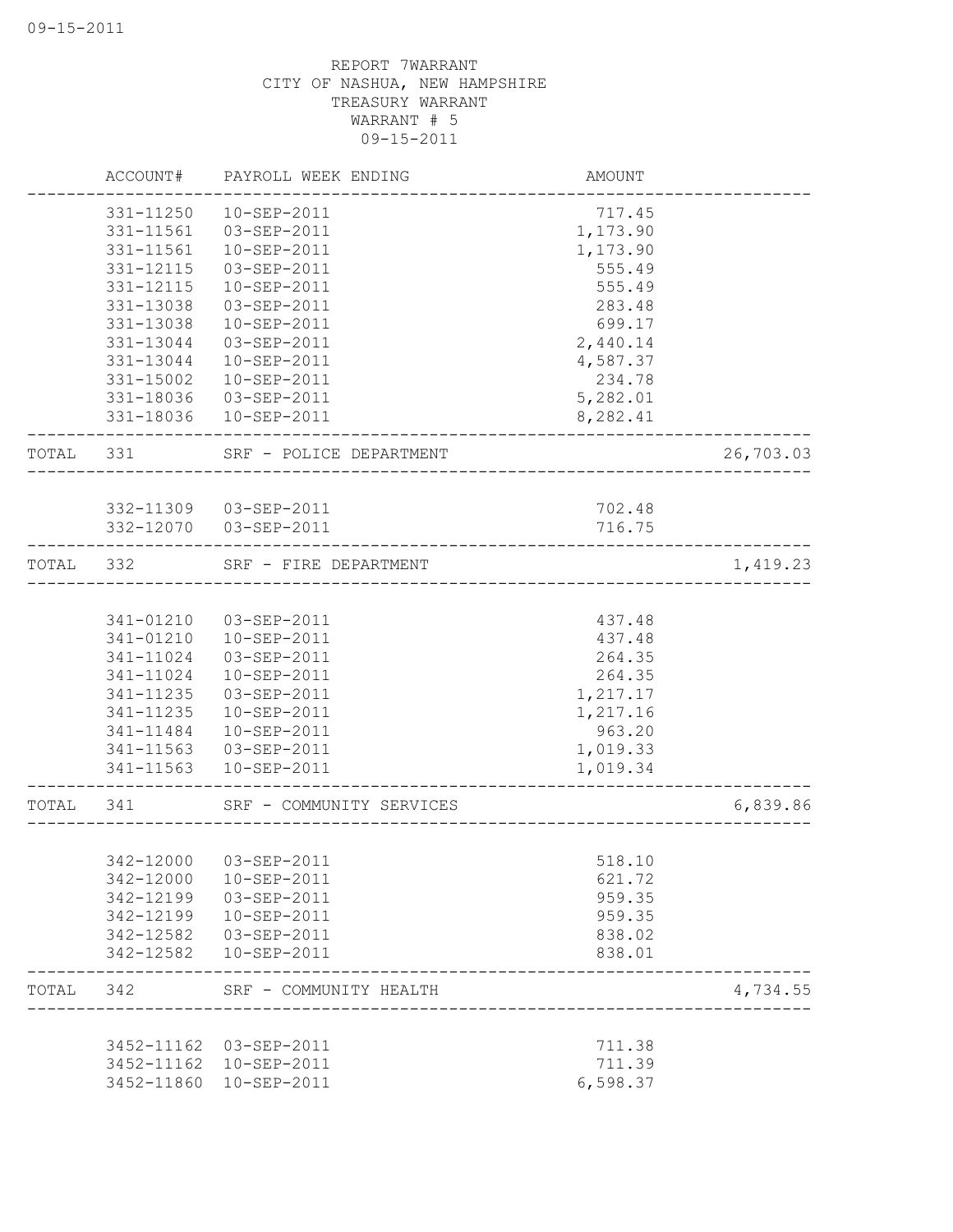|           | ACCOUNT#                                             | PAYROLL WEEK ENDING                                             | AMOUNT                                     |               |
|-----------|------------------------------------------------------|-----------------------------------------------------------------|--------------------------------------------|---------------|
|           |                                                      | 3452-12006 10-SEP-2011                                          | 3,215.02                                   | _____________ |
| TOTAL 345 |                                                      | TITLE IV 21ST CENT ELEM                                         |                                            | 11,236.16     |
|           |                                                      | 3462-11860 10-SEP-2011<br>3462-12006 10-SEP-2011                | 4,210.86<br>443.84                         |               |
| TOTAL 346 |                                                      | TITLE IV 21ST CENT MIDDLE<br>-----------------                  |                                            | 4,654.70      |
|           | 3468-11162<br>3468-11162<br>3468-11870<br>3468-19230 | 03-SEP-2011<br>10-SEP-2011<br>10-SEP-2011<br>10-SEP-2011        | 585.48<br>645.75<br>4,461.44<br>4,525.00   |               |
| TOTAL 346 |                                                      | SMALLER LEARNING COMMUNITY                                      |                                            | 10,217.67     |
|           | 3502-12201                                           | 3502-11726 10-SEP-2011<br>3502-11803 10-SEP-2011<br>10-SEP-2011 | 11,874.08<br>1,098.46<br>62.00             |               |
| TOTAL     | 350                                                  | TITLE IIA - HIGH QUALITY TEACH<br>_____________________________ | . _ _ _ _ <b>_ _ _ _ _ _ _ _ _ _ _ _</b> _ | 13,034.54     |
|           |                                                      | 352-11562  03-SEP-2011<br>352-11562  10-SEP-2011                | 420.52<br>420.52                           |               |
| TOTAL     | ----------------------<br>352                        | SRF - PARKS AND RECREATION<br>------------                      |                                            | 841.04        |
|           |                                                      | 3531-13032 03-SEP-2011<br>3531-13032 10-SEP-2011                | 68.89<br>$-75.78$                          |               |
| TOTAL 353 |                                                      | ADULT ED/HS DIPLOMA PROGRAM                                     |                                            | $-6.89$       |
|           |                                                      | 3532-12006 10-SEP-2011<br>3532-13032 10-SEP-2011                | 475.00<br>227.34                           |               |
| TOTAL 353 |                                                      | ADULT ED/HS DIPLOMA PROGRAM                                     |                                            | 702.34        |

3601-11515 10-SEP-2011 4,177.23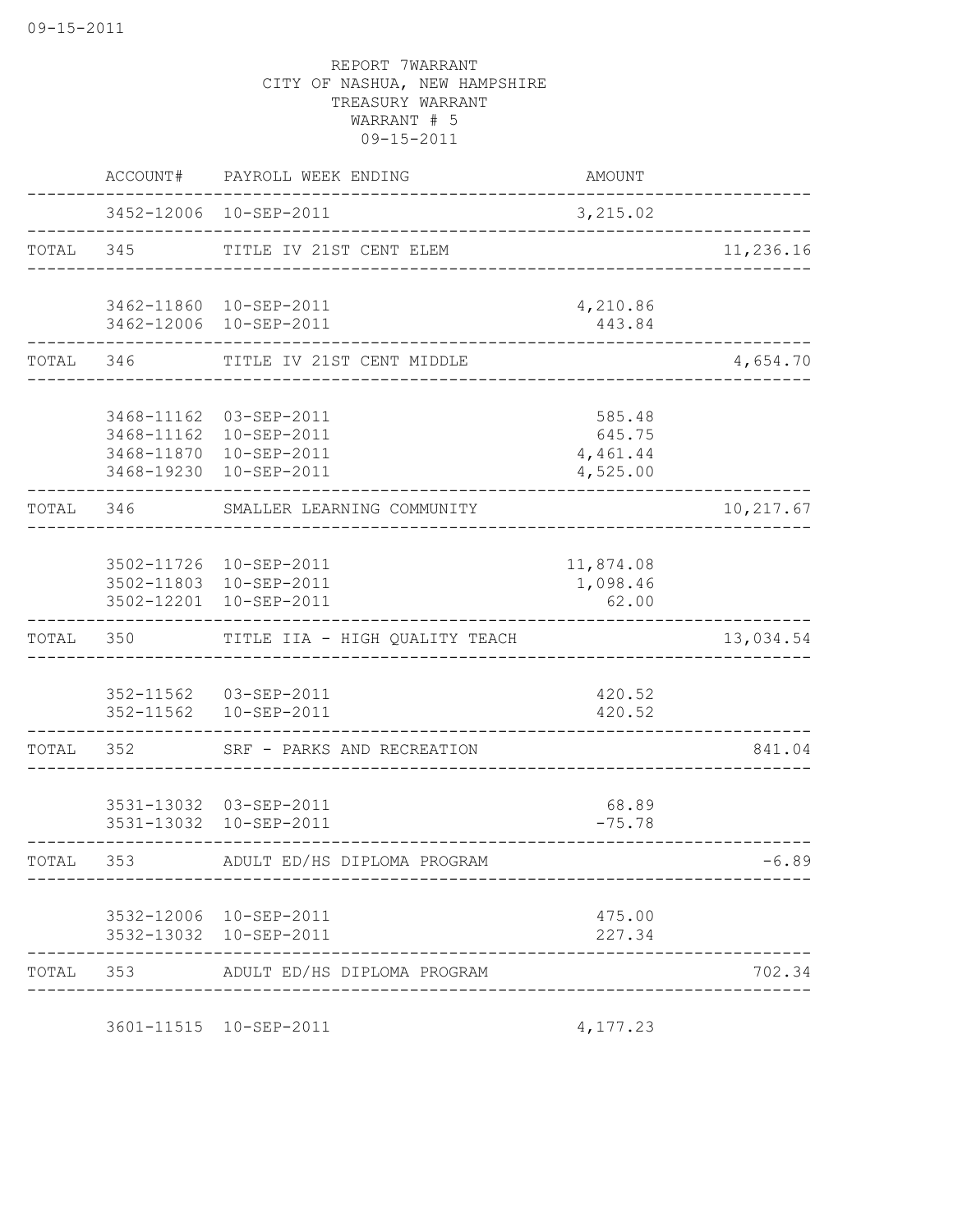|           | ACCOUNT#               | PAYROLL WEEK ENDING                           | AMOUNT    |           |
|-----------|------------------------|-----------------------------------------------|-----------|-----------|
|           |                        | TOTAL 360 DROPOUT PREVENTION ADULT ED         |           | 4,177.23  |
|           |                        |                                               |           |           |
|           |                        | 3612-12111 03-SEP-2011                        | 9,111.06  |           |
|           |                        | 3612-12111 10-SEP-2011                        | 11,375.30 |           |
| TOTAL 361 |                        | ED JOBS<br>---------------------------------- |           | 20,486.36 |
|           |                        | 373-53075  03-SEP-2011                        | 37.04     |           |
|           | _________________      | 373-53075  10-SEP-2011                        | 55.56     |           |
| TOTAL 373 |                        | SRF - ECONOMIC DEVELOPMENT                    |           | 92.60     |
|           |                        |                                               |           |           |
|           | 374-0705M              | $03 - SEP - 2011$                             |           |           |
|           | 374-0705P              | 03-SEP-2011                                   | 1,780.30  |           |
|           | 374-0705P              | 10-SEP-2011                                   | 1,780.29  |           |
|           | 374-07235              | 03-SEP-2011                                   | 564.09    |           |
|           | 374-07235              | 10-SEP-2011                                   | 564.08    |           |
|           | 374-07285              | 03-SEP-2011                                   | 129.65    |           |
|           | 374-07285              | 10-SEP-2011                                   | 185.22    |           |
|           | 374-07340              | 03-SEP-2011                                   | 464.38    |           |
|           | 374-07340              | 10-SEP-2011                                   | 464.38    |           |
|           | 374-0734P<br>374-0734P | 03-SEP-2011                                   | 1,081.59  |           |
|           |                        | 10-SEP-2011<br>$10 - SEP - 2011$              | 1,081.58  |           |
|           | 374-07506<br>374-31050 | 03-SEP-2011                                   | 18.52     |           |
|           | 374-53075              | 10-SEP-2011                                   | 160.00    |           |
| TOTAL     | 374                    | SRF - URBAN PROGRAMS                          |           | 8,274.08  |
|           |                        |                                               |           |           |
|           |                        | 3751-13133 03-SEP-2011                        | 228.88    |           |
|           |                        | 3751-13133 10-SEP-2011                        | 1,337.50  |           |
|           | 3751-13133             | 03-SEP-2011                                   | 84.78     |           |
|           | 3751-13133             | 10-SEP-2011                                   | $-84.78$  |           |
|           |                        | 3751-13137 03-SEP-2011                        | 3,173.94  |           |
|           | 3751-13137             | 10-SEP-2011                                   | 8.58      |           |
| TOTAL     | 375                    | ARRA TITLE I                                  |           | 4,748.90  |
|           |                        |                                               |           |           |

3761-13133 10-SEP-2011 -493.75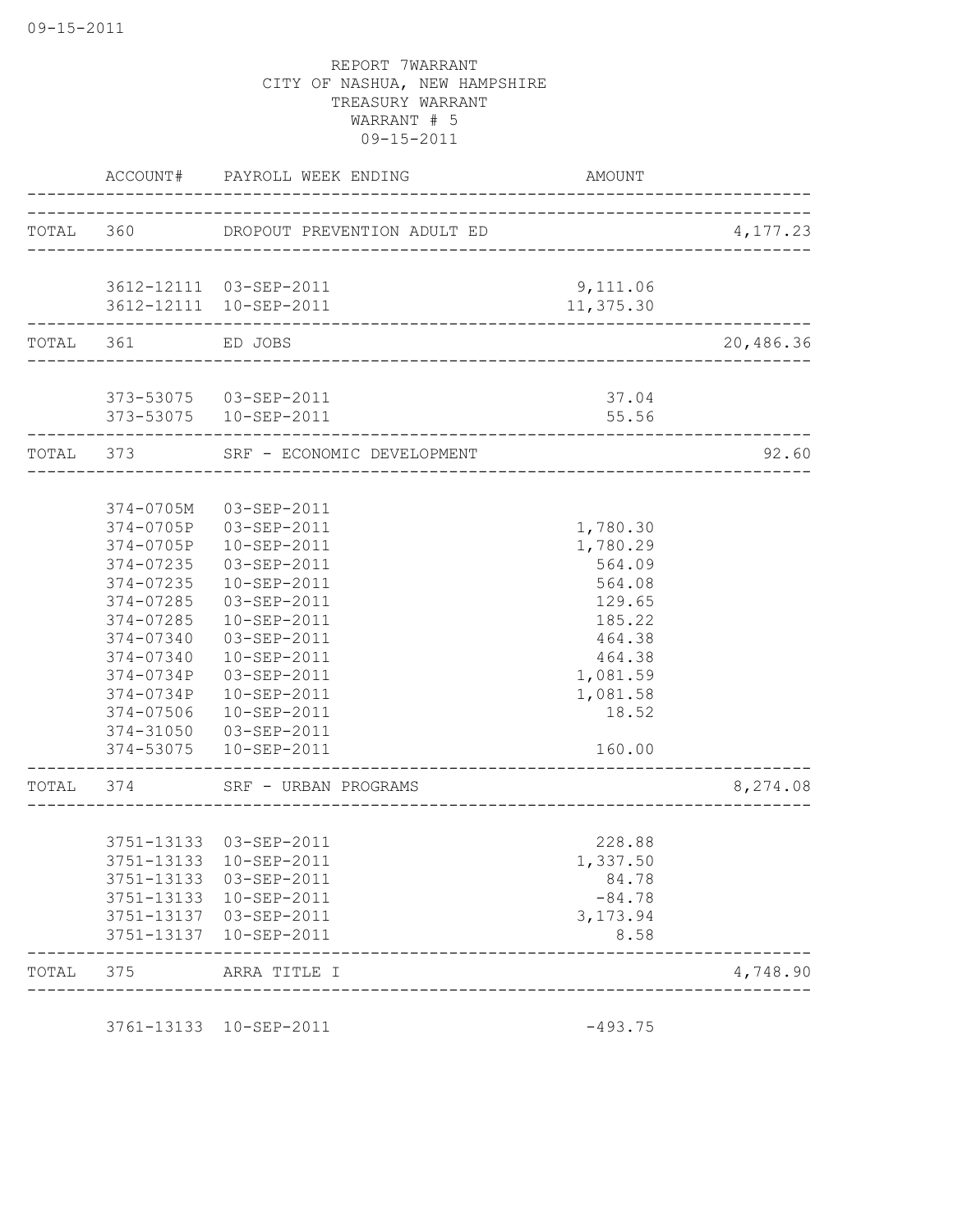|           | ACCOUNT#   | PAYROLL WEEK ENDING<br>__________________ | <b>AMOUNT</b> |           |
|-----------|------------|-------------------------------------------|---------------|-----------|
| TOTAL 376 |            | TITLE IA                                  |               | $-493.75$ |
|           |            |                                           |               |           |
|           | 3762-11726 | 10-SEP-2011                               | 15,648.93     |           |
|           | 3762-11802 | 10-SEP-2011                               | 2,051.77      |           |
|           | 3762-11870 | 10-SEP-2011                               | 2,843.02      |           |
|           | 3762-12111 | $03 - SEP - 2011$                         | 3,485.09      |           |
|           | 3762-12111 | 10-SEP-2011                               | 4,646.76      |           |
|           | 3762-12126 | 03-SEP-2011                               | 493.22        |           |
|           | 3762-12126 | 10-SEP-2011                               | 493.23        |           |
|           | 3762-12198 | $10 - SEP - 2011$                         | 53, 574.63    |           |
|           | 3762-13133 | 10-SEP-2011                               | 493.75        |           |
|           | 3762-19000 | 03-SEP-2011                               | 2,327.89      |           |
|           | 3762-19000 | 10-SEP-2011                               | 5,656.46      |           |
| TOTAL 376 |            | TITLE IA                                  |               | 91,714.75 |
|           |            |                                           |               |           |
|           |            | 3771-11515  03-SEP-2011                   | 187.50        |           |
|           |            | 3771-11515  10-SEP-2011                   | 262.50        |           |
|           |            | TOTAL 377 TITLE III ENHANCING ENG LANG    |               | 450.00    |
|           |            |                                           |               |           |
|           | 378-01210  | 03-SEP-2011                               | 550.37        |           |
|           | 378-01210  | 10-SEP-2011                               | 550.37        |           |
|           | 378-09003  | 03-SEP-2011                               | 550.37        |           |
|           | 378-09003  | 10-SEP-2011                               | 550.37        |           |
|           | 378-11676  | 03-SEP-2011                               | 934.06        |           |
|           | 378-11676  | 10-SEP-2011                               | 934.06        |           |
|           | 378-11677  | 03-SEP-2011                               | 783.71        |           |
|           | 378-11677  | $10 - SEP - 2011$                         | 783.71        |           |
|           | 378-11679  | 03-SEP-2011                               | 928.76        |           |
|           | 378-11679  | 10-SEP-2011                               | 928.76        |           |
|           | 378-11680  | 03-SEP-2011                               | 833.90        |           |
|           | 378-11680  | 10-SEP-2011                               | 833.90        |           |
|           | 378-11683  | 03-SEP-2011                               | 1,684.45      |           |
|           | 378-11683  | 10-SEP-2011                               | 1,684.45      |           |
|           | 378-11688  | 03-SEP-2011                               | 620.55        |           |
|           | 378-11688  | 10-SEP-2011                               | 620.55        |           |
|           | 378-11751  | 03-SEP-2011                               | 1,384.39      |           |
|           | 378-11751  | 10-SEP-2011                               | 1,384.39      |           |
|           | 378-12188  | 03-SEP-2011                               | 356.67        |           |
|           | 378-12188  | 10-SEP-2011                               | 148.61        |           |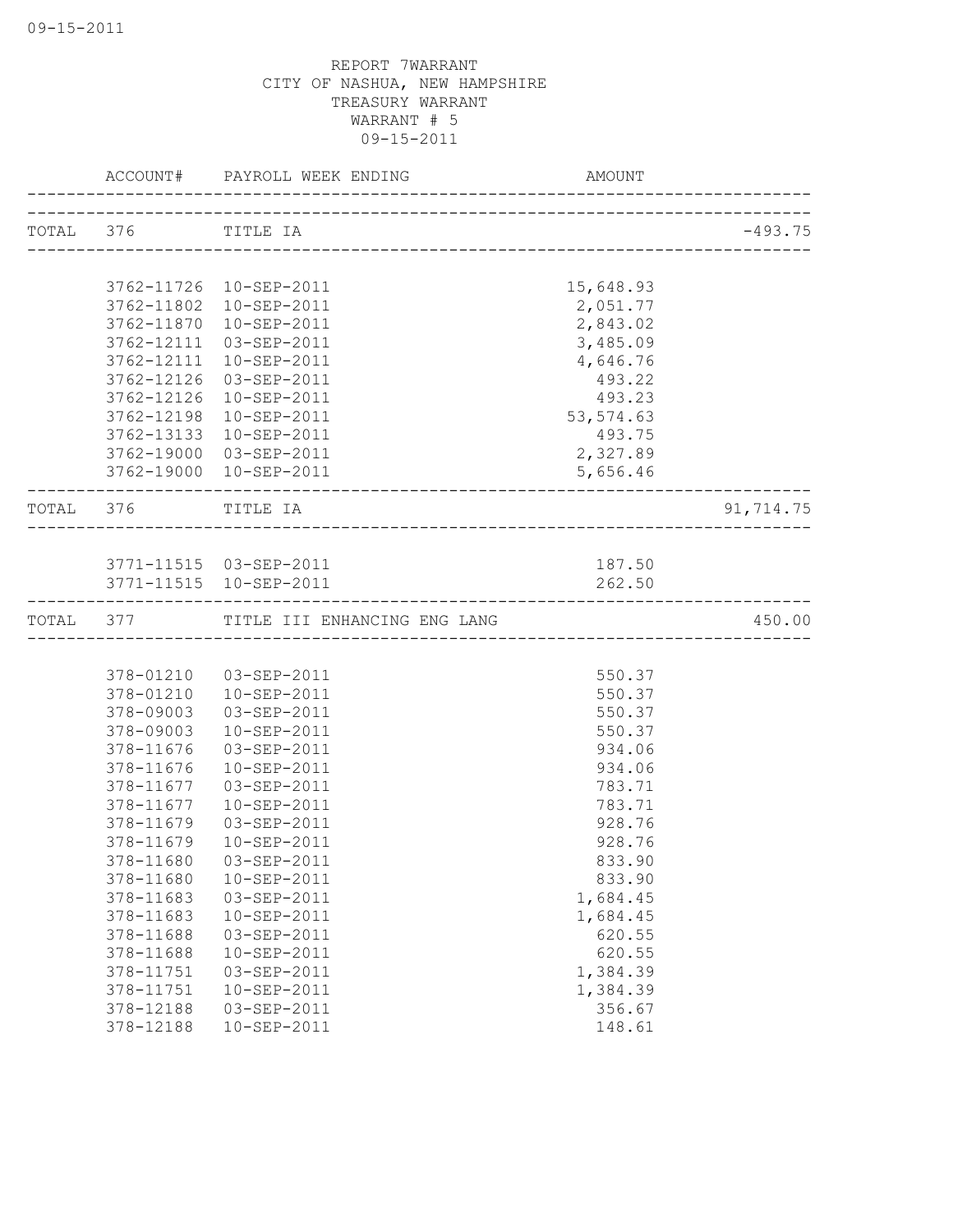|       | ACCOUNT#   | PAYROLL WEEK ENDING                                                                       | AMOUNT                                   |           |
|-------|------------|-------------------------------------------------------------------------------------------|------------------------------------------|-----------|
| TOTAL | 378        | TRANSPORTATION                                                                            |                                          | 17,046.40 |
|       |            | 3902-19000 10-SEP-2011                                                                    | 1,840.71                                 |           |
| TOTAL | 390        | VOC ED SECONDARY CARL PERKINS                                                             |                                          | 1,840.71  |
|       |            | 3930-13133 10-SEP-2011                                                                    | 100.00                                   |           |
| TOTAL | 393        | ARRA IDEA PRESCHOOL                                                                       |                                          | 100.00    |
|       |            | 3937-19000 10-SEP-2011                                                                    | 841.70                                   |           |
| TOTAL | 393        | DAY CARE                                                                                  |                                          | 841.70    |
|       | 3940-11726 | 10-SEP-2011<br>3940-13133 10-SEP-2011<br>3940-13137 03-SEP-2011<br>3940-13137 10-SEP-2011 | 1,346.77<br>300.00<br>28, 114.92<br>8.46 |           |
| TOTAL | 394        | ARRA IDEA SPEC ED                                                                         |                                          | 29,770.15 |
|       |            | 3952-11726 10-SEP-2011                                                                    | 67,108.10                                |           |
| TOTAL | 395        | IDEA B SPECIAL EDUCATION                                                                  |                                          | 67,108.10 |
|       |            | 3962-11726 10-SEP-2011                                                                    | 1,702.98                                 |           |
| TOTAL | 396        | IDEA PRESCHOOL                                                                            |                                          | 1,702.98  |
|       |            | 3977-12111 03-SEP-2011<br>3977-12111 10-SEP-2011                                          | 841.40<br>1,285.79                       |           |
| TOTAL | 397        | SPECIAL ED LOCAL                                                                          |                                          | 2,127.19  |
|       |            |                                                                                           |                                          |           |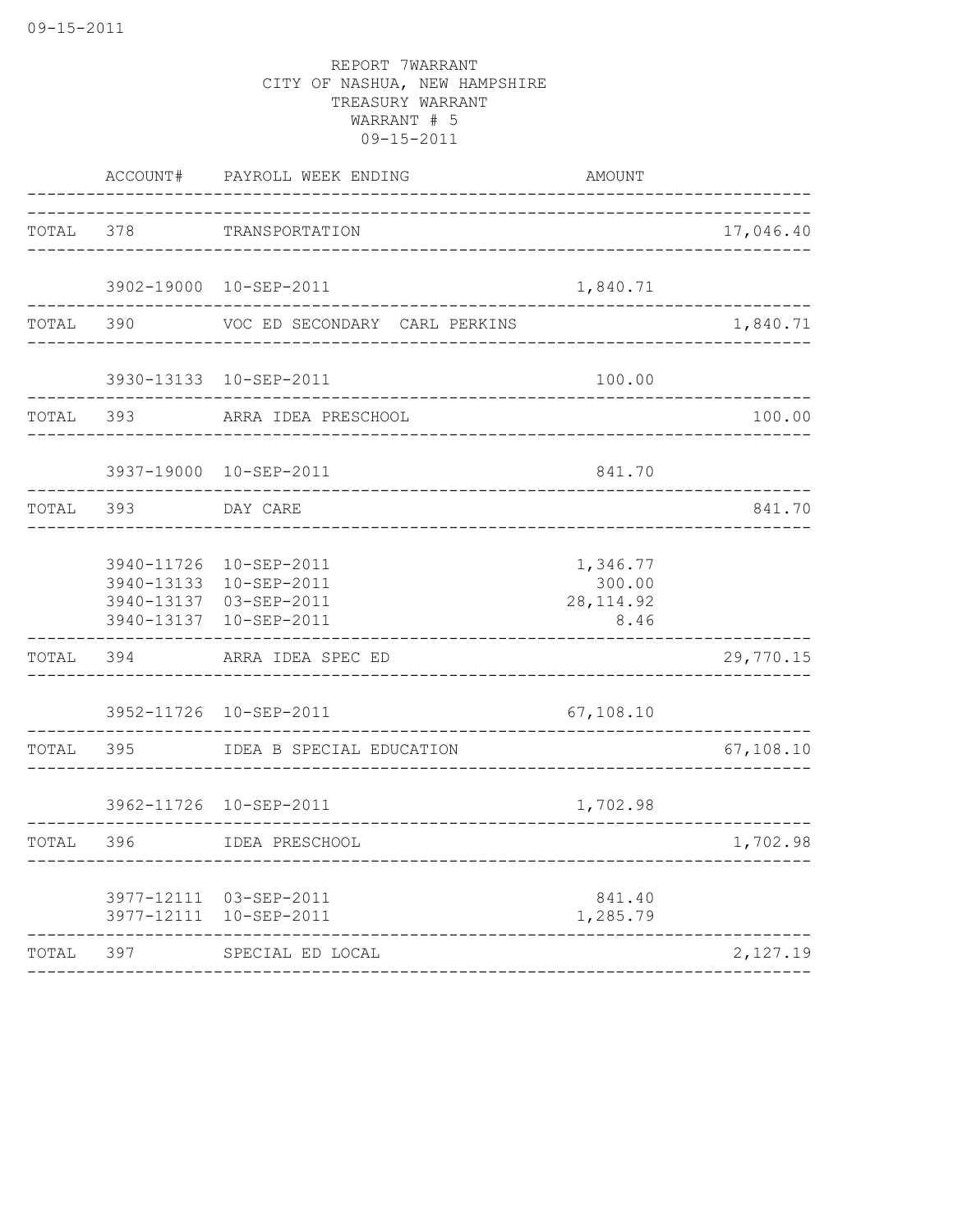|       | ACCOUNT#      | PAYROLL WEEK ENDING    | AMOUNT    |             |
|-------|---------------|------------------------|-----------|-------------|
|       | 501-11033     | 03-SEP-2011            | 852.14    |             |
|       | 501-11033     | 10-SEP-2011            | 852.14    |             |
|       | 501-11445     | 03-SEP-2011            | 437.44    |             |
|       | 501-11445     | 10-SEP-2011            | 437.44    |             |
|       | $501 - 11463$ | 03-SEP-2011            | 802.29    |             |
|       | 501-11463     | 10-SEP-2011            | 802.30    |             |
|       | $501 - 11470$ | 03-SEP-2011            | 877.27    |             |
|       | 501-11470     | 10-SEP-2011            | 877.26    |             |
|       | 501-11471     | 03-SEP-2011            | 2,033.79  |             |
|       | 501-11471     | 10-SEP-2011            | 2,033.79  |             |
|       |               | 501-11611  03-SEP-2011 | 549.53    |             |
|       | 501-11611     | 10-SEP-2011            | 549.53    |             |
| TOTAL | 501           | MAYOR'S OFFICE         |           | 11,104.92   |
|       |               |                        |           |             |
|       | 502-11195     | 03-SEP-2011            | 2,059.24  |             |
|       |               | 502-11195  10-SEP-2011 | 2,059.24  |             |
|       | 502-11219     | 03-SEP-2011            | 3,711.27  |             |
|       |               | 502-11219  10-SEP-2011 | 3,711.28  |             |
|       |               | 502-11518  03-SEP-2011 | 1,776.36  |             |
|       |               | 502-11518  10-SEP-2011 | 1,776.36  |             |
| TOTAL | 502           | LEGAL DEPARTMENT       |           | 15,093.75   |
|       |               |                        |           |             |
|       |               | 503-11071  03-SEP-2011 | 1,293.14  |             |
|       |               | 503-11071  10-SEP-2011 | 1,293.15  |             |
|       | 503-12092     | 03-SEP-2011            | 522.47    |             |
|       | 503-12092     | 10-SEP-2011            | 522.45    |             |
|       | 503-18005     | 03-SEP-2011            | 17,500.00 |             |
| TOTAL | 503           | BOARD OF ALDERMEN      |           | 21, 131. 21 |
|       |               |                        |           |             |
|       | 511-11247     | 03-SEP-2011            | 670.28    |             |
|       | 511-11247     | 10-SEP-2011            | 670.28    |             |
|       | 511-11248     | 03-SEP-2011            | 1,442.84  |             |
|       | 511-11248     | 10-SEP-2011            | 1,442.84  |             |
| TOTAL | 511           | CITI-STAT              |           | 4,226.24    |
|       |               |                        |           |             |
|       | 512-11005     | 03-SEP-2011            | 863.55    |             |
|       | 512-11005     | 10-SEP-2011            | 863.56    |             |
|       | 512-11050     | 03-SEP-2011            | 742.05    |             |
|       | 512-11050     | 10-SEP-2011            | 755.97    |             |
|       | 512-11064     | 03-SEP-2011            | 1,017.55  |             |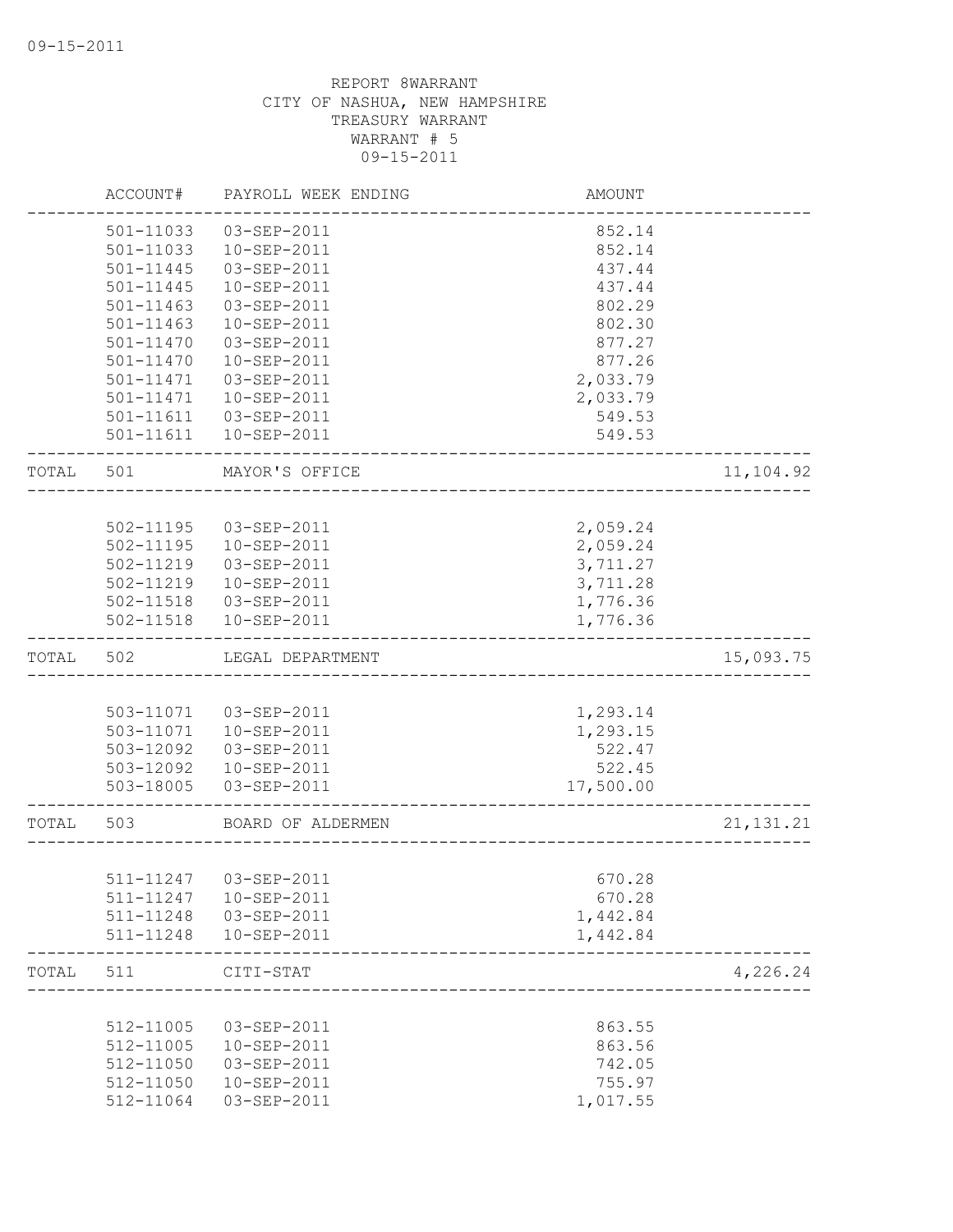|       | ACCOUNT#  | PAYROLL WEEK ENDING | AMOUNT   |           |
|-------|-----------|---------------------|----------|-----------|
|       | 512-11064 | 10-SEP-2011         | 1,017.55 |           |
|       | 512-11073 | 03-SEP-2011         | 1,627.85 |           |
|       | 512-11073 | 10-SEP-2011         | 1,627.84 |           |
|       | 512-11134 | 03-SEP-2011         | 796.65   |           |
|       | 512-11134 | 10-SEP-2011         | 796.65   |           |
|       | 512-11165 | 03-SEP-2011         | 1,605.06 |           |
|       | 512-11165 | 10-SEP-2011         | 1,638.56 |           |
|       | 512-11167 | 03-SEP-2011         | 580.90   |           |
|       | 512-11167 | 10-SEP-2011         | 580.90   |           |
|       | 512-11173 | 03-SEP-2011         | 1,453.64 |           |
|       | 512-11173 | 10-SEP-2011         | 1,453.63 |           |
|       | 512-11177 | 03-SEP-2011         | 1,895.15 |           |
|       | 512-11177 | $10 - SEP - 2011$   | 1,895.15 |           |
|       | 512-11222 | 03-SEP-2011         | 1,020.07 |           |
|       | 512-11222 | 10-SEP-2011         | 1,020.07 |           |
|       | 512-11224 | 03-SEP-2011         | 1,005.33 |           |
|       | 512-11224 | 10-SEP-2011         | 1,005.33 |           |
|       | 512-11265 | 03-SEP-2011         | 888.17   |           |
|       | 512-11265 | 10-SEP-2011         | 888.18   |           |
|       | 512-11431 | 03-SEP-2011         | 2,203.82 |           |
|       | 512-11431 | 10-SEP-2011         | 2,203.82 |           |
|       | 512-11531 | 03-SEP-2011         | 1,693.74 |           |
|       | 512-11531 | 10-SEP-2011         | 1,693.75 |           |
|       | 512-11673 | 03-SEP-2011         | 1,062.19 |           |
|       | 512-11673 | 10-SEP-2011         | 1,062.19 |           |
|       | 512-11684 | 03-SEP-2011         | 877.27   |           |
|       | 512-11684 | 10-SEP-2011         | 877.27   |           |
|       | 512-11714 | 03-SEP-2011         | 962.06   |           |
|       | 512-11714 | 10-SEP-2011         | 962.06   |           |
|       | 512-11740 | 03-SEP-2011         | 1,678.70 |           |
|       | 512-11740 | 10-SEP-2011         | 1,678.70 |           |
|       | 512-12033 | 03-SEP-2011         | 619.06   |           |
|       | 512-12033 | 10-SEP-2011         | 619.05   |           |
|       | 512-12056 | 03-SEP-2011         | 363.07   |           |
|       | 512-12056 | 10-SEP-2011         | 363.06   |           |
|       | 512-12749 | 03-SEP-2011         | 622.72   |           |
|       | 512-12749 | 10-SEP-2011         | 622.71   |           |
|       | 512-13004 | 03-SEP-2011         | 143.02   |           |
|       | 512-13004 | 10-SEP-2011         | 35.24    |           |
| TOTAL | 512       | FINANCIAL SERVICES  |          | 47,382.86 |
|       |           |                     |          |           |
|       | 513-11117 | 03-SEP-2011         | 1,626.12 |           |
|       | 513-11117 | 10-SEP-2011         | 1,626.12 |           |
|       | 513-11171 | 03-SEP-2011         | 2,056.01 |           |
|       | 513-11171 | 10-SEP-2011         | 2,056.01 |           |
|       | 513-11213 | 03-SEP-2011         | 1,299.58 |           |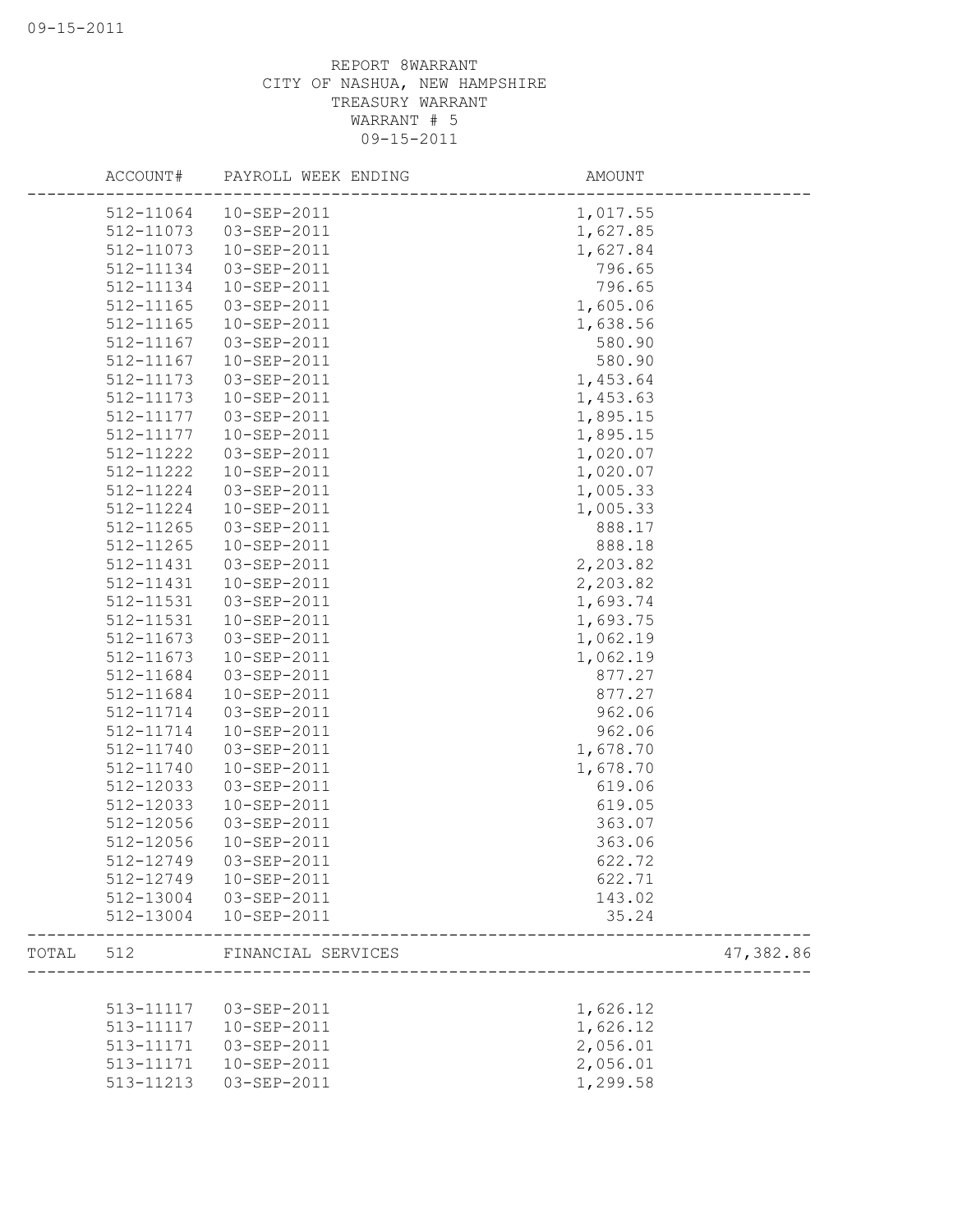|           |           | ACCOUNT# PAYROLL WEEK ENDING                                 | AMOUNT                              |                          |
|-----------|-----------|--------------------------------------------------------------|-------------------------------------|--------------------------|
|           |           | 513-11213  10-SEP-2011                                       | 1,299.58                            |                          |
|           |           | 513-11223  03-SEP-2011                                       | 774.95                              |                          |
|           |           | 513-11223  10-SEP-2011                                       | 774.95                              |                          |
|           |           | 513-12085  10-SEP-2011                                       | 200.00                              |                          |
| TOTAL 513 |           | CITY CLERK'S OFFICE                                          |                                     | 11,713.32                |
|           |           |                                                              |                                     |                          |
|           | 515-11185 | 03-SEP-2011                                                  | 764.32                              |                          |
|           | 515-11185 | 10-SEP-2011                                                  | 764.32                              |                          |
|           | 515-11350 | 03-SEP-2011                                                  | 962.06                              |                          |
|           | 515-11350 | 10-SEP-2011                                                  | 962.06                              |                          |
|           |           | 515-11447 03-SEP-2011                                        | 350.31                              |                          |
|           |           | 515-11447  10-SEP-2011                                       | 350.31                              |                          |
|           |           | 515-12028  03-SEP-2011                                       | 612.71                              |                          |
|           |           | 515-12028  10-SEP-2011                                       | 612.71                              |                          |
| TOTAL     | 515       | HUMAN RESOURCES<br>----------------------------              |                                     | 5,378.80                 |
|           |           |                                                              |                                     |                          |
|           |           | 516-11147  03-SEP-2011                                       | 637.19                              |                          |
|           |           | 516-11147  10-SEP-2011                                       | 637.19                              |                          |
|           | 516-11148 | 03-SEP-2011                                                  | 985.60                              |                          |
|           |           | 516-11148  10-SEP-2011                                       | 985.60                              |                          |
|           | 516-11459 | 03-SEP-2011                                                  | 1,293.15                            |                          |
|           |           | 516-11459  10-SEP-2011                                       | 1,293.15                            |                          |
|           |           | 516-11573  03-SEP-2011                                       | 939.11                              |                          |
|           |           | 516-11573  10-SEP-2011                                       | 939.11                              |                          |
|           |           | 516-13004 03-SEP-2011                                        | 23.89                               |                          |
| TOTAL     | 516       | PURCHASING DEPARTMENT                                        | ___________________________________ | 7,733.99                 |
|           |           |                                                              |                                     |                          |
|           |           | 517-11198  03-SEP-2011                                       | 1,127.96                            |                          |
|           | 517-11198 | $10 - SEP - 2011$                                            | 1,127.96                            |                          |
|           | 517-11266 | 03-SEP-2011                                                  | 641.15                              |                          |
|           | 517-11266 | 10-SEP-2011                                                  | 641.15                              |                          |
|           | 517-11420 | 03-SEP-2011                                                  | 747.87                              |                          |
|           | 517-11420 | 10-SEP-2011                                                  | 747.87                              |                          |
|           | 517-12063 | 03-SEP-2011                                                  |                                     |                          |
|           | 517-12063 | 10-SEP-2011                                                  |                                     |                          |
| TOTAL     | 517       | BUILDING MAINT - CITY ADMIN<br>_____________________________ |                                     | 5,033.96<br>____________ |
|           |           |                                                              |                                     |                          |
|           | 519-11014 | 03-SEP-2011                                                  | 1,122.77                            |                          |
|           | 519-11014 | 10-SEP-2011                                                  | 1,122.76                            |                          |
|           | 519-11016 | 03-SEP-2011                                                  | 985.60                              |                          |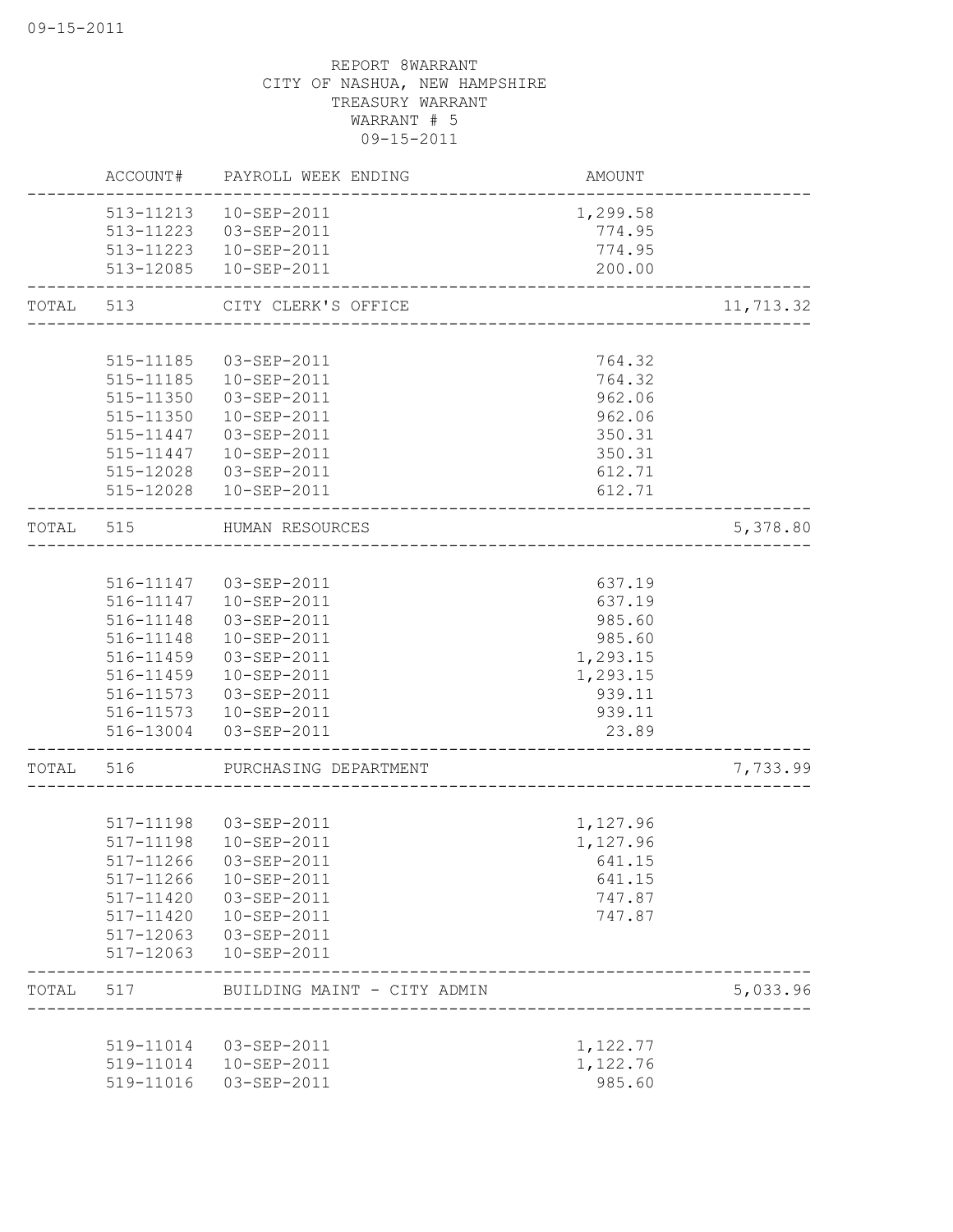|           |           | ACCOUNT# PAYROLL WEEK ENDING                     | AMOUNT   |           |
|-----------|-----------|--------------------------------------------------|----------|-----------|
|           | 519-11016 | 10-SEP-2011                                      | 985.60   |           |
|           | 519-11017 | 03-SEP-2011                                      | 824.00   |           |
|           | 519-11017 | 10-SEP-2011                                      | 824.00   |           |
|           | 519-11115 | 03-SEP-2011                                      | 1,996.63 |           |
|           | 519-11115 | 10-SEP-2011                                      | 1,996.63 |           |
|           | 519-11146 | 03-SEP-2011                                      | 858.42   |           |
|           | 519-11146 | 10-SEP-2011                                      | 858.42   |           |
|           | 519-11153 | 03-SEP-2011                                      | 620.56   |           |
|           | 519-11153 | 10-SEP-2011                                      | 620.55   |           |
|           | 519-11154 | 03-SEP-2011                                      | 652.11   |           |
|           | 519-11154 | 10-SEP-2011                                      | 652.11   |           |
|           | 519-11205 | 03-SEP-2011                                      | 815.21   |           |
|           | 519-11205 | 10-SEP-2011                                      | 815.21   |           |
|           |           | 519-11241  03-SEP-2011                           | 1,367.59 |           |
|           |           | 519-11241  10-SEP-2011                           | 1,367.59 |           |
| TOTAL 519 |           | ASSESSORS<br>----------------------------------- |          | 18,485.76 |
|           |           |                                                  |          |           |
|           |           | 520-12077  03-SEP-2011                           | 277.03   |           |
|           |           | 520-12077  10-SEP-2011                           | 277.03   |           |
| TOTAL     | 520       | HUNT BUILDING                                    |          | 554.06    |
|           |           |                                                  |          |           |
|           |           | 522-11127  03-SEP-2011                           | 1,718.19 |           |
|           | 522-11127 | 10-SEP-2011                                      | 1,718.19 |           |
|           | 522-11128 | 03-SEP-2011                                      | 1,152.82 |           |
|           | 522-11128 | 10-SEP-2011                                      | 1,152.83 |           |
|           | 522-11286 | 03-SEP-2011                                      | 608.85   |           |
|           | 522-11286 | 10-SEP-2011                                      | 608.85   |           |
|           | 522-11429 | 03-SEP-2011                                      | 1,873.48 |           |
|           | 522-11429 | 10-SEP-2011                                      | 1,873.48 |           |
|           | 522-11496 | 03-SEP-2011                                      | 1,537.47 |           |
|           | 522-11496 | 10-SEP-2011                                      | 1,537.48 |           |
|           | 522-11641 | 03-SEP-2011                                      | 1,409.38 |           |
|           | 522-11641 | 10-SEP-2011                                      | 1,409.38 |           |
|           | 522-11652 | 03-SEP-2011                                      | 1,496.80 |           |
|           | 522-11652 | 10-SEP-2011                                      | 1,496.80 |           |
|           | 522-11721 | 03-SEP-2011                                      | 1,556.11 |           |
|           | 522-11721 | 10-SEP-2011                                      | 1,556.11 |           |
|           | 522-11724 | 03-SEP-2011                                      | 1,377.84 |           |
|           |           |                                                  |          |           |
|           | 522-11724 | 10-SEP-2011                                      | 1,377.84 |           |
|           | 522-11729 | 03-SEP-2011                                      | 2,231.12 |           |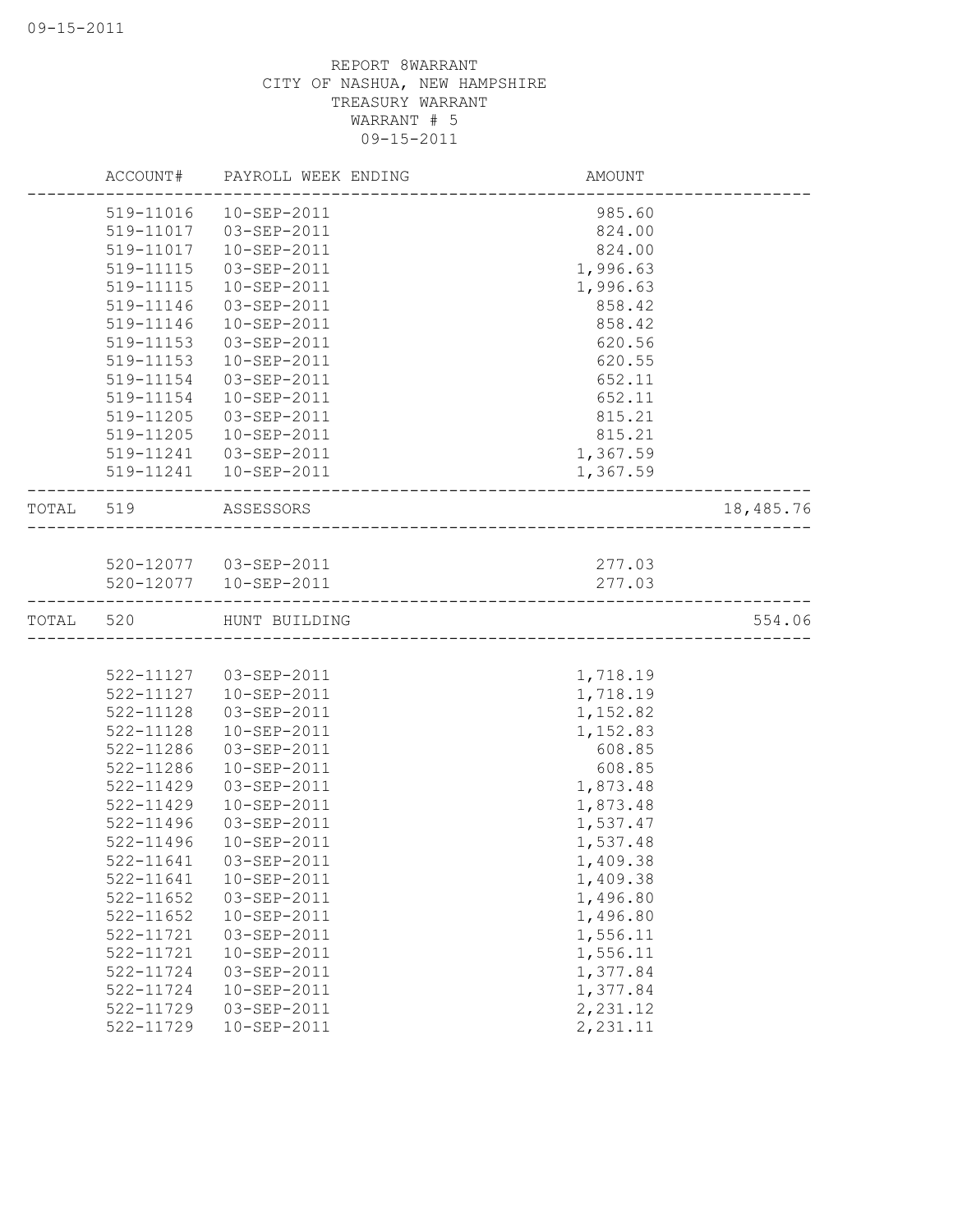|           | ACCOUNT#  | PAYROLL WEEK ENDING              | AMOUNT   |           |
|-----------|-----------|----------------------------------|----------|-----------|
|           |           | TOTAL 522 INFORMATION TECHNOLOGY |          | 29,924.13 |
|           |           |                                  |          |           |
|           |           | 523-11332  03-SEP-2011           | 1,006.33 |           |
|           |           | 523-11332  10-SEP-2011           | 1,006.34 |           |
| TOTAL 523 |           | GIS                              |          | 2,012.67  |
|           |           |                                  |          |           |
|           | 531-11065 | 03-SEP-2011                      | 1,149.02 |           |
|           | 531-11065 | $10 - SEP - 2011$                | 1,149.02 |           |
|           | 531-11085 | 03-SEP-2011                      | 922.04   |           |
|           | 531-11085 | 10-SEP-2011                      | 922.04   |           |
|           | 531-11114 | 03-SEP-2011                      | 2,355.27 |           |
|           | 531-11114 | $10 - SEP - 2011$                | 2,355.27 |           |
|           | 531-11129 | 03-SEP-2011                      | 1,998.79 |           |
|           | 531-11129 | 10-SEP-2011                      | 1,998.80 |           |
|           | 531-11164 | 03-SEP-2011                      | 1,178.65 |           |
|           | 531-11164 | $10 - SEP - 2011$                | 1,178.65 |           |
|           | 531-11166 | 03-SEP-2011                      | 1,937.99 |           |
|           | 531-11166 | $10 - SEP - 2011$                | 1,174.97 |           |
|           | 531-11170 | 03-SEP-2011                      | 1,526.04 |           |
|           | 531-11170 | 10-SEP-2011                      | 1,526.03 |           |
|           | 531-11201 | 03-SEP-2011                      | 682.41   |           |
|           | 531-11201 | 10-SEP-2011                      | 682.41   |           |
|           | 531-11203 | 03-SEP-2011                      | 1,349.54 |           |
|           | 531-11203 | 10-SEP-2011                      | 1,349.55 |           |
|           | 531-11226 | 03-SEP-2011                      | 776.25   |           |
|           | 531-11226 | 10-SEP-2011                      | 776.25   |           |
|           | 531-11242 | 03-SEP-2011                      | 1,158.79 |           |
|           | 531-11242 | 10-SEP-2011                      | 1,158.79 |           |
|           | 531-11245 | 03-SEP-2011                      | 643.00   |           |
|           | 531-11245 | 10-SEP-2011                      | 643.00   |           |
|           | 531-11257 | 03-SEP-2011                      | 4,403.35 |           |
|           | 531-11257 | 10-SEP-2011                      | 4,403.35 |           |
|           | 531-11287 | 03-SEP-2011                      | 846.15   |           |
|           | 531-11287 | 10-SEP-2011                      | 846.15   |           |
|           | 531-11398 | 03-SEP-2011                      | 646.26   |           |
|           | 531-11398 | 10-SEP-2011                      | 646.25   |           |
|           | 531-11477 | 03-SEP-2011                      | 648.93   |           |
|           | 531-11477 | 10-SEP-2011                      | 1,016.74 |           |
|           | 531-11487 | 03-SEP-2011                      | 1,400.35 |           |
|           | 531-11487 | 10-SEP-2011                      | 1,400.35 |           |
|           | 531-11495 | 03-SEP-2011                      | 1,037.27 |           |
|           | 531-11495 | 10-SEP-2011                      | 1,037.26 |           |
|           | 531-11498 | 03-SEP-2011                      | 878.18   |           |
|           | 531-11498 | 10-SEP-2011                      | 878.19   |           |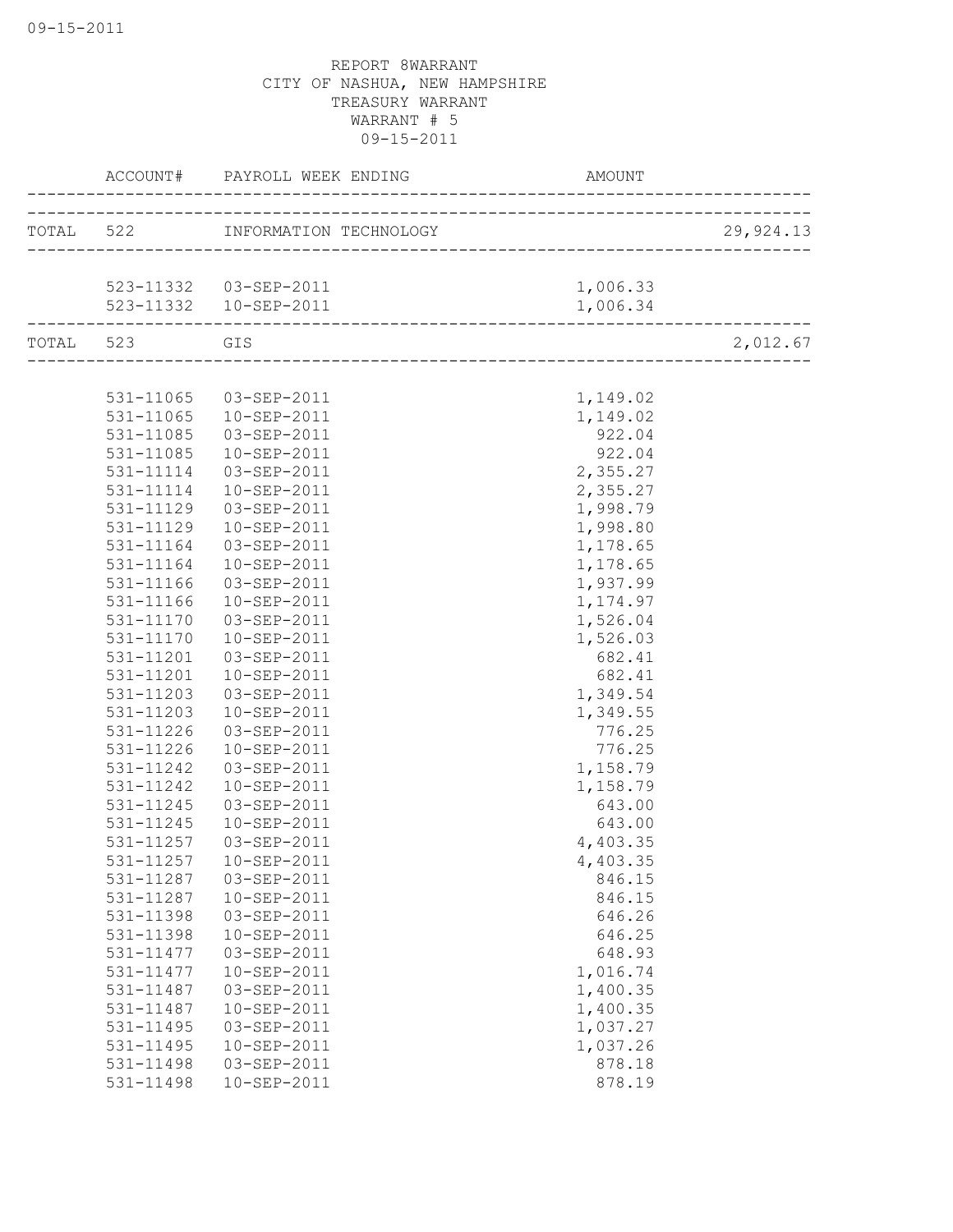| ACCOUNT#  | PAYROLL WEEK ENDING | AMOUNT      |
|-----------|---------------------|-------------|
| 531-11516 | 03-SEP-2011         | 884.57      |
| 531-11516 | 10-SEP-2011         | 884.57      |
| 531-11534 | 03-SEP-2011         | 1,496.62    |
| 531-11534 | 10-SEP-2011         | 1,496.61    |
| 531-11535 | 03-SEP-2011         | 73,786.11   |
| 531-11535 | 10-SEP-2011         | 11,469.36   |
| 531-11537 | 03-SEP-2011         | 14,485.36   |
| 531-11537 | 10-SEP-2011         | 14,485.32   |
| 531-11538 | 03-SEP-2011         | 922.05      |
| 531-11538 | 10-SEP-2011         | 922.03      |
| 531-11539 | 03-SEP-2011         | 1,587.09    |
| 531-11539 | 10-SEP-2011         | 1,587.10    |
| 531-11544 | 03-SEP-2011         | 4,268.61    |
| 531-11544 | 10-SEP-2011         | 4,268.62    |
| 531-11549 | 03-SEP-2011         | 8,244.10    |
| 531-11549 | 10-SEP-2011         | 8,244.10    |
| 531-11550 | 03-SEP-2011         | 1,914.70    |
| 531-11550 | 10-SEP-2011         | 1,914.70    |
| 531-11552 | 03-SEP-2011         | 9,325.80    |
| 531-11552 | 10-SEP-2011         | 9,325.80    |
| 531-11555 | 03-SEP-2011         | 41,940.00   |
| 531-11555 | 10-SEP-2011         | 41,940.00   |
| 531-11558 | 03-SEP-2011         | 100,643.23  |
| 531-11558 | 10-SEP-2011         | 66,610.05   |
| 531-11561 | 03-SEP-2011         | 19,968.00   |
| 531-11561 | 10-SEP-2011         | 18,788.25   |
| 531-11567 | 03-SEP-2011         | 34, 187. 13 |
| 531-11567 | 10-SEP-2011         | 34, 187. 15 |
| 531-11569 | 03-SEP-2011         | 1,214.02    |
| 531-11569 | 10-SEP-2011         | 1,214.02    |
| 531-11618 | 03-SEP-2011         | 2,713.45    |
| 531-11618 | 10-SEP-2011         | 2,713.46    |
| 531-11622 | 03-SEP-2011         | 2,838.17    |
| 531-11622 | 10-SEP-2011         | 2,386.84    |
| 531-11664 | 03-SEP-2011         | 1,171.16    |
| 531-11664 | 10-SEP-2011         | 1,171.17    |
| 531-11665 | 03-SEP-2011         | 863.25      |
| 531-11665 | 10-SEP-2011         | 863.25      |
| 531-11719 | 03-SEP-2011         | 949.27      |
| 531-11719 | 10-SEP-2011         | 949.26      |
| 531-11722 | 03-SEP-2011         | 611.85      |
| 531-11722 | 10-SEP-2011         | 611.85      |
| 531-11732 | 03-SEP-2011         | 6,034.25    |
| 531-11732 | 10-SEP-2011         | 6,034.25    |
| 531-12020 | 03-SEP-2011         | 984.99      |
| 531-12020 | 10-SEP-2011         | 984.99      |
| 531-12042 | 03-SEP-2011         | 1,203.44    |
| 531-12042 | 10-SEP-2011         | 2,107.95    |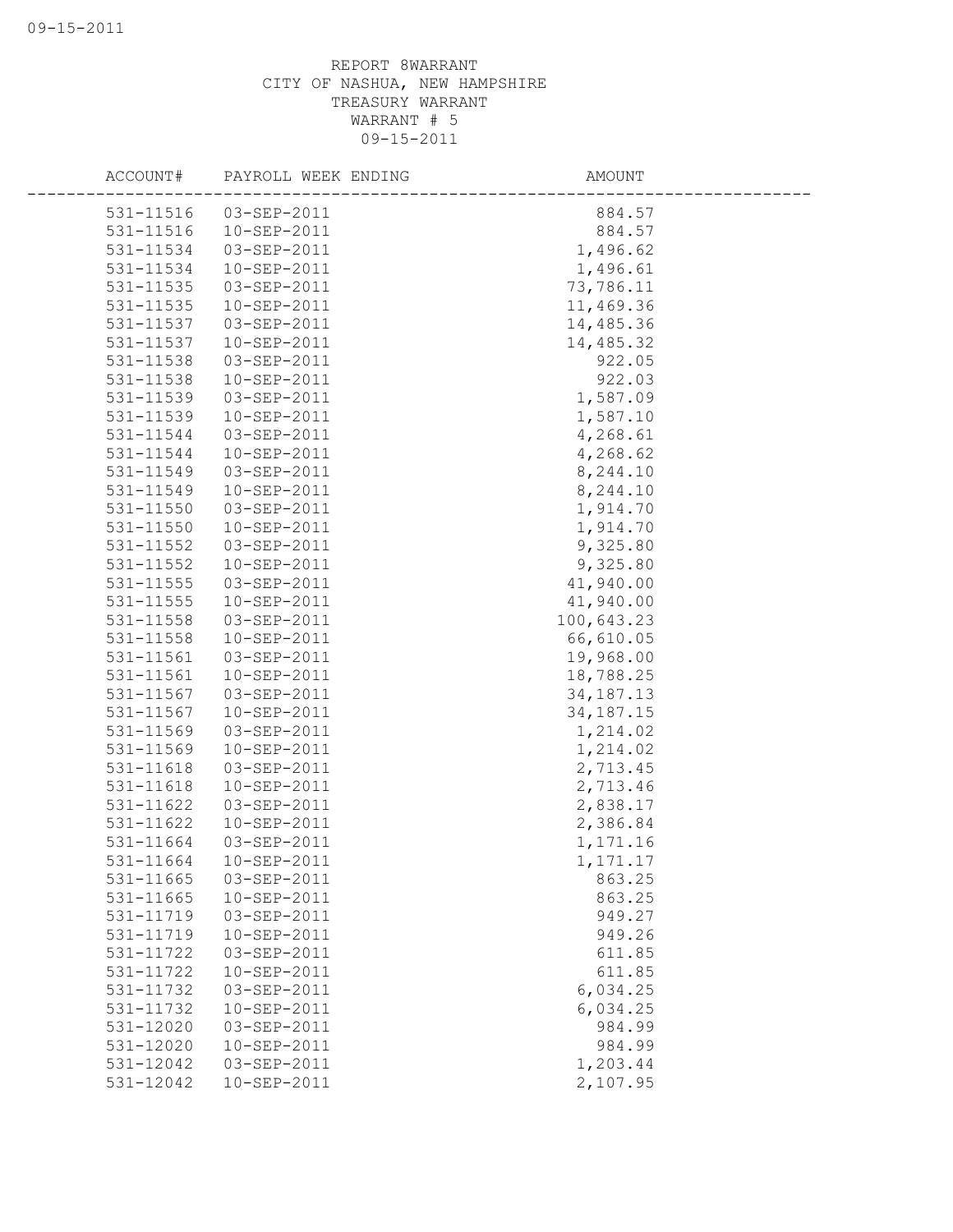|           |                        | ACCOUNT# PAYROLL WEEK ENDING | AMOUNT    |             |
|-----------|------------------------|------------------------------|-----------|-------------|
|           |                        | 531-12066 03-SEP-2011        | 666.41    |             |
|           | 531-12066              | 10-SEP-2011                  | 666.40    |             |
|           | 531-12068              | 03-SEP-2011                  | 725.99    |             |
|           | 531-12068              | 10-SEP-2011                  | 725.99    |             |
|           | 531-12071              | 03-SEP-2011                  | 266.52    |             |
|           | 531-12071              | 10-SEP-2011                  | 266.52    |             |
|           | 531-12119              | 03-SEP-2011                  | 1,158.52  |             |
|           | 531-12119              | 10-SEP-2011                  | 1,158.52  |             |
|           | 531-13004              | 03-SEP-2011                  | 2,340.45  |             |
|           | 531-13004              | 10-SEP-2011                  | 3, 231.47 |             |
|           | 531-13038              | 10-SEP-2011                  | 795.40    |             |
|           | 531-13040              | 03-SEP-2011                  | 5,439.69  |             |
|           | 531-13040              | 10-SEP-2011                  | 3,572.99  |             |
|           | 531-13044              | 03-SEP-2011                  | 1,578.39  |             |
|           | 531-13044              | 10-SEP-2011                  | 3, 231.15 |             |
|           | 531-13047              | $03 - SEP - 2011$            | 3,651.13  |             |
|           | 531-13047              | 10-SEP-2011                  | 13,757.55 |             |
|           | 531-13048              | 03-SEP-2011                  | 2,516.77  |             |
|           | 531-13048              | 10-SEP-2011                  | 7,117.99  |             |
|           | 531-15002              | 03-SEP-2011                  | 426.86    |             |
|           | 531-15002              | 10-SEP-2011                  | 45,662.52 |             |
|           | 531-17001              | 03-SEP-2011                  | 58.33     |             |
|           | 531-17002              | 10-SEP-2011                  | 200.00    |             |
|           | 531-17003              | 10-SEP-2011                  | 500.00    |             |
|           | 531-17004              | 10-SEP-2011                  | 5,400.00  |             |
|           |                        | 531-17006 03-SEP-2011        | 787.50    |             |
|           | 531-17006              | 10-SEP-2011                  | 2,200.00  |             |
| TOTAL 531 |                        | POLICE DEPARTMENT            |           | 726, 182.33 |
|           |                        |                              |           |             |
|           | 532-11024              | 03-SEP-2011                  | 2,120.50  |             |
|           | 532-11024              | 10-SEP-2011                  | 2,120.48  |             |
|           | 532-11036<br>532-11036 | 03-SEP-2011                  | 1,929.25  |             |
|           |                        | 10-SEP-2011                  | 1,929.25  |             |
|           | 532-11066              | 03-SEP-2011                  | 1,363.38  |             |
|           | 532-11066              | 10-SEP-2011                  | 1,363.38  |             |
|           | 532-11069              | 03-SEP-2011                  | 1,377.02  |             |
|           | 532-11069              | 10-SEP-2011                  | 1,377.02  |             |
|           | 532-11111              | 03-SEP-2011                  | 2,240.77  |             |
|           | 532-11111              | 10-SEP-2011                  | 2,240.77  |             |
|           | 532-11207              | 03-SEP-2011                  | 6,793.69  |             |
|           | 532-11207              | 10-SEP-2011                  | 6,793.69  |             |
|           | 532-11281              | 03-SEP-2011                  | 1,005.79  |             |
|           | 532-11281              | 10-SEP-2011                  | 1,005.79  |             |
|           | 532-11285              | 03-SEP-2011                  | 7,023.72  |             |
|           | 532-11285              | 10-SEP-2011                  | 7,023.72  |             |
|           | 532-11291              | 03-SEP-2011                  | 6,700.34  |             |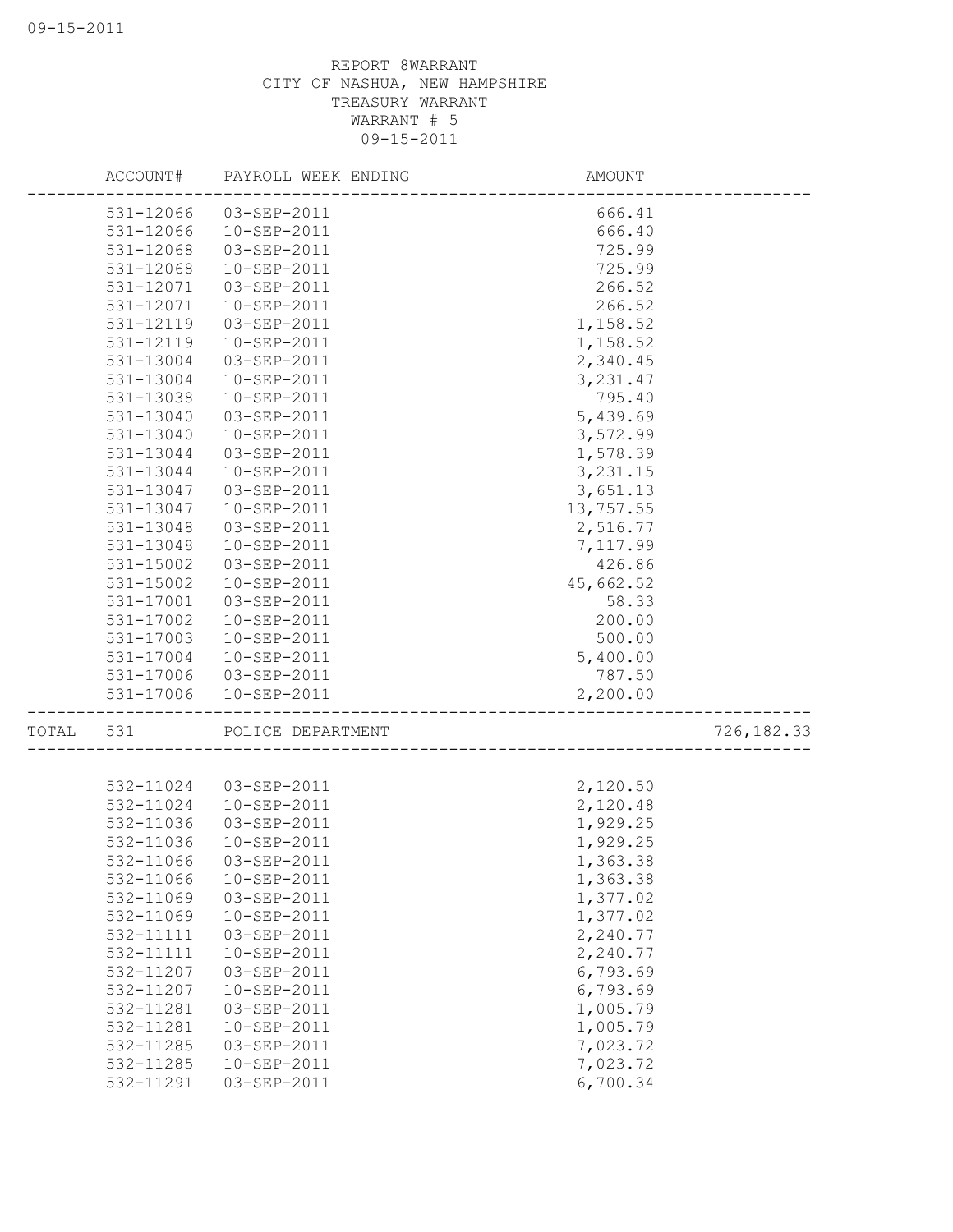|       | ACCOUNT#  | PAYROLL WEEK ENDING | AMOUNT      |            |
|-------|-----------|---------------------|-------------|------------|
|       | 532-11291 | $10 - SEP - 2011$   | 6,770.16    |            |
|       | 532-11298 | 03-SEP-2011         | 1,395.22    |            |
|       | 532-11298 | 10-SEP-2011         | 1,395.22    |            |
|       | 532-11300 | 03-SEP-2011         | 37, 497.76  |            |
|       | 532-11300 | 10-SEP-2011         | 37, 475.84  |            |
|       | 532-11305 | 03-SEP-2011         | 1,257.85    |            |
|       | 532-11305 | 10-SEP-2011         | 1,257.85    |            |
|       | 532-11309 | 03-SEP-2011         | 103,722.30  |            |
|       | 532-11309 | 10-SEP-2011         | 104, 424.78 |            |
|       | 532-11660 | 03-SEP-2011         | 1,535.86    |            |
|       | 532-11660 | 10-SEP-2011         | 1,535.86    |            |
|       | 532-11663 | 03-SEP-2011         | 1,535.86    |            |
|       | 532-11663 | 10-SEP-2011         | 1,535.86    |            |
|       | 532-11666 | 03-SEP-2011         | 1,535.86    |            |
|       | 532-11666 | 10-SEP-2011         | 1,535.86    |            |
|       | 532-11668 | 03-SEP-2011         | 1,551.21    |            |
|       | 532-11668 | $10 - SEP - 2011$   | 1,551.21    |            |
|       | 532-12070 | 03-SEP-2011         | 24,956.49   |            |
|       | 532-12070 | 10-SEP-2011         | 24, 437.10  |            |
|       | 532-13004 | 03-SEP-2011         | 1,174.94    |            |
|       | 532-13004 | 10-SEP-2011         | 601.42      |            |
|       | 532-13018 | 03-SEP-2011         | 2,034.11    |            |
|       | 532-13018 | 10-SEP-2011         | 2,236.04    |            |
|       | 532-13024 | 03-SEP-2011         | 698.47      |            |
|       | 532-13024 | 10-SEP-2011         | 1,098.25    |            |
|       | 532-13050 | 03-SEP-2011         | 8,028.89    |            |
|       | 532-13050 | $10 - SEP - 2011$   | 8,291.31    |            |
|       | 532-15002 | 10-SEP-2011         | 44,907.02   |            |
|       | 532-19231 | 03-SEP-2011         | 1,226.73    |            |
|       | 532-19231 | 10-SEP-2011         | 1,226.73    |            |
|       | 532-19232 | 03-SEP-2011         | 1,809.53    |            |
|       | 532-19232 | 10-SEP-2011         | 1,809.53    |            |
|       | 532-19233 | 03-SEP-2011         | 2,815.79    |            |
|       | 532-19233 | 10-SEP-2011         | 2,815.79    |            |
|       | 532-19234 | 03-SEP-2011         | 1,787.50    |            |
|       | 532-19234 | 10-SEP-2011         | 1,787.50    |            |
| TOTAL | 532       | FIRE DEPARTMENT     |             | 495,666.26 |
|       |           |                     |             |            |
|       | 535-11436 | 03-SEP-2011         | 1,384.61    |            |
|       | 535-11436 | 10-SEP-2011         | 1,384.62    |            |
|       | 535-11980 | 03-SEP-2011         | 96.15       |            |
|       | 535-11980 | 10-SEP-2011         | 96.15       |            |
|       | 535-31050 | 03-SEP-2011         | 50.00       |            |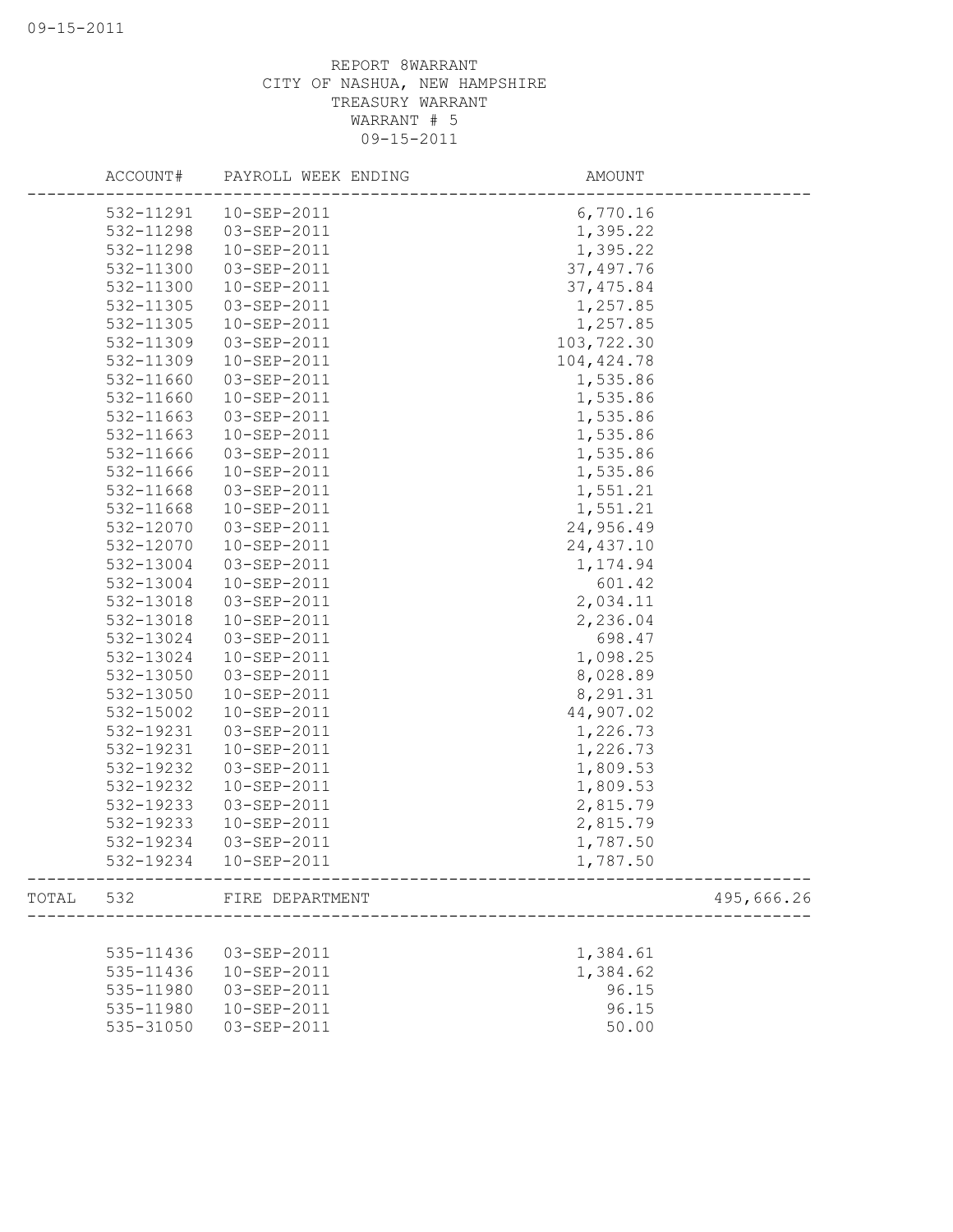|       | ACCOUNT#               | PAYROLL WEEK ENDING            | AMOUNT             |           |
|-------|------------------------|--------------------------------|--------------------|-----------|
|       |                        | TOTAL 535 EMERGENCY MANAGEMENT |                    | 3,011.53  |
|       |                        |                                |                    |           |
|       | 536-11200              | 03-SEP-2011                    | 1,449.60           |           |
|       | 536-11200              | 10-SEP-2011                    | 1,449.60           |           |
|       | 536-12137              | 03-SEP-2011                    | 1,230.12           |           |
|       | 536-12137<br>536-13004 | 10-SEP-2011<br>10-SEP-2011     | 1,230.12<br>489.24 |           |
| TOTAL | 536                    | CITYWIDE COMMUNICATIONS        |                    | 5,848.68  |
|       |                        |                                |                    |           |
|       |                        | 541-11024 03-SEP-2011          | 396.53             |           |
|       |                        | 541-11024  10-SEP-2011         | 396.53             |           |
|       | 541-11240              | 03-SEP-2011                    | 1,558.90           |           |
|       |                        | 541-11240  10-SEP-2011         | 1,558.90           |           |
|       |                        | 541-11346 03-SEP-2011          | 437.48             |           |
|       |                        | 541-11346  10-SEP-2011         | 437.48             |           |
| TOTAL | 541                    | COMMUNITY SERVICES DIVISION    |                    | 4,785.82  |
|       |                        |                                |                    |           |
|       |                        | 542-11024 03-SEP-2011          | 660.88             |           |
|       |                        | 542-11024  10-SEP-2011         | 660.88             |           |
|       | 542-11484              | 10-SEP-2011                    | 156.80             |           |
|       | 542-11584              | 03-SEP-2011                    | 2,822.99           |           |
|       | 542-11584              | 10-SEP-2011                    | 2,956.92           |           |
|       |                        | 542-12044 03-SEP-2011          | 90.90              |           |
|       | 542-12044              | 10-SEP-2011                    | 90.90              |           |
| TOTAL | 542                    | COMMUNITY HEALTH               |                    | 7,440.27  |
|       |                        |                                |                    |           |
|       |                        | 543-11380  03-SEP-2011         | 993.15             |           |
|       | 543-11380              | 10-SEP-2011                    | 993.15             |           |
|       | 543-11438              | 03-SEP-2011                    | 1,331.51           |           |
|       | 543-11438              | 10-SEP-2011                    | 1,331.51           |           |
|       | 543-11602              | 03-SEP-2011                    | 914.39             |           |
|       | 543-11602              | 10-SEP-2011                    | 914.39             |           |
|       | 543-11604              | 03-SEP-2011                    | 1,581.50           |           |
|       | 543-11604              | 10-SEP-2011                    | 1,581.50           |           |
|       | 543-11605              | 03-SEP-2011                    | 990.06             |           |
|       | 543-11605              | 10-SEP-2011                    | 990.06             |           |
| TOTAL | 543                    | ENVIRONMENTAL HEALTH DEPT.     |                    | 11,621.22 |
|       |                        |                                |                    |           |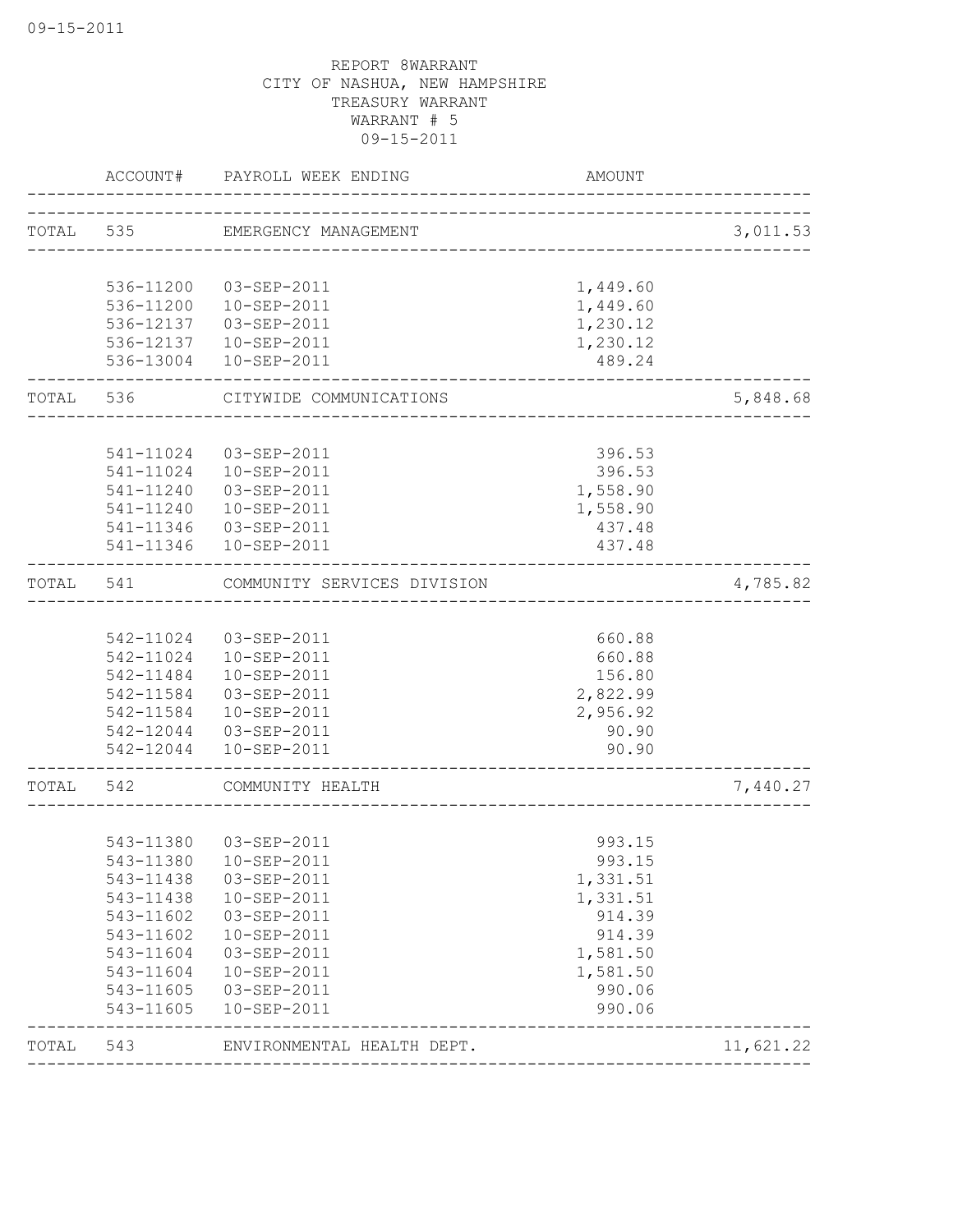|           | ACCOUNT#      | PAYROLL WEEK ENDING            | AMOUNT   |           |
|-----------|---------------|--------------------------------|----------|-----------|
|           | 544-11008     | 03-SEP-2011                    | 770.29   |           |
|           | 544-11008     | 10-SEP-2011                    | 770.29   |           |
|           | 544-11099     | 03-SEP-2011                    | 2,171.96 |           |
|           | 544-11099     | 10-SEP-2011                    | 2,171.97 |           |
|           | 544-11112     | 03-SEP-2011                    | 881.65   |           |
|           | 544-11112     | 10-SEP-2011                    | 881.65   |           |
|           | 544-11367     | 03-SEP-2011                    | 862.73   |           |
|           | 544-11367     | 10-SEP-2011                    | 862.74   |           |
|           |               | 544-11777  03-SEP-2011         | 1,334.82 |           |
|           | 544-11777     | 10-SEP-2011                    | 1,334.82 |           |
| TOTAL 544 |               | WELFARE ADMINISTRATION         |          | 12,042.92 |
|           |               |                                |          |           |
|           | 551-11024     | 03-SEP-2011                    | 639.71   |           |
|           | 551-11024     | 10-SEP-2011                    | 639.71   |           |
|           | 551-11057     | 03-SEP-2011                    | 920.69   |           |
|           | 551-11057     | 10-SEP-2011                    | 920.70   |           |
|           | 551-11094     | 03-SEP-2011                    | 313.78   |           |
|           | 551-11094     | 10-SEP-2011                    | 313.78   |           |
|           | 551-11097     | 03-SEP-2011                    | 1,101.98 |           |
|           | 551-11097     | 10-SEP-2011                    | 1,101.98 |           |
|           | 551-11211     | 03-SEP-2011                    | 635.27   |           |
|           | 551-11211     | 10-SEP-2011                    | 635.26   |           |
|           | 551-11249     | 03-SEP-2011                    | 1,359.29 |           |
|           | 551-11249     | 10-SEP-2011                    | 1,359.28 |           |
|           | 551-11268     | 03-SEP-2011                    | 650.13   |           |
|           | 551-11268     | 10-SEP-2011                    | 650.13   |           |
|           | 551-11273     | 03-SEP-2011                    | 1,735.80 |           |
|           | 551-11273     | 10-SEP-2011                    | 1,735.80 |           |
|           | 551-11435     | 03-SEP-2011                    | 941.42   |           |
|           | 551-11435     | 10-SEP-2011                    | 941.42   |           |
|           | 551-11462     | 03-SEP-2011                    | 1,059.21 |           |
|           | 551-11462     | 10-SEP-2011                    | 1,059.21 |           |
|           | 551-11620     | 03-SEP-2011                    | 1,190.53 |           |
|           | $551 - 11620$ | 10-SEP-2011                    | 1,190.53 |           |
|           | 551-11638     | 03-SEP-2011                    | 1,218.12 |           |
|           | 551-11638     | 10-SEP-2011                    | 1,218.12 |           |
|           | 551-13004     | 03-SEP-2011                    | 123.97   |           |
| TOTAL     | 551           | PUBLIC WORKS DIV & ENGINEERING |          | 23,655.82 |
|           |               |                                |          |           |
|           | 552-11024     | 03-SEP-2011                    | 706.27   |           |
|           | 552-11024     | 10-SEP-2011                    | 706.26   |           |
|           | 552-11077     | 03-SEP-2011                    | 1,338.13 |           |
|           | 552-11077     | 10-SEP-2011                    | 1,338.14 |           |
|           | 552-11087     | 03-SEP-2011                    | 840.40   |           |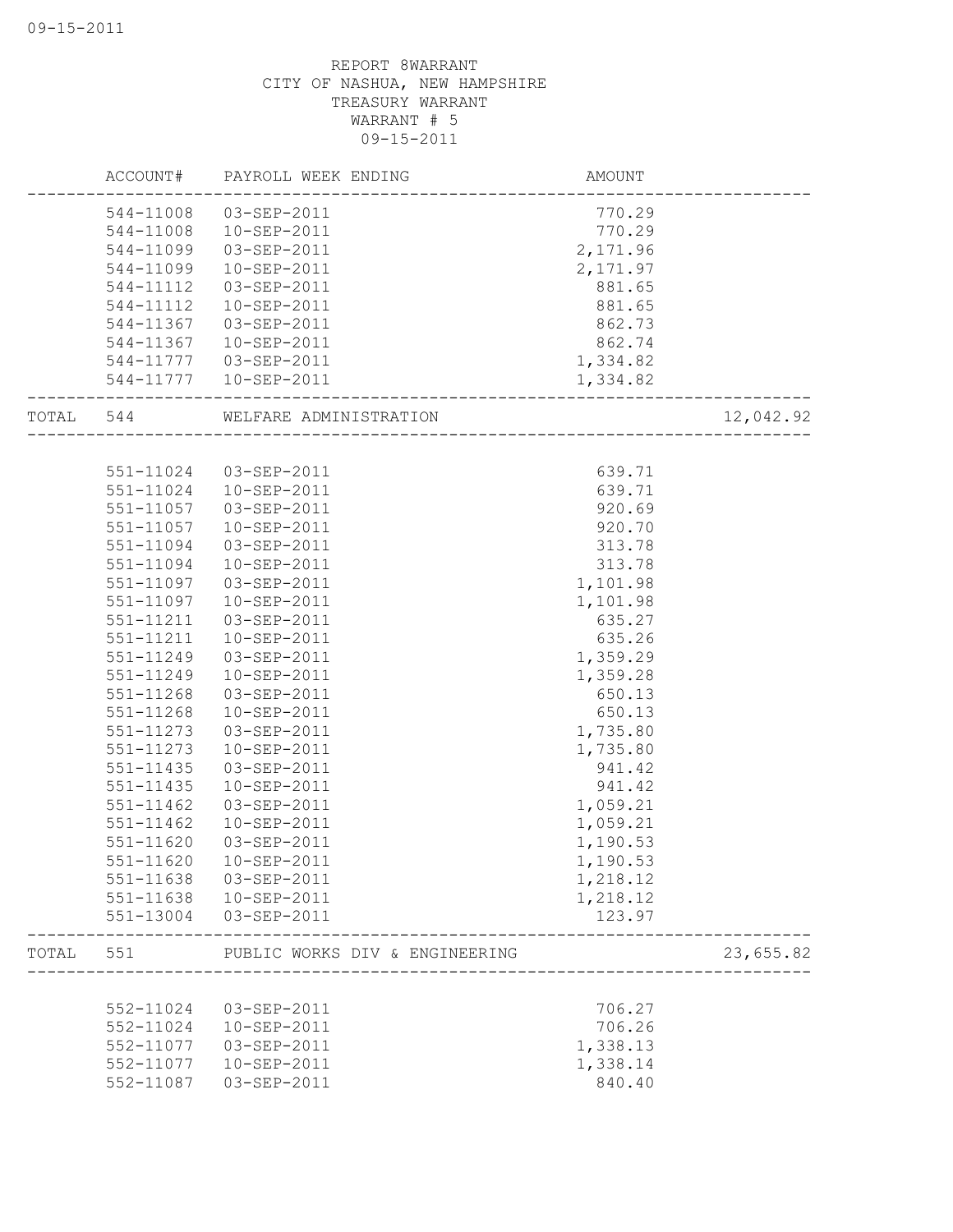|       | ACCOUNT#  | PAYROLL WEEK ENDING  | AMOUNT   |            |
|-------|-----------|----------------------|----------|------------|
|       | 552-11087 | 10-SEP-2011          | 840.40   |            |
|       | 552-11143 | 03-SEP-2011          | 878.00   |            |
|       | 552-11143 | 10-SEP-2011          | 878.00   |            |
|       | 552-11324 | 03-SEP-2011          | 4,236.84 |            |
|       | 552-11324 | $10 - SEP - 2011$    | 4,183.88 |            |
|       | 552-11339 | 03-SEP-2011          | 2,267.12 |            |
|       | 552-11339 | 10-SEP-2011          | 2,259.60 |            |
|       | 552-11342 | 03-SEP-2011          | 790.80   |            |
|       | 552-11342 | 10-SEP-2011          | 790.80   |            |
|       | 552-11343 | 03-SEP-2011          | 2,677.20 |            |
|       | 552-11343 | 10-SEP-2011          | 2,674.80 |            |
|       | 552-11407 | 03-SEP-2011          | 5,469.60 |            |
|       | 552-11407 | 10-SEP-2011          | 5,469.60 |            |
|       | 552-11492 | 10-SEP-2011          |          |            |
|       | 552-11562 | 03-SEP-2011          | 420.52   |            |
|       | 552-11562 | 10-SEP-2011          | 420.52   |            |
|       | 552-11580 | 03-SEP-2011          | 1,019.77 |            |
|       | 552-11580 | 10-SEP-2011          | 1,019.76 |            |
|       | 552-11672 | 03-SEP-2011          | 1,575.29 |            |
|       | 552-11672 | 10-SEP-2011          | 1,575.29 |            |
|       | 552-11750 | 03-SEP-2011          | 813.20   |            |
|       | 552-11750 | 10-SEP-2011          | 813.20   |            |
|       | 552-12154 | 03-SEP-2011          | 240.00   |            |
|       | 552-12154 | 10-SEP-2011          | 320.00   |            |
|       | 552-12156 | 03-SEP-2011          | 1,440.00 |            |
|       | 552-12156 | 10-SEP-2011          | 960.00   |            |
|       | 552-13004 | 03-SEP-2011          | 6,659.19 |            |
|       | 552-13004 | 10-SEP-2011          | 4,201.79 |            |
|       | 552-17002 | 03-SEP-2011          | 500.00   |            |
|       | 552-17010 | 10-SEP-2011          | 1,100.00 |            |
|       | 552-31050 | 03-SEP-2011          | 33.00    |            |
|       |           |                      |          |            |
| TOTAL | 552       | PARKS AND RECREATION |          | 61, 457.37 |
|       | 553-11024 | 03-SEP-2011          | 361.99   |            |
|       | 553-11024 | 10-SEP-2011          | 337.98   |            |
|       | 553-11078 | 03-SEP-2011          | 1,374.43 |            |
|       | 553-11078 | 10-SEP-2011          | 1,374.43 |            |
|       | 553-11098 | 03-SEP-2011          | 1,038.41 |            |
|       | 553-11098 | 10-SEP-2011          | 1,038.42 |            |
|       | 553-11169 | 03-SEP-2011          | 1,071.44 |            |
|       | 553-11169 | 10-SEP-2011          | 1,071.45 |            |
|       | 553-11192 | 03-SEP-2011          | 977.06   |            |
|       | 553-11192 | 10-SEP-2011          | 977.05   |            |
|       | 553-11279 | 03-SEP-2011          | 6,180.64 |            |
|       | 553-11279 | 10-SEP-2011          | 6,180.64 |            |
|       |           |                      |          |            |
|       | 553-11327 | 03-SEP-2011          | 4,236.84 |            |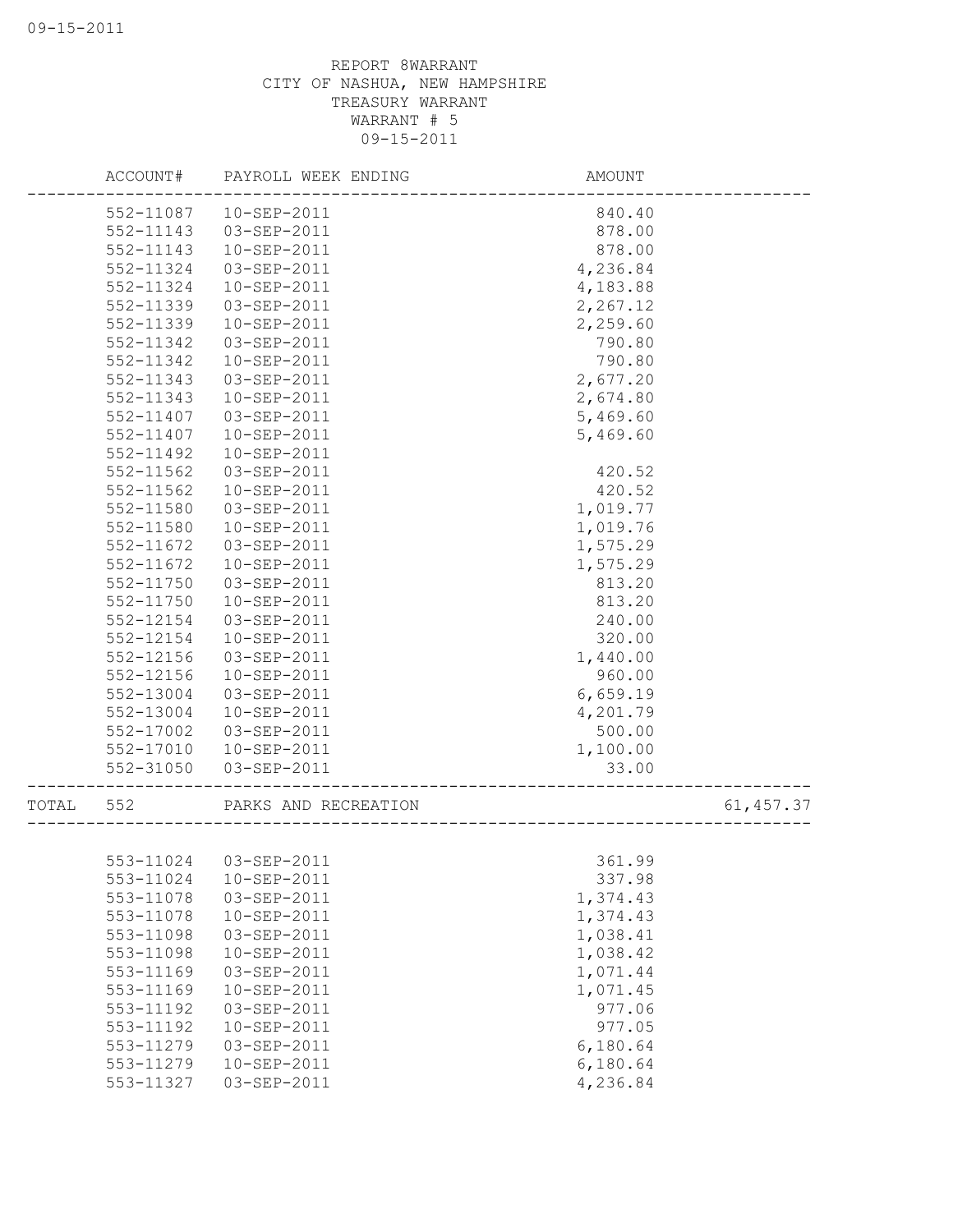|           |           | ACCOUNT# PAYROLL WEEK ENDING | AMOUNT     |           |
|-----------|-----------|------------------------------|------------|-----------|
|           | 553-11327 | 10-SEP-2011                  | 4,236.82   |           |
|           | 553-11375 | 03-SEP-2011                  | 2,037.94   |           |
|           | 553-11375 | 10-SEP-2011                  | 1,717.94   |           |
|           | 553-11465 | 03-SEP-2011                  | 3,345.60   |           |
|           | 553-11465 | 10-SEP-2011                  | 3,345.61   |           |
|           | 553-11474 | 03-SEP-2011                  | 3,856.80   |           |
|           | 553-11474 | 10-SEP-2011                  | 3,856.80   |           |
|           | 553-11475 | 03-SEP-2011                  | 2,931.60   |           |
|           | 553-11475 | 10-SEP-2011                  | 2,931.60   |           |
|           | 553-11477 | 03-SEP-2011                  | 1,756.00   |           |
|           | 553-11477 | 10-SEP-2011                  | 1,756.00   |           |
|           | 553-11478 | 03-SEP-2011                  | 882.00     |           |
|           | 553-11478 | 10-SEP-2011                  | 882.00     |           |
|           | 553-11648 | 03-SEP-2011                  | 860.55     |           |
|           | 553-11648 | 10-SEP-2011                  | 860.55     |           |
|           | 553-11678 | $03 - SEP - 2011$            | 1,493.12   |           |
|           | 553-11678 | 10-SEP-2011                  | 1,493.11   |           |
|           | 553-11759 | 03-SEP-2011                  | 11,331.38  |           |
|           | 553-11759 | $10 - SEP - 2011$            | 12, 133.04 |           |
|           | 553-11771 | 03-SEP-2011                  | 1,901.60   |           |
|           | 553-11771 | 10-SEP-2011                  | 1,901.60   |           |
|           | 553-13004 | 03-SEP-2011                  | 4,835.63   |           |
|           |           | 553-13004 10-SEP-2011        | 768.85     |           |
|           |           | 553-17008 03-SEP-2011        | 900.00     |           |
| TOTAL 553 |           | STREET DEPARTMENT            |            | 98,236.92 |
|           |           |                              |            |           |
|           | 555-11024 | 03-SEP-2011                  | 361.99     |           |
|           | 555-11024 | 10-SEP-2011                  | 337.98     |           |
|           | 555-11058 | 03-SEP-2011                  | 1,019.77   |           |
|           | 555-11058 | 10-SEP-2011                  | 1,019.76   |           |
|           | 555-11461 | 03-SEP-2011                  | 1,541.28   |           |
|           | 555-11461 | 10-SEP-2011                  | 1,541.28   |           |
|           | 555-11505 | 03-SEP-2011                  | 1,225.81   |           |
|           | 555-11505 | 10-SEP-2011                  | 1,225.81   |           |
|           | 555-11639 | 03-SEP-2011                  | 836.40     |           |
|           | 555-11639 | 10-SEP-2011                  | 836.40     |           |
|           | 555-11640 | 03-SEP-2011                  | 790.64     |           |
|           | 555-11640 | 10-SEP-2011                  | 779.20     |           |
|           | 555-11738 | 03-SEP-2011                  | 2,000.00   |           |
|           | 555-11738 | 10-SEP-2011                  | 2,000.00   |           |
|           | 555-11745 | 03-SEP-2011                  | 831.61     |           |
|           | 555-11745 | 10-SEP-2011                  | 831.60     |           |
|           | 555-11746 | 03-SEP-2011                  | 1,179.38   |           |
|           | 555-11746 | 10-SEP-2011                  | 1,179.38   |           |
|           | 555-13004 | 03-SEP-2011                  | 733.71     |           |
|           | 555-13004 | 10-SEP-2011                  | 451.95     |           |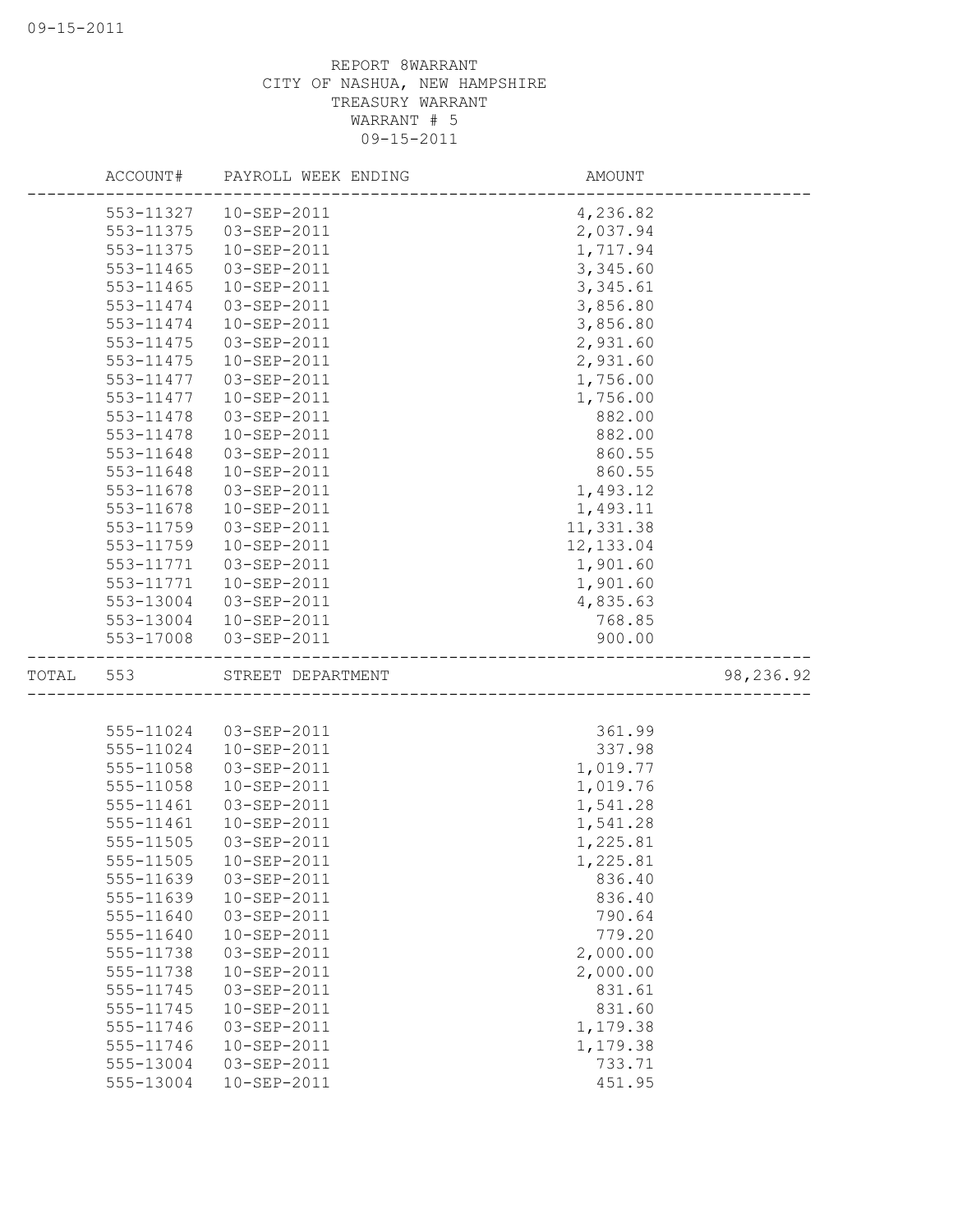|       | ACCOUNT#      | PAYROLL WEEK ENDING    | AMOUNT                               |            |
|-------|---------------|------------------------|--------------------------------------|------------|
|       | 555-13068     | 03-SEP-2011            | 263.15                               |            |
|       | 555-13068     | 10-SEP-2011            | 263.37                               |            |
|       | 555-17008     | 03-SEP-2011            | 900.00                               |            |
| TOTAL | 555           | TRAFFIC DEPARTMENT     |                                      | 22, 150.47 |
|       |               |                        |                                      |            |
|       | 557-11024     | 03-SEP-2011            | 639.71                               |            |
|       | 557-11024     | 10-SEP-2011            | 639.71                               |            |
|       | 557-11161     | 03-SEP-2011            | 1,268.16                             |            |
|       | 557-11161     | 10-SEP-2011            | 1,268.17                             |            |
|       | 557-11751     | 03-SEP-2011            | 72.86                                |            |
|       | 557-11751     | 10-SEP-2011            | 72.86                                |            |
|       | 557-13004     | 10-SEP-2011            | 71.97                                |            |
| TOTAL | 557           | PARKING LOTS           |                                      | 4,033.44   |
|       |               |                        |                                      |            |
|       |               | 560-12153  03-SEP-2011 | 178.88                               |            |
|       |               | 560-12153  10-SEP-2011 | 174.04                               |            |
| TOTAL | 560           | PINE WOOD CEMETERY     |                                      | 352.92     |
|       |               |                        |                                      |            |
|       | 561-11345     | 03-SEP-2011            | 1,247.10                             |            |
|       | 561-11345     | 10-SEP-2011            | 1,247.10                             |            |
|       | 561-11651     | 03-SEP-2011            | 890.19                               |            |
|       | $561 - 11651$ | 10-SEP-2011            | 890.19                               |            |
|       | 561-11658     | 03-SEP-2011            | 1,080.99                             |            |
|       | 561-11658     | 10-SEP-2011            | 1,080.99                             |            |
|       | 561-12153     | 03-SEP-2011            | 1,040.00                             |            |
|       | 561-12153     | 10-SEP-2011            | 640.00                               |            |
|       | 561-13004     | 03-SEP-2011            | 60.05                                |            |
| TOTAL | 561           | EDGEWOOD CEMETERY      | ------------------------------------ | 8,176.61   |
|       |               |                        |                                      |            |
|       | 563-11345     | 03-SEP-2011            | 1,199.47                             |            |
|       | 563-11345     | 10-SEP-2011            | 1,124.51                             |            |
|       | 563-11651     | 03-SEP-2011            | 673.66                               |            |
|       | 563-11651     | 10-SEP-2011            | 693.47                               |            |
|       | 563-11657     | 03-SEP-2011            | 990.49                               |            |
|       | 563-11657     | 10-SEP-2011            | 990.49                               |            |
|       | 563-12153     | 03-SEP-2011            | 340.00                               |            |
|       | 563-12153     | 10-SEP-2011            | 320.00                               |            |
|       | 563-13004     | 03-SEP-2011            | 45.00                                |            |
|       | 563-13004     | 10-SEP-2011            | 134.94                               |            |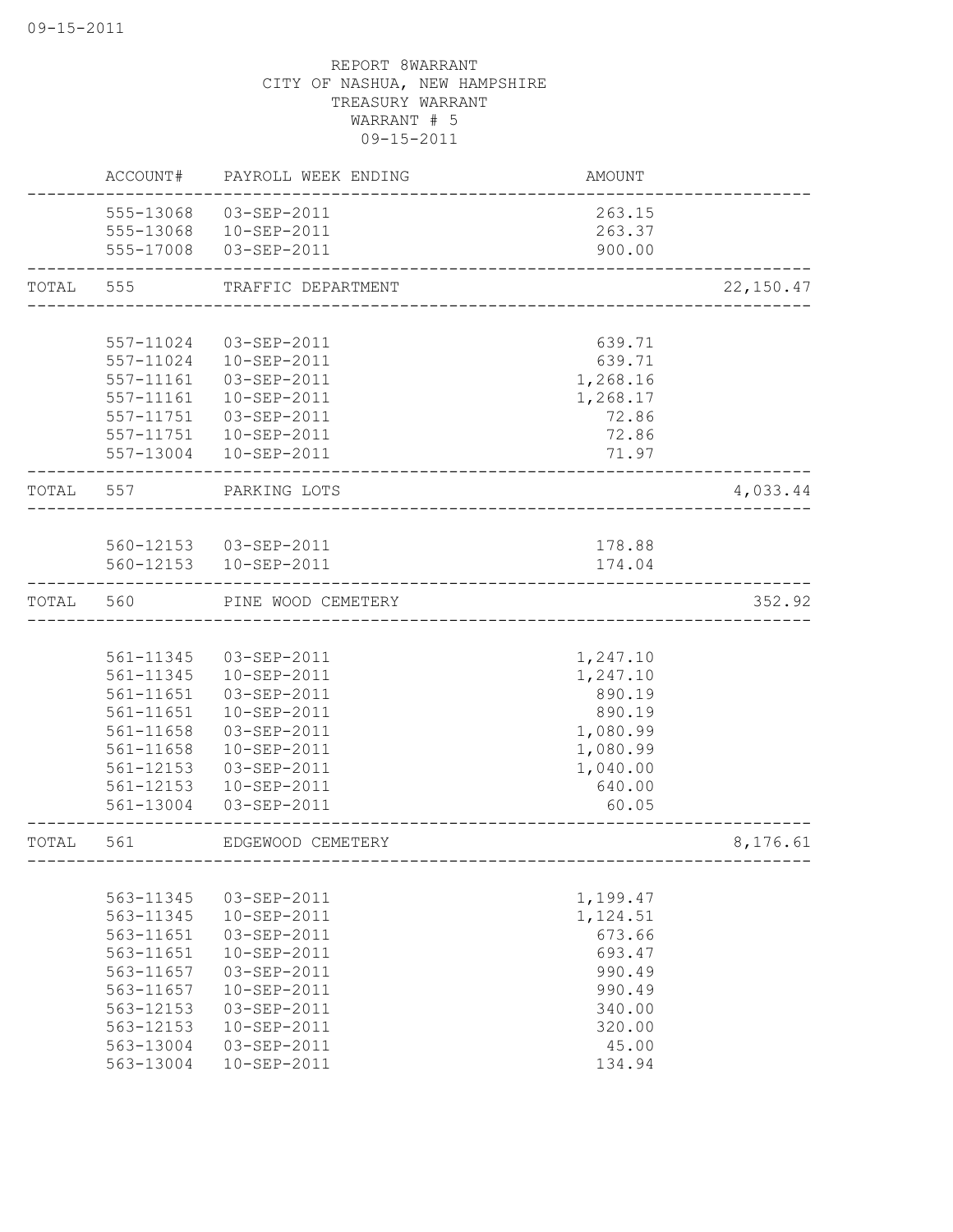|       | ACCOUNT#               | PAYROLL WEEK ENDING              | <b>AMOUNT</b>      |           |
|-------|------------------------|----------------------------------|--------------------|-----------|
|       |                        | TOTAL 563 WOODLAWN CEMETERY      |                    | 6,512.03  |
|       |                        |                                  |                    |           |
|       | 571-11024<br>571-11024 | 03-SEP-2011<br>10-SEP-2011       | 1,179.71<br>639.71 |           |
|       | 571-11237              | 03-SEP-2011                      | 2,059.24           |           |
|       |                        | 571-11237  10-SEP-2011           | 2,059.24           |           |
| TOTAL | 571                    | COMMUNITY DEVELOPMENT            |                    | 5,937.90  |
|       |                        |                                  |                    |           |
|       | 572-11024<br>572-11024 | 03-SEP-2011<br>$10 - SEP - 2011$ | 672.17<br>672.17   |           |
|       | 572-11215              | 03-SEP-2011                      | 3,727.02           |           |
|       | 572-11215              | 10-SEP-2011                      | 3,727.01           |           |
|       | 572-11238              | 03-SEP-2011                      | 882.39             |           |
|       | 572-11238              | 10-SEP-2011                      | 882.39             |           |
|       | 572-11450              | 03-SEP-2011                      | 1,780.04           |           |
|       | 572-11450              | 10-SEP-2011                      | 1,780.05           |           |
|       | 572-11522              | 03-SEP-2011                      | 858.42             |           |
|       | 572-11522              | 10-SEP-2011                      | 858.42             |           |
|       | 572-11525              | 03-SEP-2011                      | 1,058.00           |           |
|       | 572-11525              | 10-SEP-2011                      | 1,058.00           |           |
|       | 572-58005              | 10-SEP-2011                      | 100.00             |           |
|       | 572-98046              | 10-SEP-2011                      | 150.00             |           |
| TOTAL | 572                    | PLANNING DEPARTMENT              |                    | 18,206.08 |
|       |                        |                                  |                    |           |
|       | 573-11444              | 03-SEP-2011                      | 1,715.72           |           |
|       |                        | 573-11444  10-SEP-2011           | 1,715.72           |           |
|       | 573-12029<br>573-12029 | 03-SEP-2011<br>10-SEP-2011       | 370.43<br>370.44   |           |
|       |                        |                                  |                    |           |
| TOTAL | 573                    | ECONOMIC DEVELOPMENT             |                    | 4,172.31  |
|       |                        |                                  |                    |           |
|       | 575-11032              | 03-SEP-2011                      | 742.01             |           |
|       | 575-11032              | 10-SEP-2011                      | 742.00             |           |
|       | 575-11042              | 03-SEP-2011                      | 1,478.66           |           |
|       | 575-11042              | 10-SEP-2011                      | 1,478.65           |           |
|       | 575-11189              | 03-SEP-2011                      | 1,135.75           |           |
|       | 575-11189              | 10-SEP-2011                      | 1,135.75           |           |
|       | 575-11246<br>575-11246 | 03-SEP-2011                      | 1,735.55           |           |
|       | 575-11365              | 10-SEP-2011<br>03-SEP-2011       | 1,735.55<br>462.30 |           |
|       | 575-11365              | 10-SEP-2011                      | 462.30             |           |
|       |                        |                                  |                    |           |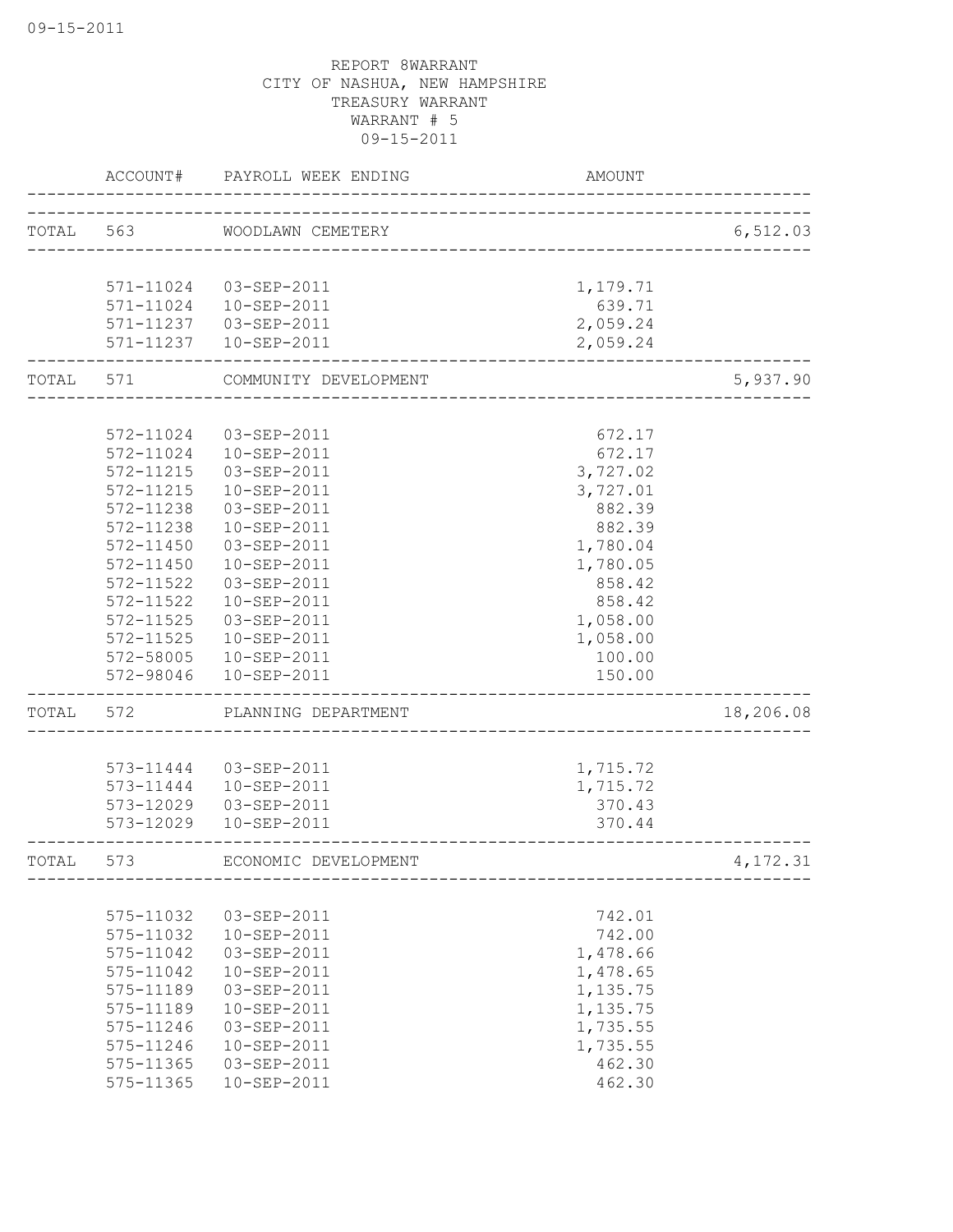|       | ACCOUNT#  | PAYROLL WEEK ENDING    | AMOUNT    |           |
|-------|-----------|------------------------|-----------|-----------|
|       | 575-11387 | 03-SEP-2011            | 7,061.54  |           |
|       | 575-11387 | 10-SEP-2011            | 7,061.55  |           |
|       | 575-11393 | 03-SEP-2011            | 3,696.27  |           |
|       | 575-11393 | 10-SEP-2011            | 3,696.26  |           |
|       | 575-11400 | 03-SEP-2011            | 8,465.60  |           |
|       | 575-11400 | 10-SEP-2011            | 8,465.62  |           |
|       | 575-11401 | 03-SEP-2011            | 3,311.90  |           |
|       | 575-11401 | 10-SEP-2011            | 3, 311.91 |           |
|       | 575-11403 | 03-SEP-2011            | 790.75    |           |
|       | 575-11403 | 10-SEP-2011            | 790.75    |           |
|       | 575-11404 | 03-SEP-2011            | 803.50    |           |
|       | 575-11404 | 10-SEP-2011            | 803.50    |           |
|       | 575-11627 | 03-SEP-2011            | 646.72    |           |
|       | 575-11627 | 10-SEP-2011            | 646.71    |           |
|       | 575-12090 | 03-SEP-2011            | 1,174.58  |           |
|       | 575-12090 | 10-SEP-2011            | 1,237.20  |           |
|       | 575-12114 | 03-SEP-2011            | 1,295.12  |           |
|       |           | 575-12114  10-SEP-2011 | 1,310.36  |           |
|       | 575-13035 | 10-SEP-2011            | 52.01     |           |
| TOTAL | 575       | PUBLIC LIBRARIES       |           | 65,730.37 |
|       |           |                        |           |           |
|       | 576-11059 | 03-SEP-2011            | 1,334.82  |           |
|       | 576-11059 | 10-SEP-2011            | 1,334.81  |           |
|       | 576-11221 | 03-SEP-2011            | 1,092.14  |           |
|       | 576-11221 | 10-SEP-2011            | 1,092.14  |           |
|       | 576-11315 | 03-SEP-2011            | 762.16    |           |
|       | 576-11315 | 10-SEP-2011            | 762.17    |           |
|       | 576-11361 | 03-SEP-2011            | 3, 113.66 |           |
|       | 576-11361 | 10-SEP-2011            | 3, 113.65 |           |
|       | 576-11362 | 03-SEP-2011            | 1, 114.74 |           |
|       | 576-11362 | 10-SEP-2011            | 1, 114.74 |           |
|       | 576-12045 | 03-SEP-2011            | 304.26    |           |
|       | 576-12045 | 10-SEP-2011            | 261.02    |           |
|       | 576-12134 | 03-SEP-2011            | 494.60    |           |
|       | 576-12134 | 10-SEP-2011            | 494.60    |           |
|       | 576-12149 | 03-SEP-2011            | 399.20    |           |
|       | 576-12149 | 10-SEP-2011            | 399.20    |           |
|       | 576-91010 | 03-SEP-2011            | 84.00     |           |
| TOTAL | 576       | BUILDING DEPARTMENT    |           | 17,271.91 |
|       |           |                        |           |           |
|       | 577-11067 | 03-SEP-2011            | 1,222.78  |           |
|       | 577-11067 | 10-SEP-2011            | 1,222.79  |           |
|       | 577-11183 | 03-SEP-2011            | 1,894.22  |           |
|       | 577-11183 | 10-SEP-2011            | 1,894.22  |           |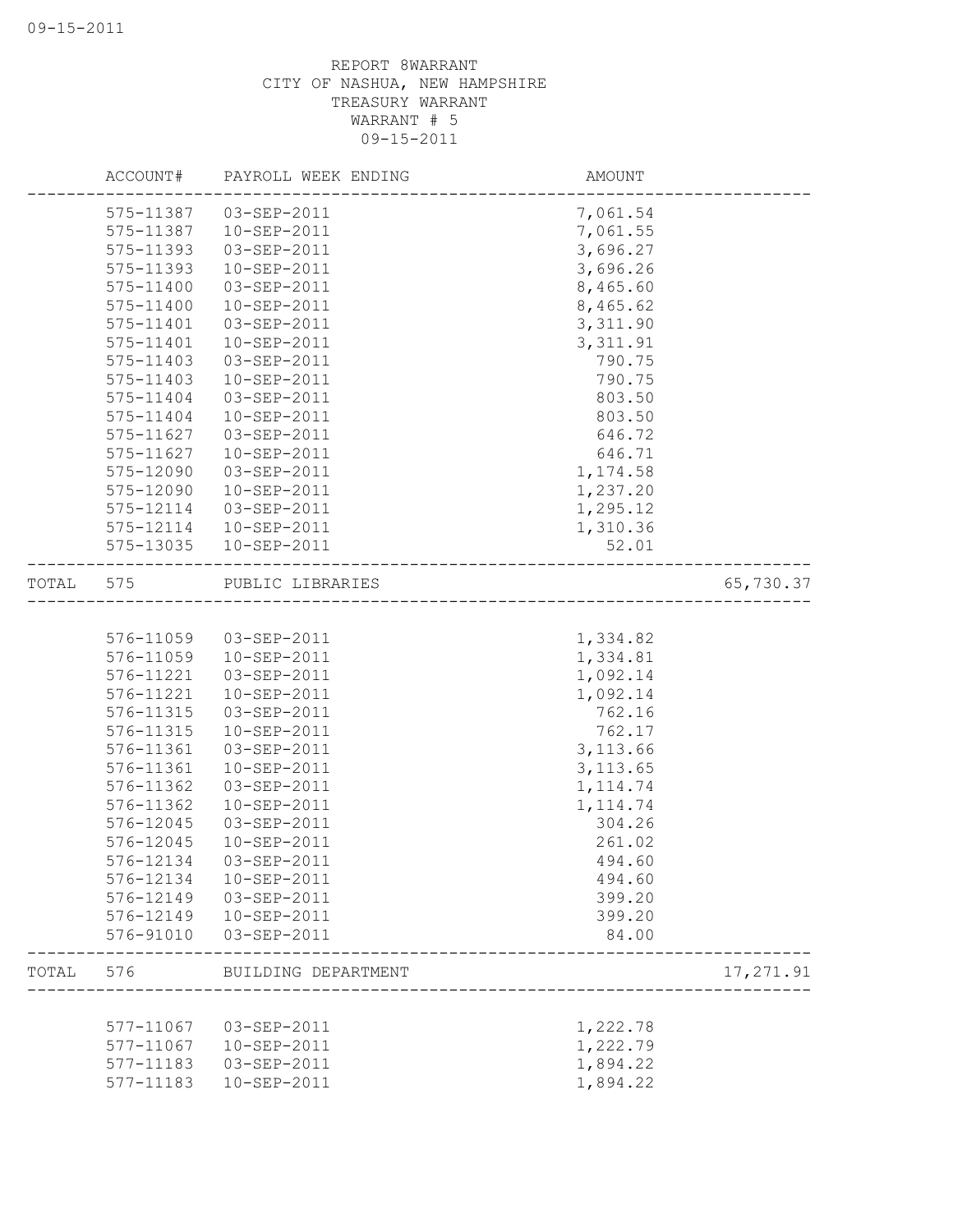| ACCOUNT#  | PAYROLL WEEK ENDING<br>--------------------------- | AMOUNT                     |           |
|-----------|----------------------------------------------------|----------------------------|-----------|
|           | TOTAL 577 CODE ENFORCEMENT                         | __________________________ | 6, 234.01 |
|           |                                                    |                            |           |
| 581-11012 | 10-SEP-2011                                        | 3,766.23                   |           |
| 581-11076 | 10-SEP-2011                                        | 3,884.62                   |           |
| 581-11081 | 10-SEP-2011                                        | 2,550.00                   |           |
| 581-11162 | 03-SEP-2011                                        | 55,226.09                  |           |
| 581-11162 | $10 - SEP - 2011$                                  | 54, 951.22                 |           |
| 581-11204 | 03-SEP-2011                                        | 13,068.40                  |           |
| 581-11204 | 10-SEP-2011                                        | 12,718.96                  |           |
| 581-11347 | 10-SEP-2011                                        | 2,472.35                   |           |
| 581-11348 | 10-SEP-2011                                        | 93, 363.83                 |           |
| 581-11366 | 03-SEP-2011                                        | 54,276.64                  |           |
| 581-11366 | 10-SEP-2011                                        | 54, 371.92                 |           |
| 581-11396 | $10 - SEP - 2011$                                  | 40,863.59                  |           |
| 581-11402 | 10-SEP-2011                                        | 4,993.37                   |           |
| 581-11408 | 03-SEP-2011                                        | 18,388.11                  |           |
| 581-11408 | 10-SEP-2011                                        | 18,422.40                  |           |
| 581-11486 | $10 - SEP - 2011$                                  | 42,714.34                  |           |
| 581-11515 | 10-SEP-2011                                        | 1,669.67                   |           |
| 581-11570 | 10-SEP-2011                                        | 64,719.00                  |           |
| 581-11572 | $10 - SEP - 2011$                                  | 60,001.25                  |           |
| 581-11579 | 10-SEP-2011                                        | 41, 112.20                 |           |
| 581-11628 | 03-SEP-2011                                        | 2,354.16                   |           |
| 581-11628 | 10-SEP-2011                                        | 3,138.88                   |           |
| 581-11675 | 10-SEP-2011                                        | 5, 192.31                  |           |
| 581-11709 | 10-SEP-2011                                        | 5,781.40                   |           |
| 581-11711 | 10-SEP-2011                                        | 10,365.15                  |           |
| 581-11726 | 10-SEP-2011                                        | 1,708,173.53               |           |
| 581-11800 | 10-SEP-2011                                        | 35, 944.24                 |           |
| 581-11801 | 03-SEP-2011                                        | 347.70                     |           |
| 581-11801 | 10-SEP-2011                                        | 19,089.28                  |           |
| 581-11802 | 10-SEP-2011                                        | 12,559.69                  |           |
| 581-11803 | 03-SEP-2011                                        | 581.74                     |           |
| 581-11803 | 10-SEP-2011                                        | 14,334.04                  |           |
| 581-11805 | 10-SEP-2011                                        | 22,656.31                  |           |
| 581-11812 | 10-SEP-2011                                        | 2,693.54                   |           |
| 581-11830 | 10-SEP-2011                                        | 5,819.04                   |           |
| 581-11850 | 03-SEP-2011                                        | 1,468.08                   |           |
| 581-11850 | 10-SEP-2011                                        | 1,522.44                   |           |
| 581-11860 | 10-SEP-2011                                        | 4,231.12                   |           |
| 581-12021 | 10-SEP-2011                                        | 1,686.01                   |           |
| 581-12060 | 03-SEP-2011                                        | 1,774.40                   |           |
| 581-12060 | 10-SEP-2011                                        | 1,997.04                   |           |
| 581-12078 | 10-SEP-2011                                        | 925.00                     |           |
| 581-12081 | 10-SEP-2011                                        | 2,449.06                   |           |
| 581-12111 | 03-SEP-2011                                        | 92, 918.77                 |           |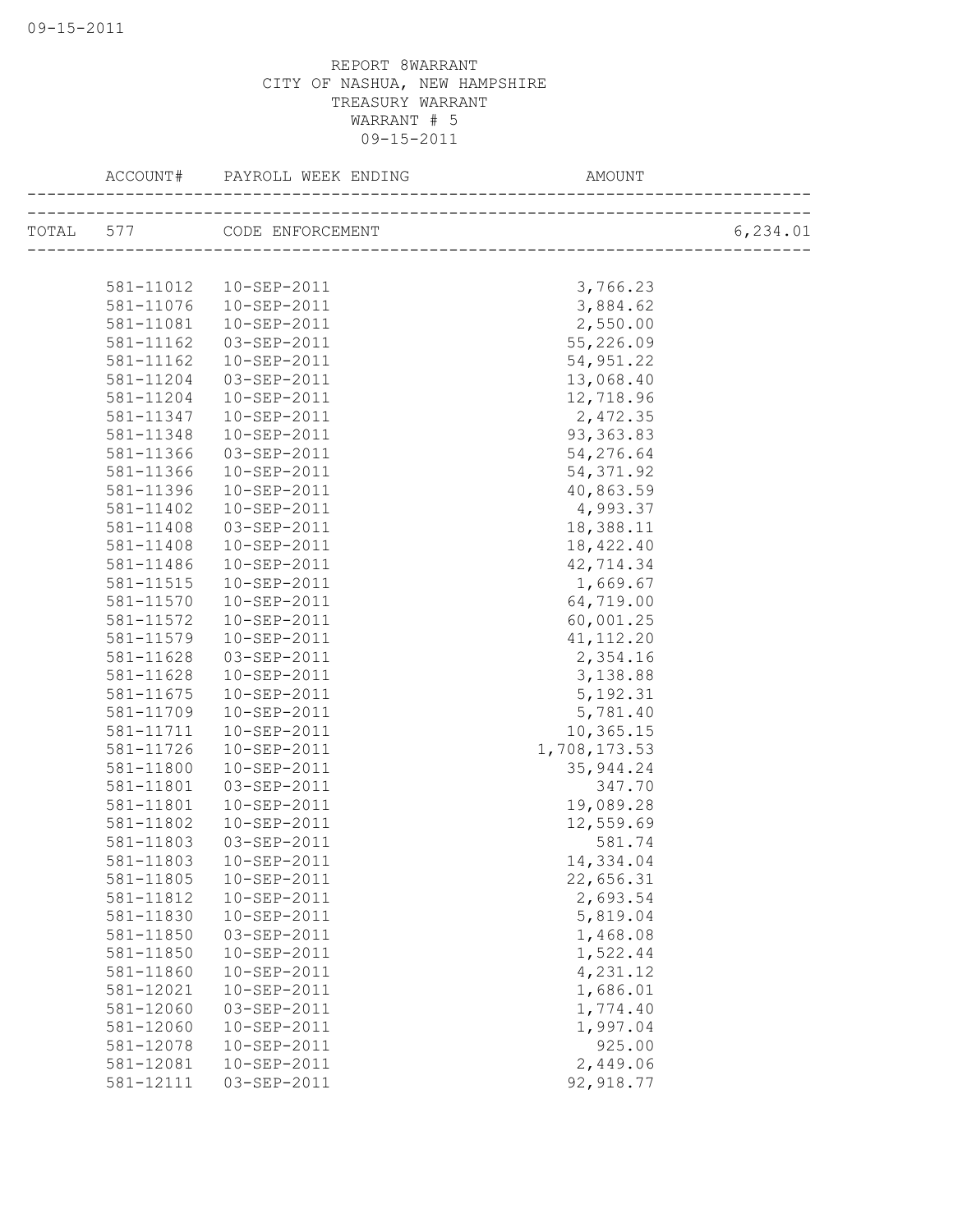|       | ACCOUNT#  | PAYROLL WEEK ENDING     | AMOUNT      |              |
|-------|-----------|-------------------------|-------------|--------------|
|       | 581-12111 | 10-SEP-2011             | 122, 124.32 |              |
|       | 581-12112 | 03-SEP-2011             | 4,709.52    |              |
|       | 581-12112 | 10-SEP-2011             | 6,966.43    |              |
|       | 581-12126 | 03-SEP-2011             | 3, 413.53   |              |
|       | 581-12126 | 10-SEP-2011             | 3,707.41    |              |
|       | 581-12135 | 03-SEP-2011             | 2,032.08    |              |
|       | 581-12135 | 10-SEP-2011             | 3,069.28    |              |
|       | 581-12136 | 03-SEP-2011             | 341.93      |              |
|       | 581-12136 | 10-SEP-2011             | 312.68      |              |
|       | 581-12138 | 10-SEP-2011             | 766.72      |              |
|       | 581-12141 | 10-SEP-2011             | 200.00      |              |
|       | 581-12153 | 10-SEP-2011             | 65.00       |              |
|       | 581-12198 | 10-SEP-2011             | 35,730.48   |              |
|       | 581-12201 | 03-SEP-2011             | 5,711.54    |              |
|       | 581-12201 | 10-SEP-2011             | 14, 271.77  |              |
|       | 581-13004 | $03 - SEP - 2011$       | 220.00      |              |
|       | 581-13004 | 10-SEP-2011             | $-2,479.81$ |              |
|       | 581-13021 | 03-SEP-2011             | 1,296.06    |              |
|       | 581-13021 | 10-SEP-2011             | 546.84      |              |
|       | 581-13032 | 03-SEP-2011             | 1,096.17    |              |
|       | 581-13032 | 10-SEP-2011             | 652.91      |              |
|       | 581-13120 | 03-SEP-2011             | 6,209.88    |              |
|       | 581-13120 | 10-SEP-2011             | 1,059.94    |              |
|       | 581-13133 | 10-SEP-2011             | 2,007.50    |              |
|       | 581-13137 | 10-SEP-2011             | 15.84       |              |
|       | 581-19000 | 10-SEP-2011             | 9,036.30    |              |
|       | 581-19210 | 10-SEP-2011             | 20,396.50   |              |
| TOTAL | 581       | SCHOOL DEPARTMENT       |             | 2,845,017.94 |
|       |           | 5811-12111  03-SEP-2011 | 101.64      |              |
|       |           | 5811-12111  10-SEP-2011 | $-101.64$   |              |
| TOTAL | 581       |                         |             |              |
|       |           |                         |             |              |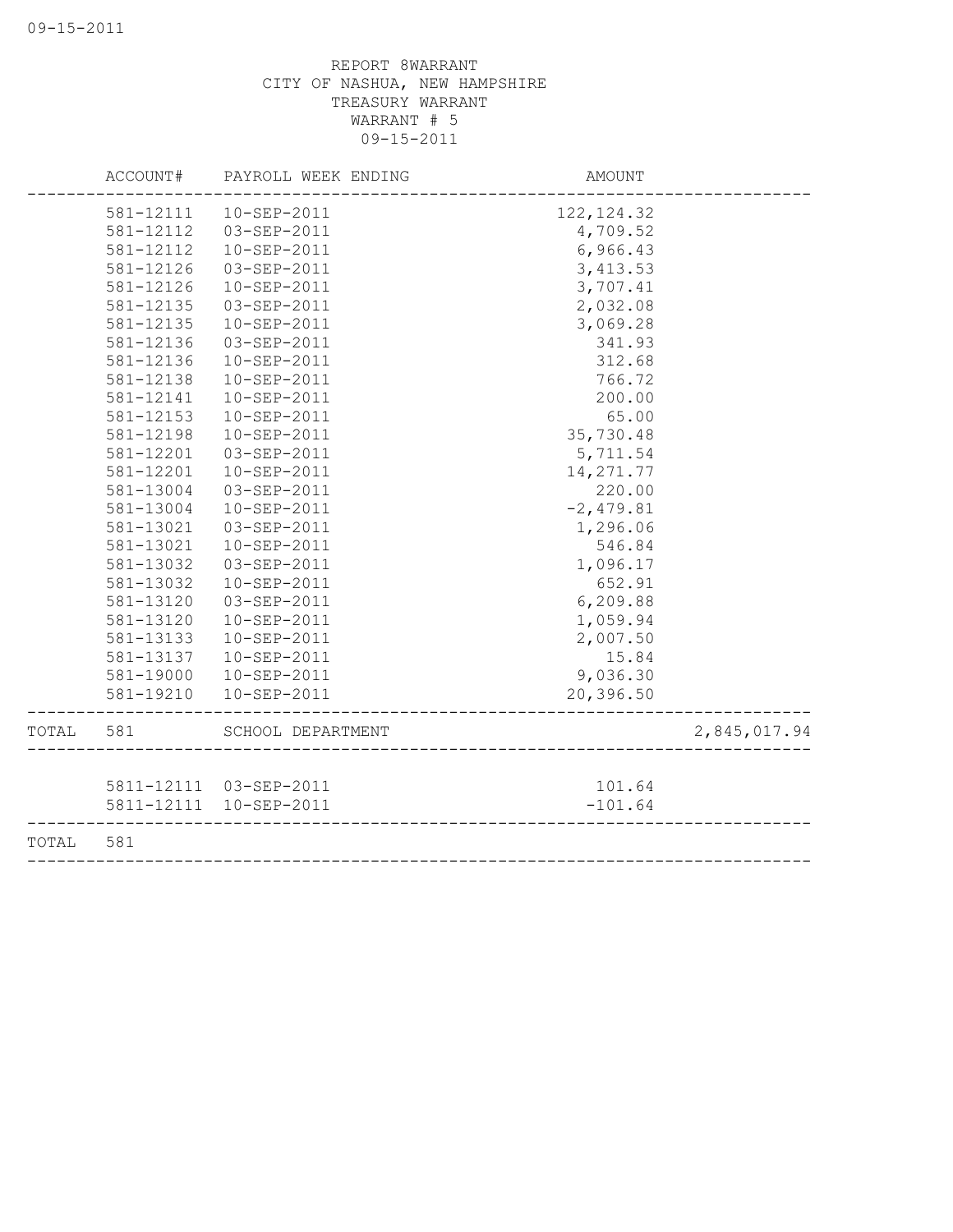|       | ACCOUNT#               | PAYROLL WEEK ENDING        | AMOUNT             |          |
|-------|------------------------|----------------------------|--------------------|----------|
|       | 722-12890<br>722-12890 | 03-SEP-2011<br>10-SEP-2011 | 1,110.63<br>686.00 |          |
| TOTAL | 722                    | CPF-INFORMATION TECHNOLOGY |                    | 1,796.63 |
|       | 753-11468<br>753-11468 | 03-SEP-2011<br>10-SEP-2011 |                    |          |
| TOTAL | 753                    | CPF-STREET DEPT            |                    |          |
|       |                        | 792-13004  10-SEP-2011     | 309.93             |          |
| TOTAL | 792                    | CPF-WASTEWATER USER FUND   |                    | 309.93   |
|       |                        |                            |                    |          |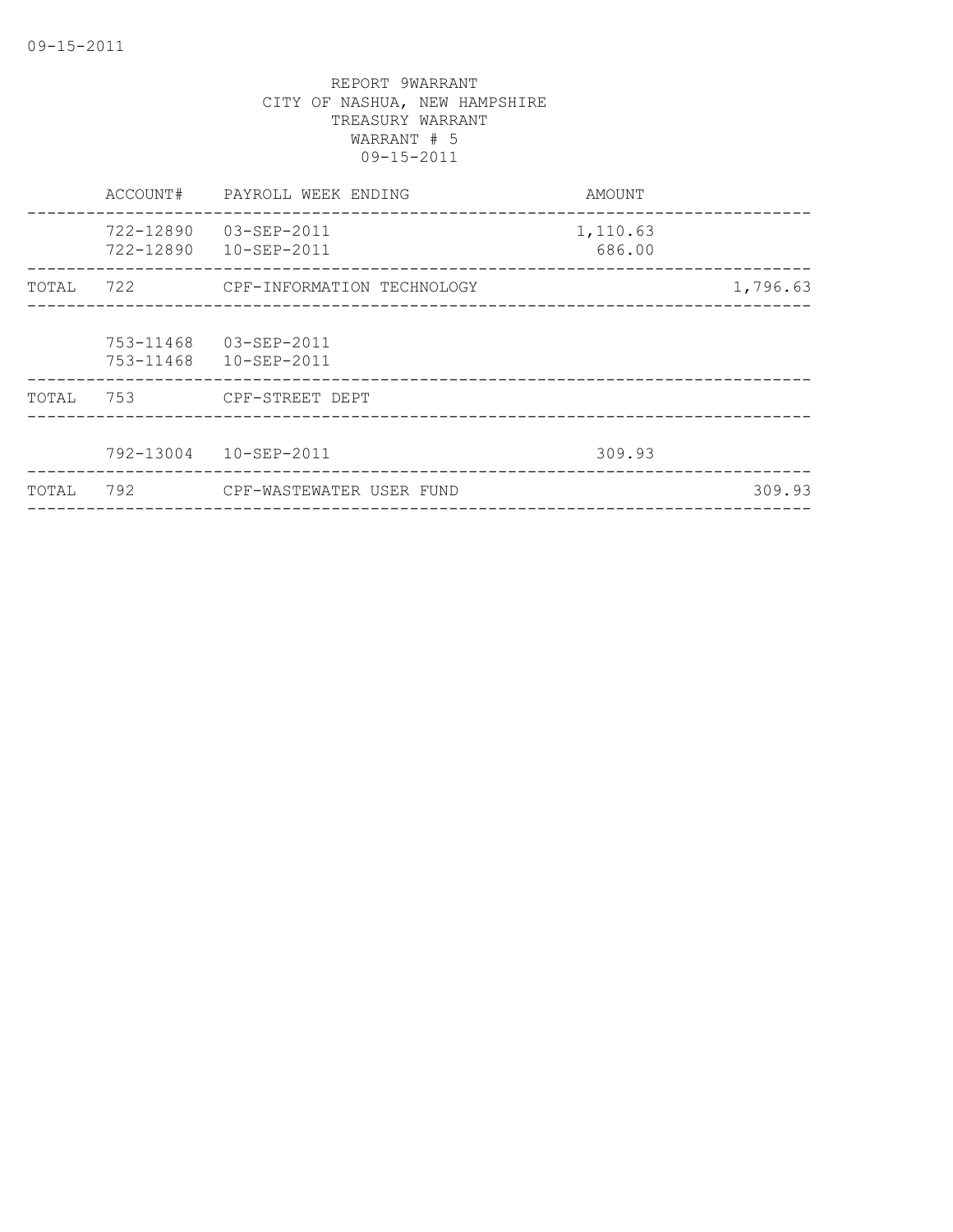| ACCOUNT#               | PAYROLL WEEK ENDING        | AMOUNT                 |  |
|------------------------|----------------------------|------------------------|--|
|                        | 801-11008  03-SEP-2011     | 608.42                 |  |
| 801-11008              | 10-SEP-2011                | 608.42                 |  |
| 801-11024              | 03-SEP-2011                | 655.23                 |  |
| 801-11024              | 10-SEP-2011                | 639.71                 |  |
| 801-11064              | 03-SEP-2011                | 145.36                 |  |
| 801-11064              | 10-SEP-2011                | 145.36                 |  |
| 801-11094              | 03-SEP-2011                | 104.59                 |  |
| 801-11094              | 10-SEP-2011                | 104.59                 |  |
| 801-11190              | 03-SEP-2011                | 421.44                 |  |
| 801-11190              | 10-SEP-2011                | 421.45                 |  |
| 801-11193              | 03-SEP-2011                | 1,025.44               |  |
| 801-11193              | 10-SEP-2011                | 1,025.45               |  |
| 801-11211              | 03-SEP-2011                | 70.59                  |  |
| 801-11211              | $10 - SEP - 2011$          | 70.59                  |  |
| 801-11222              | 03-SEP-2011                | 218.59                 |  |
| 801-11222              | 10-SEP-2011                | 218.59                 |  |
| 801-11249              | 03-SEP-2011                | 194.19                 |  |
| 801-11249              | 10-SEP-2011                | 194.19                 |  |
| 801-11268              | 03-SEP-2011                | 139.31                 |  |
| 801-11268              | 10-SEP-2011                | 139.31                 |  |
| 801-11271              | 03-SEP-2011                | 1,190.53               |  |
| 801-11271              | 10-SEP-2011                | 1,190.53               |  |
| 801-11276              | 03-SEP-2011                | 4,689.83               |  |
| 801-11276              | 10-SEP-2011                | 4,689.83               |  |
| 801-11289              | 03-SEP-2011                | 350.06                 |  |
| 801-11289              | 10-SEP-2011                | 350.05                 |  |
| 801-11431              | 03-SEP-2011                | 194.45                 |  |
| 801-11431              | 10-SEP-2011                | 194.45                 |  |
| 801-11435              | 03-SEP-2011                | 282.43                 |  |
| 801-11435              | 10-SEP-2011                | 282.43                 |  |
| 801-11595              | 03-SEP-2011                | 4,994.24               |  |
| 801-11595              | 03-SEP-2011                | 4,153.99               |  |
| 801-11595              | 10-SEP-2011                | 4,984.80               |  |
| 801-11595              | 10-SEP-2011                | 4,153.99               |  |
| 801-11596              | 03-SEP-2011                | 3,512.00               |  |
| 801-11596              | $10 - SEP - 2011$          | 3,512.00               |  |
| 801-11598              | 03-SEP-2011                | 870.00                 |  |
| 801-11598              | 10-SEP-2011                | 870.00                 |  |
| 801-11599<br>801-11599 | 03-SEP-2011<br>03-SEP-2011 | 1, 114.71              |  |
| 801-11599              | 10-SEP-2011                | 1, 114.71<br>1, 114.71 |  |
| 801-11599              | 10-SEP-2011                | 1, 114.71              |  |
| 801-11606              | 03-SEP-2011                | 725.29                 |  |
| 801-11606              | 10-SEP-2011                | 725.29                 |  |
| 801-11647              | 03-SEP-2011                | 1,485.69               |  |
| 801-11647              | 10-SEP-2011                | 1,485.69               |  |
| 801-12085              | 03-SEP-2011                | 474.50                 |  |
| 801-12085              | 10-SEP-2011                | 416.00                 |  |
|                        |                            |                        |  |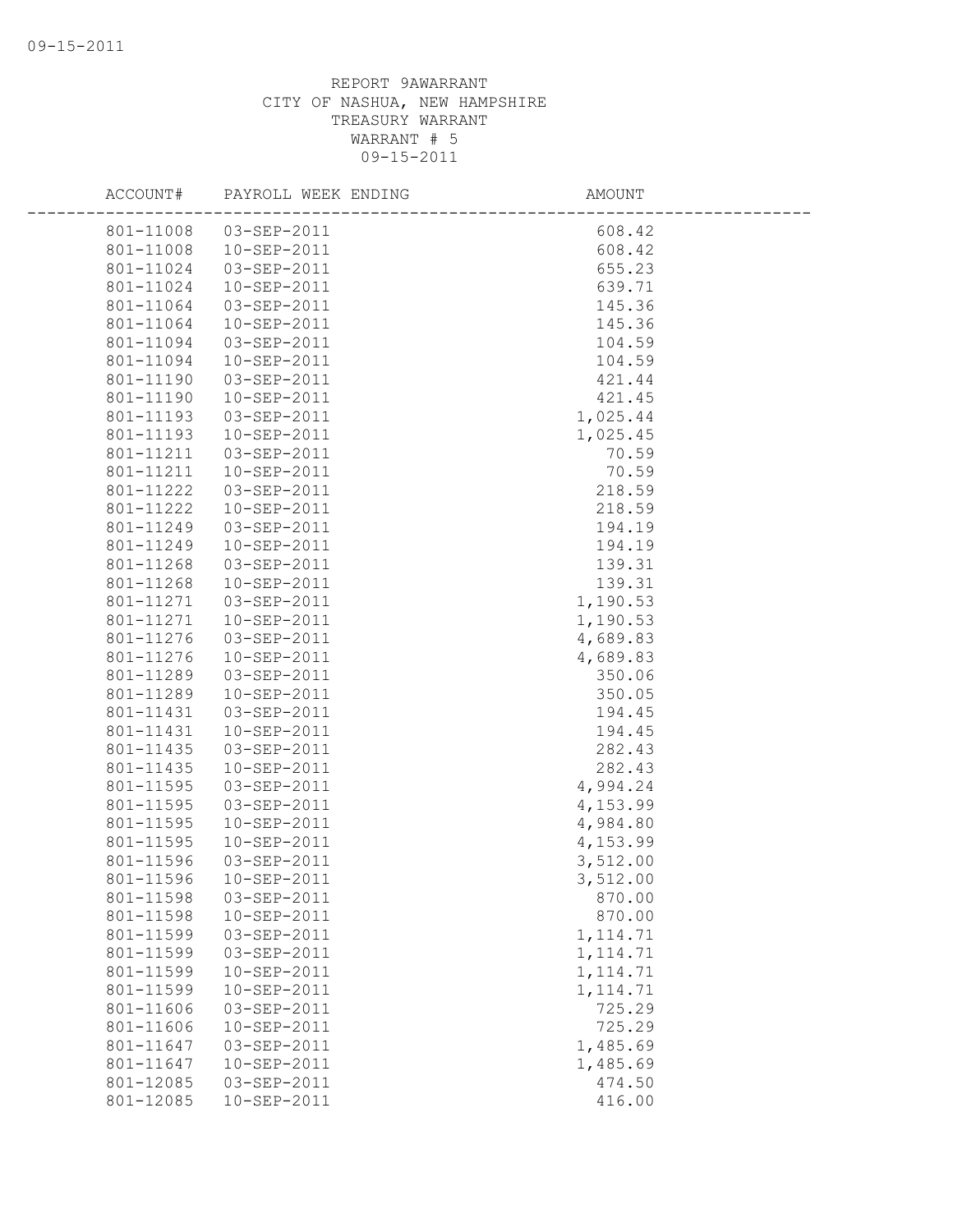|       | ACCOUNT#  | PAYROLL WEEK ENDING   | AMOUNT   |           |
|-------|-----------|-----------------------|----------|-----------|
|       | 801-12594 | 03-SEP-2011           | 3,614.00 |           |
|       | 801-12594 | 10-SEP-2011           | 2,912.00 |           |
|       | 801-13004 | 03-SEP-2011           | 1,225.86 |           |
|       | 801-13004 | 03-SEP-2011           | 635.05   |           |
|       | 801-13004 | 03-SEP-2011           | 254.43   |           |
|       | 801-13004 | 10-SEP-2011           | 3,049.21 |           |
|       | 801-13004 | 10-SEP-2011           | 4,550.41 |           |
|       | 801-13004 | 10-SEP-2011           | 215.19   |           |
|       | 801-13004 | 10-SEP-2011           | 1,267.53 |           |
|       | 801-17008 | 03-SEP-2011           | 900.00   |           |
| TOTAL | 801       | SOLID WASTE DISPOSAL  |          | 76,011.41 |
|       |           |                       |          |           |
|       |           | 802-11024 03-SEP-2011 | 155.94   |           |
|       | 802-11024 | 03-SEP-2011           | 623.77   |           |
|       | 802-11024 | 10-SEP-2011           | 155.94   |           |
|       | 802-11024 | 10-SEP-2011           | 623.77   |           |
|       | 802-11064 | 03-SEP-2011           | 145.36   |           |
|       | 802-11064 | 03-SEP-2011           | 145.36   |           |
|       | 802-11064 | 10-SEP-2011           | 145.36   |           |
|       | 802-11064 | 10-SEP-2011           | 145.36   |           |
|       | 802-11091 | 03-SEP-2011           | 1,145.45 |           |
|       | 802-11091 | 10-SEP-2011           | 1,145.45 |           |
|       | 802-11092 | 03-SEP-2011           | 825.60   |           |
|       | 802-11092 | 10-SEP-2011           | 819.20   |           |
|       | 802-11094 | 03-SEP-2011           | 313.79   |           |
|       | 802-11094 | 03-SEP-2011           | 313.78   |           |
|       | 802-11094 | 10-SEP-2011           | 313.79   |           |
|       | 802-11094 | 10-SEP-2011           | 313.78   |           |
|       | 802-11096 | 03-SEP-2011           | 959.79   |           |
|       | 802-11096 | 10-SEP-2011           | 959.79   |           |
|       | 802-11102 | 03-SEP-2011           | 1,604.13 |           |
|       | 802-11102 | 10-SEP-2011           | 489.11   |           |
|       | 802-11105 | 03-SEP-2011           | 1,037.27 |           |
|       | 802-11105 | $10-SEP-2011$         | 1,111.46 |           |
|       | 802-11124 | 03-SEP-2011           | 760.65   |           |
|       | 802-11124 | 10-SEP-2011           | 760.65   |           |
|       | 802-11155 | 03-SEP-2011           | 1,050.42 |           |
|       | 802-11155 | 10-SEP-2011           | 1,072.93 |           |
|       | 802-11157 | 03-SEP-2011           | 1,777.95 |           |
|       | 802-11157 | 10-SEP-2011           | 1,734.05 |           |
|       | 802-11158 | 03-SEP-2011           | 942.40   |           |
|       | 802-11158 | 10-SEP-2011           | 942.40   |           |
|       | 802-11190 | 03-SEP-2011           | 421.44   |           |
|       | 802-11190 | 10-SEP-2011           | 421.44   |           |
|       | 802-11211 | 03-SEP-2011           | 282.34   |           |
|       | 802-11211 | 03-SEP-2011           | 423.52   |           |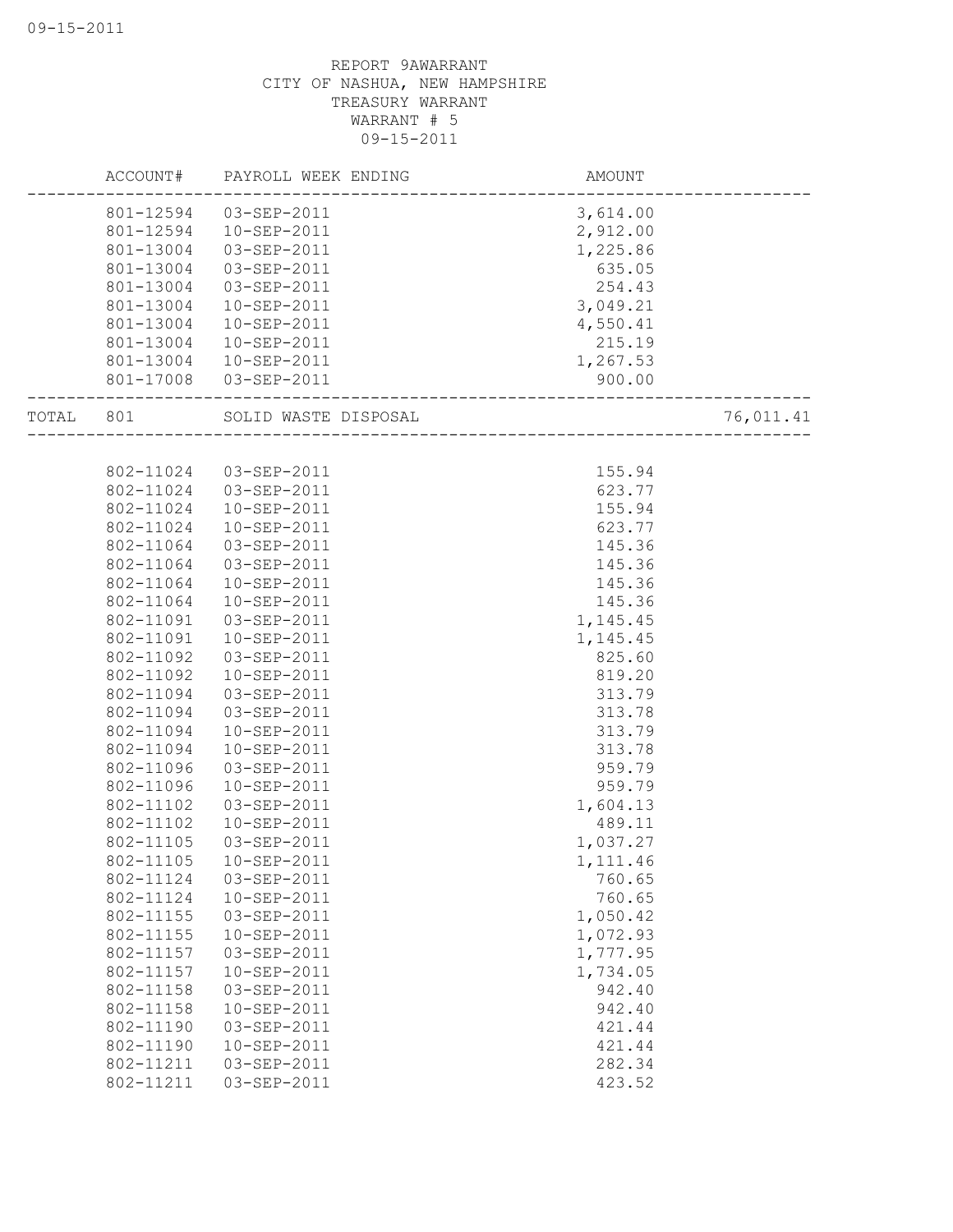| ACCOUNT#  | PAYROLL WEEK ENDING | AMOUNT    |
|-----------|---------------------|-----------|
| 802-11211 | $10 - SEP - 2011$   | 282.34    |
| 802-11211 | 10-SEP-2011         | 423.51    |
| 802-11222 | 03-SEP-2011         | 218.59    |
| 802-11222 | 10-SEP-2011         | 218.59    |
| 802-11249 | 03-SEP-2011         | 194.19    |
| 802-11249 | 03-SEP-2011         | 194.19    |
| 802-11249 | 10-SEP-2011         | 194.19    |
| 802-11249 | 10-SEP-2011         | 194.19    |
| 802-11260 | 03-SEP-2011         | 2,008.00  |
| 802-11260 | 10-SEP-2011         | 2,008.00  |
| 802-11268 | 03-SEP-2011         | 46.44     |
| 802-11268 | 03-SEP-2011         | 92.88     |
| 802-11268 | 10-SEP-2011         | 46.44     |
| 802-11268 | 10-SEP-2011         | 92.88     |
| 802-11270 | 03-SEP-2011         | 1, 114.74 |
| 802-11270 | 10-SEP-2011         | 1, 114.74 |
| 802-11289 | 03-SEP-2011         | 350.06    |
| 802-11289 | 10-SEP-2011         | 350.06    |
| 802-11330 | 03-SEP-2011         | 1, 114.71 |
| 802-11330 | 10-SEP-2011         | 1, 114.71 |
| 802-11333 | 03-SEP-2011         | 1,092.86  |
| 802-11333 | 10-SEP-2011         | 1,092.86  |
| 802-11431 | 03-SEP-2011         | 194.45    |
| 802-11431 | 10-SEP-2011         | 194.45    |
| 802-11435 | 03-SEP-2011         | 470.71    |
| 802-11435 | 03-SEP-2011         | 188.28    |
| 802-11435 | 10-SEP-2011         | 470.71    |
| 802-11435 | 10-SEP-2011         | 188.29    |
| 802-11480 | 03-SEP-2011         | 2,267.35  |
| 802-11480 | 10-SEP-2011         | 2,127.84  |
| 802-11513 | 03-SEP-2011         | 6, 107.47 |
| 802-11513 | 10-SEP-2011         | 6,107.47  |
| 802-11514 | 03-SEP-2011         | 3,036.40  |
| 802-11514 | 10-SEP-2011         | 3,036.40  |
| 802-11681 | 03-SEP-2011         | 326.04    |
| 802-11681 | 03-SEP-2011         | 1,304.18  |
| 802-11681 | 10-SEP-2011         | 326.04    |
| 802-11681 | 10-SEP-2011         | 1,304.17  |
| 802-11764 | 03-SEP-2011         | 1,225.81  |
| 802-11764 | 10-SEP-2011         | 1,225.81  |
| 802-12154 | 03-SEP-2011         | 402.00    |
| 802-12154 | 03-SEP-2011         | 936.00    |
| 802-12154 | 10-SEP-2011         | 384.00    |
| 802-12154 | 10-SEP-2011         | 738.00    |
| 802-13004 | 03-SEP-2011         | 847.21    |
| 802-13004 | 03-SEP-2011         | 4,557.85  |
| 802-13004 | 10-SEP-2011         | 631.30    |
| 802-13004 | 10-SEP-2011         | 3,614.68  |
|           |                     |           |